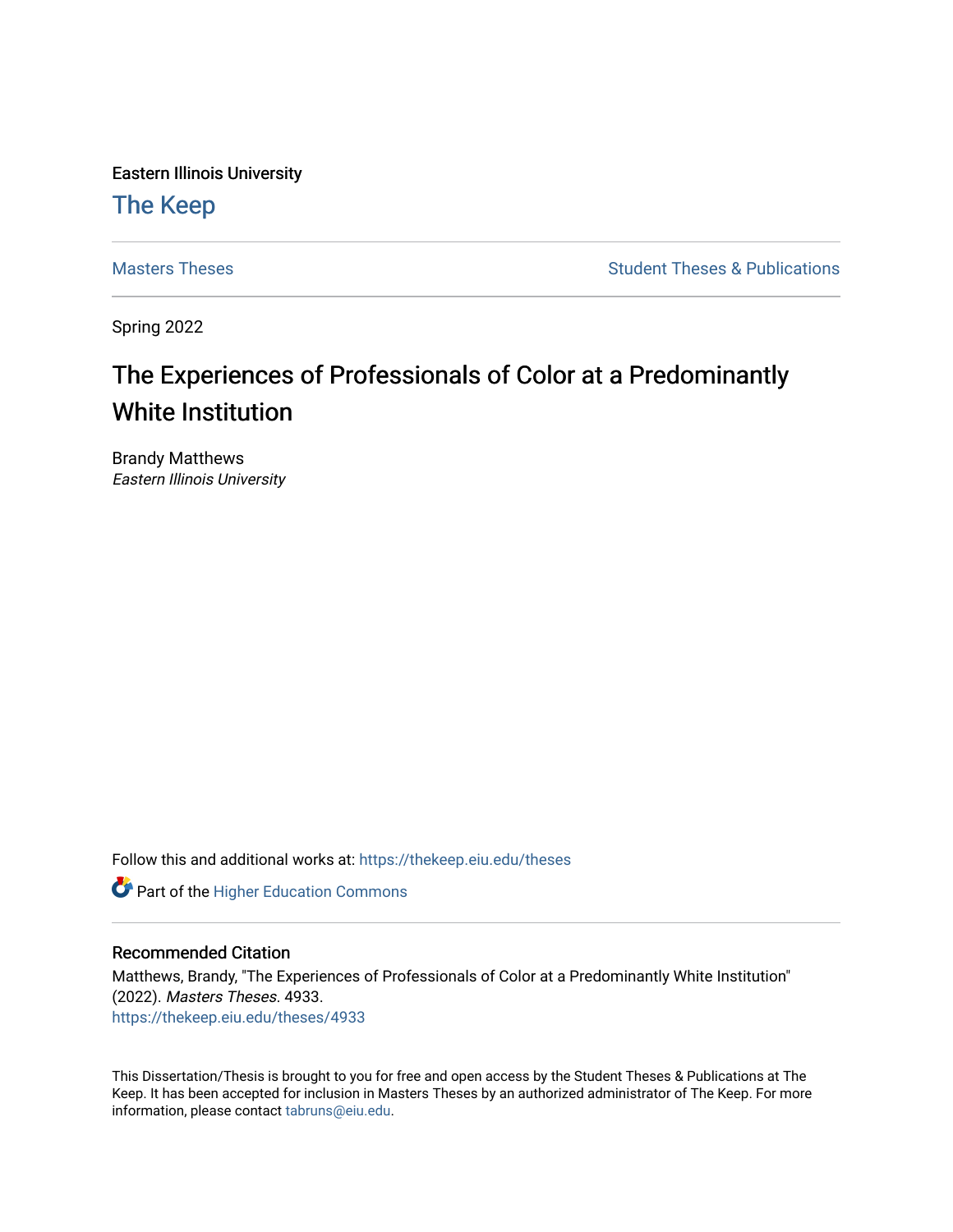# **The Experiences of Professionals of Color at a Predominantly White Institution**

Brandy Matthews

Eastern Illinois University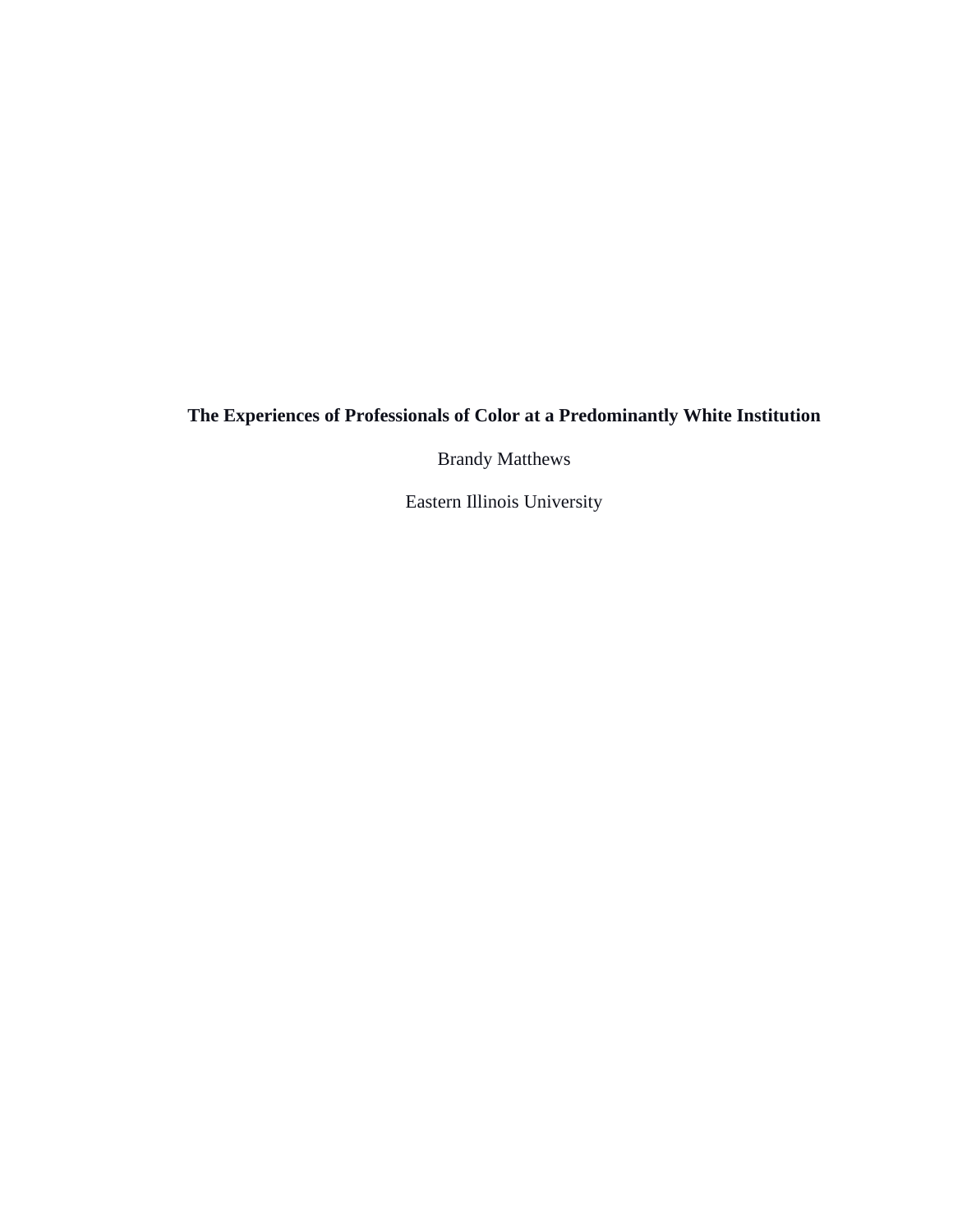# **Abstract**

<span id="page-2-0"></span>This qualitative study looks at the experience's professionals of color face in a Predominately White institution. More specifically, this study showed that professional of color still face many challenges due to the barriers they face on, and off campus compared to their White counterparts. This study utilized semi-structured interviews to help explore professionals of colors experiences at a rural mid-sized university in the Midwest.

Key terms: Professionals of color, challenges, White colleagues, and administrators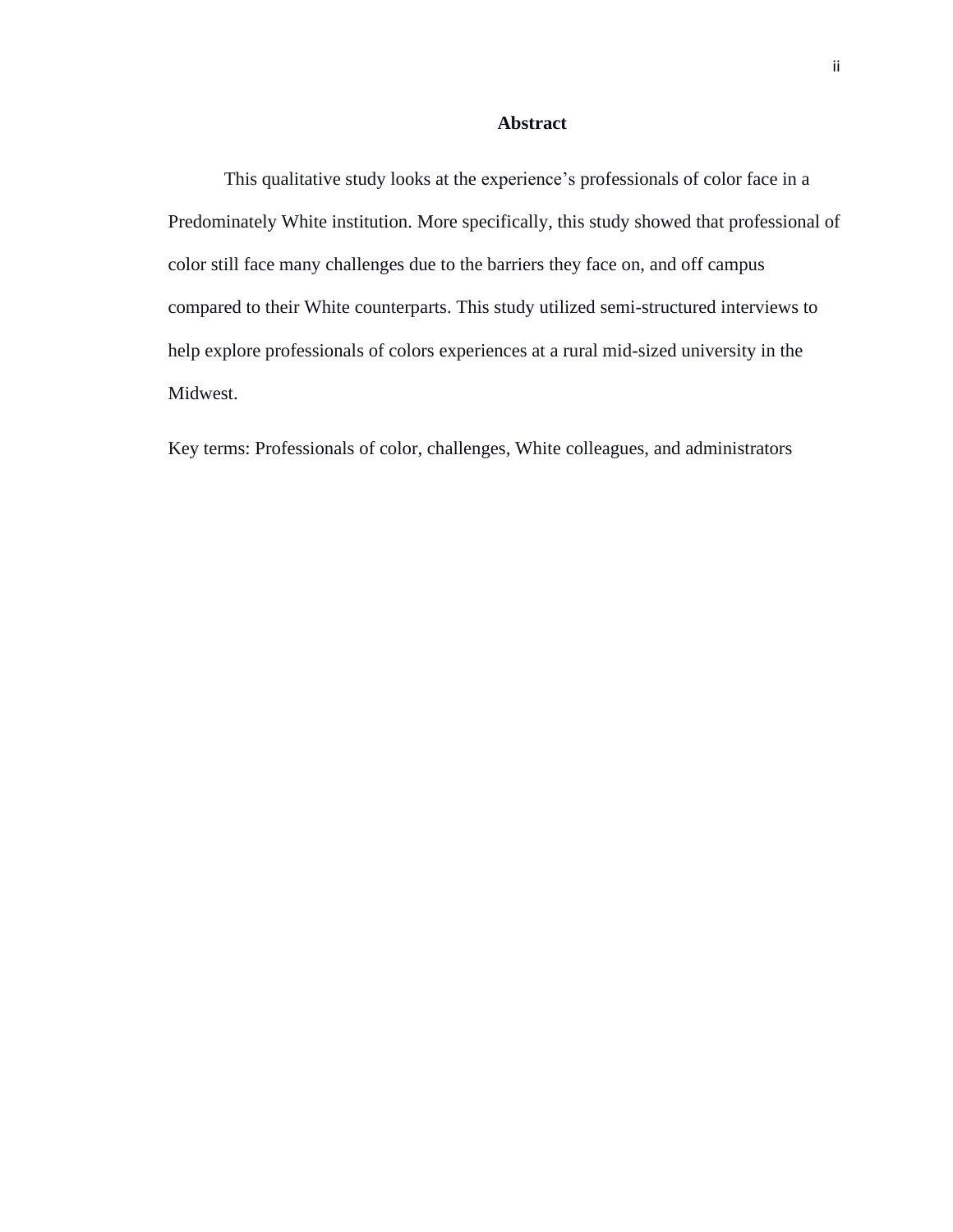# **Dedication**

<span id="page-3-0"></span>*I would like to dedicate this study to all the professionals of color who have faced challenges and barriers working at a PWI. I hope you find the support you are looking* 

*for.*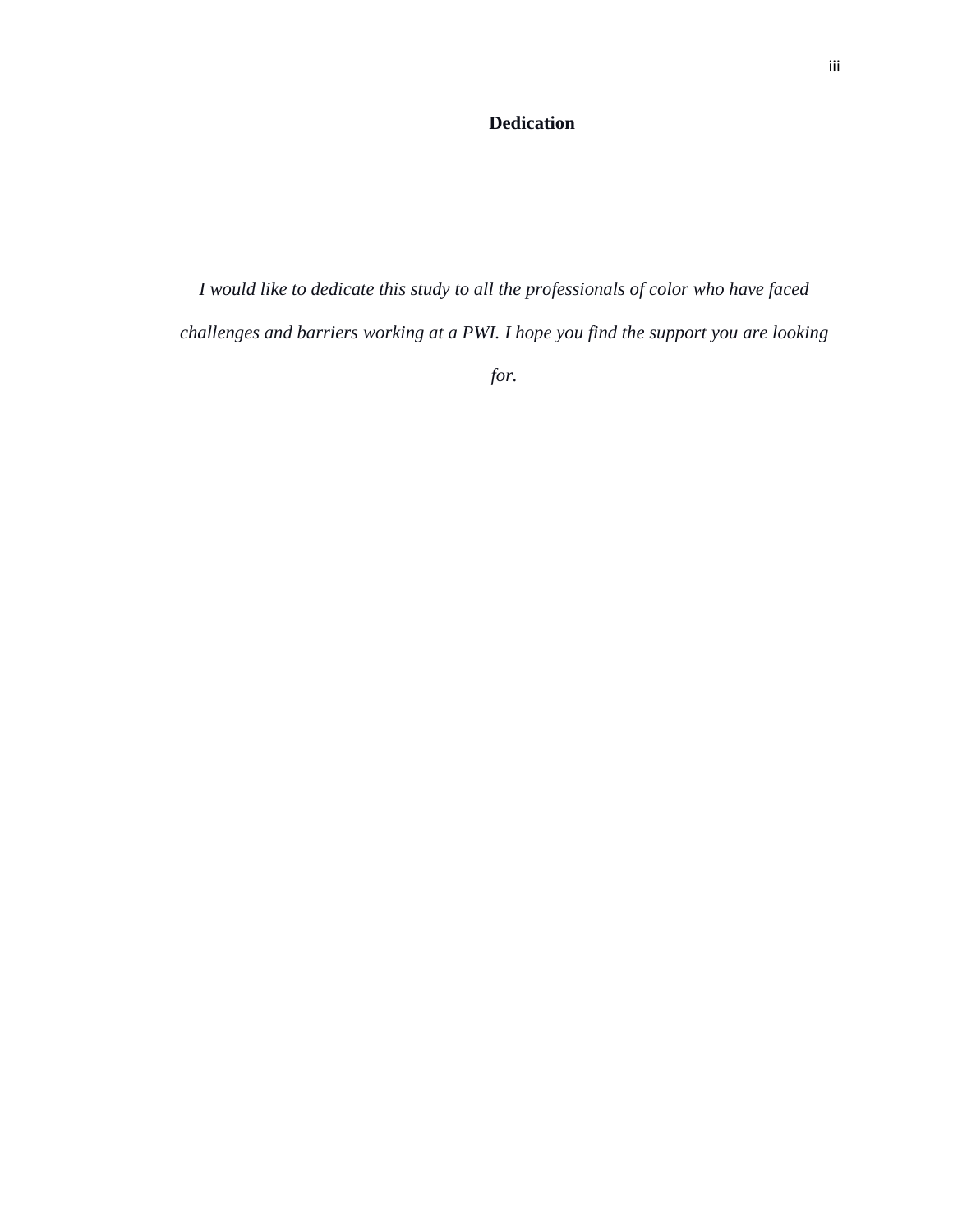### **Acknowledgments**

<span id="page-4-0"></span>I want to thank Dr. Jon Coleman for being a great advisor and being a supportive listening ear to my thoughts and frustrations as I went on this journey of completing my master thesis. I would also like to thank my committee members, Dr. Catherine Polypore and Mark Hudson, for giving me advice, insightful comments, and suggestions about professionals of color. I could not have done this without your three and your guidance.

I want to thank my mom and my significant other Isaiah for being supportive and listening to me vent, telling me, and making me take time to reflect and take time to rest these last two years. I also want to thank my friends in my cohort for holding Theis times so we could hold each other accountable and being so encouraging, and for all the laughs and fun memories we made on zoom and in the library. You all made working on my Theis so much more enjoyable.

Lastly, I would like to thank my participants for being brave and allowing me to listen and share their stories. Just know that I look up to and admire you all and the challenges you face and continue to face while working in higher education. I appreciate all that you do to make higher education more inclusive to all students.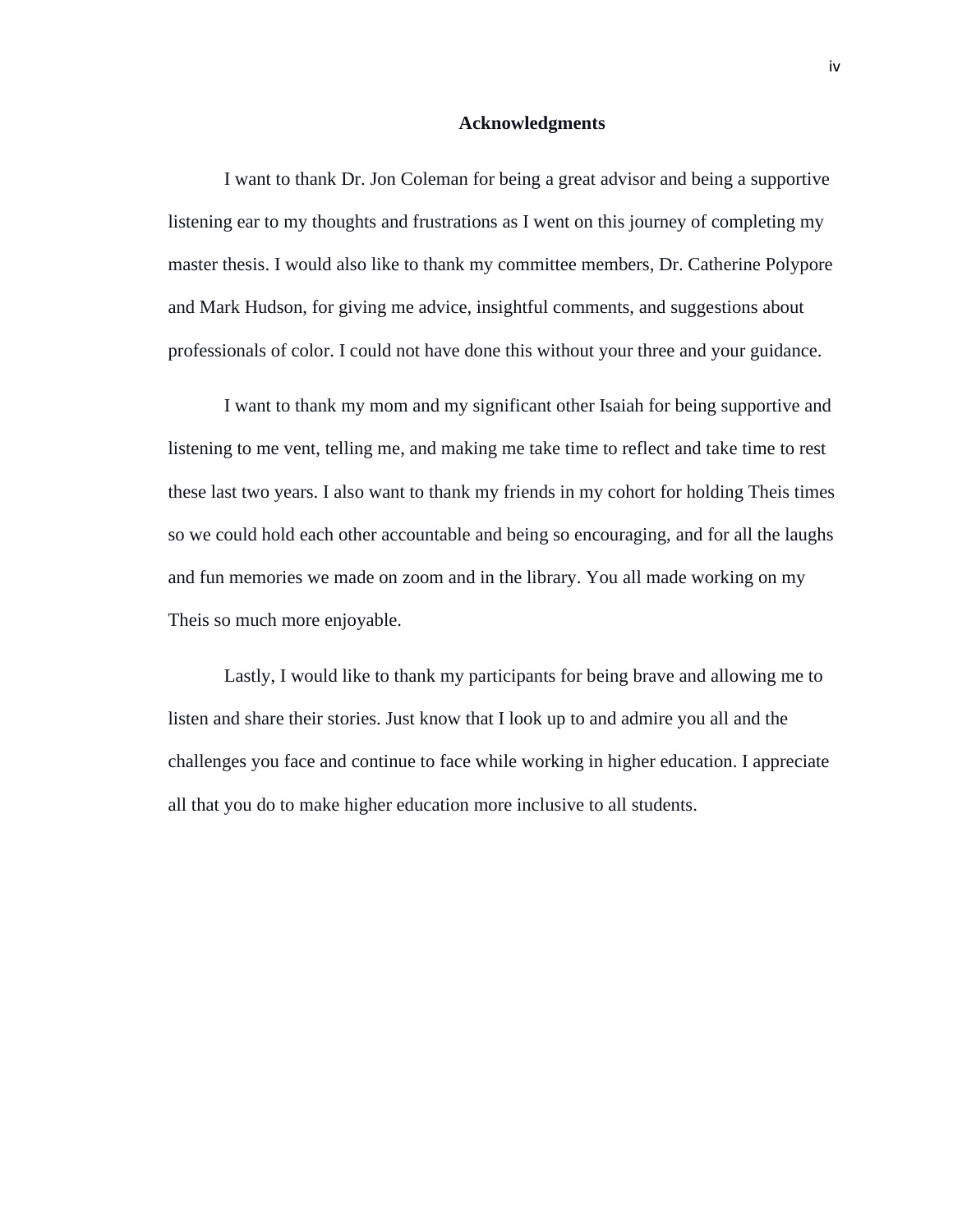<span id="page-5-0"></span>

| 33 |
|----|

# **Table of Contents**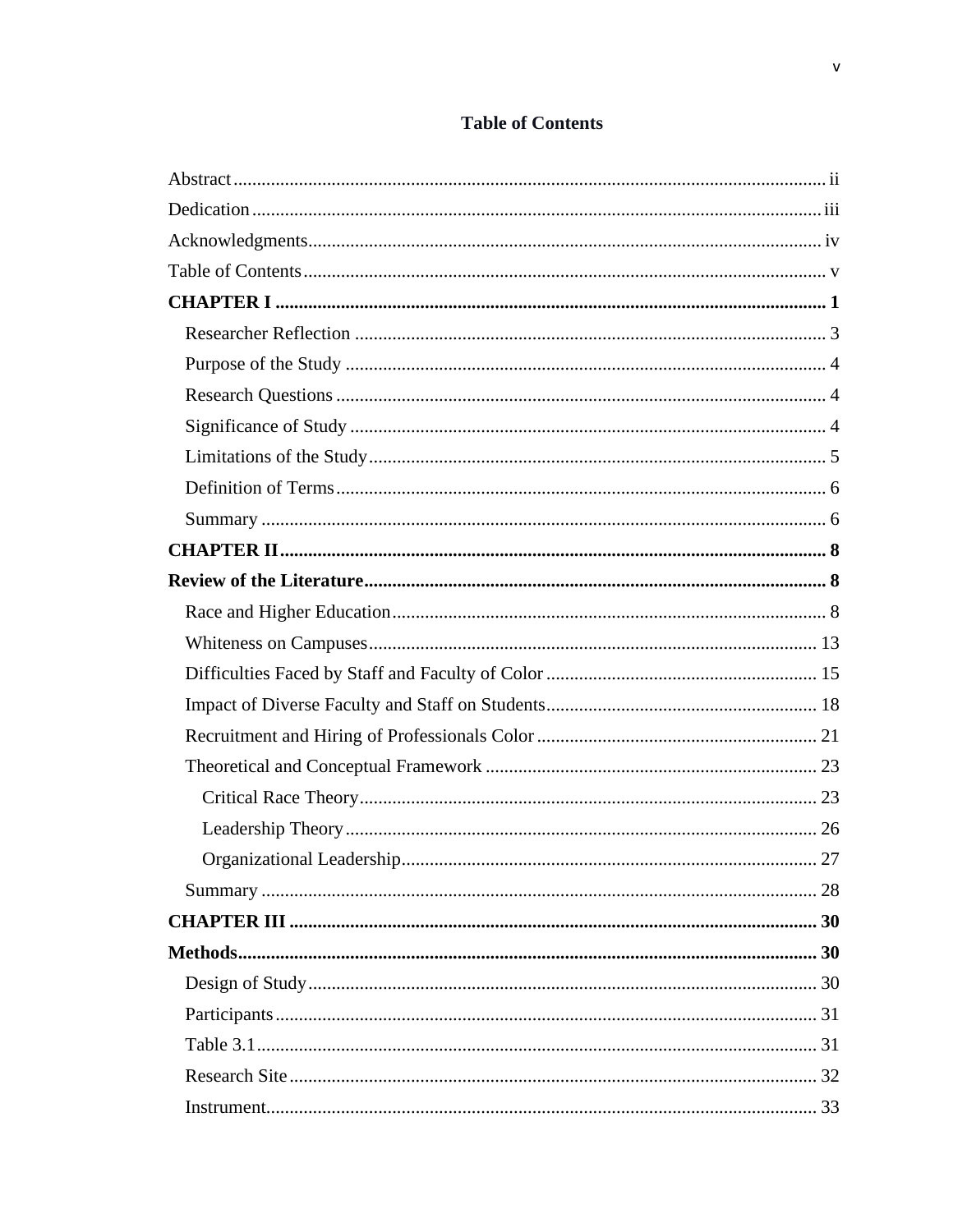| Research Question #1: How have professionals of colors' personal experiences in        |  |
|----------------------------------------------------------------------------------------|--|
|                                                                                        |  |
|                                                                                        |  |
|                                                                                        |  |
|                                                                                        |  |
| RQ 2: What are the challenges that professionals of color experience on a PWI that can |  |
|                                                                                        |  |
|                                                                                        |  |
|                                                                                        |  |
|                                                                                        |  |
|                                                                                        |  |
| RQ3: What resources and supports contributed to the success of professionals of color  |  |
|                                                                                        |  |
|                                                                                        |  |
|                                                                                        |  |
|                                                                                        |  |
|                                                                                        |  |
|                                                                                        |  |
|                                                                                        |  |
|                                                                                        |  |
|                                                                                        |  |
|                                                                                        |  |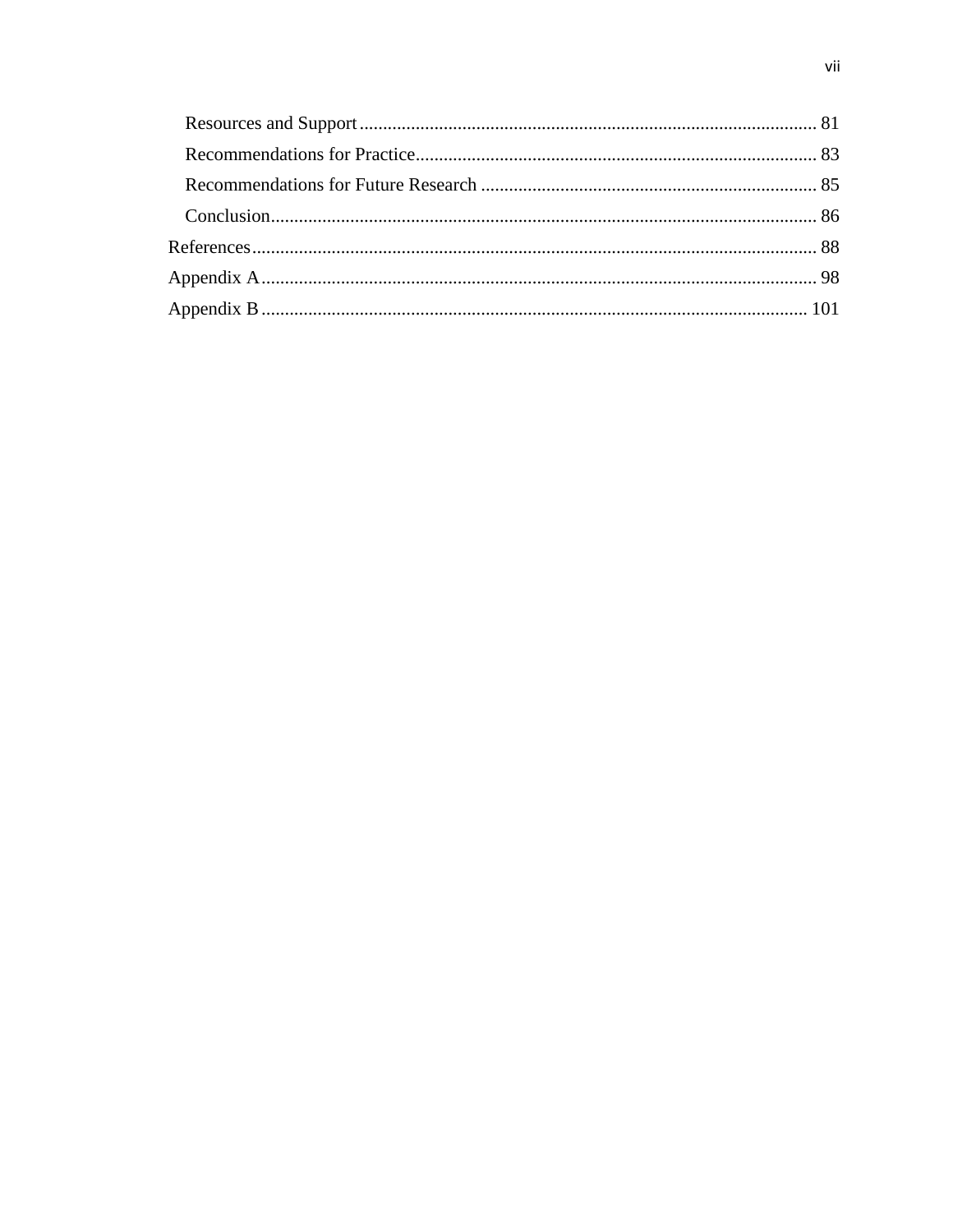# **CHAPTER I**

<span id="page-8-0"></span>*College and university campuses, although dedicated to the pursuit of greater knowledge and awareness, are not immune to the influences of racism.* (Constantine et al., 2008, p. 49)

The last two decades have seen an increase in the diversity of students that arrive on college campuses. According to the National Center of Education Statistics (NCES, 2020), from 2000 to 2018, college enrollment rates increased among Black 18- to 24 year-olds from 31% to 37% and Hispanic 18- to 24-year-olds from 22% to 36 %. While White 18- to 24-year-olds saw a 3% increase from 39% to 42%. The enrollment rates for those who identified as Asian and American Indian/Alaska Native were not measurably different during this same period. This increase in student diversity has led many institutions to consider the diversity, or lack thereof, among their faculty and staff **(**Johnson et al., 2018; Louis et al., 2016; Torres, 2019)**.**

During the Fall 2018 academic term, full-time faculty and staff at postsecondary institutions were 40 % White males; 35% White females; 7% Asian/Pacific Islander males; 5% Asian/Pacific Islander females; and 3% each Black males, Black females, Hispanic males, and Hispanic females (NCES, 2020). Those who were American Indian/Alaska Native, and those of two or more races, each made up 1% or less of fulltime faculty. This data from the NCES shows that there is a disproportionately low number of faculty and staff of color on college campuses. Furthermore, the data reveals that the diversity of the students on campus is not reflected in the faculty and staff.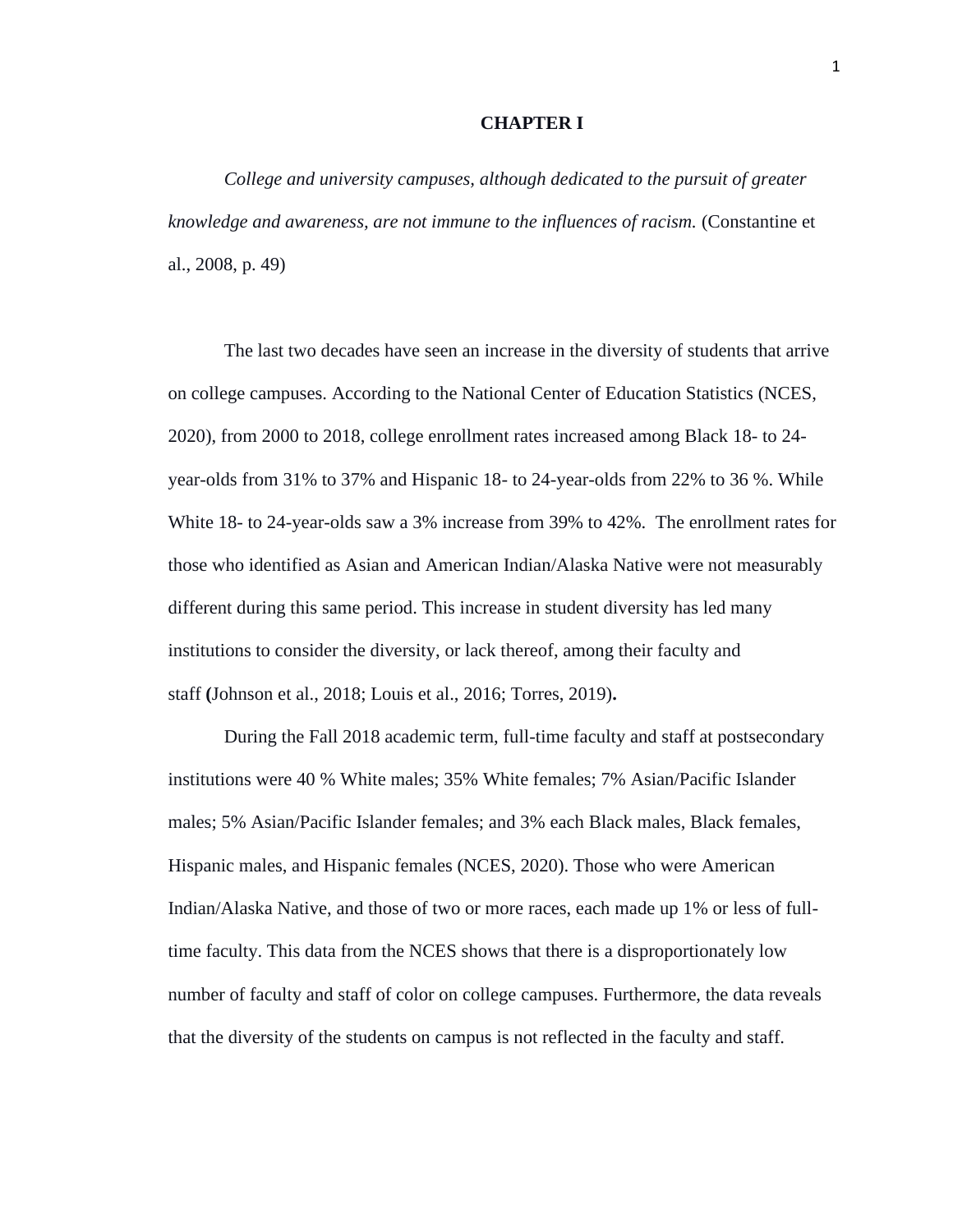This lack of professionals of color on campus has been a focus of many institutions as they try their best to meet the needs of their diversifying student body (Johnson et al., 2018). Universities' slow progress on gaining more faculty and staff of color can be a problem for the current faculty and staff of color at predominantly White institutions (PWIs) because they are subjected to many racial inequalities and discrimination (Louis et al., 2016)**.** Due to the racial inequality's faculty and staff of color face on college campuses, they tend to meet many challenges in their pursuit of getting promotions, tenure, recognition, and retention (Louis et al., 2016).

When universities attempt to address the underrepresentation of faculty and staff of color, it is often inconsistent (Torres, 2019). Without a university's active support for them to succeed and feel valued, faculty and staff of color are more likely to leave their positions (Johnson et al., 2018). This exit of professionals of color from colleges and universities can be a concern because they tend to offer different and unique perspectives that can benefit universities (Johnson et al., 2018). The result is that those that choose to remain in the higher education profession often find themselves as the only one, or one of the few people of color in their department, office, school, or college (Stanly, 2006). This coupled with the increased interest in diversity and inclusion means that they are often called upon to sit on the search and hiring committees, program committees (etc.) leading to what has been termed the minority tax, the brown tax, or Black tax. *Minority tax* "refers to the burden of extra responsibilities placed on minority faculty in the name of diversity" (Rodriguez et al., 2015).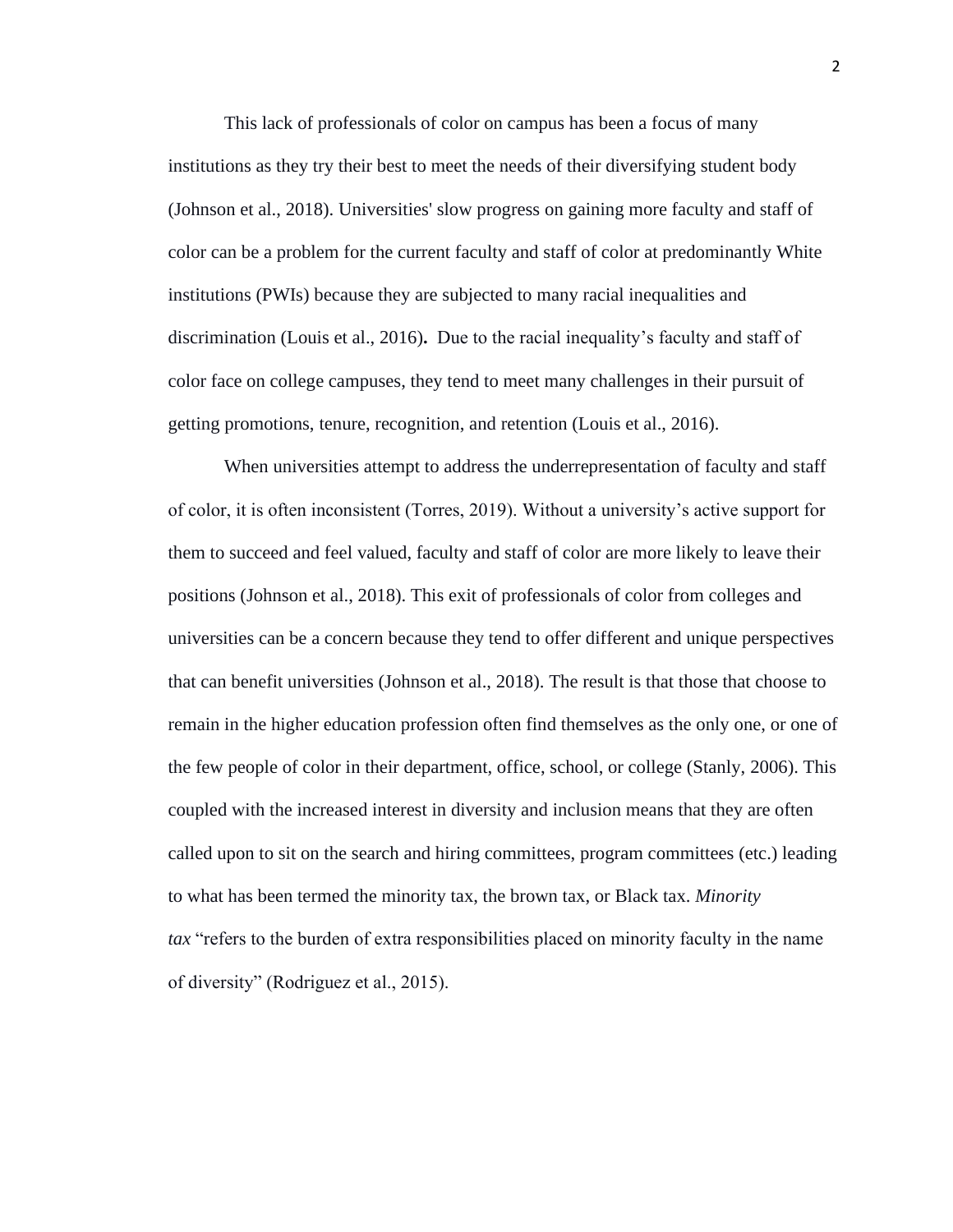# <span id="page-10-0"></span>**Researcher Reflection**

As a person of color, I can count on one hand how many times I have had a teacher or a staff member of color around me in my whole academic journey since I was in elementary school almost 18 years ago. Looking back at my undergraduate experience in a PWI, I noticed that not many people in administrative positions looked like me. Everywhere I turned, there were only White faculty and staff around campus, but I wondered why there was no representation of people of color in the back of my mind. It concerned me because this lack of representation was not right. Therefore, I realized that not having the norm of people of color in professional or leadership roles could reflect poorly on me as a student of color when I entered college because I had no one that looked like me and could understand my needs. So, when it came to applying for leadership positions on campus or getting help with classes, or plans for after graduating, I tended to hold back and not ask because I had this mentality that White faculty and staff were not going to want to work with me. After all, I was not White. I looked at myself as less worthy and qualified to be in those leadership positions or even go on to graduate school because I did not represent what I thought the school saw as worthy or successful enough to continue my education. I did not have anyone to turn to and ask for help or advice on how to navigate the Whiteness on campus because I believe like most White faculty and staff would not understand my position as a Black female trying to gain new experiences during my undergraduate career. I was subconsciously putting myself down because of what I saw around me. I knew that if I think this way, I know that many students of color may also feel like they have no one in a professional position on campus that gets or understands them as a person of color. This study aims to understand why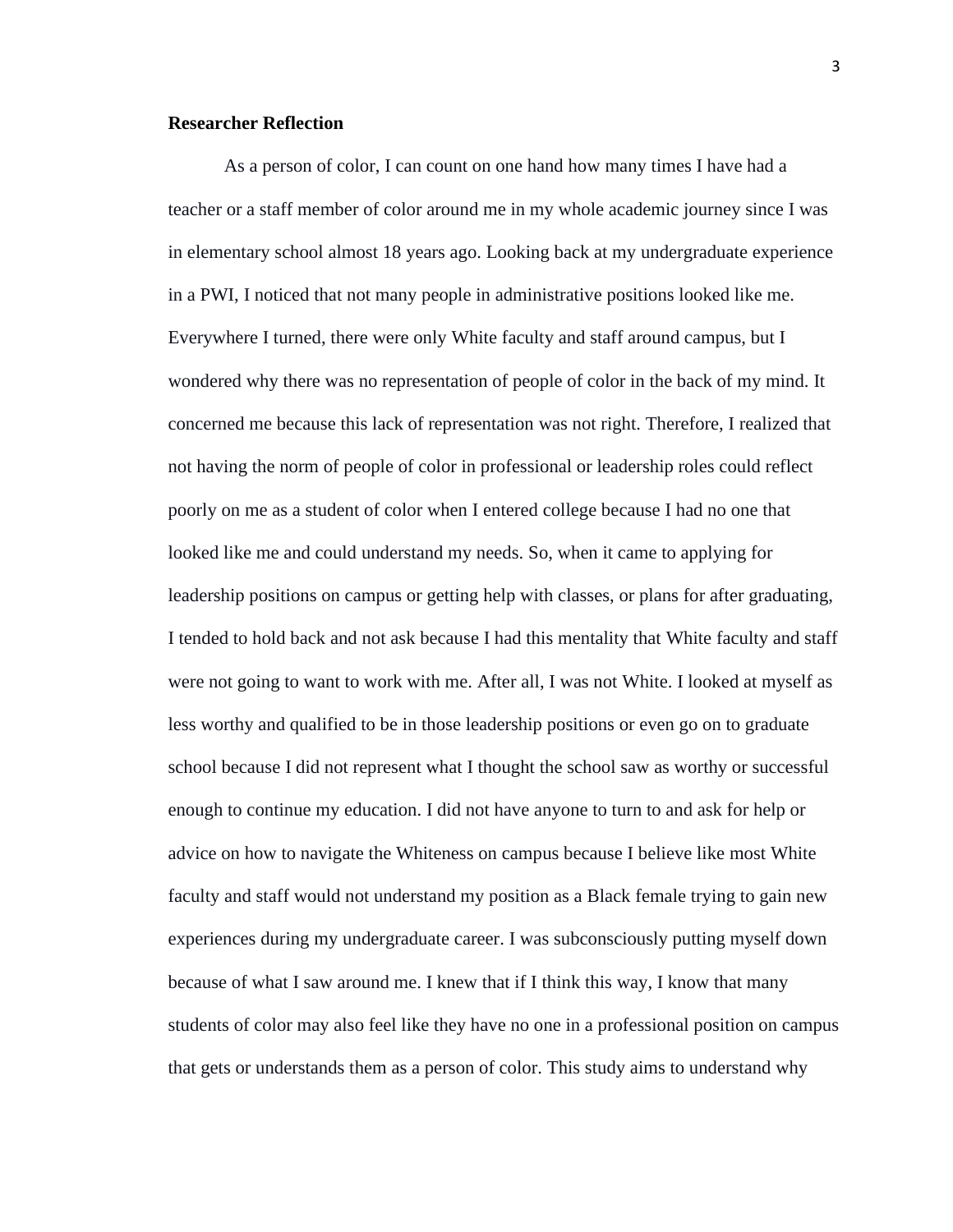there is such a lack of representation of faculty and staff of color compared to the students of color on campus.

With my experiences in mind, I know that I have natural biases related to this study because I am a person of color. Therefore, I will use the bracketing method to help try to ease those biases. Bracketing can help researchers work through any prejudice or preferences related to the research, which can increase the study's accuracy (Tufford & Newman, 2010).

### <span id="page-11-0"></span>**Purpose of the Study**

The purpose of this qualitative study is to examine the perspectives and experiences of professionals of color who are working at a PWI. More specifically, this study aims to gain insight into the experiences of members of an under-represented group as they navigate the institutional culture in a PWI. The following research questions will be used to meet the objectives of the study.

### <span id="page-11-1"></span>**Research Questions**

RQ 1: How have professionals of colors' personal experiences in higher education impacted their success at PWIs?

RQ 2: What are the challenges that professionals of color experience on a PWI that can be attributed to racial identity?

RQ3: What resources and supports contributed to the success of professionals of color in higher education?

# <span id="page-11-2"></span>**Significance of Study**

University campuses are becoming more racially and ethnically diverse as students of varying cultures pursue higher education. Universities can risk losing out on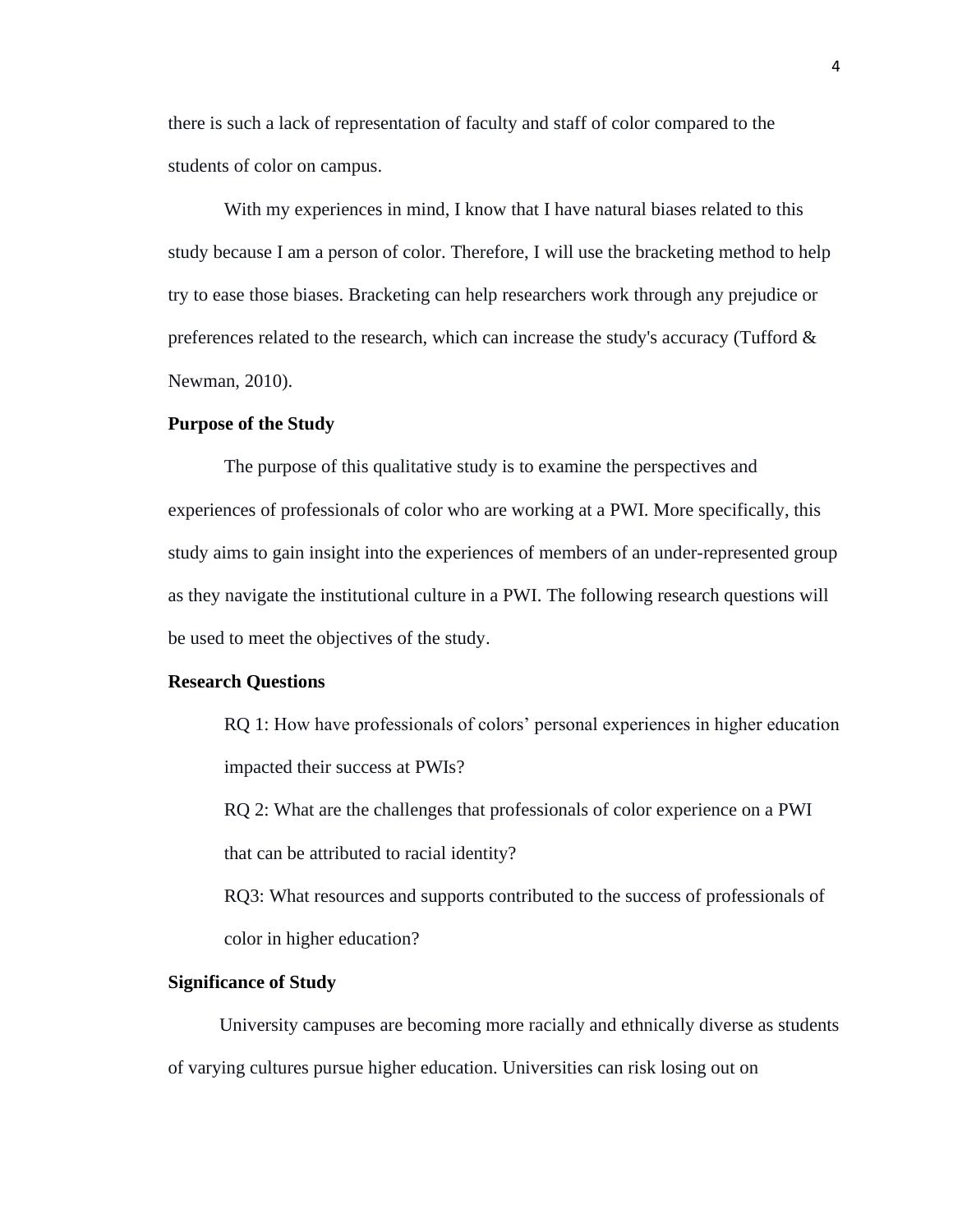opportunities for having a diverse and creative faculty and staff that, in turn, can better serve a diverse student body (Kwon, 2016). Therefore, the diversity of the student population on a university campus needs to be reflected in the faculty and staff (Steele, 2016). When students of color fail to see professionals on campus that look like them, it can hinder them in finding mentors that can help them in their college journey (Steele, 2016). Further having a more diverse faculty and staff on campus can help keep the retention rate up for students of color at PWI's (Steele, 2016). However, professionals of color tend to experience a range of racial challenges from their supervisors and their workspaces which may impact their continued presence in those campus environments (Farris, 2018). Professionals of color can benefit from telling their stories because their experiences can be a source for change on and off-campus. Further, this study will provide an opportunity for PWI's to gather information into professionals of color's experiences that can help administrators find a way to better support and retain these individuals on their own campus.

#### <span id="page-12-0"></span>**Limitations of the Study**

A limitation of this study was the low number of participants that work at the institution being studied which may amplify the issues raised by the participants compared to PWIs with larger professionals of color working there. Therefore, it is important to note that professionals of color in institutions with a larger representation may experience these issues in different ways than those that have a less significant representation. Another limitation is that the results and adaptability of the study may not be generalizable or pertinent to some other institutions based on factors such as institutional size, geographic location, programs, and history with underrepresented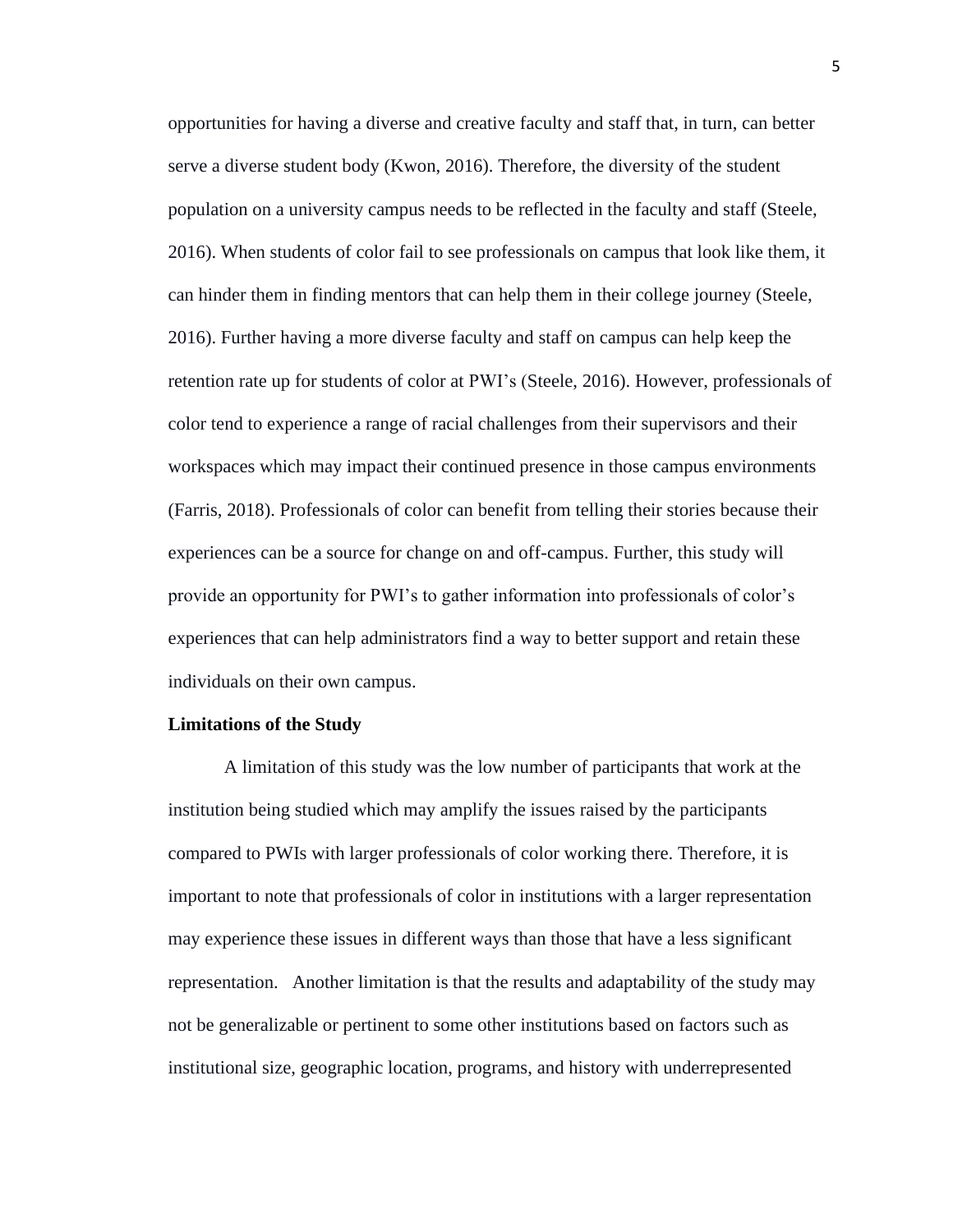populations. Finally, the geographic location and community surrounding of the institution may impact the social and external support of the participants that can result in them having different experiences in similar institutions in other settings.

# <span id="page-13-0"></span>**Definition of Terms**

*Critical race theory*- an approach that offers a radical lens through which to make sense of, deconstruct and challenge racial inequality in society (Rollock, & Gillborn 2011, p.1)

*Professional of color-* for this study, professional of color will refer to any person, not a faculty member, who does not consider themselves White in a professional position at the institution.

*Tokenism* - is "an intergroup context in which very few members of a disadvantaged group are accepted into positions reserved for members of the advantaged group, while access is systematically denied for the majority of qualified disadvantaged group members" (Wright & Taylor, 1998, p. 648).

*Whiteness*- "as a system of privilege based on race whereby White ideology is viewed as a reference point from which all other identities are compared" (Fine, 1993) **Summary**

<span id="page-13-1"></span>Professionals of color face many obstacles on and off campus that deal that stem from racism and feelings of being unwanted and underutilized to their best ability in their careers. Whites and professionals of color on campus have different experiences and how they are valued and viewed on campus when it comes to the students, the local commonality, and their supervisors. These differences in experiences show how White people are seen as better and more professional in a college setting than their colleagues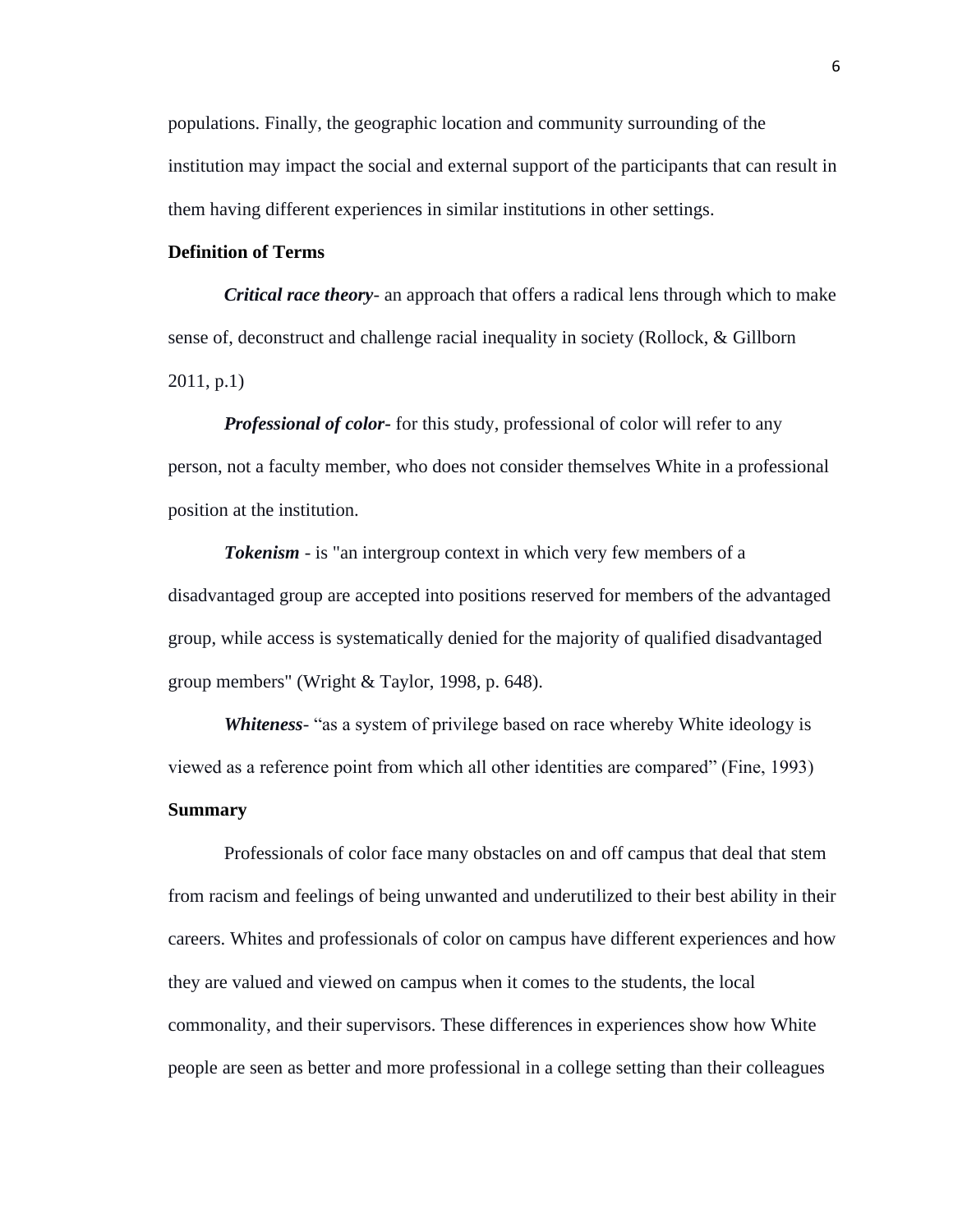of color. Therefore, it shows the many difficulties professionals of color face internally and externally as they try to navigate toward being accepted in their workplace. Chapter 2 presents the review of literature that was done on professionals of color on campus, along with the theoretical framework used for this study.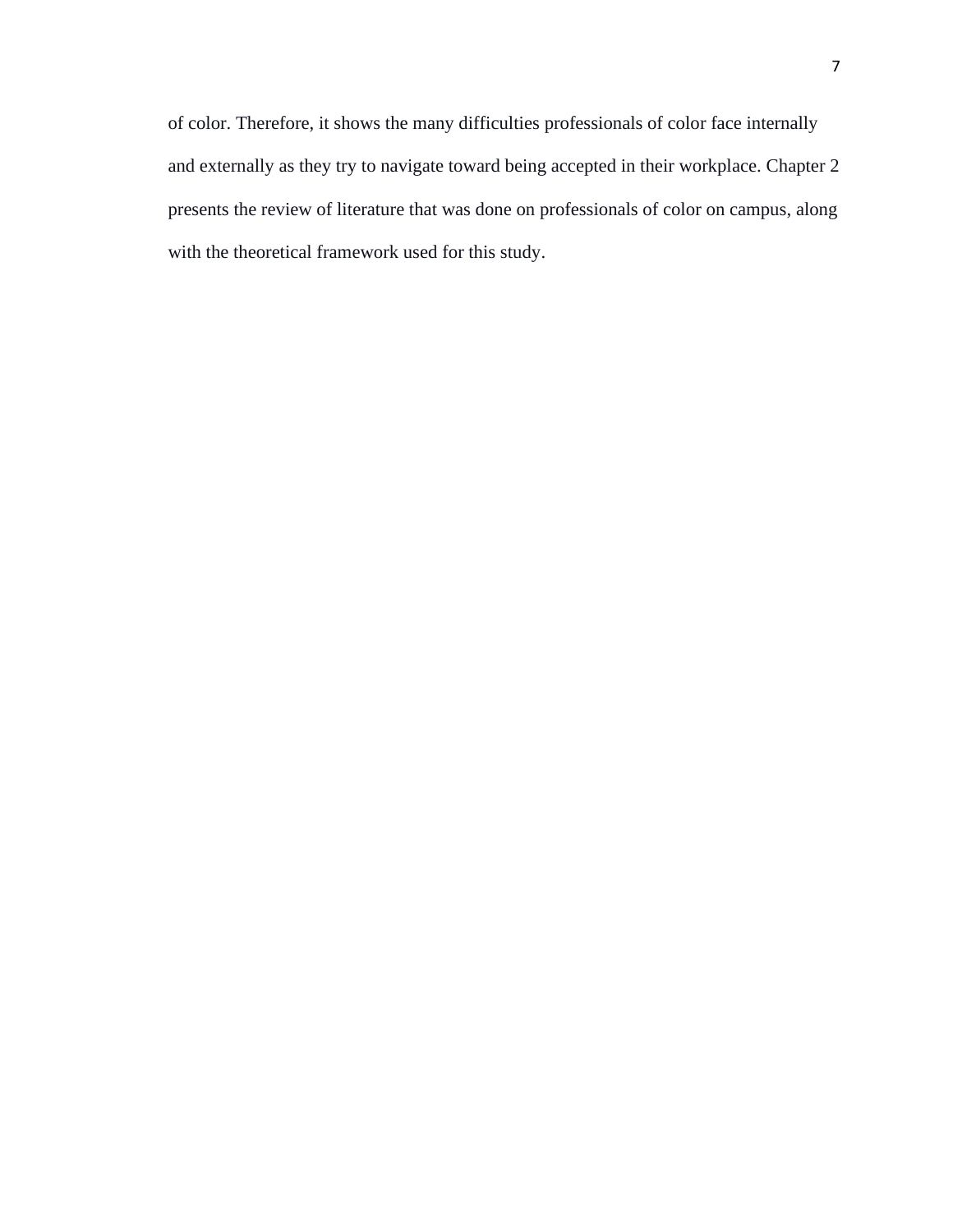### **CHAPTER II**

# **Review of the Literature**

<span id="page-15-1"></span><span id="page-15-0"></span>In recent years, diversity has become a major focus of higher education administration. The importance of having a diverse campus is the opportunity to have more diverse viewpoints, thoughts, and perspectives for students to learn and grow from. But faculty and staff of color, who can offer those diversifying viewpoints, thoughts, and perspectives only represent a small fraction of higher education employees, especially at Predominantly White Institutions (PWIs). Having such a small number of professionals of color can have significant implications for not only these individuals but for the students as well.

The following is a literature review describing how race has been perceived in higher education, the Whiteness that is seen across campus, the difficulties professionals of color have in navigating PWIs, the impact a diverse staff can have on students, and the recruitment and hiring process can affect professionals of color. This chapter also reviews critical race theory as the theoretical framework and explains how it pertains to professionals of color in a PWI. Additionally, this chapter describes leadership theory and organizational leadership to further explain how leaders can take initiative and address racial inequities in the campus environment.

# <span id="page-15-2"></span>**Race and Higher Education**

Studies have shown that America has a history of racism that has manifested in its higher education institutions at the student, faculty and staff levels, which have negatively affected people of color (Espinosa et al., 2019; Harper et al., 2009; Hutcheson et al., 2011; Litolff, 2007; Minor,2008; Smith et al.,2012). During the last 20 years, U.S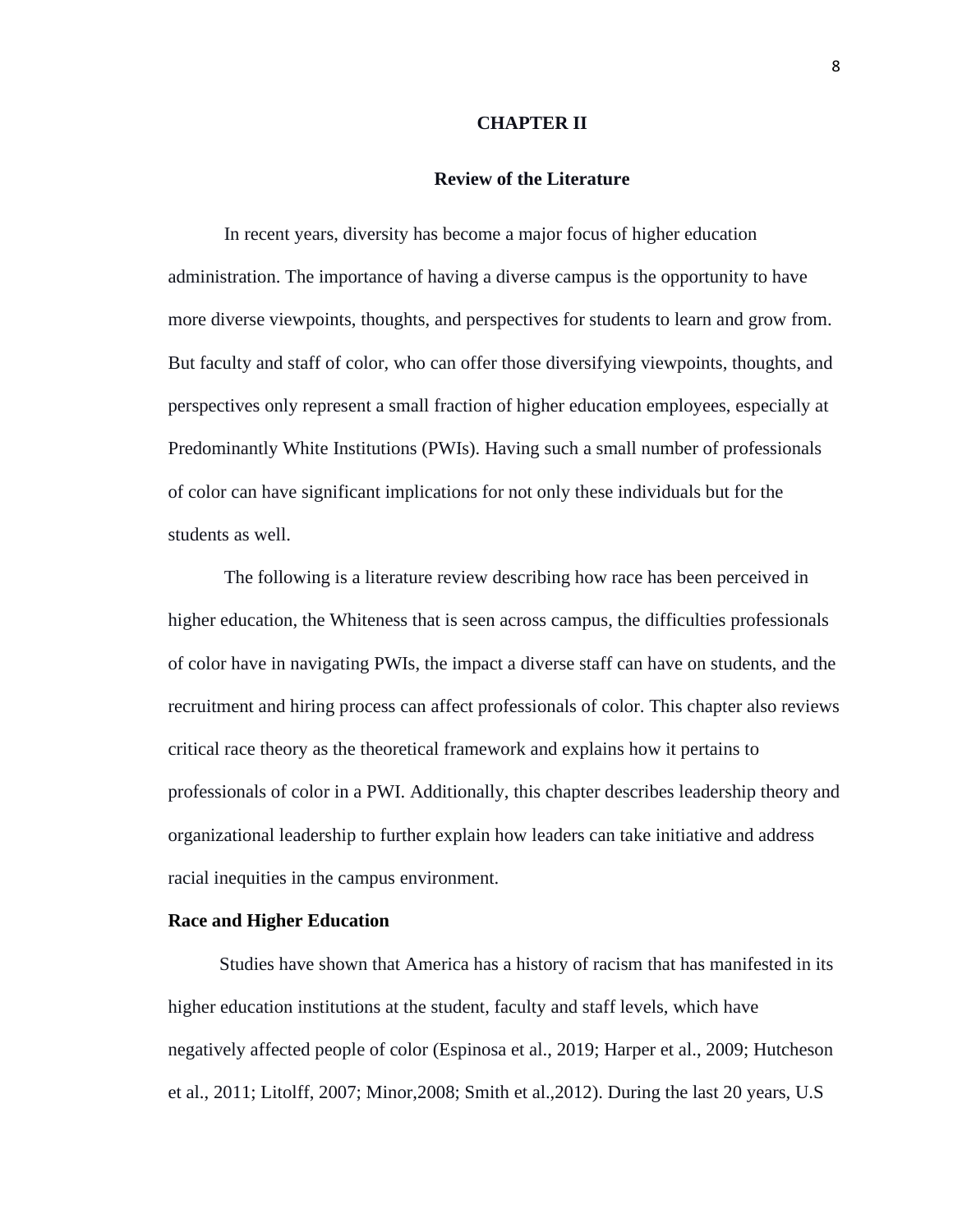society has become more educated by having more people completing postsecondary education. However, despite the rise in educational enrollment, racial and ethnic inequalities remain high (Espinosa et al., 2019). Higher education, until after the Civil War, was practically unavailable to students of color (Litolff, 2007). The ending of the Civil War led to an increase in educational opportunities for Black students. A growing number of colleges and universities were established to help educate Black students interested in higher education including graduate and professional colleges (Haynes, 2006). These universities would serve as an opportunity and hope for Black students seeking higher education and have a way into the American educational system (Haynes, 2006).

World War II was where many African American males fought but came home to the same inequalities and wanted to see change. This drew attention to the importance of the civil rights movement, as they fought for better equality in the right to vote, purchase a house, and attend desegregated schools (Hutcheson et al., 2011). For African Americans, participation in the Second World War was a major influence in their attitudes towards education because many young men who fought for the ideals of the United States returned from fighting for their country only to encounter laws and a culture of segregation and discrimination that acted as barriers that prevented them from participating in full American citizenship (Wynn, 1971). The war efforts for equality for other were just the beginning of social change as Black veterans returned home and begun fighting for their civil rights efforts and for fairness in their own country (Highan, 2015). The ending of World War II also brought many Black troops back to the United States where they sought the college education promised to veterans through the funding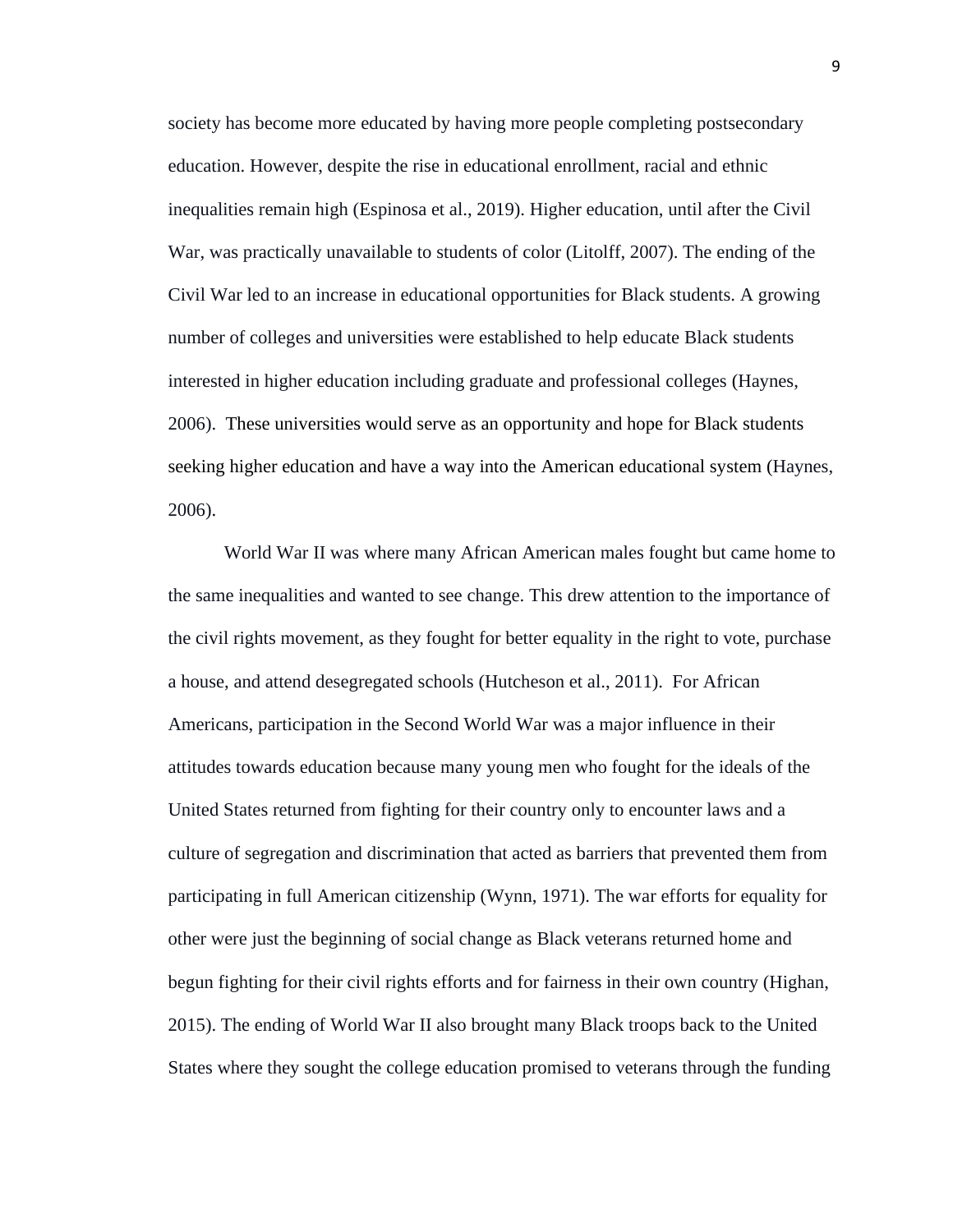provided by the Serviceman's Readjustment Act (G.I. Bill) (Haynes, 2006). The G.I. Bill offered federal support to veterans to attend any choice of college or university of their choosing. However, with the segregation at PWI's in the south and the north, many Black troops could only go to college Historically Black Colleges and Universities, which were not equipped to support the large number of Black students attending those institution (Haynes, 2006).

Before desegregation, schools were segregated based on race. *Segregation* "signifies the legal separation of individuals, their rights, and the services provided to them on the basis of race" (Minor, 2008, p. 862). *Desegregation* is "considered the act of removing barriers or disparities in public education based on race" (Minor, 2008, p.863). That is, dismantling the whole foundation in public institutions that purposefully separates individuals based on their race, ethnicity, sex, religion, or national origin to guarantee fair and equal treatment for all citizens (Minor, 2008).

In the early twentieth century, higher education institutions in the north and south took different routes in how they treated students of color wanting to go to their institution (Smith et al., 2012). Southern states operated a dual system of higher education with institutions for only White students and ones for Black students(Hinrichs, 2016). More superficially, in southern states, the government resisted people of color attaining education (Smith et al., 2012). The states in the south used legally mandated barriers like Jim crow laws making access to higher education unattainable for people of color (Smith et al., 2012). While in the north, people of color tended to experience institutional racism (Smith et al., 2012). People of color in the North in the 20th century were denied access to public institutions of higher education and were subjected to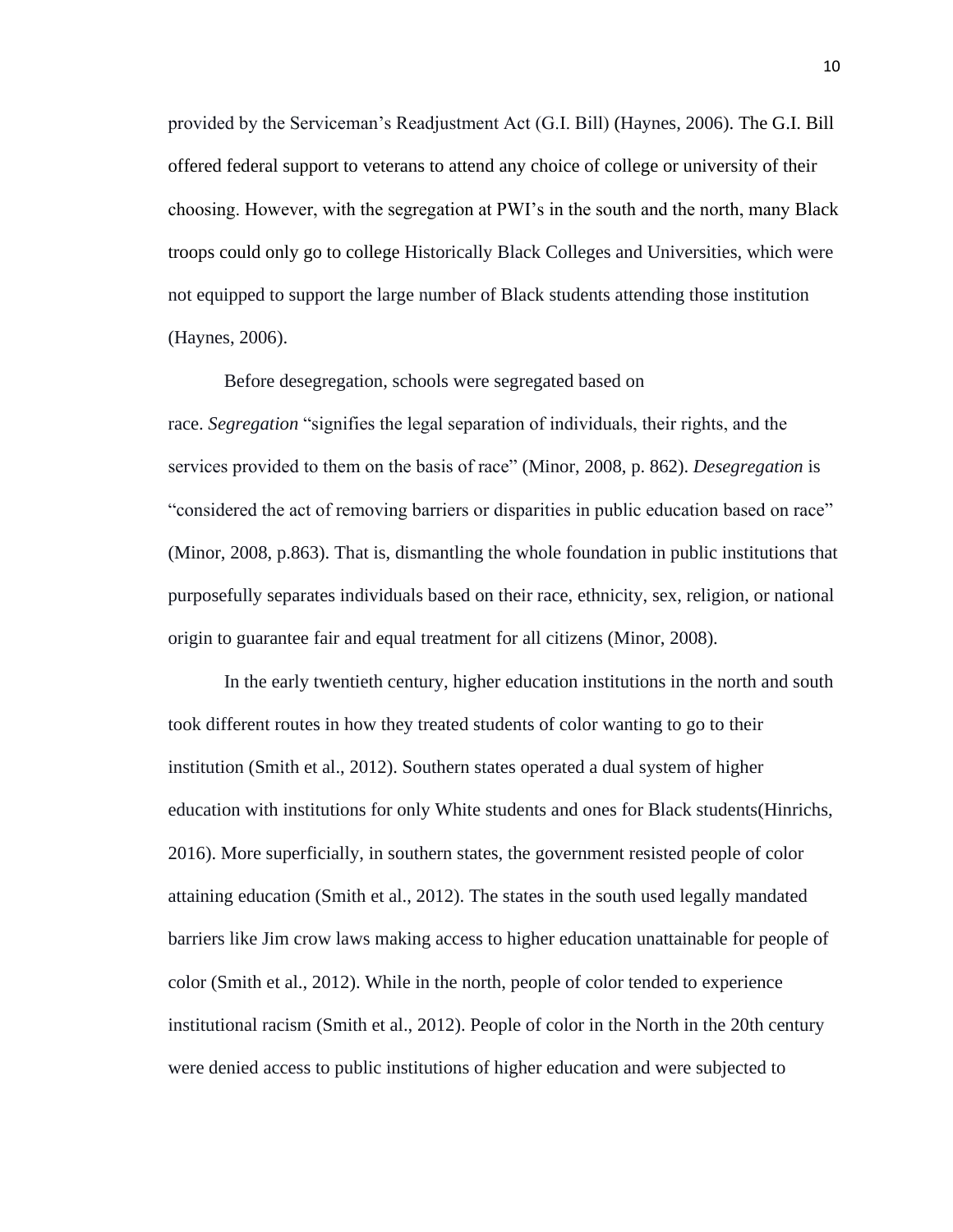institutionalized discrimination which is a social practice that was viewed in the cultural values and social norms of the northern society (Smith et al., 2012). In fact, universities enrolled a limited number of students of color (Hinrichs, 2016).

These barriers to attain higher education soon changed as people of color started to demand equal rights for education, to have a better life, and better opportunities (Hutcheson et al., 2011). Legal cases like the historic Supreme Court Decision of *Brown v. the Board of Education* in 1954 overturned the policy of separate but equal and set a legal standard that racial discrimination in public education violates the United States constitution (Litolff, 2007). According to Brown v. Board of Education (1954), "the plaintiffs argued that segregated public schools are not equal and cannot be made equal and that hence they are deprived of the equal protection of the laws" (p.488). The Brown decision in 1954 legally banned segregation in public education. Unfortunately, it did not effectively eliminate segregation because there was a lack of enforcement of the court's ruling from government and institutions in higher education for many years (Minor, 2008).

With the help of the civil rights movement in the mid-1950s, African Americans organized to help protest segregated schooling and many other forms of civil and political inequality in US institutions of higher education (Smith et al., 2012). The Civil Rights movement gained much attention, and the government and educational systems were met with the choice of increasing social turmoil or changing the longstanding policies and laws that kept certain groups of color from attaining a college degree at public institutions (Smith et al., 2012). Therefore, the Civil Rights Act was a historic moment in higher education when it stated that if institutions violated the 1964 Civil Rights Act, it would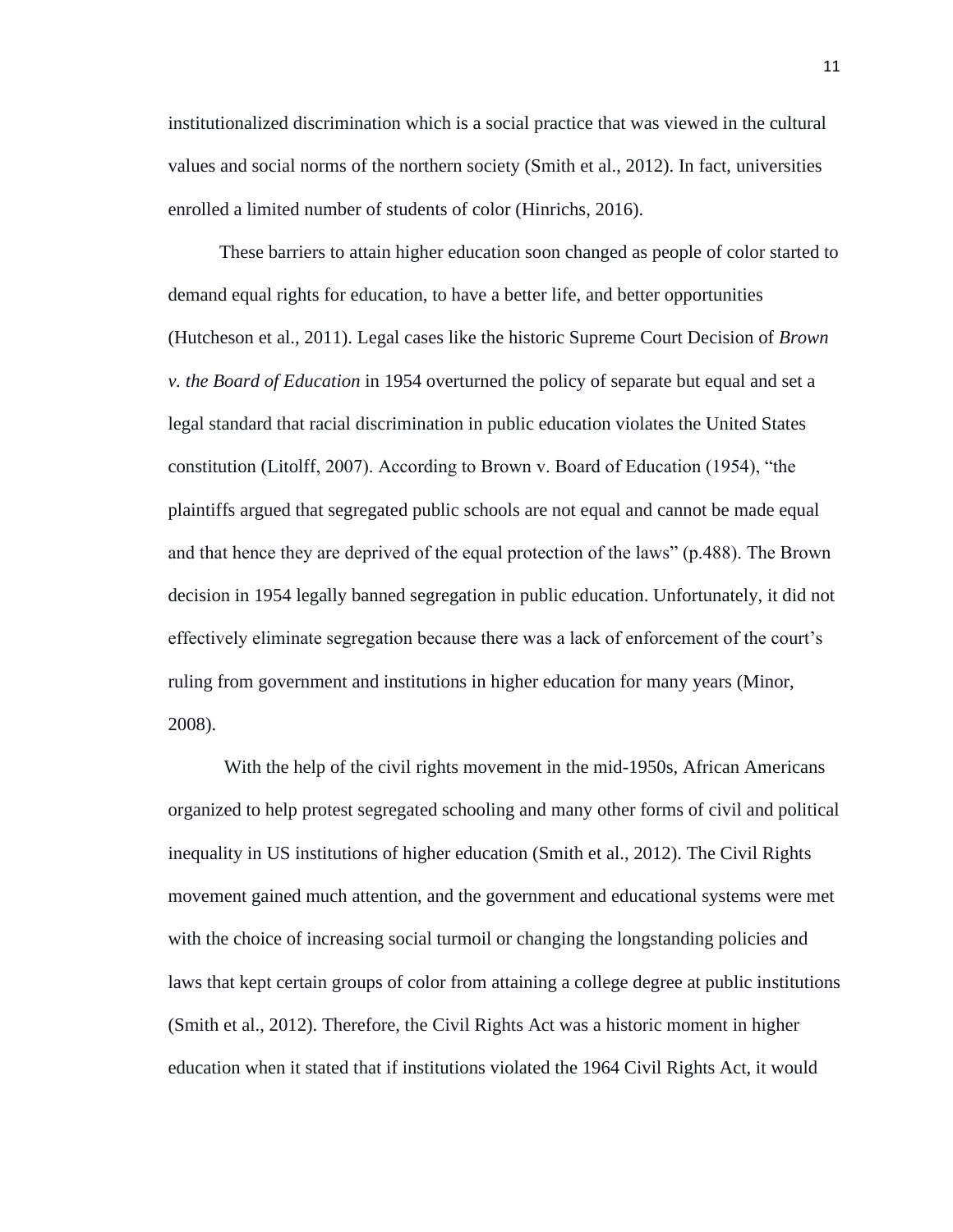jeopardize federal funding to the institution (Litolff,2007). The Act included the Department of Health, Education, and Welfare and the Department of Justice to enforce Title VI and established a legal basis to help enforce and provided sanctions if institutions did not comply (Litolff,2007).

Both the *Brown v. the Board of Education* ruling, and Title VI of the Civil Rights Act made many gains to increase the access to education and the participation in higher education for people of color because it required states to give access that was previously not available (Harper et al.,2009). Unfortunately, even with the mandate to allow people of color to attend public institutions, White institutions were not accepting of people of color, regardless of whether they were students, faculty, or staff (Harper et al.,2009). With people of color being met with such resistance, these institutions only confirmed that people of color were not welcomed or worthy of being educated at public intuitions (Harper et al.,2009).

Despite many social advances, skin color still plays a significant role in race relations in society today *(*Kalunta-Crumpton, 2020). For instance, international students of color are often considered members of existing racial minorities in the United States based on their skin color rather than their international status (Mitchell et al., 2017). Harris (2008) states, 'color is a long-standing trigger for discrimination along the Black-White color line" (p. 62). Like the color White, the color Black does not take into account skin color variations that exist among people that are considered to be of African descent including those with lighter skin tones still being identified as members of the Black racial community. Regardless of skin color differences, these individuals are commonly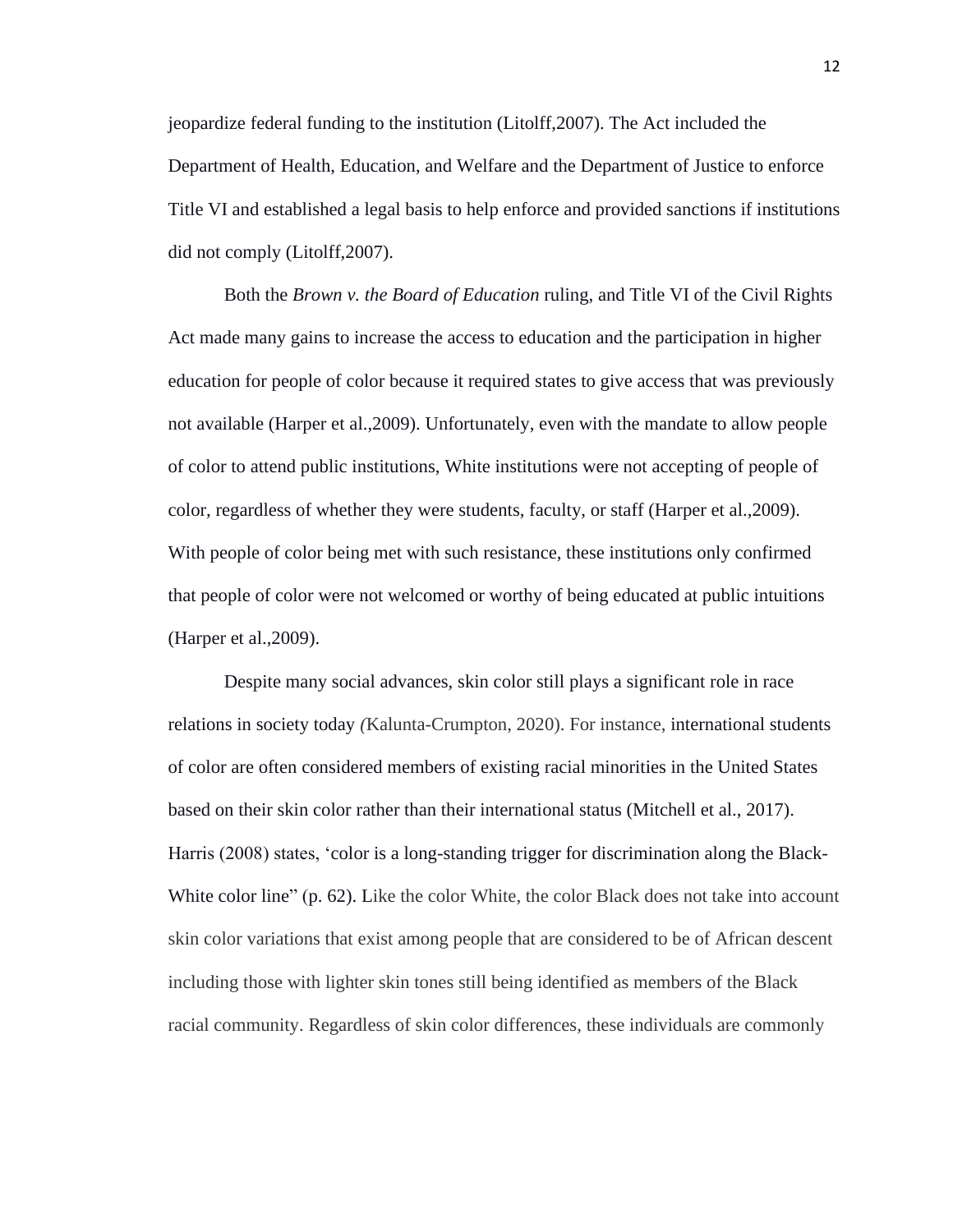classified as Black by a society that defines identity by skin color over all other elements of their identity *(*Kalunta-Crumpton, 2020).

#### <span id="page-20-0"></span>**Whiteness on Campuses**

Research has shown that Whiteness on campus is superior, often causing challenges for people of color (Bonilla-Silva, 2015; Farris, 2018; Steele, 2016; Sensory & DiAngelo, 2017). According to Fine (1993), *Whiteness* is a system of privilege based on race whereby White ideology is viewed as a reference point from which all other identities are compared" (p.856). Bonilla-Silva (2015) argued that PWI's tend to reproduce Whiteness through every aspect of their curriculum, culture, traditions, demography, and symbols throughout college. White people receive daily messages that they are deemed better, more valued, and more meaningful than people of color when operating in a White dominant context (Derman-Sparks et.al 2006). Therefore, in predominantly White environments, Whiteness can become embedded more deeply in society because there are few, if any, people of color in White people's immediate environments to change that perspective (Derman-Sparks et.al, 2006). With Whiteness so deeply embedded, White employees and students on campus tend to accept and stay silent when it comes to microaggressions they may witness, and they miss the opportunity to participate in actions that help disrupt racism on campus (Farris, 2018). This acceptance can continue to normalize Whiteness by having some representation of faculty and staff of color, but not too much to threaten the White supremacy on campus (Gusa, 2010).

Sensory and DiAngelo (2017) argued that White people assume that merely being near other races of color, having fond or caring regard for other races, experiencing some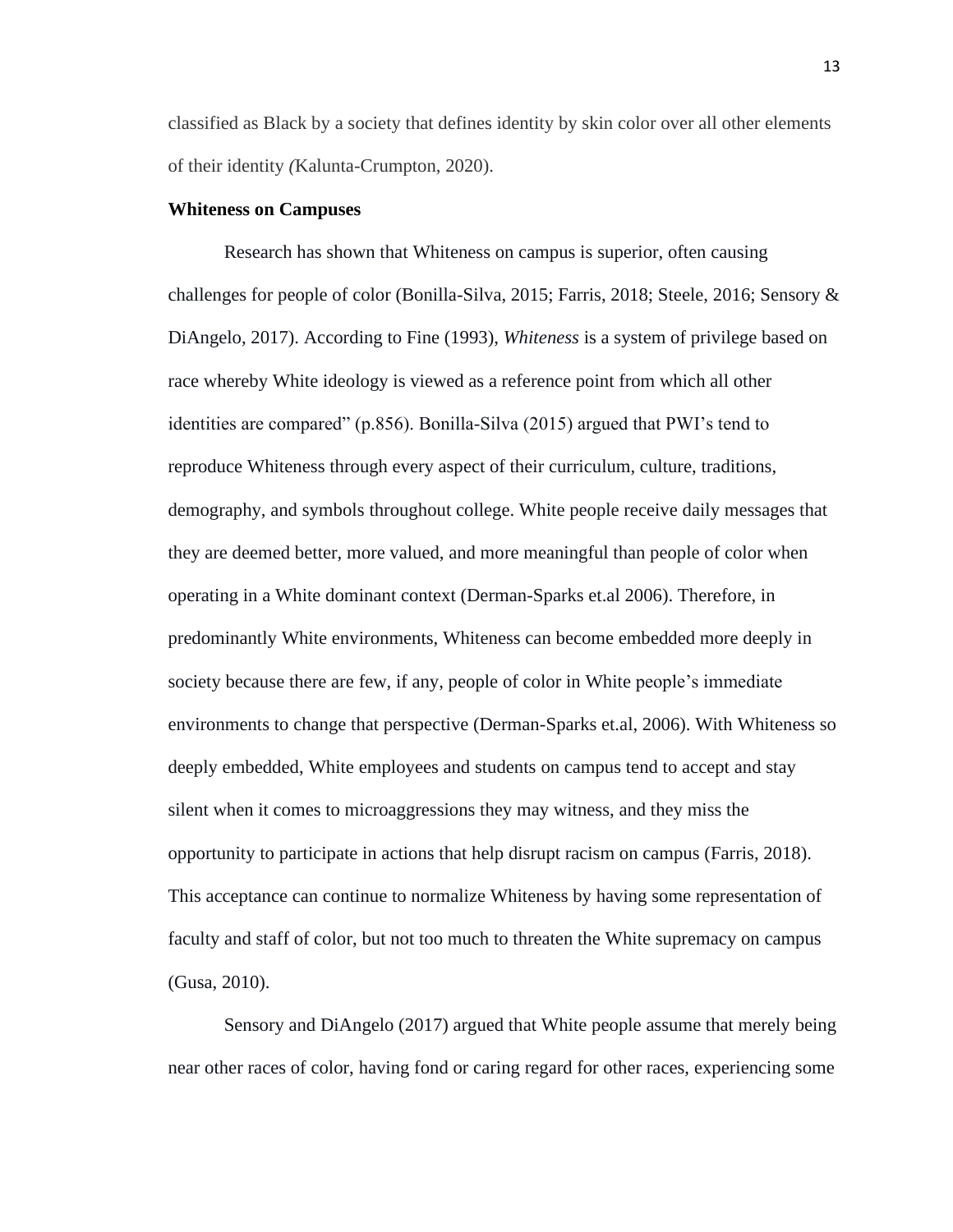marginalization in another form can result in their way of showing that they do not contribute to the oppression professionals of color face. In reality, with the help of White spaces, White people can go through society without really having to deal with race. Therefore, White people will interact with people of color in two ways, either White people never thinking about race or when White people dismiss or disregard racial issues as non-important because it does not affect them negatively (Hines, 2016). In fact, the reality of what makes colleges historically White is how these institutions center on White ways of being, speaking, thinking, and learning (Gusa, 2010). *Colorblindness* is the belief that "racial group membership and race-based differences should not be taken into account when decisions are made, impressions are formed, and behaviors are enacted" (Apfelbaum et al., 2012, pg.205). Without challenging the colorblindness. White people have, they are then able to not confront the lived experiences of racism that people of color have dealt with on campus. More specifically, White students, faculty, and staff can move through campus in racial bliss (Cabrera et al., 2017).

Therefore, White higher education professionals may find it hard to respond to race constructively as they have not had to work or build on the cognitive and affective skills necessary to acquire constructive engagement between racial divides (DiAngelo, 2011). More specifically, White faculty and staff members perceive campus climate differently than faculty and staff of color, which perpetuates an unfavorable campus climate due to dismissive behavior (Steele, 2016).

Thus, White individuals may experience a phenomenon known as 'White fragility' when having to deal with their privilege and its relations to racism. DiAngelo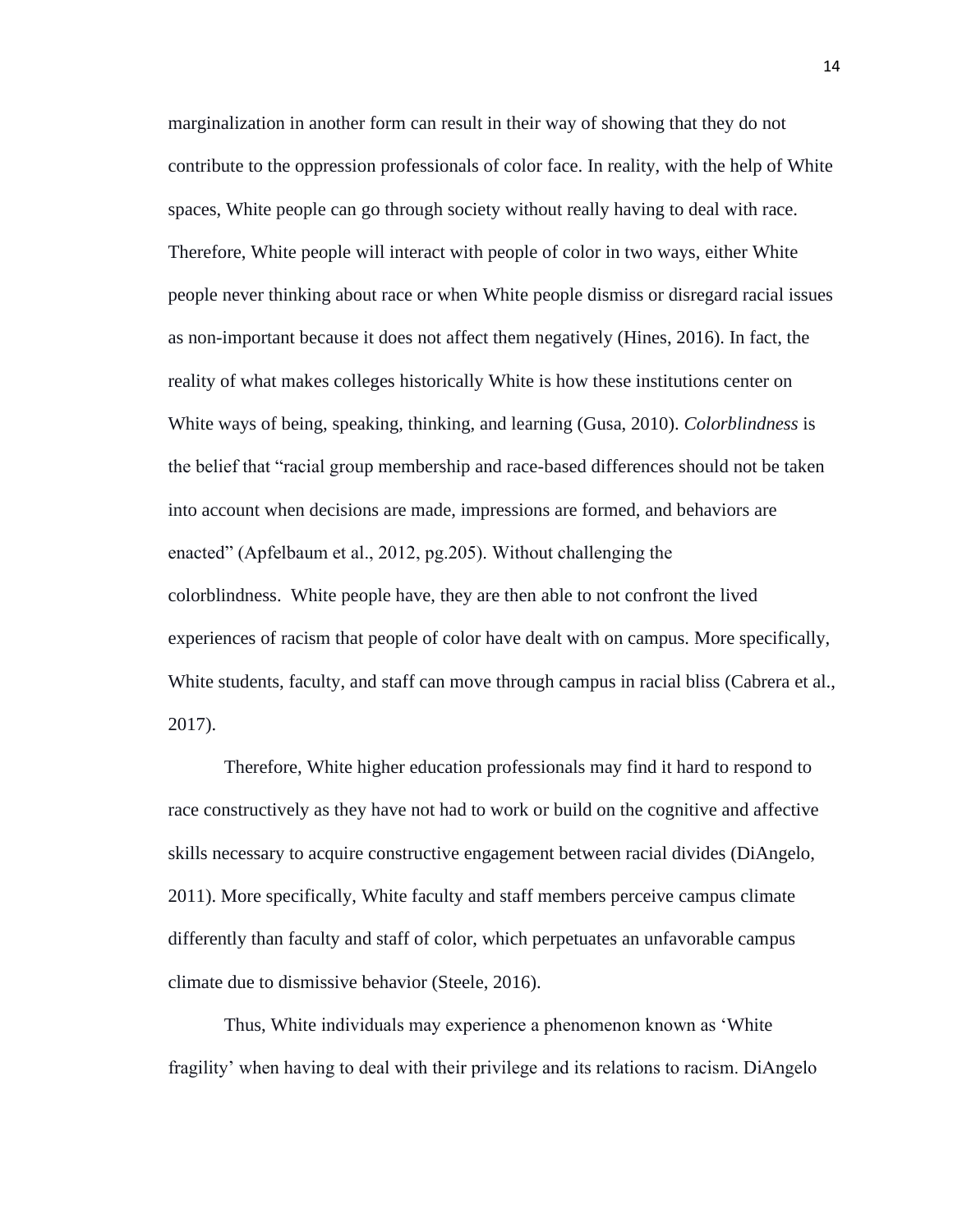(2011) defined *White fragility* as a state in which White people experience a hint of racial stress and tend to act out and become highly defensive regarding their personal responsibility for supporting, intentionally or not, systems of oppression. When White people cannot listen to, or try to understand people of color's perspectives, they cannot close the racial divide gap that exists in their environment. In fact, for decades White people have remained unaware or intentionally chosen to not acknowledge the advantages and privileges that come with being White (Hines, 2016). They continue to ascribe overall Whiteness as universal and non-Whiteness as 'other' (DiAngelo, 2011). Therefore, White people can benefit from being White without recognizing the power, dominance, and authority they have had over other racial groups that have given them those benefits (Hines,2016). DiAngelo argued,

When people challenge the White identity, White people become highly stressed and even intolerable. Not often encountering these challenges, we withdraw, defend, cry, argue, minimize, ignore, and in other ways, push back to regain our racial position and equilibrium (p. 57).

For many faculties and staff of color, they must compact the lack of diversity on campus with the obstacles of navigating White fragility.

### <span id="page-22-0"></span>**Difficulties Faced by Staff and Faculty of Color**

Research has shown that faculty and staff of color face multiple challenges at institutions of higher learning compared to their White counterparts (Gomez et al., 2015; Farris, 2018; Ross & Edwards, 2016; Sensory & DiAngelo, 2017; Steele, 2016; Wingfield & Wingfield, 2014). These challenges can be related to low job satisfaction, which can cause high turnover for faculty and staff of color (Steele, 2016). Other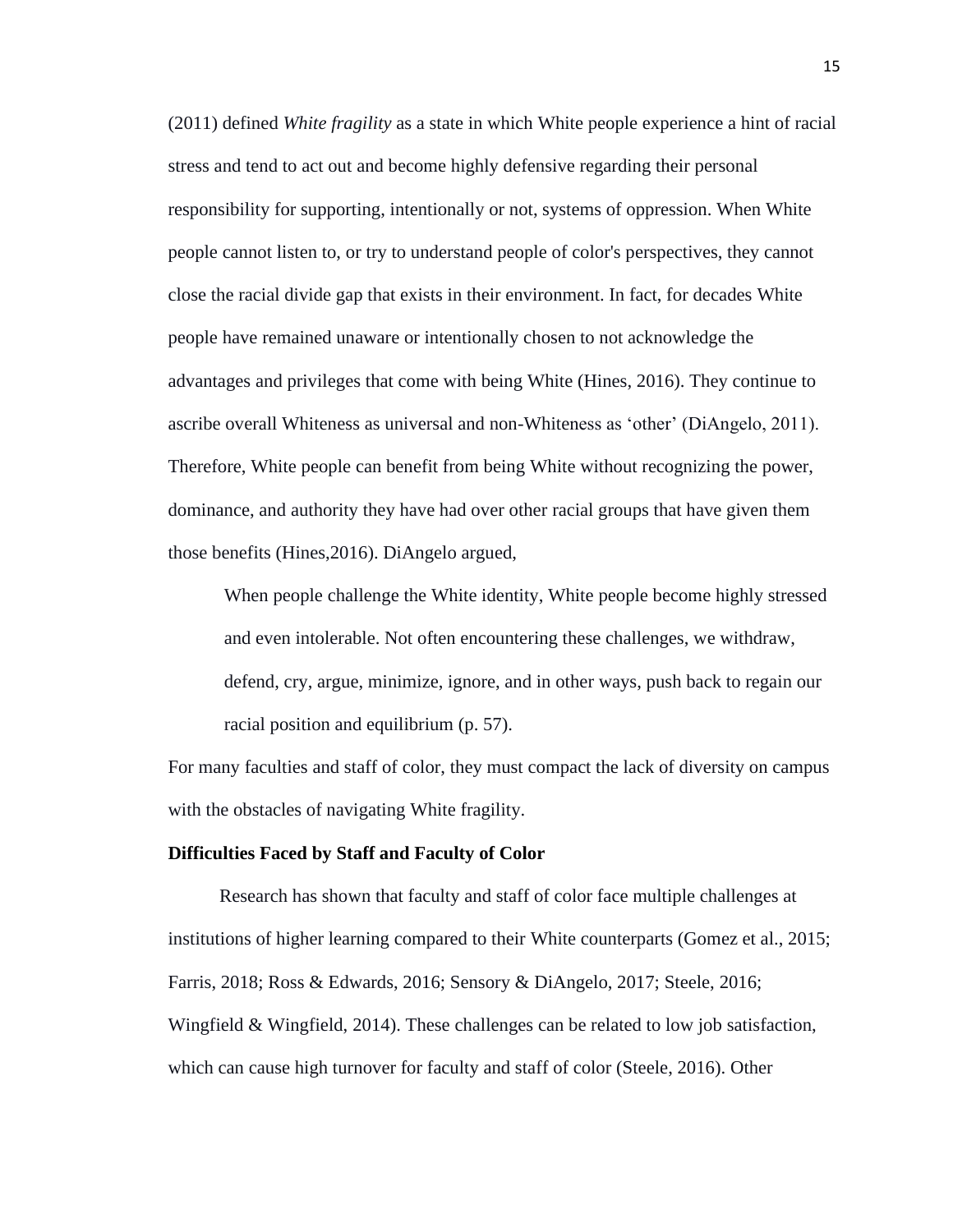challenges can be workplace racism, such as underrepresentation, lack of multicultural expertise, intersectionality, and racism from a supervisor (Farris, 2018). Additionally, White students, supervisors, and peers continuously question faculty and staff of color's abilities, qualifications, and judgments (Gomez et al., 2015).

Although professionals of color are present in the faculty and administrative ranks, they continue to face barriers to the inclusive environment that their White colleagues enjoy, and instead experience countless microaggressions, including implicit and explicit racism and discrimination, a sense of isolation, and a devaluing of their research (Zambrana et al., 2017). These burdens for faculty and staff of color can result in emotions filled with stress, anger, frustration, doubt, guilt, or sadness when they encounter microaggressions, as well as feelings of distress when relaying their stories to their supervisors or other colleagues (Zambrana et al., 2017).

In addition to the burdens of their job that professionals of color face, they are often required to take on extra labor or activities while on campus as a result of their racial identity. In a study conducted by Farris (2018), faculty and staff of color on campus described needing to take on additional responsibilities related to the inclusion and diversity efforts on their campus. Additionally, faculty and staff of color spend time supporting students of color while taking on these extra responsibilities, which could lead a staff person of color to feel less valued, which can sometimes lead to silence and overall feelings of "why bother" and a sense of isolation, stress, a lack of support, and a sense of stereotype threat (Steele, 2016, p. 38). In a study conducted by Ross and Edwards (2016) of 46 African American faculty from 43 predominantly White doctoral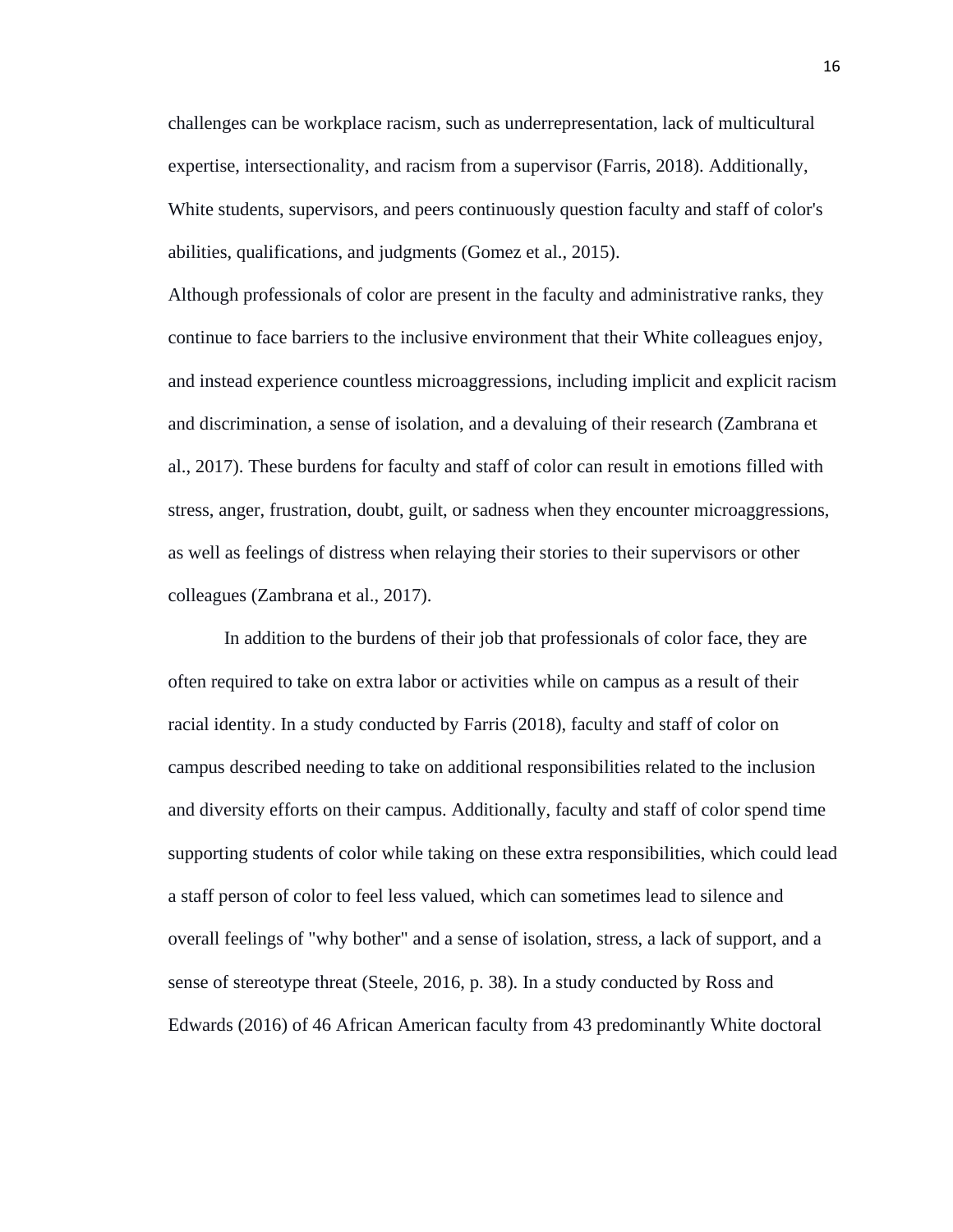universities, 13 major concerns were uncovered. When placed in ranking order from most significant to the least significant, the top five were:

(1) Lack of mentor. (2) The behind-the-scenes politics make it difficult for African American faculty to feel secure in their ability to attain tenure at predominantly White universities. (3) Little guidance about the tenure and promotion process. (4) Social isolation and lack of collegiality. (5) The ability to speak up against those (e.g., deans, department heads, colleagues, etc.) who may mistreat you and risk not receiving tenure as a result (P. 476).

These concerns highlight the hardships that professionals of color can potentially go through when dealing with an environment that upholds White identity over all other races in the workings of the campus.

Steele (2016) examined the challenges that the geographical location adds to the discrimination professionals of color face while working on campus. More specifically the off-campus community towards professionals of color tends to create an oppressive atmosphere that can be replicated overtime on the university's campus. The lack of communities of color off campus is a factor that makes attracting professionals of color to the institution more difficult (Steele, 2016).

Over time, ongoing threats from being stereotyped may lead to decreased performance and heightened anxiety levels that can affect professionals of color (Farris, 2018). There are instances when people of color are expected to speak on behalf of or for their race during discussions of diversity, race, or ethnicity (Steele, 2016). In fact, staff and faculty of color expressed experiences with tokenism within their department that affect them in negative ways. *Tokenism* is "an intergroup context in which very few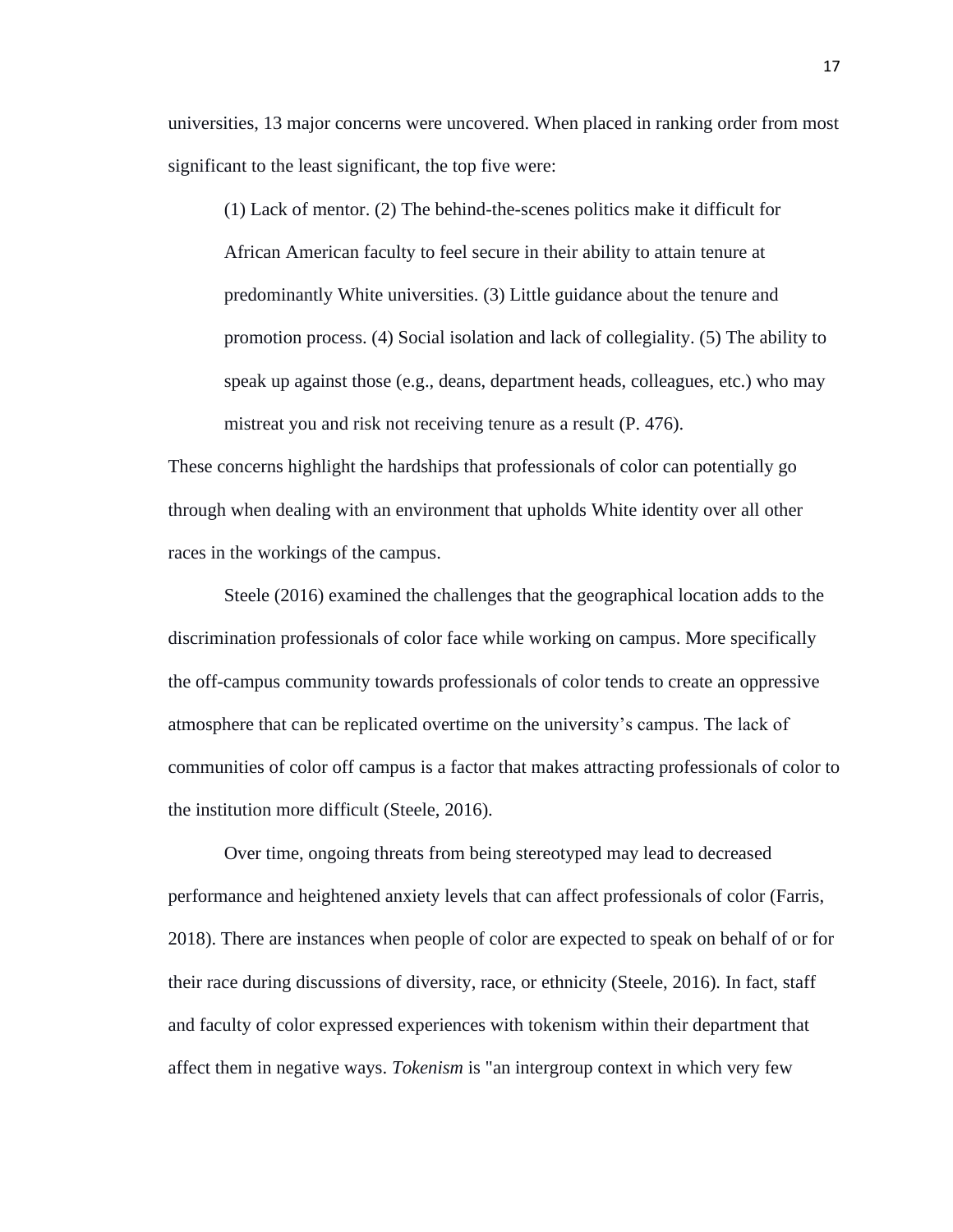members of a disadvantaged group are accepted into positions reserved for members of the advantaged group, while access is systematically denied for the majority of qualified disadvantaged group members" (Wright & Taylor, 1998, p. 648) For example, if a token member has some conflict in terms of racial perspective, it is often dismissed if it conflicts with the wants and needs of their White counterparts (Henry et al., 2017). More specifically, when that token member starts to refuse to endure accept such a role or participate in any more of the committees that deal with diversity, they are often viewed as being difficult (Sensory & DiAngelo, 2017). Having such a lack of sufficient number of professionals of color on campus compared to their White colleagues often results in an increase and the number of responsibilities for these minoritized staff to as a way to help compensate for the lack of professionals of color (Steele, 2016). In fact, Additionally, both Black and Latinx faculty will have reported feeling that they have to

prove that they are academically knowledgeable and competent in ways that most their White faculty peers do not to justify their position (Sotto-Santiago, 2020). This creates a double standard that can be held against minoritized staff that can also create increases the pressure to be "the perfect employee?" (Steele, 2016, p. 41).

#### <span id="page-25-0"></span>**Impact of Diverse Faculty and Staff on Students**

Studies have shown that a diverse faculty and staff can affect students in many ways (Kelly et al., 2017; Kwon, 2016; Harper, 2012; Luedke, 2017; Sensory & DiAngelo, 2017; Steele, 2016). In fact, students who are exposed to a diverse faculty and staff are more likely to exchange information and build relationships that allow them to see diverse knowledge in skills which can give them a better advantage while in higher education (Luedke, 2017). However, when crucial decisions are being made, students of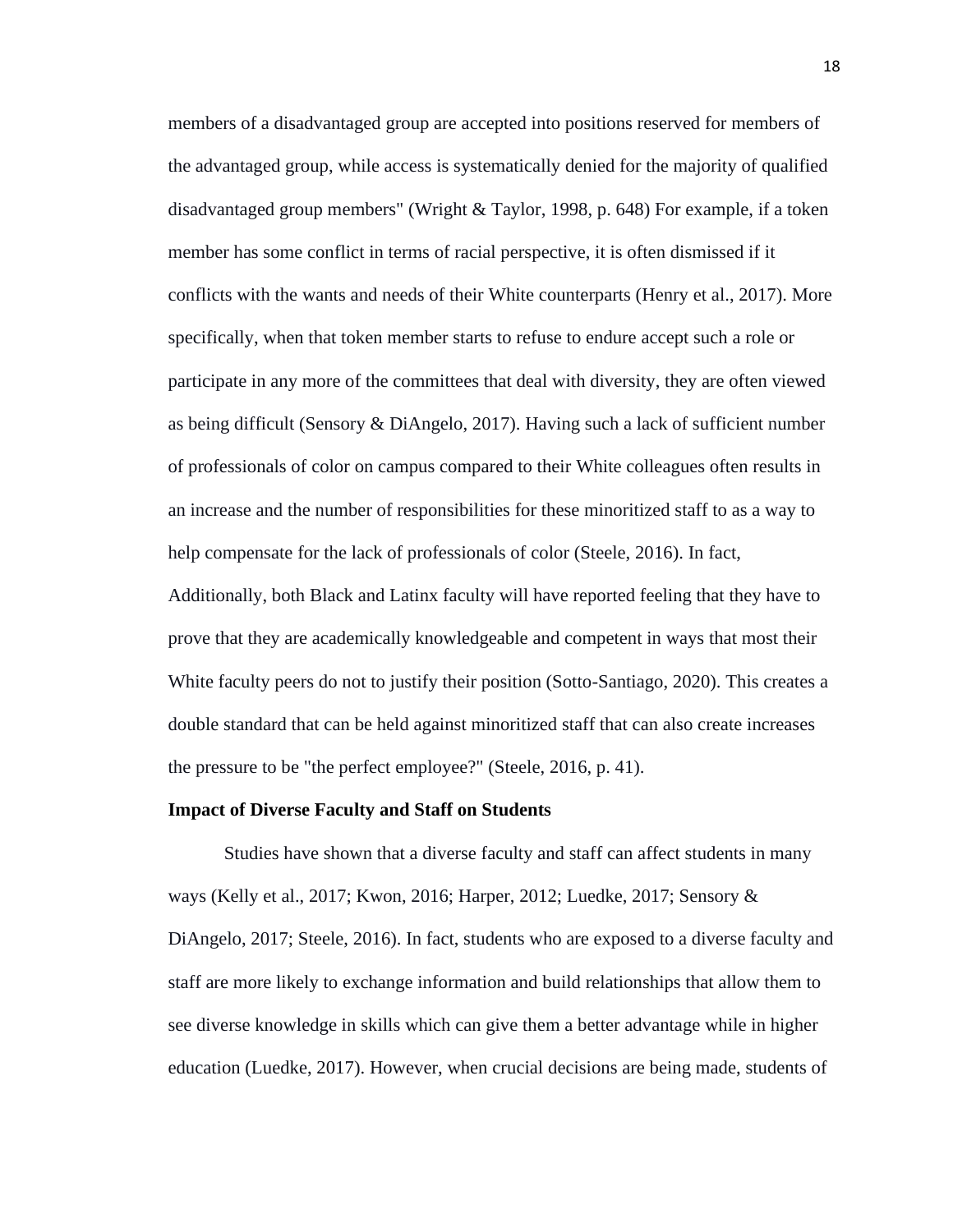color fear their side will not be heard when there is a lack of color on campus (Steele, 2016).

Many students of color had the overwhelming feeling that their White faculty and staff did not want to build a genuine relationship with them (Luedke, 2017). White faculty and staff continue to be overrepresented compared to White student enrollment on campus, while faculty and staff of color are generally underrepresented compared to the proportion of students of color on the campus (Kwon, 2016).

Not feeling able to build a relationship with their White faculty and staff, students of color gravitate towards the professionals of color that are on the campus. The commitment of faculty and staff members of color can sometimes go beyond the call of duty, especially in working with minoritized students, because they feel an obligation to support students of color (Steele, 2016). Most faculty and staff of color tend to nurture these students by making them a priority as a person and not just a student. In doing so, professionals of color built a relationship where students could be themselves and put their guard down (Luedke, 2017). More specifically, professionals of color feel like their experiences and the cultural backgrounds they bought with them to college matter (Luedke, 2017). When mentoring students of color or helping them navigate Whitedominated institutions, it is essential to support student activist organizations and community groups (e.g., Muslim Students Association, Black Lives Matter chapter) as well. That way, students can get the resources and recognition they deserve while on campus (Sensory & DiAngelo, 2017).

In general, faculty and staff of color tend to avoid politics and political discussions and they ask students of color to remain politically correct to avoid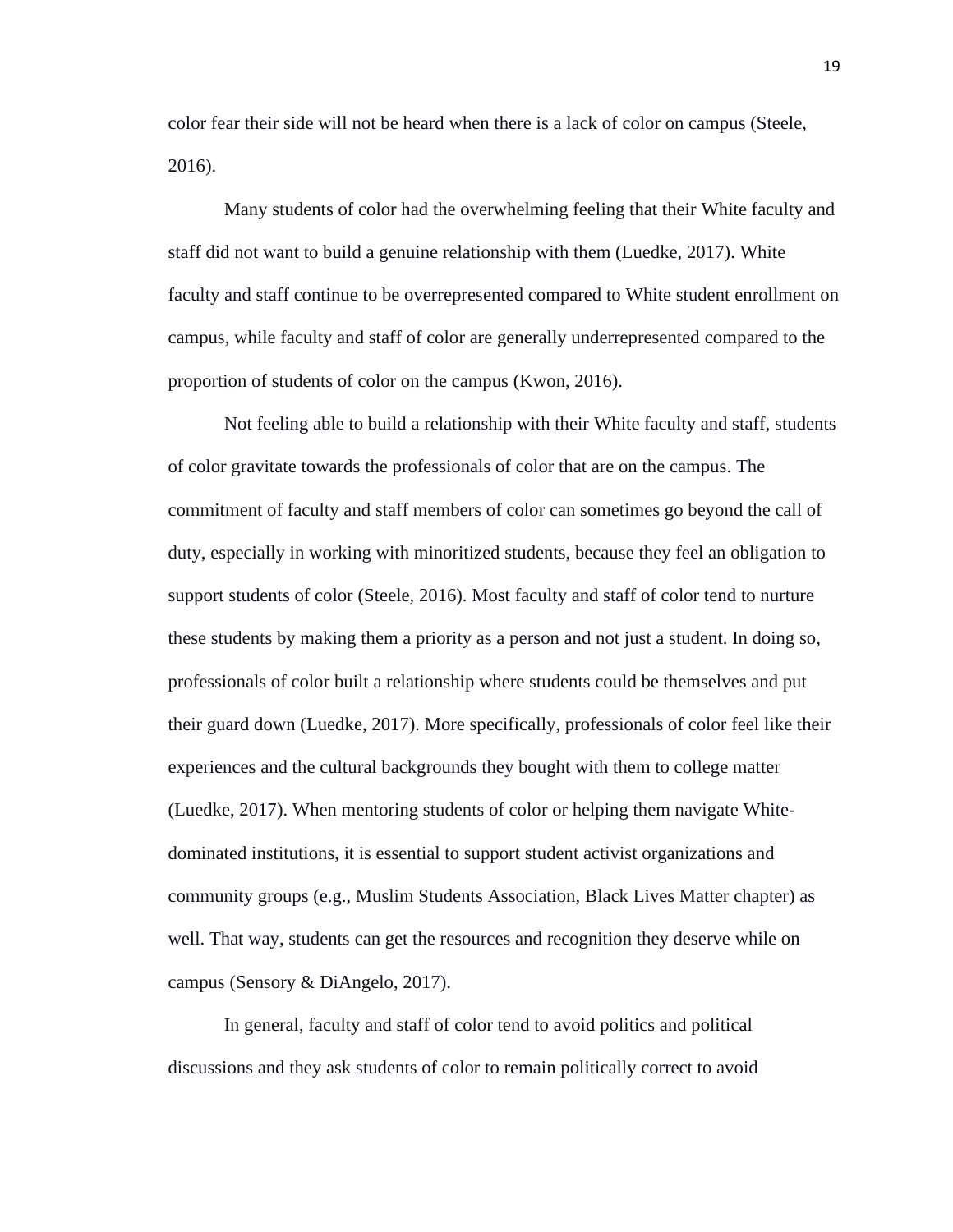difficulties with majority peers to focus on students' academics. Professionals of color are willing to share their knowledge of cultural capital, the unspoken norms people of color tend to face when dealing with White people (Luedke, 2017). Sharing their cultural capital, professionals of color are able to refer students of color to campus resources, like tutoring and scholarships while giving both positive and constructive feedback that students can utilize to be successful in college. Staff and faculty of color help students learn to read between the lines of these unspoken norms used by White people which enables students to be more successful as undergraduates (Luedke, 2017).

When faculty and staff are viewed as more diverse, students of all races receive the type of education that prepares students for effective leadership and citizenship in a diverse democracy and overall society (Bollinger, 2007). Luedke (2017) asserted that White staff and administrators do not support students of color as much as staff of color. When meeting with students, White staff and administrators primarily shows attention to the students' academic experiences and tend to gloss over the other factors that affect a student's life, such as personal or familial concerns (Luedke, 2017). That is why it is essential to understand the Black faculty's experience as it can be a factor that contributes to a poor campus climate for marginalized students (Kelly et al., 2017). Staff and faculty of color maintain honesty, openness, and supportiveness by setting aside academic thought.

Interacting with a more diverse campus can positively impact White students as much as, or even more than students of color (Harper, 2012). Most White students come to college having little interaction with people of color (Harper, 2012) while students of color are more accustomed to interacting with people outside their race because they are a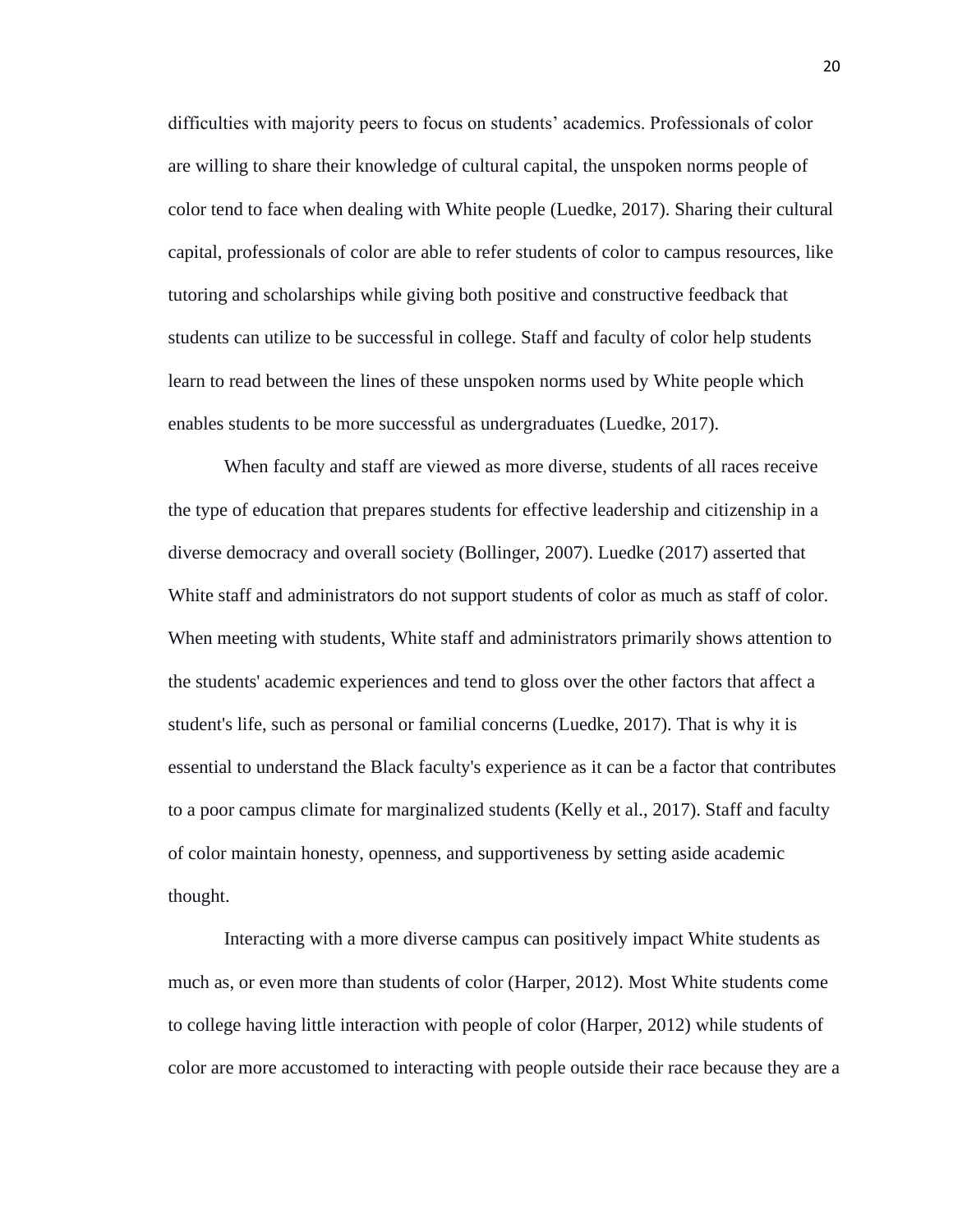part of a culture minority (Hu & Kuh, 2003). In fact, White students tend to have minimal interaction with people of color before they enter college (Jayakumar, 2008). Therefore, White students can gain much by engaging with people of color, such as faculty and staff on campus who are unlike themselves to better prepare them for the future (Harper, 2012).

# <span id="page-28-0"></span>**Recruitment and Hiring of Professionals Color**

Research has shown that recruiting and hiring processes have a significant impact on professionals of color (Essed, 2000; Henry et al., 2017; Kayes, 2006; Sensory & DiAngelo, 2017; Steele, 2016; Thomas & Hollenshead, 2001). The lack of diversity in the application pool or the failure to consider staff and faculty of color for promotions in different departments within a college setting, all stems from the college's hiring practices (Steele, 2016). From this perspective, when a person of color meets the requirements or is seen as a perfect candidate fit, it indicates their ability to keep White people racially comfortable and their likelihood of leaving Whiteness (or the status quo) undisturbed (Sensory & DiAngelo, 2017). PWI's hire people of color to help implement diversity initiatives or teach the importance of diversity to their White peers and students (Essed, 2000). In fact, faculty and staff of color tend to become the presentation for diversity, and they will then go on to fulfill other tasks that promote diversity on campus. Being the keeper of diversity takes time away from other actives that can help promote faculty and staff of color skills that will help them get tenure or a promotion in their field (Thomas & Hollenshead, 2001).

Every question asked by a hiring committee conveys information to a candidate of color about the department's racial consciousness or lack thereof. In a White-dominated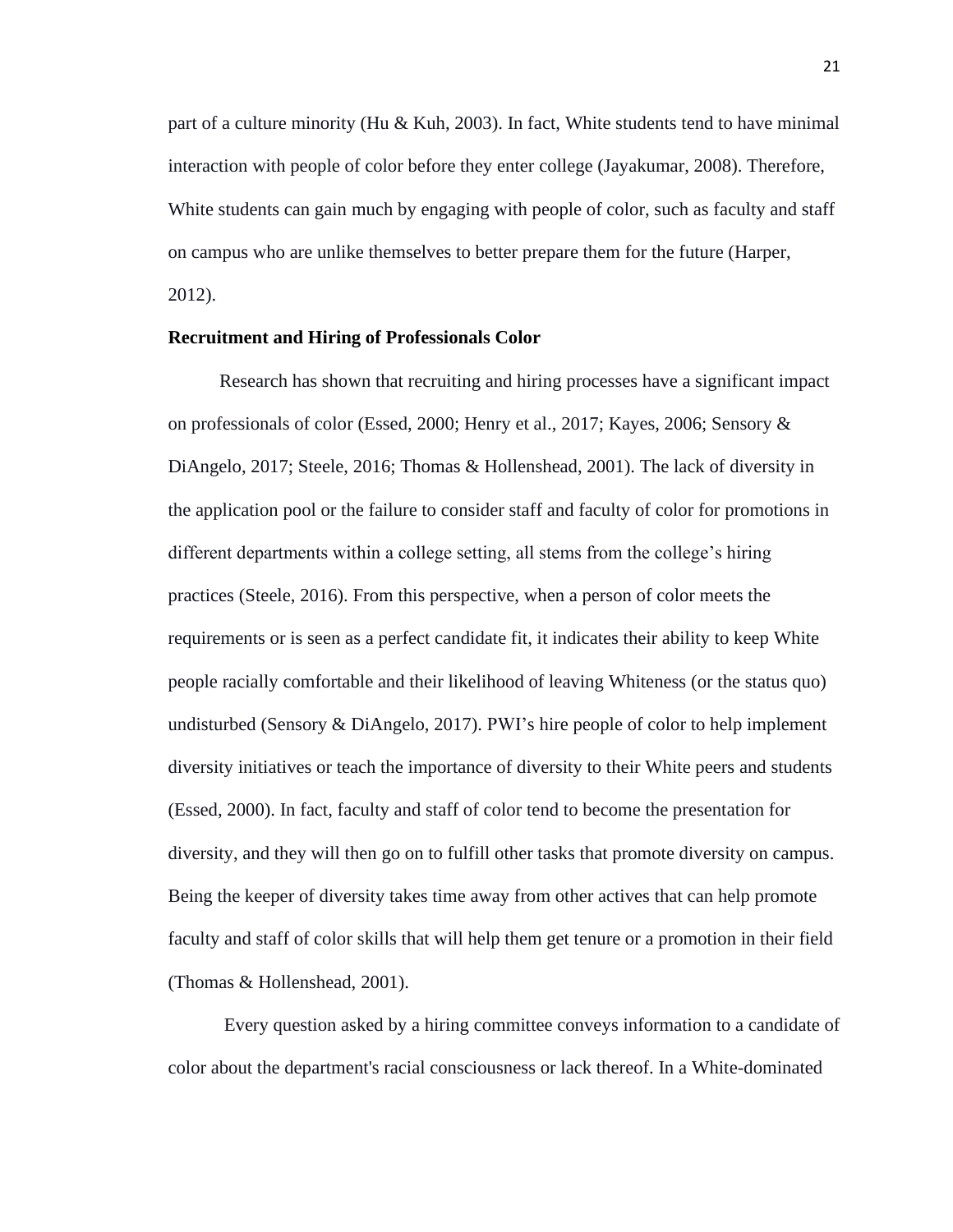institution, a candidate who is of color but does not challenge racism and Whiteness will more likely be an asset and viewed as unbiased and relatable (Henry et al., 2017). A hiring committee will assume that such a candidate can help with diversity initiatives and do so as a team player, not pushing race or seeing racism everywhere (Sensory & DiAngelo, 2017). Not pushing racism will help make sure all White colleagues are comfortable and unchallenged in sustaining the systemic problems. Sensory and DiAngelo (2017) examined how a majority White hiring committee works by saying:

A predominantly White hiring committee with a White person as chair hires a White person. The next hire is a White person. The next hire is a White person. The next hire is a White person. It could go on for years this way, and the people who might raise a red flag are most likely only faculty of color or others working from a critical social justice framework. One of us taught in a department that went seventeen years without hiring a single person of color. Now imagine that a Black person is chair of the committee, and two or more members are Black. The committee hires a Black person. Most (White) people might not raise the red flag right there, but certainly, they would do so if the second hire and the third and fourth hires were also Black. But when a red flag is raised on White hires' continual pattern, justifications often surface (p.573).

However, diverse candidate pools do not mean the results will be diverse in its hires because institutional, departmental, and search committee cultures can openly undermine the goal of hiring and retaining faculty and staff of color (Kayes, 2006). It is important to look at the hiring process when it comes to hiring professionals of color because it can have a good look at the discriminations and the flaws in place in the hiring committee.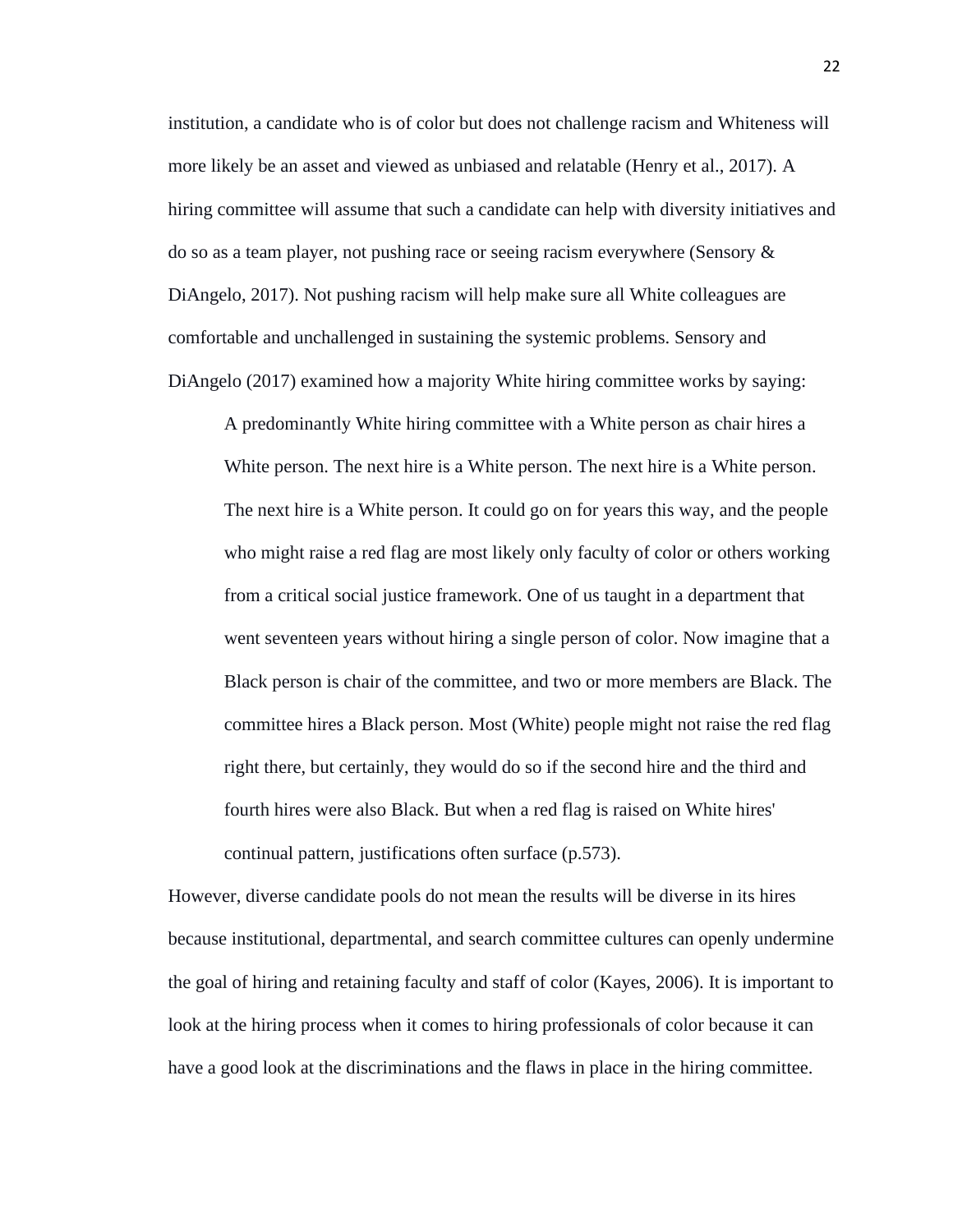Having these flaws in the hiring process just reinforces that White people are seen as better equipped in higher education than people of color. Therefore, professionals of color will continue to be unrepresented in Higher Education.

# <span id="page-30-0"></span>**Theoretical and Conceptual Framework**

This research will be guided by critical race theory (CRT) and leadership theory and organizational leadership theory. In fact, CRT explores the reasons there is a lack of retention when it comes to faculty and staff of color, while leadership theory and organizational leadership theory will discuss how people in authoritative roles on campus can lead those in their charge to help address the inequality on campus.

# <span id="page-30-1"></span>*Critical Race Theory*

Derrick Bell (1995) coined the term critical race theory (CRT) to uncover the racism carried over and embedded in the laws and the overall legal system. Aspects of the theory were brought up in the 1970s when the civil rights movement's advances began to stall. Derrick Bell and other writers realized that new theories and strategies were needed to combat the forms of racism in society (Delgado & Stefancic, 2001). Critical race theory was a way to challenge how power and privilege are shown in the legal system (Hernández, 2016). Further, CRT is a theory that examines the legal system and the collective unconscious of most individuals that shows there is a discriminatory attitude towards people of color (Litowitz, 1997). It also challenges the norms of color blindness, race neutrality, and equal opportunity (Gusa, 2010). Even though CRT started in the legal system, it has since expanded and is now used in many other disciplines. In the education field, CRT helps in understanding school discipline and hierarchy, tracking, controversies over curriculum and history, and IQ and achievement testing (Delgado & Stefancic,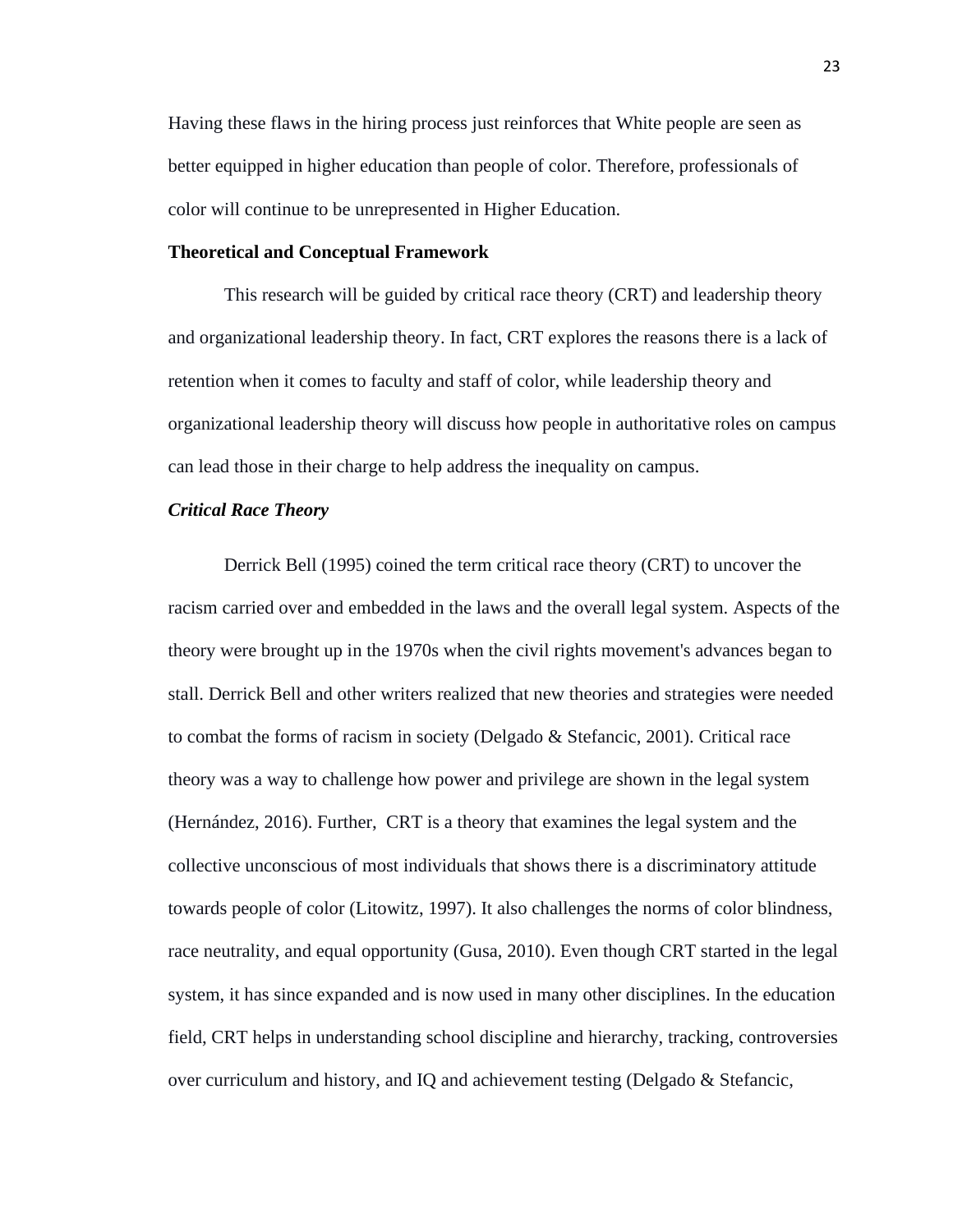2001). It can also show a great perspective to help recognize that racism can be a big part of explaining many minority individuals' experiences while in higher education (Brook et al., 2015). According to West (1995),

Critical race theory aims to reexamine the terms by which race, and racism have been negotiated in American consciousness and to recover and revitalize the radical tradition of race consciousness among African Americans and other peoples of color- a tradition that was discarded when integration, assimilation, and the idea of color blindness became the official norms of racial enlightenment  $(p. xiv)$ 

Critical race theory can be a beneficial resource to express how faculty and staff of color have significant differences in their college experiences from their White colleagues due to inequalities, racism, and marginalization. Using CRT is an excellent framework to "understand how a regime of White supremacy and its subordination of people of color have been created and maintained in America" (West, 1995, p.xiii).

CRT uses an activist mindset to understand the social situation and help change it. CRT aims to discover how society tries to organize itself in society's racial lines and hierarchies and change it for the better (Delgado & Stefancic, 2001). Critical race theory can show how racism is still a consistent experience for many staff and faculty of color on campus. The result is the lack of diversity on campus, which can affect students of color in how they may feel accepted and valued on campus. The CRT method is beneficial for allowing oppressed people to tell their stories and fight the silence of the Whiteness on campus (Brook et al., 2015).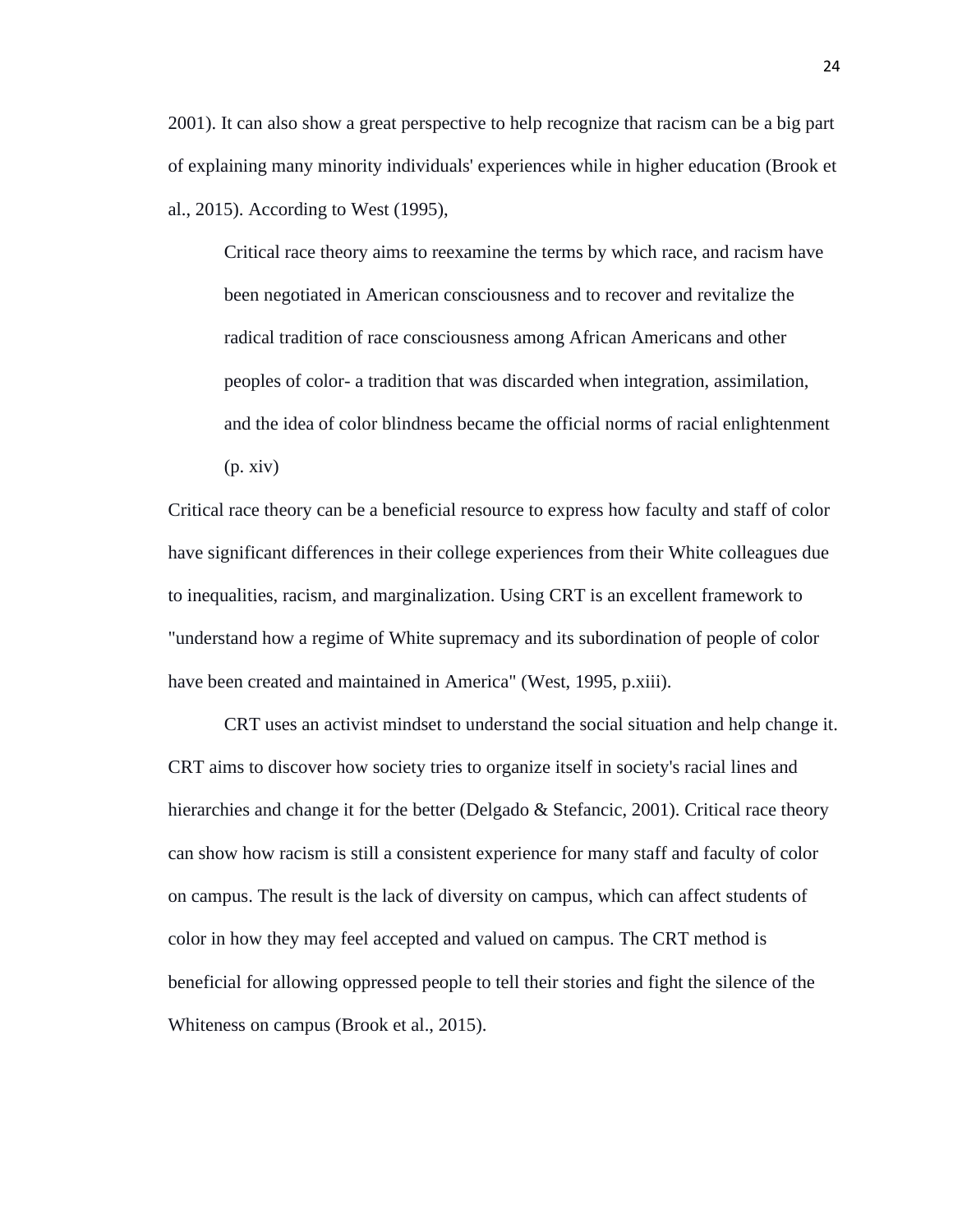CRT can be better explained by exploring the five principles of social inequalities that can even be used to describe aspects of what happens on campus to people of color. These five tenets consist of counter-storytelling, the permanence of racism, Whiteness as property, interest conversion, and the critique of liberalism (Hiraldo, 2010).

Counter-storytelling in higher education's climate can analyze and provide faculty, staff, and students of color a way to tell their narratives involving their experiences with racism and discrimination (Hiraldo, 2010). Without the use of CRT's counter-storytelling, the true stories of people of color would never be publicly announced or shared, making society come to believe and perceive that all was fine when it comes to racism (Hartlep, 2009). The second tenet of CRT, the permanence of racism, indicates that racism can control the political, social, and economic areas of U.S. society (Hiraldo, 2010). In CRT, racism is seen as a part of the American culture, in that it privileges White individuals over people of color in most parts of life, including education (Hiraldo, 2010). Therefore, the diversity plans in higher education become ineffective when they ignore the existence of racism (Iverson, 2007).

The third tenet of CRT is Whiteness as property, which argues that White people tend to be the only ones who benefit from Whiteness and are the only ones who can possess the privilege that comes with being White (Hiraldo,2019). More specifically, CRT challenges the unearned advantages of White people in society because they ignore the difficult circumstances and everyday racism that people of color have experienced (Savas,2014). Interest convergence is the fourth tenet of CRT. Interest convergence is the notion that "Whites will allow and support racial justice/progress to the extent that there is something positive in it for them, or a convergence between the interests of Whites and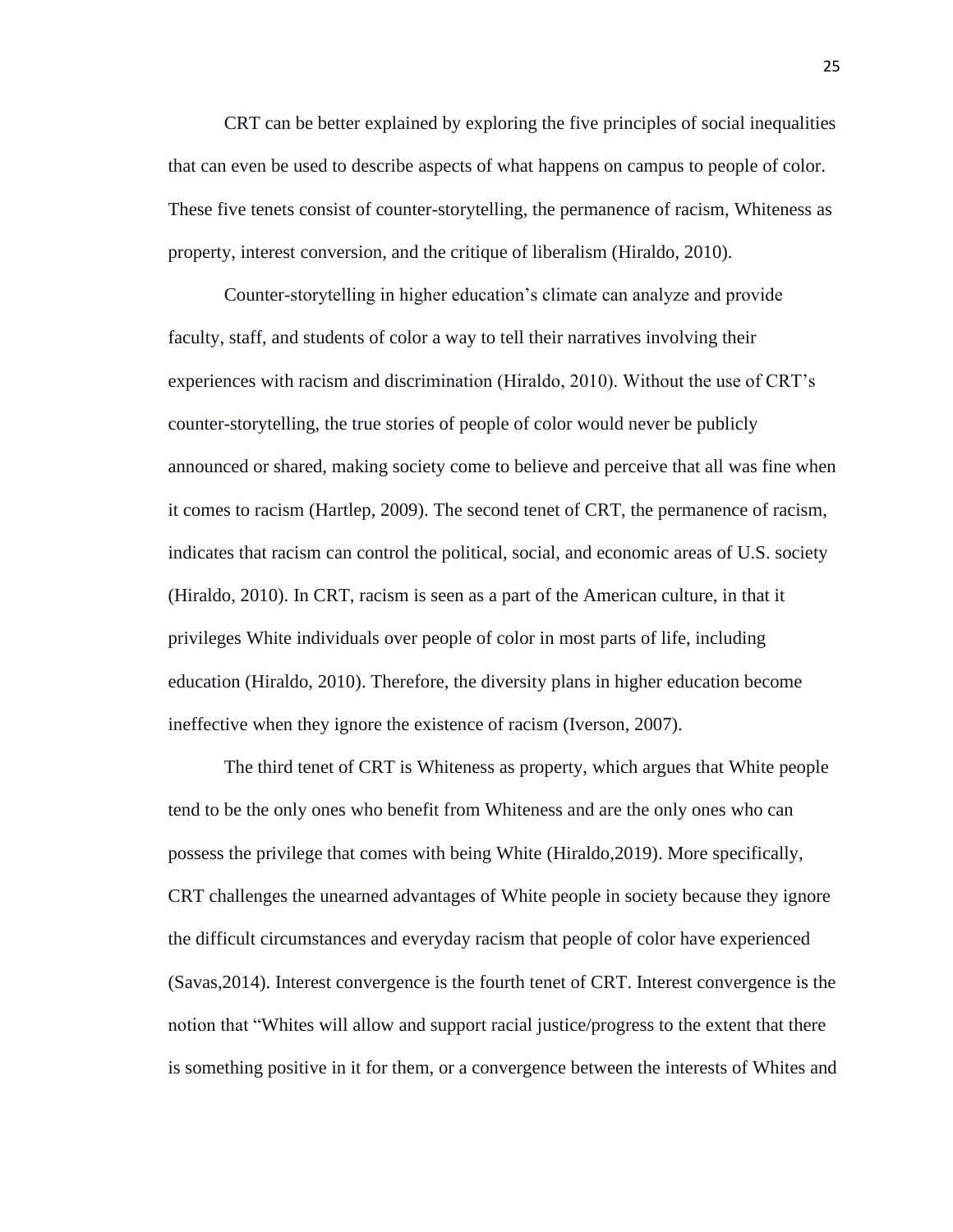non-Whites" (Hartlep, 2009, 7). In fact, interest convergence has been used as a tool to help analyze educational issues and is beneficial for examining the core presumptions and reasoning behind policies and decision-making (Teranishi et al., 2009). The fifth and final tenet of CRT, critique of liberalism, recognizes that there is no equality in the American society when it comes to the legislation or policies in the U.S. (Hiraldo, 2019).

# <span id="page-33-0"></span>*Leadership Theory*

Effective leadership at higher education institutions requires that those in leadership positions have a clear understanding of their campus issues and the steps they should take to help lead those in their charge to be and do better. According to Spendlove (2007), Leadership theory deals with how one individual's behavior in a leadership position can have a significant influence on others' behavior. It is expected that an effective leader can influence others to accomplish a different perspective in the case of the attitude to faculty and staff of color across campus; leaders can help change the negative narrative on campuses against the unrepresented group.

Burns proposed the most influential leadership model (1978) and characterized that leader behavior can be either transactional or transformational. In transactional leadership, leaders and followers discuss and try to trade their needs and services to accomplish goals and other tasks, and positive reinforcement is given for good work (Sergiovanni, 1991). Transformational leadership theory relates that a leader's consideration comes from the charismatic and intellectual motivation a leader can bring to an organization (Bass, 1985). Leaders need the behavior and personality to help change their organization, so everyone is included in the policies and campus.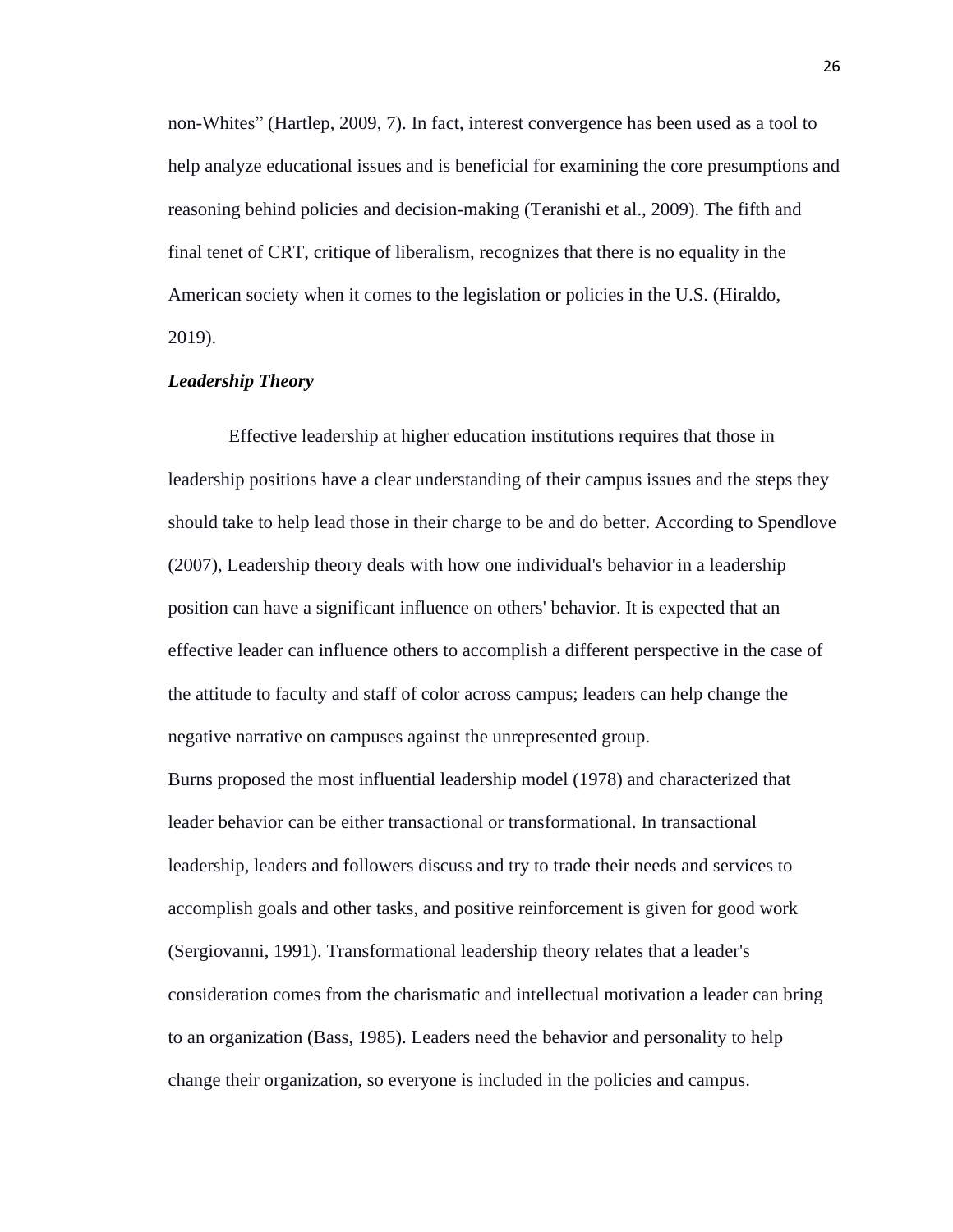To understand the success of an organization is to first look at its leaders.

Leadership skills are made to influence the followers under that leader in an organization to help work towards goals that are for the common good (Barrow, 1977). Better leaders can create a perfect vision for an organization; then, they can show this vision to their followers. Together they can build on this shared vision to create a path to help guide their organization to new and improved directions ((Banutu-Gomez & Banutu-Gomez 2007). There is an assumption that leadership can be more effective with individual leaders' development and how that leadership can improve social and operational effectiveness in organizations (Spendlove, 2007). Leaders' effectiveness depends on the success of the economic, political, and organizational systems (Barrow, 1977).

### <span id="page-34-0"></span>*Organizational Leadership*

According to Zaccaro and Klimoski (2002). Organizational leadership is "processes or proximal outcomes (such as worker commitment) that contribute to the development and achievement of organizational purpose" (p. 6). When organizational studies are dismissed as unnecessary and not contributing to campus issues, the overall organization's aspects can miss the chance to examine how developing leaders can step in and help question the norms of these old organizational practices. Seeing how outdated these organizational practices are can help an organization start the process of building new ones (Phelps Moultrie et al., 2017). Kruse et al. (2019) stated that:

When organizational knowledge is built in practice and through practice, it puts a premium on the usefulness of alternative frames of reference, flexibility, adaptability of response, sensitivity to routinized activity, and corporate events as fodder for the organizational problem-solving enterprise (p.93).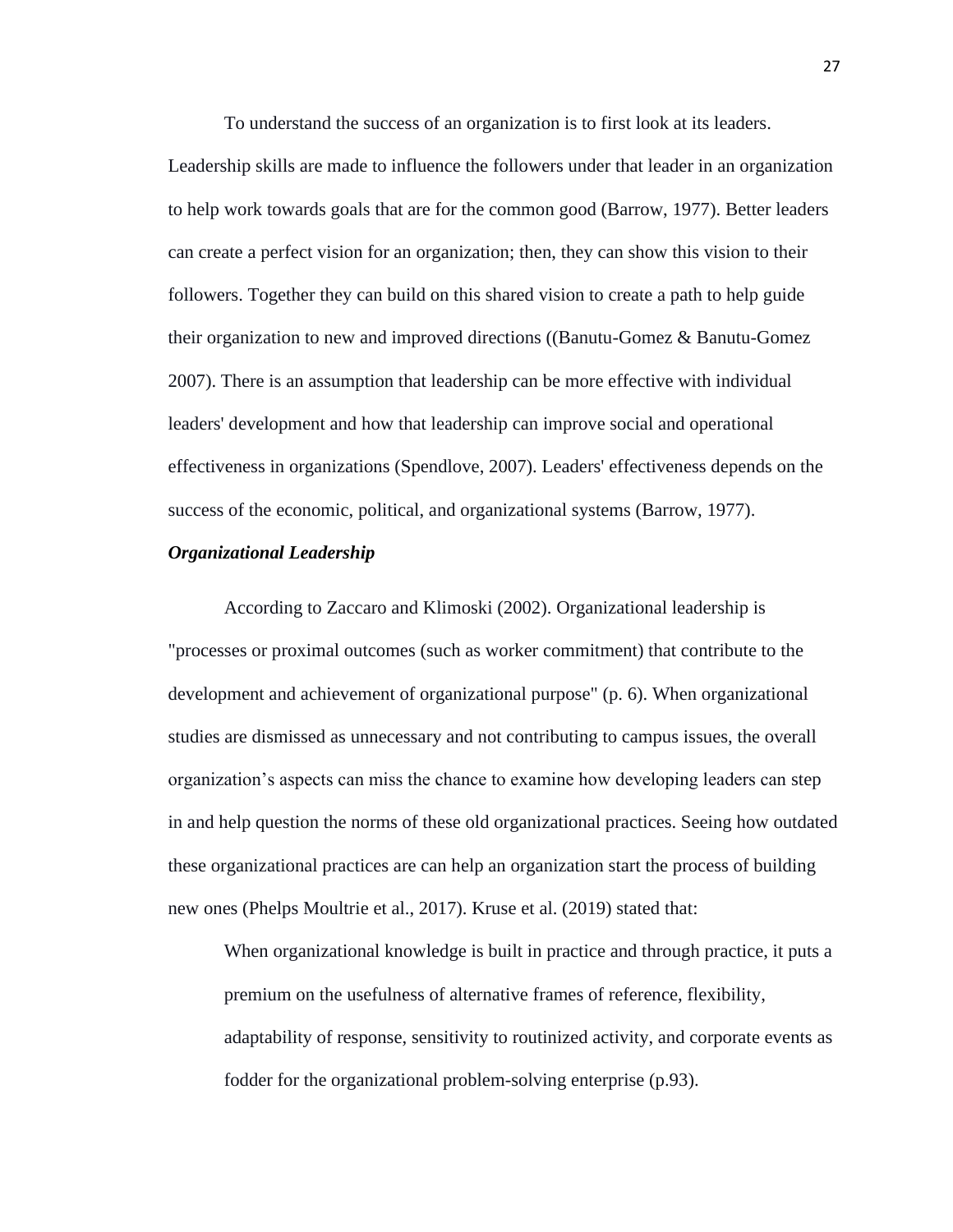Organizational systems pay close attention to the importance of the leadership process and how it makes a difference in an organization's effectiveness (Zaccaro & Klimoski, 2002).

According to Spendlove (2007), universities can be tricky in how they operate; Campuses can offer unique challenges based on the multiple departments on a college campus that can have unclear goals and attitudes towards race. Viewing organizations as a vassal to promote change suggests that change is an ongoing and regular part of organizational leadership work (Spendlove, 2007). As such, finding a way to provoke change in how a university operates can show how faculty and staff interact with each other in the university climate and how their differences can expose deeply buried assumptions and beliefs. These beliefs and assumptions can promote change that includes an environment where faculty and staff of color feel a sense of equality and feel valued in all aspects on campus.

#### <span id="page-35-0"></span>**Summary**

This chapter focused on the current literature surrounding professionals of color working in higher education. Starting with an overview of the history surrounding race in higher education and how it affected people of color. Next, there was a focus on the overall Whiteness on campus and how it can affect people of color. Then, there was a look into the difficulties that professionals of color face that can affect them negatively on campus. After that, the impact of professionals of color on students while on campus was reviewed. In addition, the recruitment and hiring process for professionals of color were also discussed. Lastly, the theoretical framework that will help guide the findings for this study was accessed by looking into critical race theory, leadership theory, and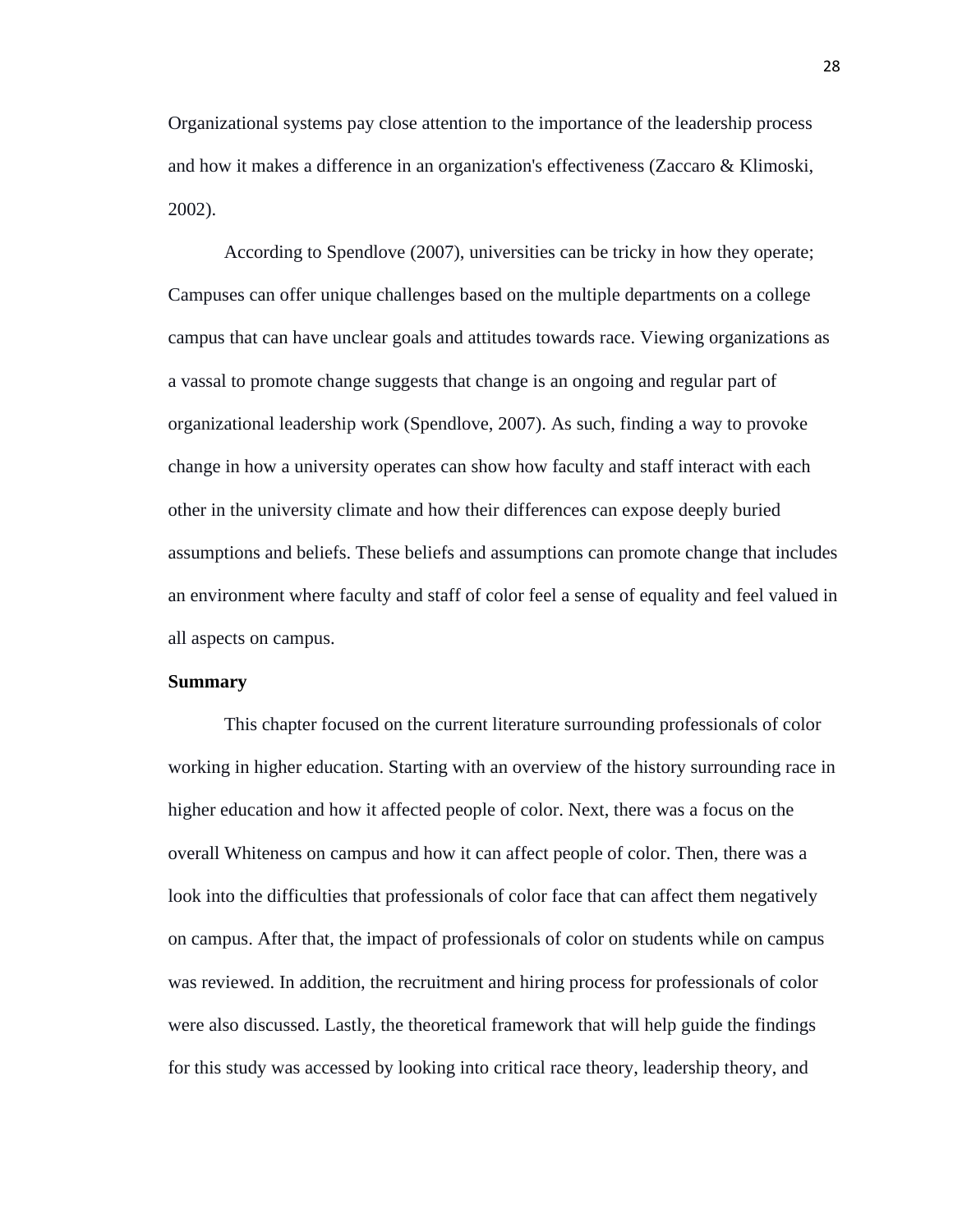organizational leadership theory. Chapter Three will review the methodology that will be used in this study.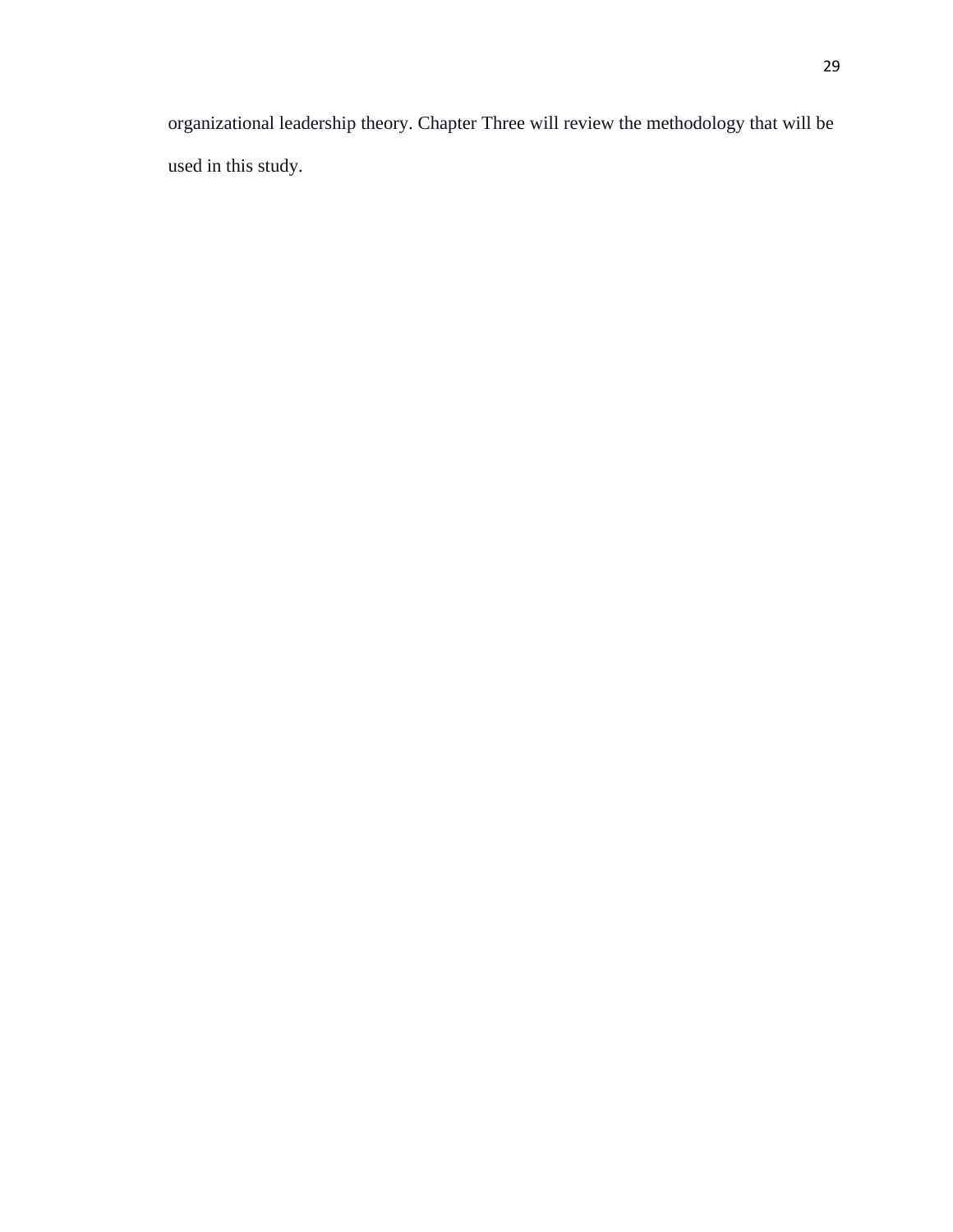### **CHAPTER III**

### **Methods**

This qualitative study's primary purpose was to document the experiences of professionals of color that are working in a predominantly White institution (PWI's). This chapter includes a description of the study design, sample (participants), research site, instrument, and the collection, analysis, and treatment of the data.

## **Design of Study**

This study utilized a phenomenological research design. A phenomenological study describes a shared meaning for individuals through their lived experiences of a concept or a phenomenon (Creswell, 2007, p.57). Therefore, this study looked at the phenomenon of the challenges professionals of color encounter while working at a PWI. For this study, seven professionals of color were interviewed with an approved set of semi-structured interview questions using a virtual conferencing program known as Zoom. The interviews were semi-structured to allow the researcher to ask consistent questions while also allowing for follow-up with participants to provide additional information if needed. Semi-structured interviews are beneficial when the research can utilize a more open framework (Pathak & Intratat, 2012). In fact, more information can be gained when the research can have focused and conversational communication with their participants (Pathak & Intratat, 2012). More specifically, the researcher can have both flexibility and freedom in choosing what needs to be described and how much detail should be used (Pathak & Intratat, 2012).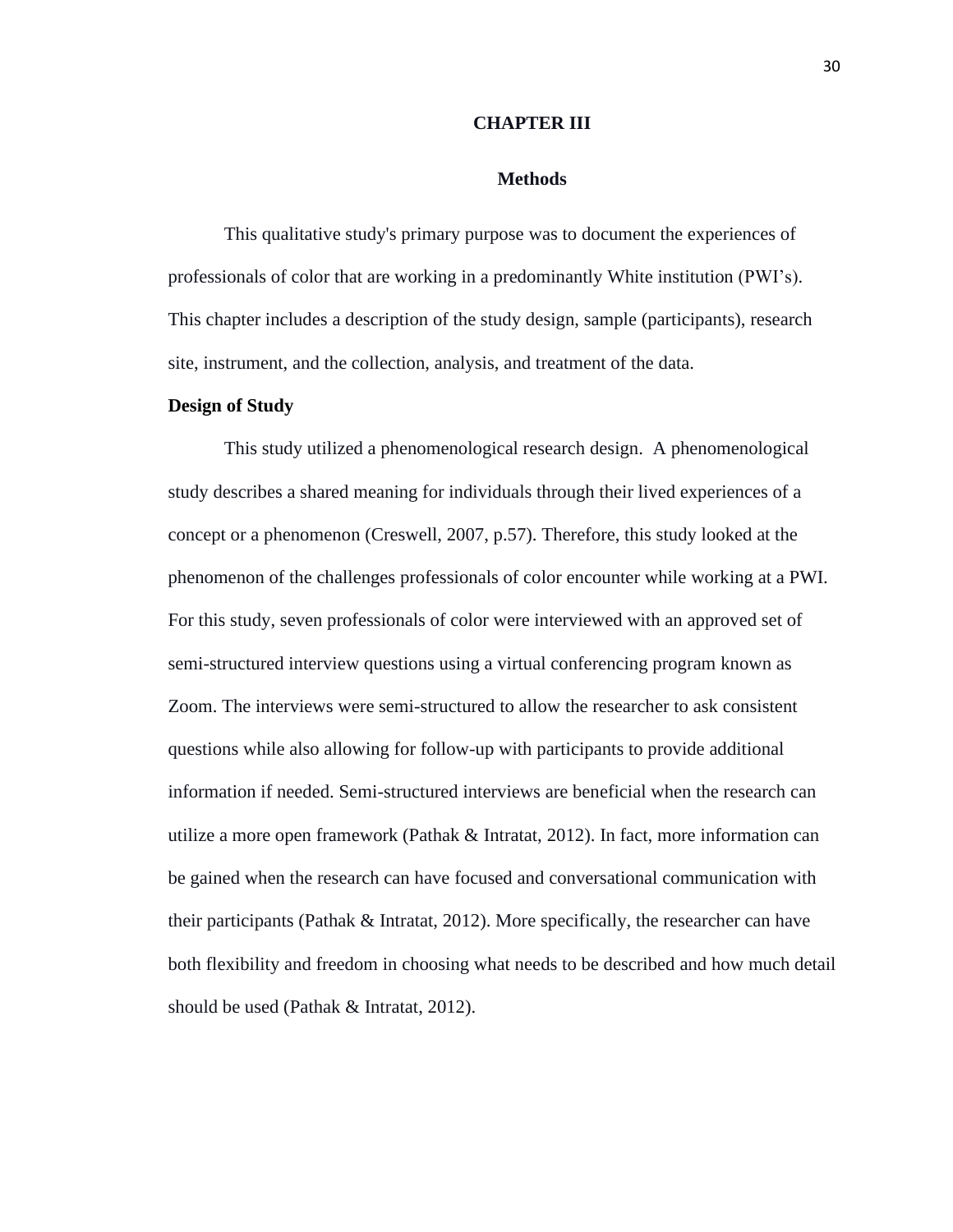# **Participants**

There was a total of seven participants in this study. To be included in the study, participants met the following criteria: (1) identified as a professional of color; (2) had lived in, and attended their undergraduate institution in the U.S. This was to make sure participants had lived in the U.S. ensured that all participants had sufficient opportunity to be embedded in the American culture and be exposed to live in a predominantly White society as a person of color. Participants were identified who had experience with the American educational system and understood the role that the American educational system had influenced their identity, socioemotional and cognitive development as a person of color. Lastly, (3) all participants needed to have at least one year of professional experience working at the research site. The researcher identified the professionals of color on campus through personal awareness and recommendations of the thesis committee. Once potential participants had been identified they received a recruitment email.

Participants' professional experience working in higher education ranged from 2- 30 years and included the following individuals in the following *table 3.1*:

# **Table 3.1**

*Participant's Demographics* 

| Name           | Race             | Gender<br>(Male, Female) | Level of position |
|----------------|------------------|--------------------------|-------------------|
| Celia          | Asian            | Female                   | Middle            |
| <b>Barbara</b> | African American | Female                   | Director          |
| Jade           | African American | Female                   | Director          |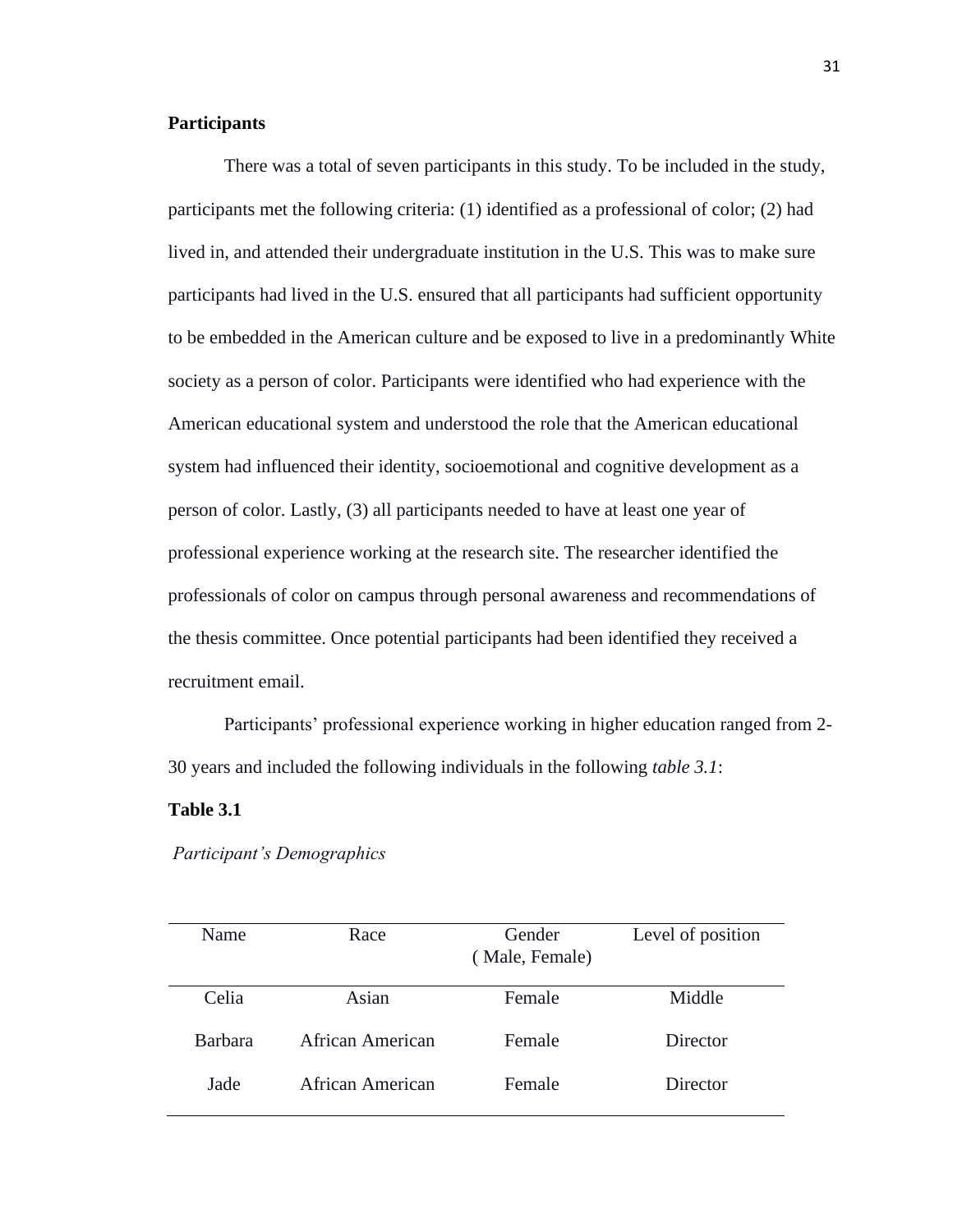| Ashley | African American | Female | Middle |
|--------|------------------|--------|--------|
| Megan  | Latina           | Female | Middle |
| Leo    | African American | Male   | Middle |
| Ken    | African American | Male   | Entry  |
|        |                  |        |        |

# **Research Site**

The study was conducted at a rural midsized four-year state institution located in the Midwest with approximately 8,000 students. The institution offers various undergraduate and masters graduate degree programs along with post-baccalaureate programs. The institution is in a city of about, 20,000. Of the city's population, 87% identified as White, 7% identified as Black or African American, 2% identified as Asian, 1% identified as two or more races, 0.36% identified as American Indian and Alaska Native, 0.20% identified as some other race, and 0.06% identified as Native Hawaiian and Other Pacific Islander (City Information, 2021). The institution has approximately 1,235 university employees. Of the staff population as of fall 2020, 87% identified as White, 4% identified as Black or African American, 3% identified as Asian, 0.1% identified as two or more races, 0.2% identified as American Indian and Alaska Native, 1.1% identified as Hispanic or Latino, 1.8% identified as international, and 3% identified as unclassified (Institutional Data, 2020).

The research site has been engaged in efforts to diversify the institution's faculty and staff through a strategic initiative to improve diversity among the employees to have a direct impact on improving student success. This initiative (Institution, 2021) focused on the areas of recruitment, hiring, and retention of diverse faculty and staff. This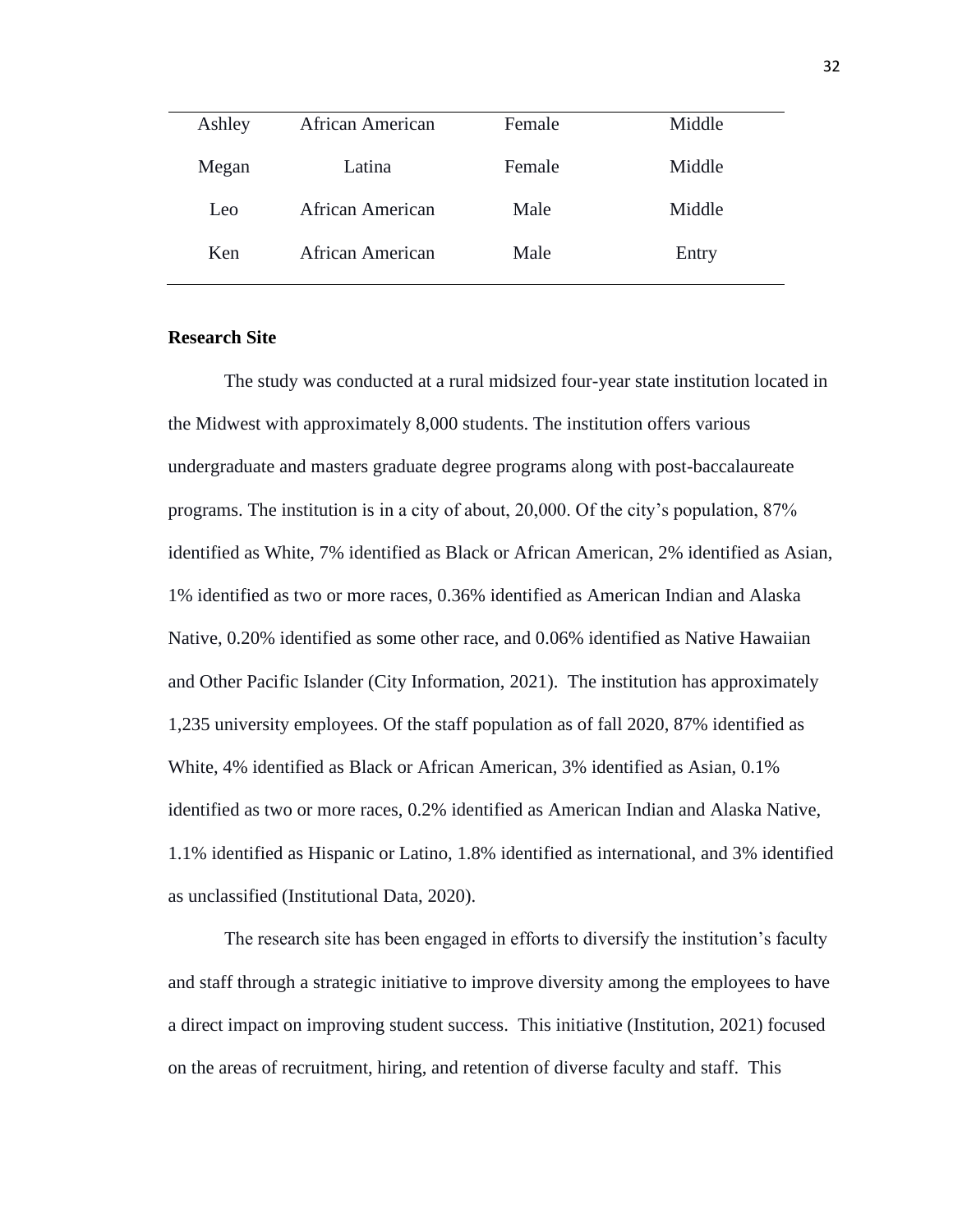initiative is indicative of the institution's dedication and efforts to improving the work environment for its non-majority faculty and staff.

# **Instrument**

## *Semi-Structured Interviews*

The data was collected using a semi-structured approach to gather information on participants' demographics and experiences. The semi-structured interviews offered flexibility that provided a loose structure for the researcher to ask open-ended questions to explore their participants' experiences and attitudes (Al-Busaidi, 2008). The list of questions for the interviews is provided in Appendix A that helped guide a more in-depth discussion of participant's feelings and experiences. Semi-structured interviews provoke people to uncover issues or concerns that enable the researcher to enter a whole new area to produce richer data (Al-Busaidi, 2008). Each interview was between 30-90 minutes long and was conducted through Zoom, a virtual conferencing program.

### *Researcher-as-Instrument*

When doing qualitative research, the researcher and their experiences are considered to be part of the research instrument. With the researcher as the instrument in a semi-structured or unstructured qualitative study, they offer unique attributes that can have the potential to influence the collection of materials in the study (Pezalla et al., 2012). As such, the researcher must be aware that their ongoing relationships with participants might influence the study's outcomes (Watt, 2007). With the researcher an instrument in the semi-structured qualitative interviews, it offers a unique view and has the ability to influence the study and materials (Pezalla et al.,2012). Being very much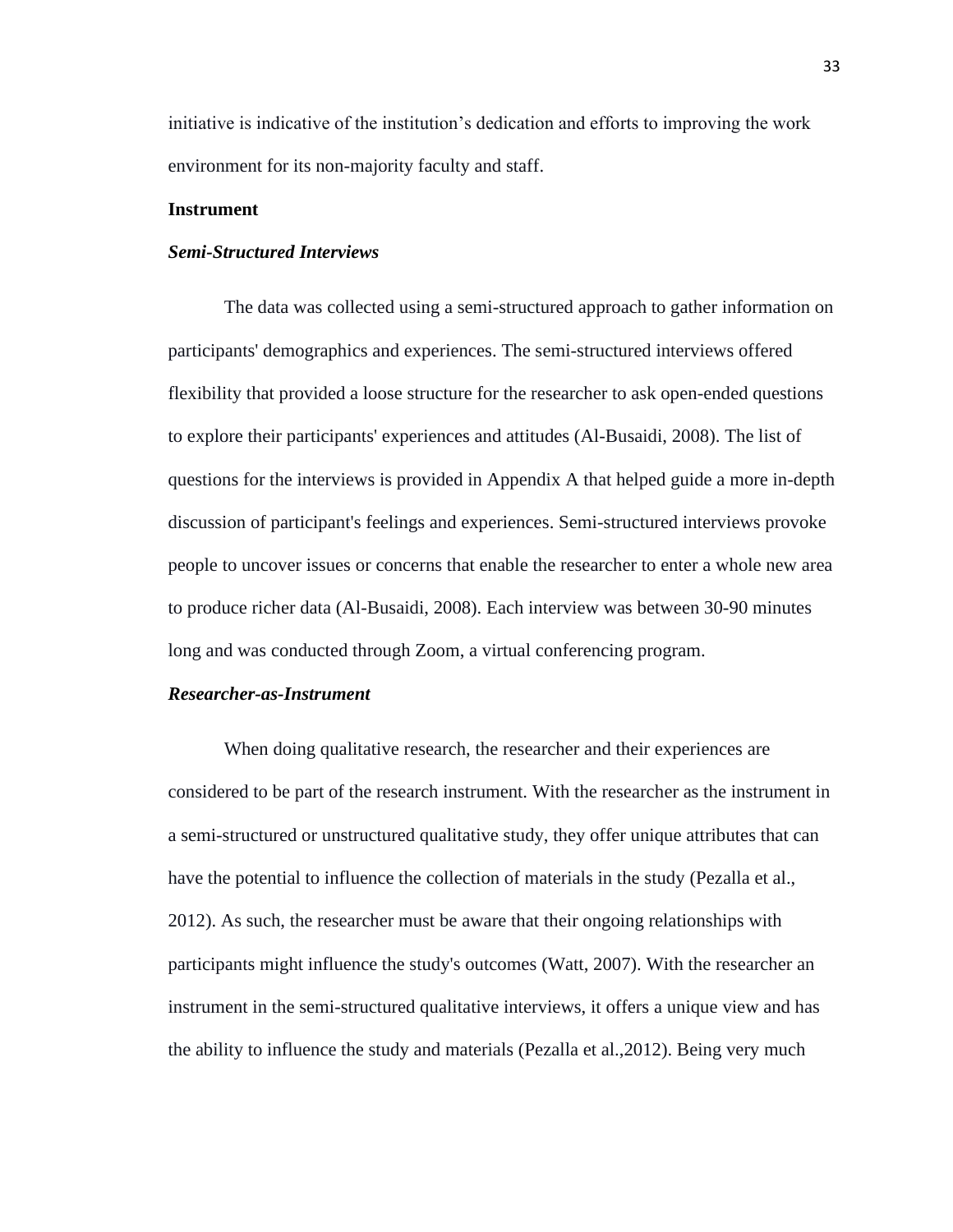involved in the study; the researcher was aware that they are being observed as part of the process and had an influence on it (Watt, 2007).

### **Data Collection**

Data was collected through a series of one-on-one semi-structured interviews using the interview protocol (Appendix A). Interviews were recorded through the Zoom videoconferencing software. Zoom is a collaborative, cloud-based videoconferencing service offering features including online meetings, group messaging services, and secure recording of sessions (Zoom Video Communications Inc., 2016). The interviews lasted between 30 to 90 minutes. Participants confirmed that they have read the informed consent (Appendix B) sent before the interview at the beginning of the interview process. The interview began, after permission was given and the participant had picked a pseudonym.

#### **Data Analysis**

Responses to the interview questions were transcribed and analyzed to provide insight into the research questions through the information provided by participants. Once the transcripts were coded and put into categories, the researcher identified any patterns or themes that emerged. Coding is the process of "analyzing qualitative text data by taking them apart to see what they yield before putting the data back together in a meaningful way" (Creswell, 2015, p. 156) and is a fundamental part of qualitative research because it allows the researcher to break down the data to learn something new about their study (Elliott, 2018). The researcher then conducted member checks by providing the transcripts to their participants to ensure that the credibility for the data that was transcribed. Effective member checks guarantee the trustworthiness of the finding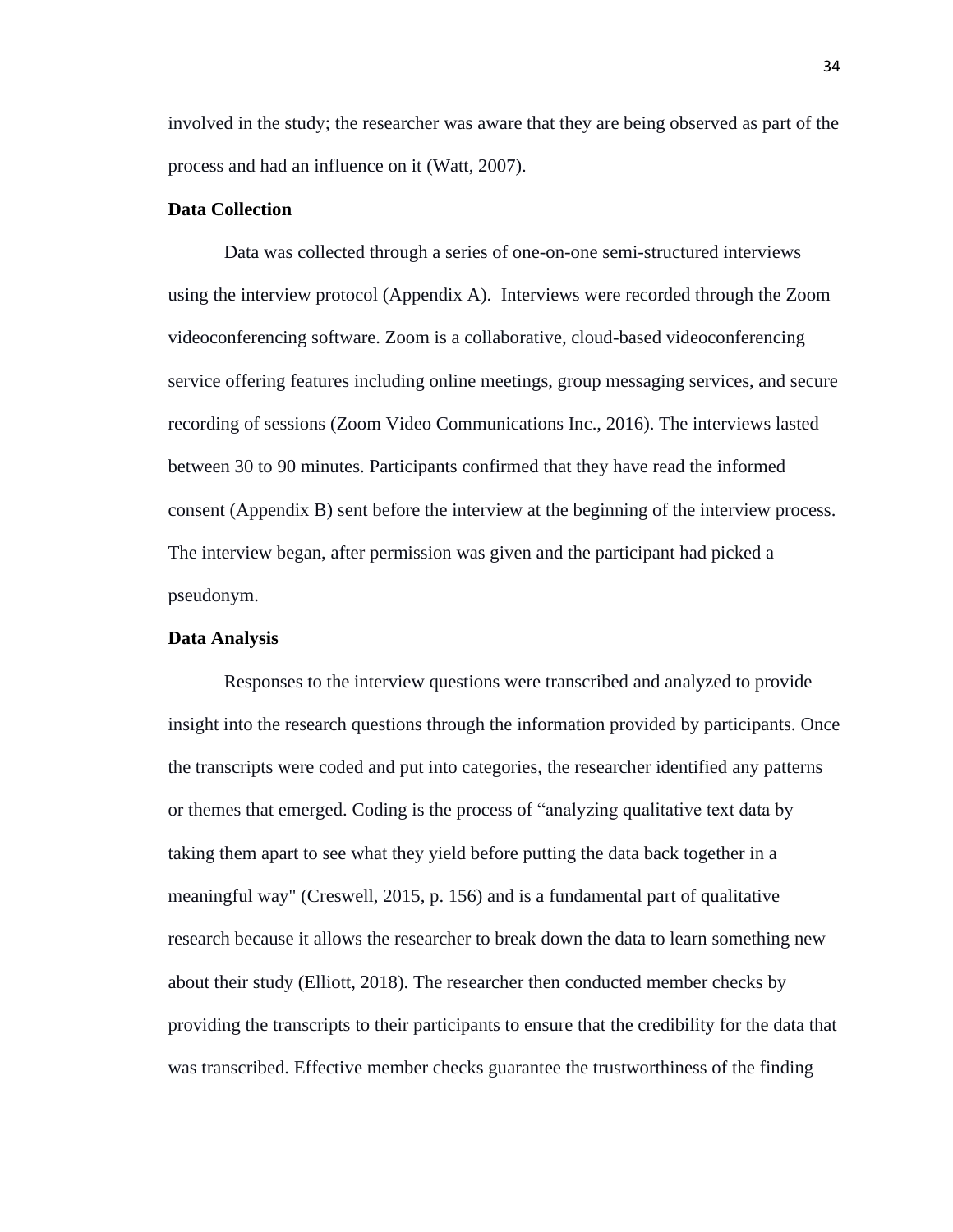and offers an opportunity for participants to reflect on their contributions to the research being done (López-Zerón et al., 2021). In addition, the researcher worked with the committee chair to review codes and themes for accuracy.

### **Treatment of Data**

The data collected and transcribed from the semi-structured interviews were kept secured in a file folder in a protected password-encrypted computer that only the researcher can access. Data remained anonymous by keeping identifiable information separate from recordings and transcripts. Once analysis was completed, all data will remain on a secure password-protected USB drive in a locked drawer or cabinet and then be destroyed after three years, following Institutional Review Board (IRB) guidelines.

# **Summary**

This chapter described the methodology that was used to conduct this qualitative study. The chapter identified the procedures that will locate participants and the steps to preserve their anonymity. The research site was identified and the relation to the study was provided to frame the study in the context of professionals of color working at a PWI's. Finally, the chapter detailed the process for collecting data from participants as well as how the data will be managed and analyzed as well as the treatment of the data during the study. Chapter IV will discuss the findings from the participant interviews.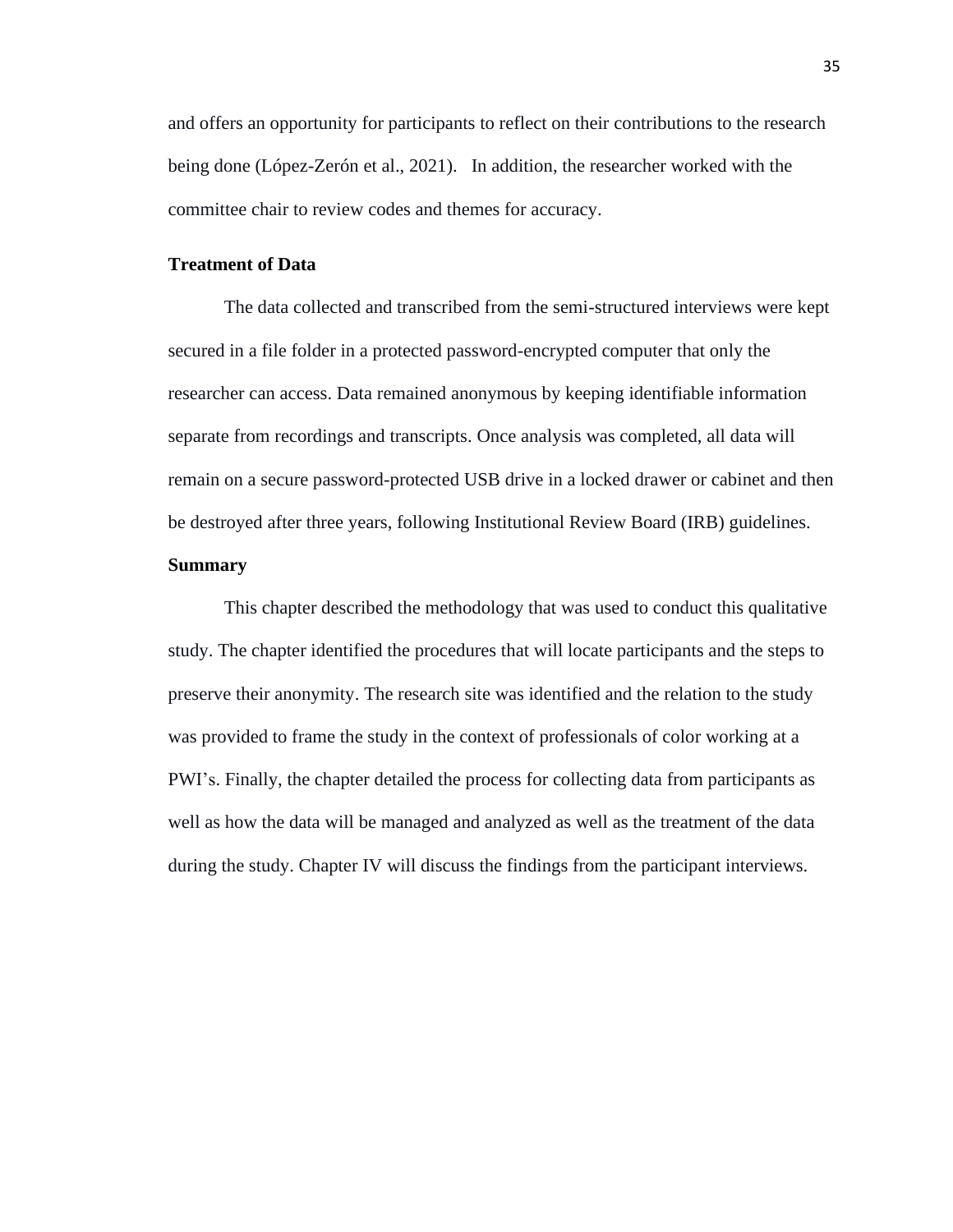### **Chapter IV**

### **Results**

This chapter contains the findings from the seven semi-structured interviews conducted with participants in this qualitative study. In response to the questions, participants gave examples and shared stories based on their experiences working in higher education. Themes were organized around the research questions to understand the challenges professionals of color face at a predominantly White institution (PWI).

# **Research Question #1: How have professionals of colors' personal experiences in higher education impacted their success at PWIs?**

There were four common themes that were identified from the stories told by the professionals of color as they shared their experiences on how higher education impacted their success at PWI's. The participants described their success at PWI's and how it influenced how they saw their journey when becoming a professional of color and as they work at a PWI. These themes included the impact of their undergraduate experiences at PWI's, the pressure they put on themselves to be better, the impact of friends and colleagues, and finally their ability to work with students of color.

### *Undergraduate experiences at a PWI*

All of the participants in this study attended a PWI during for their undergraduate education. While each experience was unique many of the participants described the culture shock and cultural differences they experienced when coming to a PWI from their pre-college communities. When talking about attending a PWI, Ashley explained how coming to her college as a transfer student, she experienced a different atmosphere then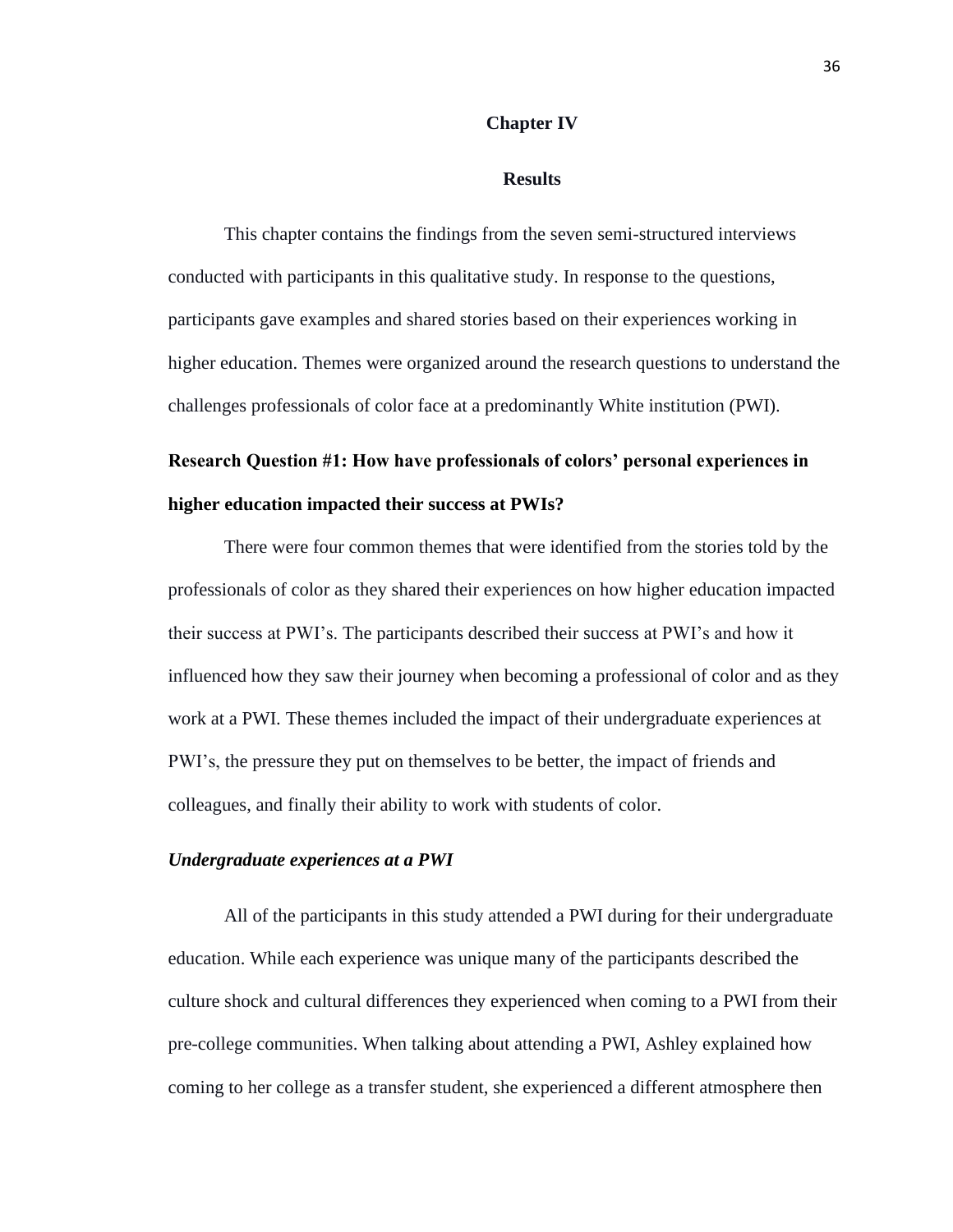what she was used to. "When I transferred here as a student, it was a big difference because [of where] I was living and going to school for undergrad. My associate degree is from the south side of Chicago".

Ashley shared that in addition to attending her two-year school in Chicago, she also attended elementary, middle school, and her high school years there as well. And then coming into a PWI after that was a real culture shock. As a professional at the school, she graduated from, Ashley has seen the changes on her campus.

The Black students when I was here the population was probably smaller, it was definitely smaller than what it is now. So, I was very involved and very engaged in engulfed in the Black community when I came to [institution] I know we dealt with the same thing that students deal with today. Like I said, being the only one in class, being the only one on the floor, having to find your niche, dealing with racist attitudes on campus and off in in the city.

Ashley went on to discuss how she felt that things still have not changed and that it still seems to be the same experiences from the stories that she hears from the students that she works with as a professional today.

Barbara also shared some of the challenges of being one of very few Black students attending a PWI.

My schools were 98 99% African American, growing up. And so, it was a cultural shock for me to step foot on campus, and then be sometimes the only Black person in my class. So that was a little bit of a challenge for me, because it was uncomfortable and unfamiliar at the same time.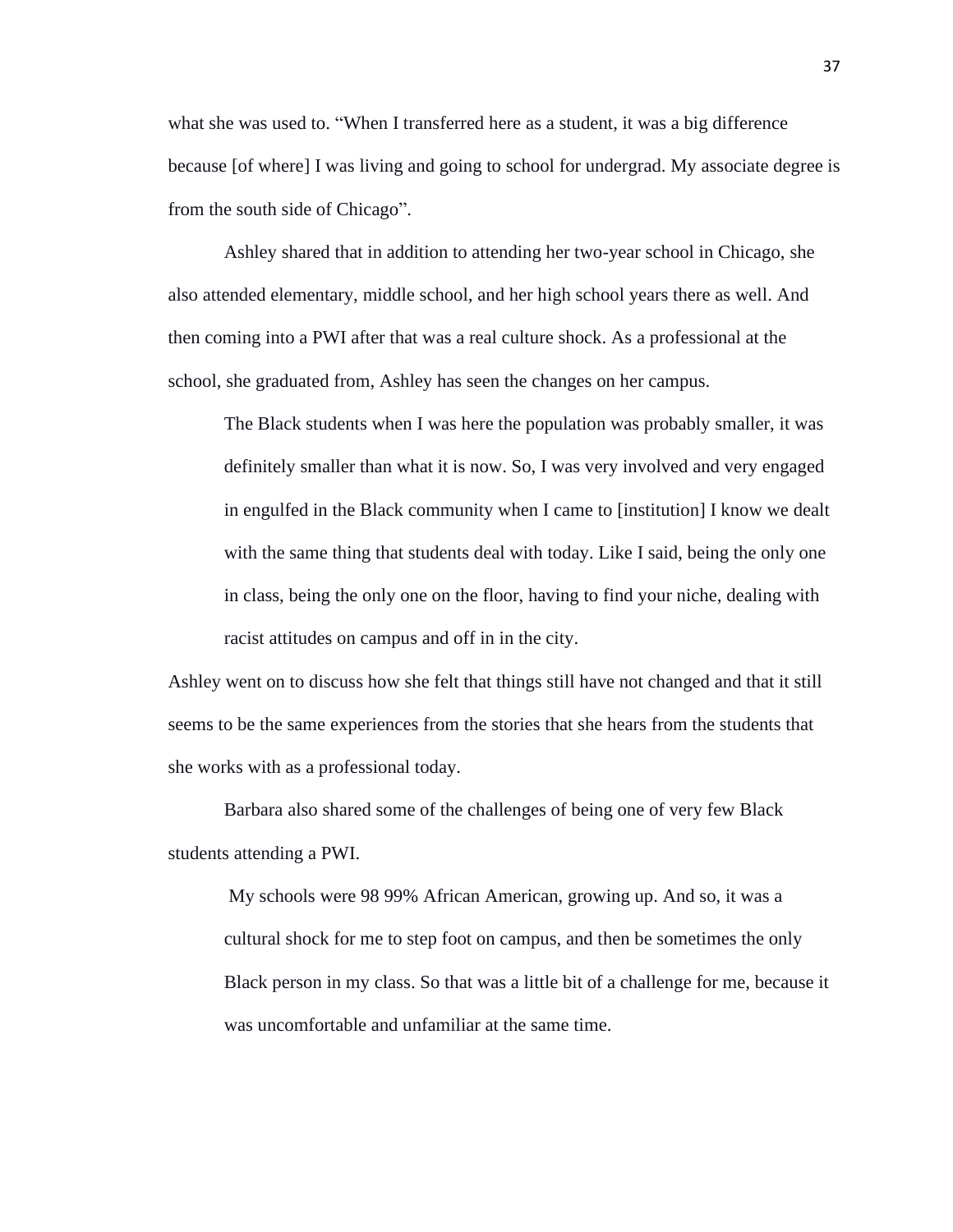Barbara further discussed how having these experiences did not hinder her in getting her degree, but it was different learning experiences with different backgrounds and different cultures than what she was accustomed to.

Celia talked about the importance of having friends and joining organizations like TRIO that helped her be successful while attending her PWI

I think a lot of my friends were minorities, because I was involved with TRIO a lot. And so, I will say there weren't a lot of White people there in our TRIO program. There were a few but not a lot. And so, I kind of felt welcome because I found people who are happy, who looked like me who probably have the same stories as me and have the same goals as me. And so, I found my community of friends.

Ken expressed feelings of isolation and often being overlooked while being a student of color,

I guess personal experiences, I would say kind of relate to possibly similar stories, maybe feeling overlooked in regard to certain classroom settings, which may lead to the popular imposter syndrome, you know.

Ken went on to discuss that same feeling of imposter syndrome coming on him when going through the job search because he still felt the feelings of not being adequate or equipped for the position one is looking to pursue. All of the participants shared that their experiences during their undergraduate studies helped them to be prepared for working at PWIs as they had already understood what it would be like for them, as well as for the students that they would be working with and so they were somewhat prepared.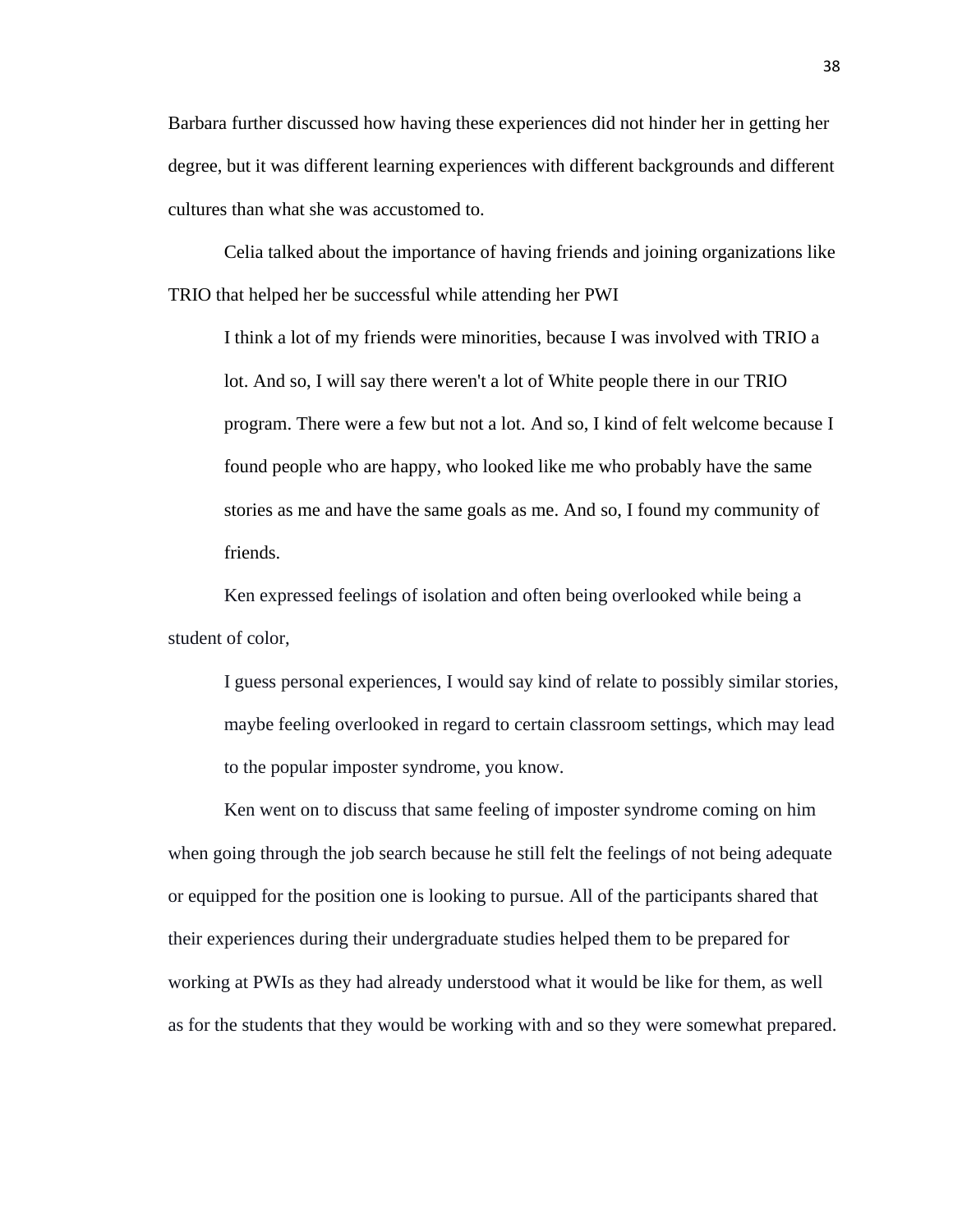### *Pressure on themselves to be better*

The participants discussed how they put a significant amount of pressure on themselves to work harder and be there for the students of color and help make a difference in their lives and on campus. Jade shared how she feels that she has to save every student of color on campus. She did recognize that she was the source of the pressure that she was feeling to improve things for her students.

But I want to be very honest with you, one of the things that people assume is that it is the institution that puts that pressure on, but I really think I put that pressure on. So, I know that every job that I have, because of what I do, my job is to work with students of color, you know, and really underrepresented first generation, low income and ethnic minorities. I think I put a lot more pressure on [myself] because I know, that [they]are going to need additional assistance, right? And I think that for whatever reason, probably prior to me starting to do this work. I just felt that the institution wasn't fair, that they didn't do what they had to do. And now I just know that we just have to work harder, because we have to change the mindset.

Jade added how she feels that it will take more of her to help the students of color because she wants to be that resource for them.

Similarly, Celia experienced the feeling of having to prove herself to those around campus sharing,

Yeah, I think that's why like sometimes I just have to prove myself and I'm a lot harder on myself because I'm always just like I want to prove to them [White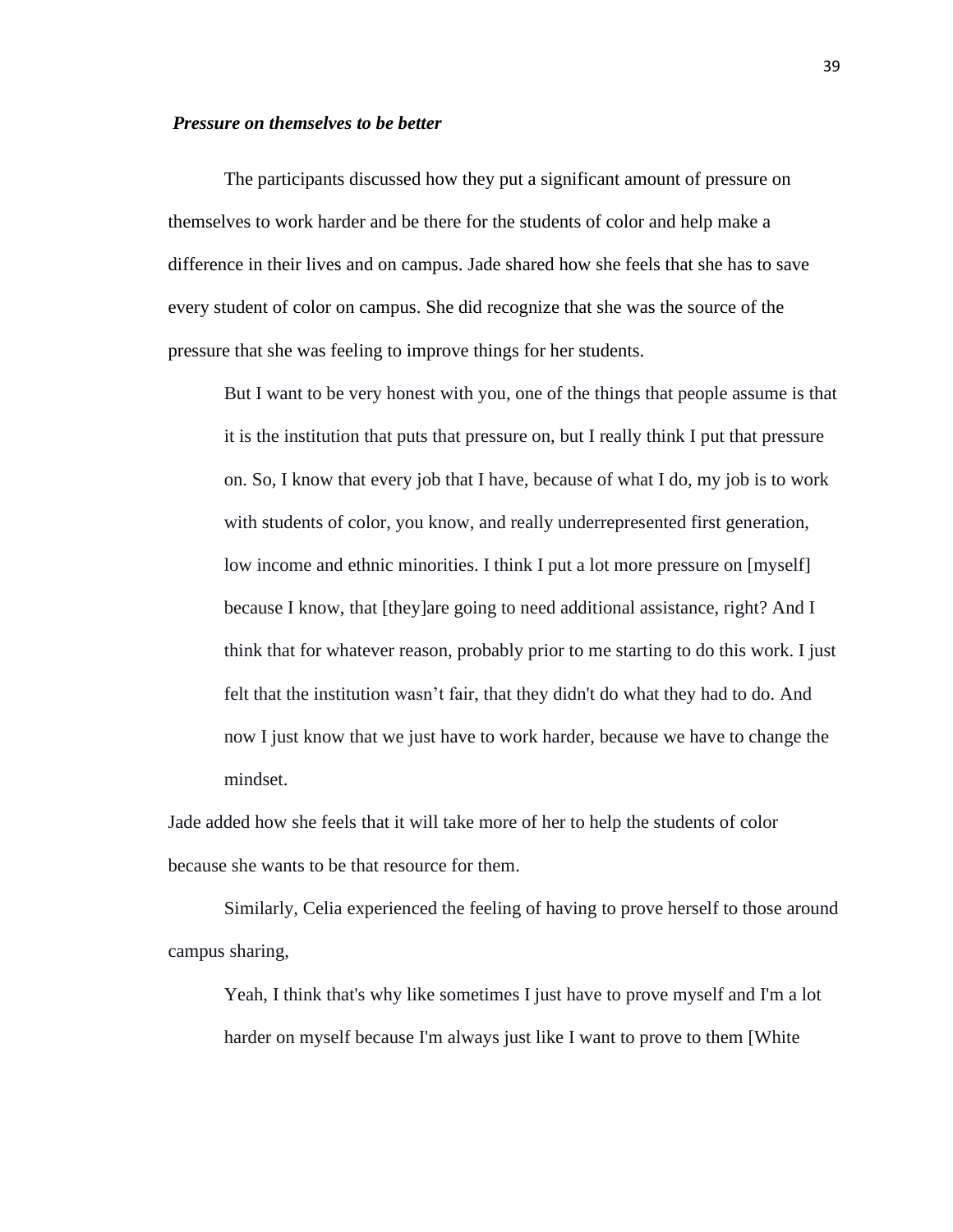colleagues and administrators] that I am qualified for this job, right, and I can do a good job.

She clarified that she pushes herself more to prove that to others

I think it goes back to the whole thing of, I volunteer at these things because I feel like I have to find a community, I have to do a little bit more to prove myself. Sometimes, I feel like I just have to do something extra to put myself on the same level as somebody who's White, you know?

Finally, Ken discussed why he believes that individuals of color feel the need to do and be more around campus. He stated,

I think there is a certain pressure or internal pressure that colleagues, with my similar complexion feel whenever they are at a job that they do need to succeed, not at the same rate as some of the counterparts but higher possibly Just to kind of solidify their position wherever they are. Outside of that, I will just add maybe the feeling to be utilized,

He added that he felt a responsibility to prove himself in the eyes of the people he worked with, "I personally feel the need to do more, and to maybe feel like I need to go above and beyond during a meeting, or an interview to kind of, save face or give their best foot forward." This pressure to continuously prove themselves and their 'right to be in their positions on the campus was shared by all of the participants.

# *Friends and Colleagues*

The participants shared the importance that they felt regarding having friends and colleagues that made their time on campus a great experience. They had built connections and relationships across campus in order to foster a sense of being valued and belonging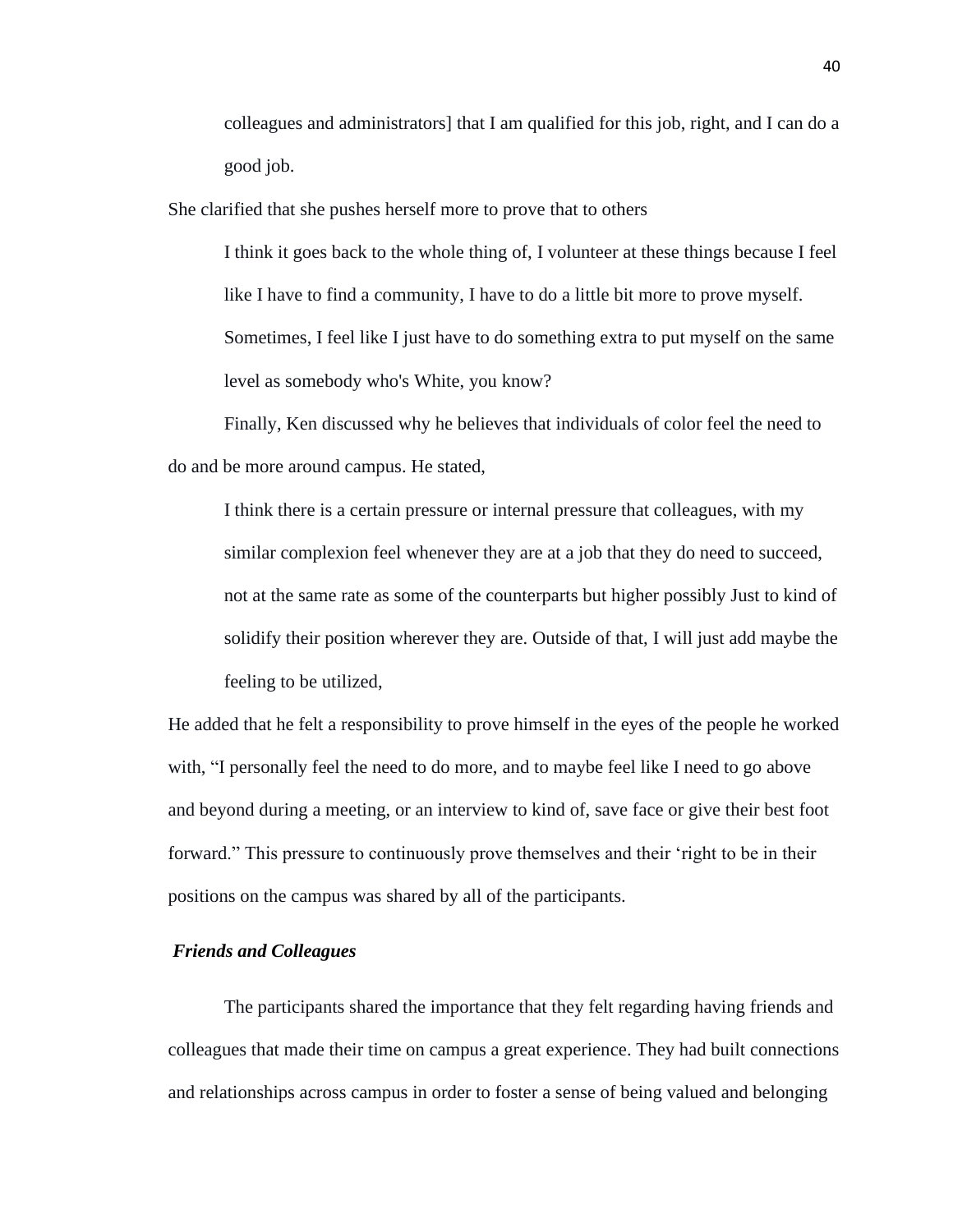by their other counterparts who understood the challenges and struggles that they were facing.

Barbara went into depth talking about how being connected with her colleagues helped her de-stress and that having a change to talk about her experiences both good and bad, in a safe and supportive environment amongst friends and close colleagues really helped her,

I think the thing that has helped is other colleagues. Connecting with other colleagues, other people of color, and mainly females of color. And just fostering those relationships. And having those relationships even outside of work, I think has helped a lot because again, you got to have that time to de-stress, wind down, helped a lot because again, you got to have that time to de-stress, wind down." She shared how having colleagues to talk to in a safe setting allowed her to process situations by using her support system as a sounding board.

You've got to have a sounding board sometimes because of something that happened. And sometimes it's just, you know, that you need the laughter. You need somebody else to say, 'you know, I understand what you're what you're talking about.' So, I think that's something that has helped me is just having those connections, having friends that work at the institution, but also being able to work, and to be with them outside of the institution. I think that has helped a lot.

Jade also mentioned how she values having colleagues on campus that she connected with stating,

I also have a network of colleagues that we work with on a regular basis. And so, we vent, we talk we do …you know what I mean? Just the interactions that I have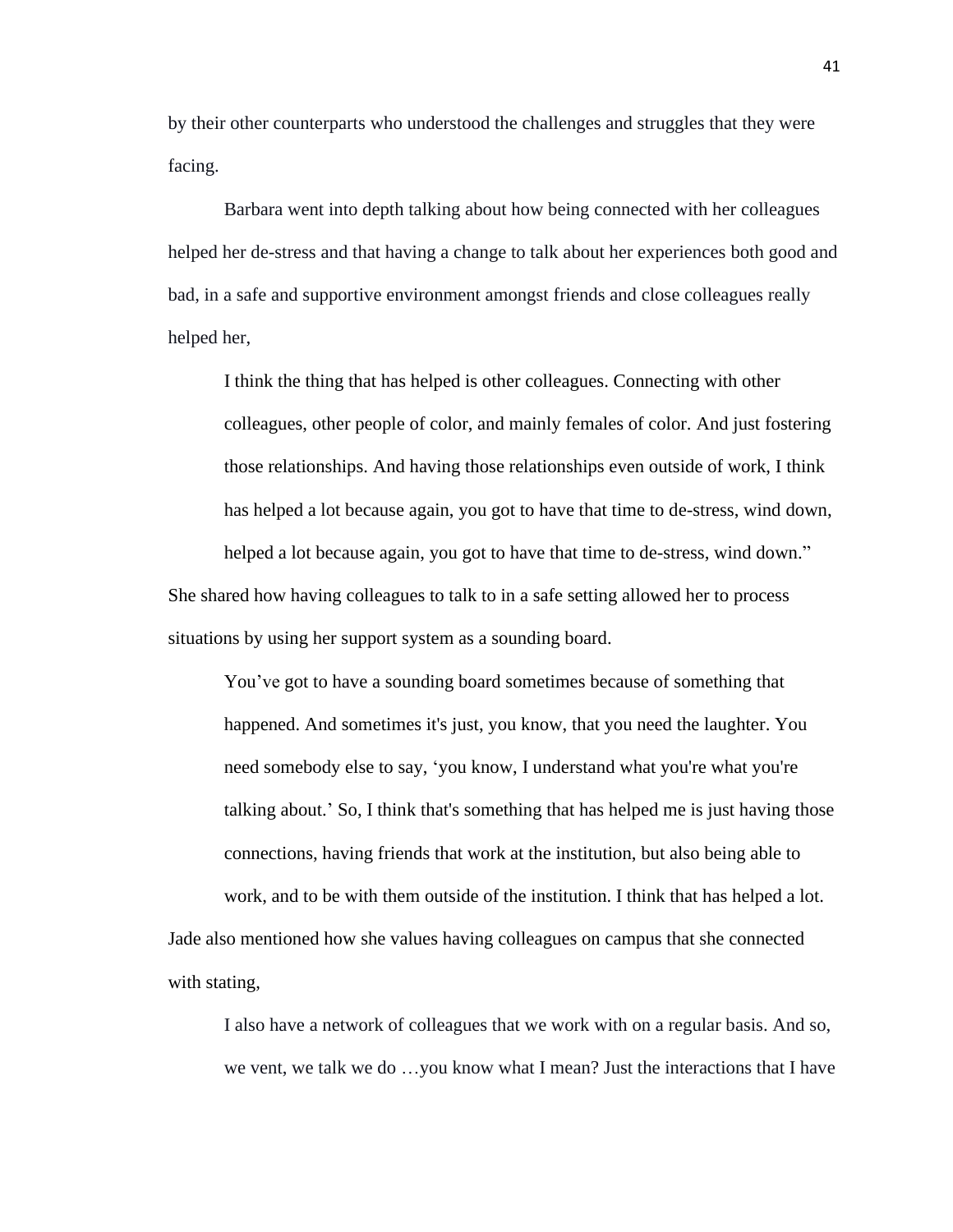with other colleagues, we hang out, we do stuff together. So again, it's probably just like in undergrad, because we all just kick it and have fun.

Similarly, Celia shared the experiences she has with her other colleagues and how she works with good people that seem to truly care even if they have a difficulty understanding her,

With other professionals I feel like I've been very lucky with other professionals because they're good people. They're good people, and they, will respect me when they get to know me and stuff. I feel like the people understand who I am, where I come from and things like that. I feel like. I work with great people who truly care.

She added that understanding when things are important to herself, and others helps them to support each other. Celia finds it easier to be there for them when it is "a topic that they are passionate about or they want to be passionate about, but because we don't have the same experiences, it's a little hard for them to understand. But at the same time, I know they care." This passion for their work, even if they do not all share it, they understand why it is important to them, so they are there for each other. The participants all valued having colleagues that they can talk to, and even relate to, across campus and that it affects them in positive ways and made their experiences working at the PWI better and made them more successful in their personal and professional endeavors .

### *Working with students of color*

For many of the participants, working with students, especially students of color, was an important aspect of their jobs. Participants enjoyed engaging with students and there was a passion they shared to want to be there for the students of color and help them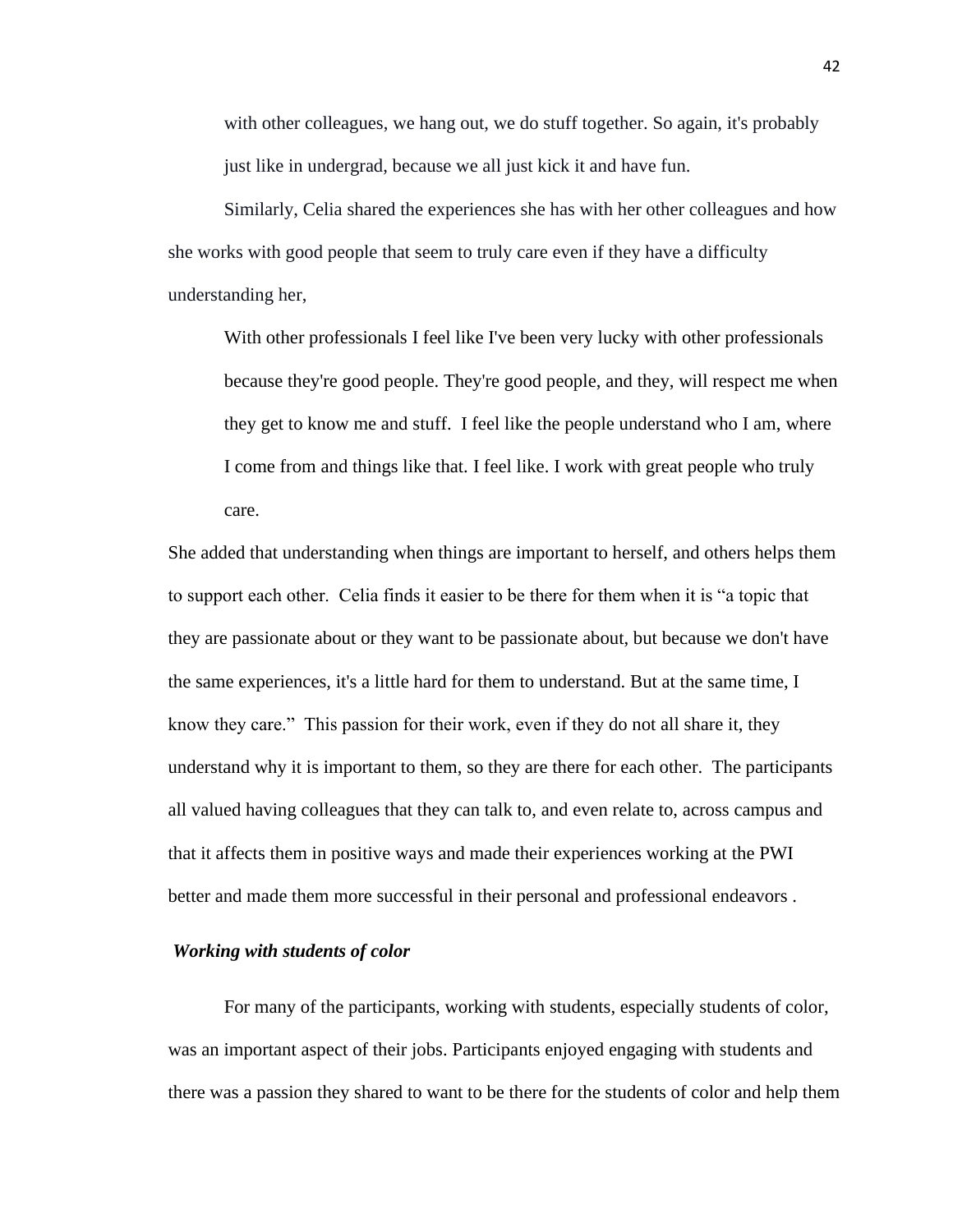succeed on campus. The majority of participants talked about the importance of being present across campus for students of color to know that they are there to offer resources and support them.

During her interview, Barbara talked extensively about making sure that she is seen as a role model for the students of color on campus and making sure that she is visibly present on the campus saying,

I want students of color to know that I'm on campus, because I truly believe that being on a PWI, that the students [of color] do want to see individuals that look like them. Now, that doesn't mean that every student, is only going to thrive if they can connect with a person of color. I don't think that's the case. But I do believe that it helps. And I think that I want them to know that there's a person here that they can come to when I interact with students of color.

She goes on to provide examples on how she interacts with students of color and how some [White] colleagues, may not understand how and why she interacts the wat she does with students of color:

I think sometimes individuals, when you say that expectation, I think sometimes maybe they may not always understand the interaction, and why is it that we maybe interact the way that we do. Even with some of our female individuals, when I advise students on campus, I was around them all the time. So, I might have interacted with them a little bit differently.

Barbara pointed out that it was different for these students when she was more available to them as someone that they could not only see but, connect with. "So, they will come in my office, and sit and chat, you know, or sit between classes. They come in and grab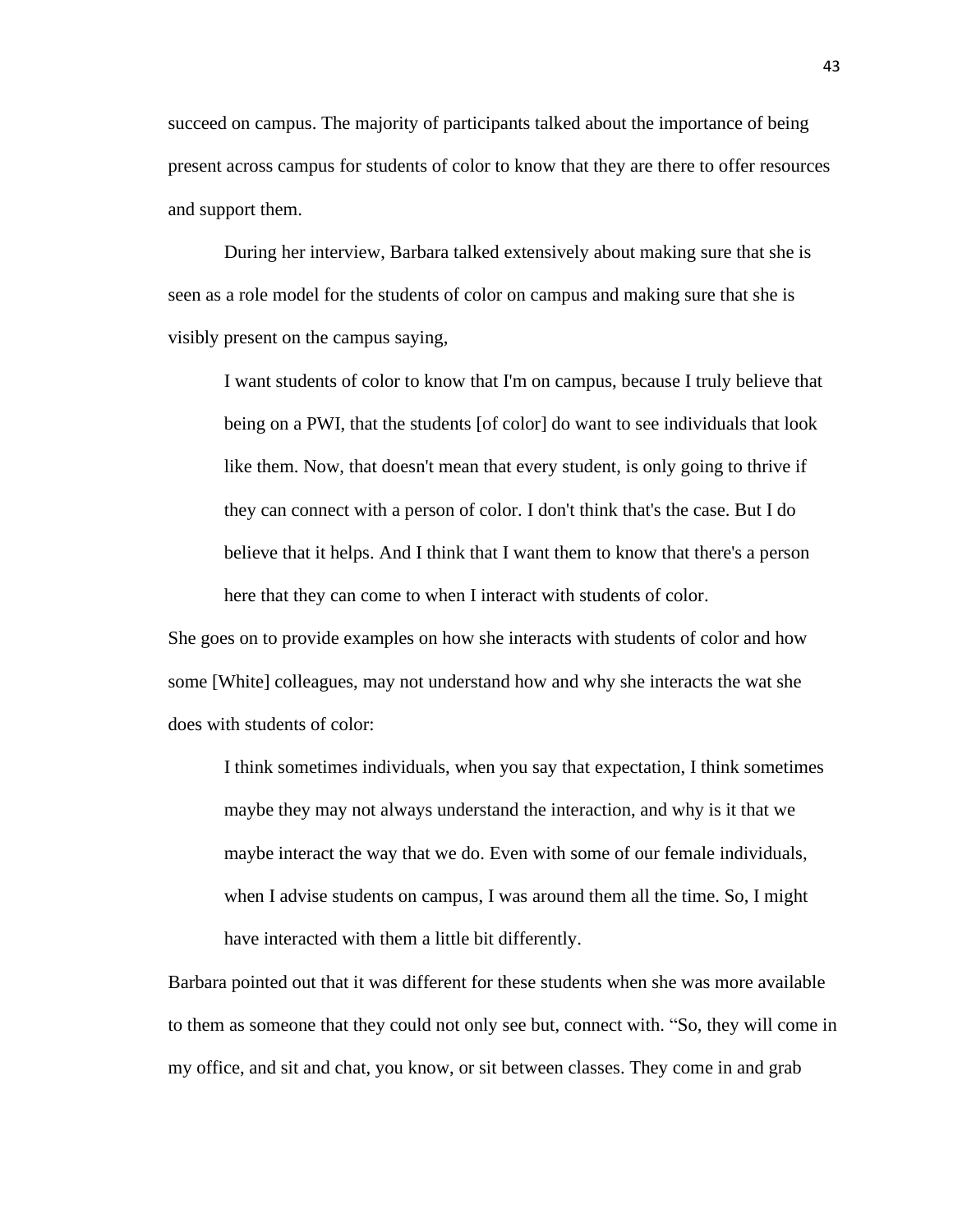some candy and, they stay and sit for a little bit, not distracting [me] from work". Seeing the students visiting and talking with her had a definite impression on her colleagues and how they saw her interactions with the students. Her colleagues told her "You know they love you. They [are] always coming in." She didn't really think about it but, looking back, she understood why her colleagues were surprised.

'Oh my gosh, did you did you have five people in there at one time?' The door was closed, we're talking about some things. But when five girls start walking out, it's like, 'Oh, my goodness', so I think they saw the connection. I think they saw it and thought it was a great thing. Because they trust you. They come in here and they chat or whatever. Whereas sometimes I think people don't really see the personable piece that's there and sometimes probably look at it and say, 'oh, that's a little bit more personable than I would be.'

Ashley also talked about the aspect of being more personable with their students of color and about correcting her students of color when they do wrong. But she also stressed that she makes a point of celebrating with them as well,

I'm very personable with my students. I'm very transparent with my students so they know when they come to me, and I can give them realness all day, right? So, you're gonna come tell me if you do wrong, you don't catch it, but then I'm gonna help you figure it out. Also, with the positive things you come, and you've done something great, I'm going to support you. I am going to celebrate you, because our students need that.

She went on to talk about how they [White colleagues] are not taxed with the same responsibilities with students in general, sharing,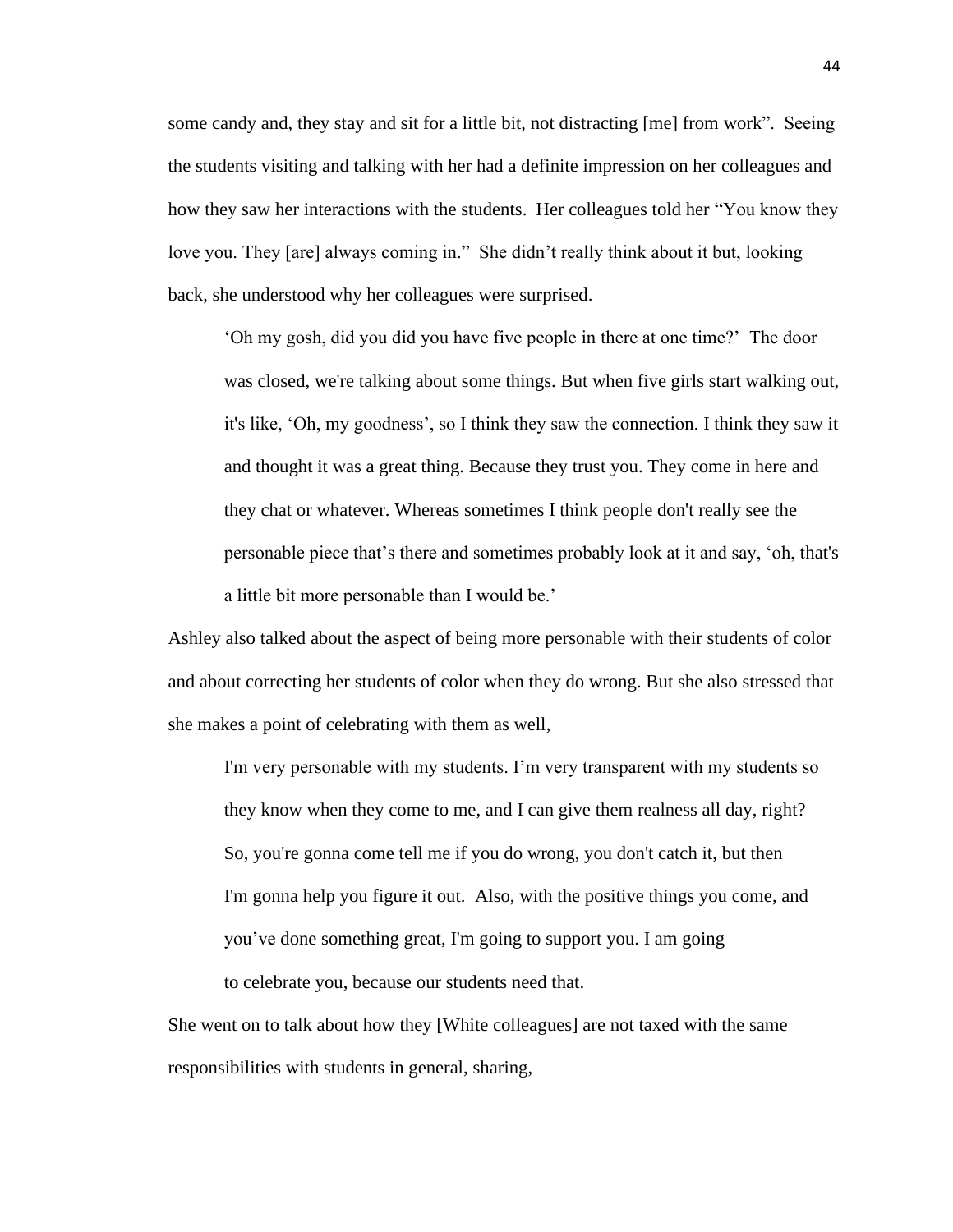They [White colleagues] are not tasked with being at events and other places, that's right. Because Black and Brown students, if they feel that the faculty and staff is genuine, then they're gonna rock with you. But if you don't feel genuine to them, they not gonna rock with you at all.

Megan shared an example from her experience with a student that wanted to work with her just because she was similar in race and cultural experience to the student:

I have had a student, for instance, want to change from a White advisor to me because they were Hispanic. So, I think there's expectations maybe on the student about what a person of color staff member is like, and, of course, there's nothing to say.

She added that she expected that the student felt that because of the way she looked, she would share the student's viewpoint without realizing that since they shared a heritage the student thought that she would 'get' the student better than a White advisor.

Lastly, Leo shared an example from his work of being a supporter for student's rights and organizations and how he demonstrated that through showing up to events to be present and offer assistance.

I remember there was a march and I participated in the march with a colleague of mine during the murder of Trayvon Martin, and back when that was happening, our students had a march on campus. And I always been a supporter and advocate for our students in terms of being an advisor for organizations and things of that nature.

The participants shared that being seen by their students of color as being approachable, personable, and present were key factors in helping them feel that they had a place on the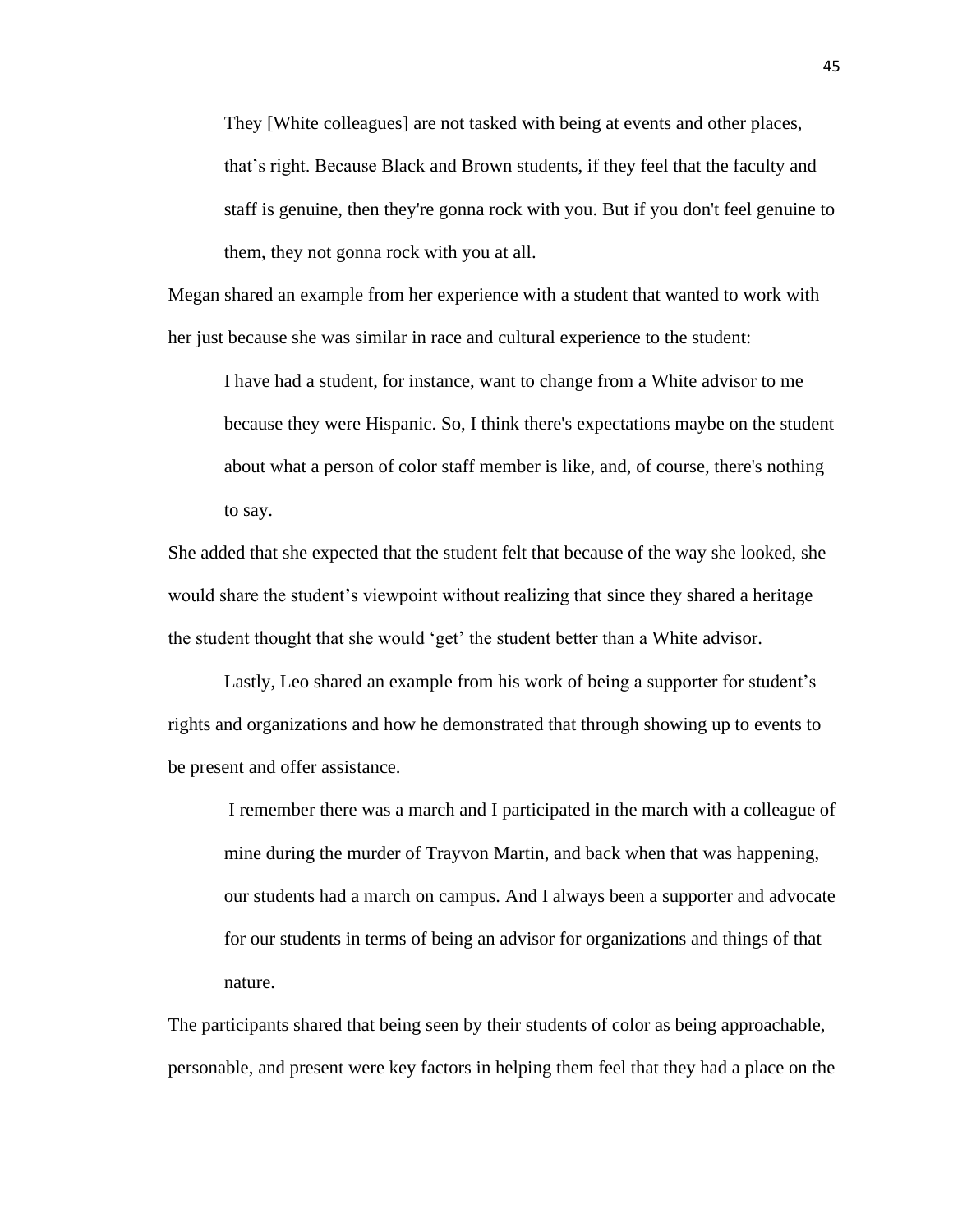campus and was also a source of pride for the participants who felt that be doing so, they made the campus better for those individuals.

# **RQ 2: What are the challenges that professionals of color experience on a PWI that can be attributed to racial identity?**

Participants in this study were asked about the challenges they faced working at a PWI as a professional. There were many challenges that the participants faced, and the challenges that they identified resulted in five shared themes that appeared from the interviews and the stories that they shared.

### *Microaggressions/ Implicit Bias*

For many participants, microaggressions and implicit biases have been a constant part of their workplace environment. When Megan was asked if she had experienced any microaggressions on campus her response was, "unfortunately, yes, I have had several experiences with that on campus". She went on to describe one experience she had when she was participating on a committee,

There was a case on campus not too long ago, where a VP, he's no longer on campus, had said something to the effect about diversity. And it was a White male. Because there was a question about the lack of diversity on this committee, and he was on this committee. So, he said something to the effect of 'oh, well, maybe if this is a year where I was in Florida, I'd be a little darker or something. So, it would count if maybe, I had my tan from Florida.'

Megan and others on the committee were understandably unhappy with the man's comment.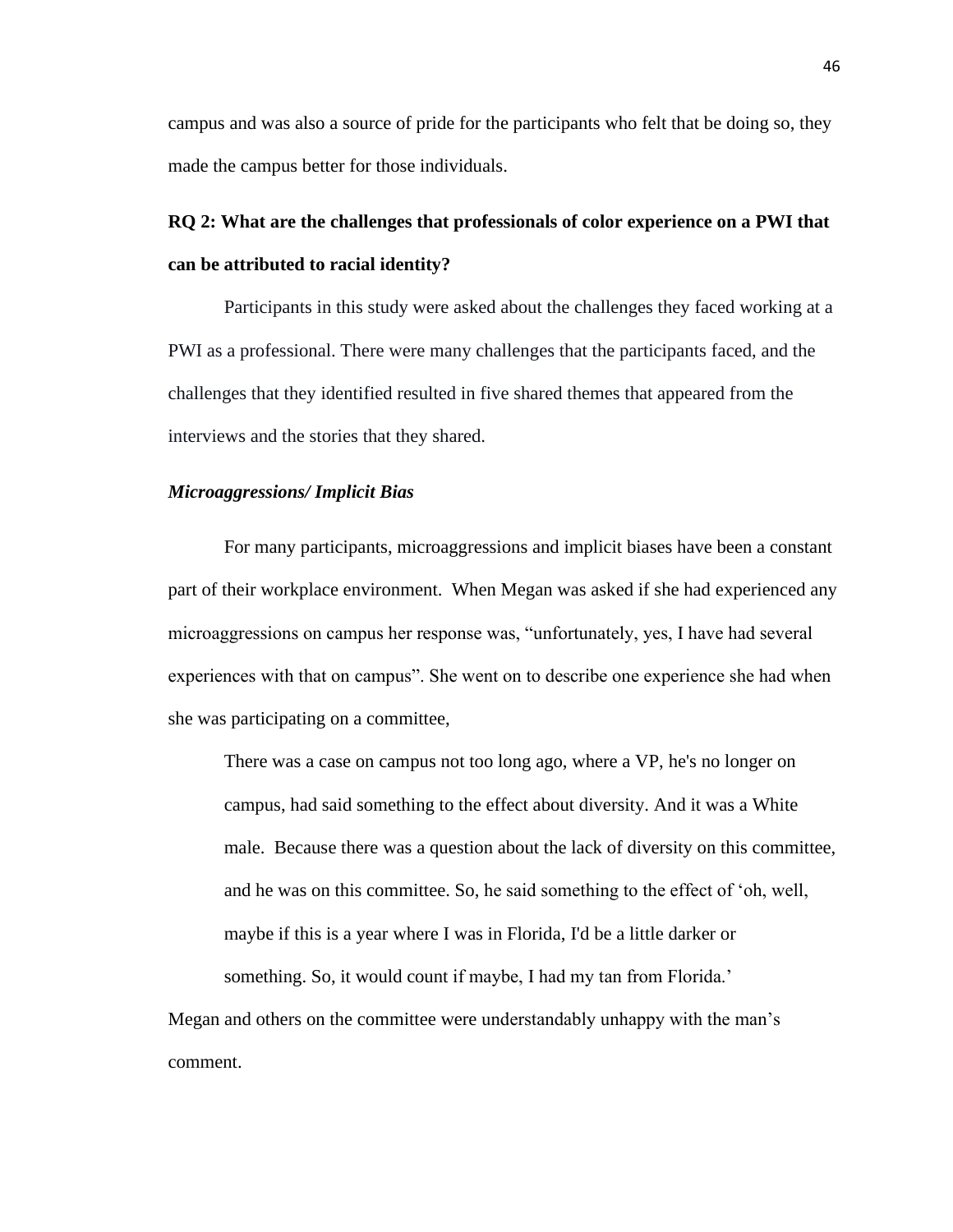Like, that's not right. And he should be held accountable. Just to say that if you were to have a tan, you are diverse. Right? That so? I doubt that's the reason he's no longer here. But he's no longer here. And I think there were several of us that were just like, 'No, I'm going to file something with civil rights, because that needs to be looked at a little bit closer. And if he's holding those views comfortable enough to say something publicly, what else is he kind of saying or doing?'

One participant, Celia, discussed times when she did not live up to another person's expectations or assumptions about their identity or culture. After these encounters, she felt feelings of frustration and being disrespected. Celia shared how people often make false assumptions about her. She has often been asked if she speaks Spanish and feels that people assume that because of how she looks despite the fact that she is not Hispanic, and it is something that happens to her often. She shared a story of being in a group of professionals as a university event with four other staff members when a person came up and singled her out. She focused on Celia, trying to be polite since they were having a conversation, but she finally spoke with the group, but very obviously directing her question to Celia.

She was like doing like a little tiptoe thing too, because we were having a conversation. And she did a little thing like, 'Hi. Hello. Excuse me', like she was trying to interrupt us and we're like, 'Yeah?', but then you can tell she was walking towards me, and she was looking at me in the eye and she goes, 'I was wondering if you know anyone who speaks Spanish?'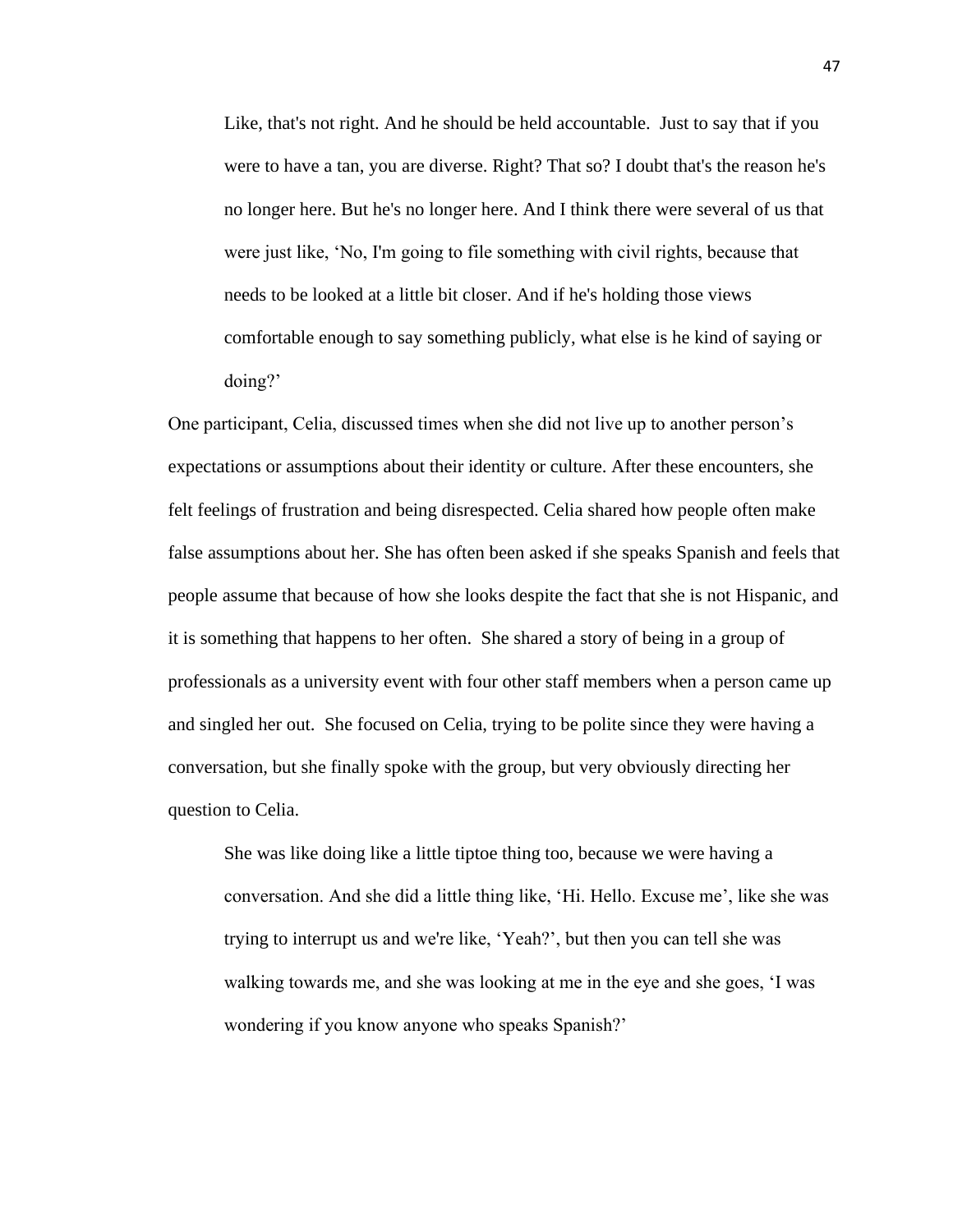She let the person know that she did not speak Spanish but shared that "It's kind of like one of those things where people kind of just make assumptions about me." Celia shared that it made her uncomfortable in how people placed assumptions like that on her and made her feel that not meeting them was somehow a failing on her part.

So, like I feel like they're all their eyes are always on me, and they just make assumptions. Like yes, maybe my facial features look like I'm Hispanic, but you know I'm Asian, so it's just like one of those things.

It is something she deals with, and while she doesn't feel that person means anything harmful, "at the same time I feel it, you know? When somebody just makes assumptions or they just look at me especially when I'm like, new to the group." Celia shared how she has the feeling that everyone is always watching her and making these false assumptions.

Barbara shared a story of an encounter she had with a parent and her supervisor's response to the situation,

I was talking to a parent, whose daughter had a Black roommate, and her comment was, 'are you going to protect my daughter?' And I was like, 'Well, no, that's not my responsibility.' Of course, we're going to try to deescalate the situation. She clearly didn't know that I was African American. And I said, she made the comment that 'you know, that the roommate was probably on financial aid because all the Black students', get financial aid.' So, I said, 'you know what, I am not going to speak to that, however, if you would like to speak with me, please contact the office, they will know how to get in touch with me.'

Afterwards she talked with her supervisor, who was White, to inform them about the situation and the conversation. And he said "Well, it sounds like you handled that very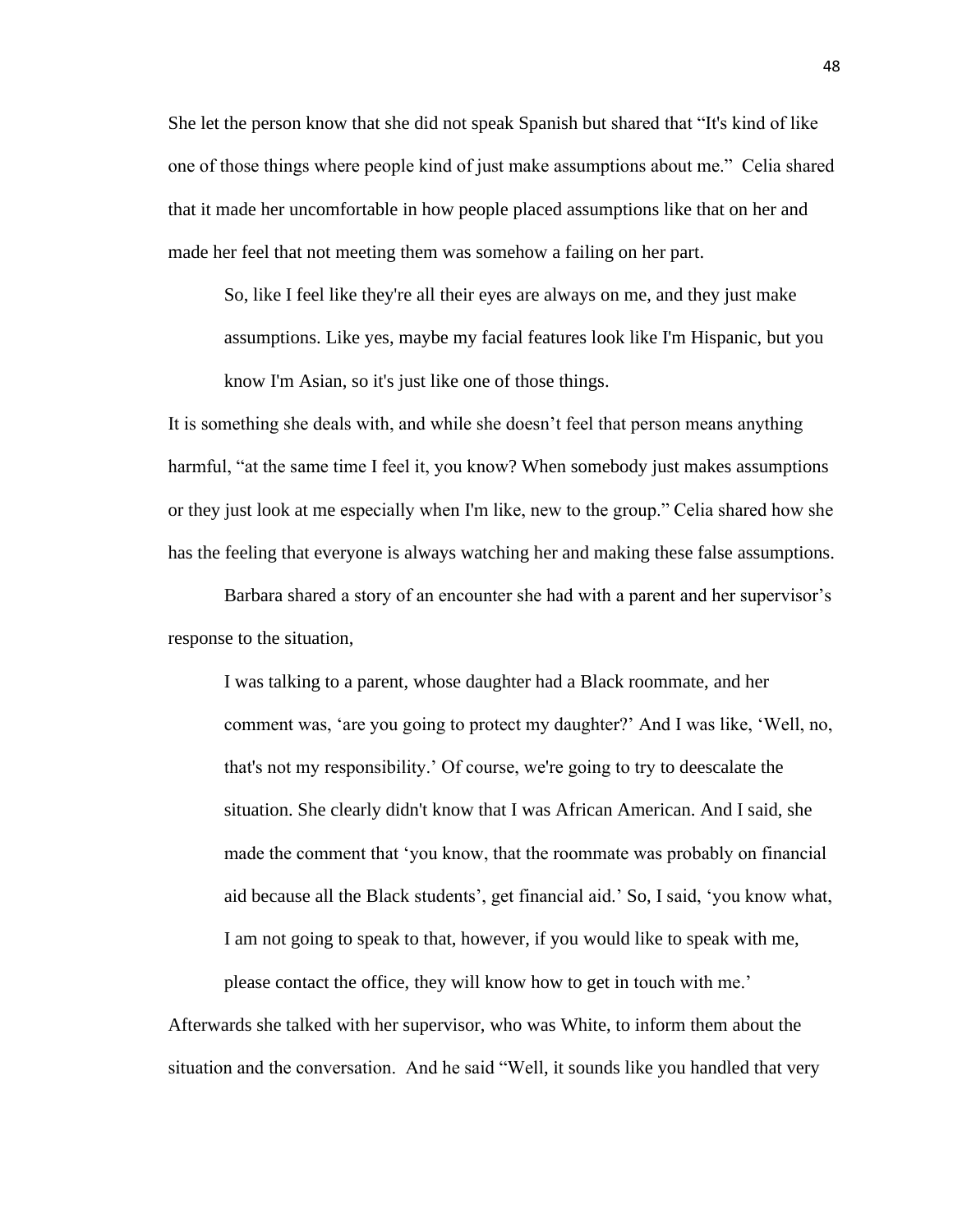well. Won't she be surprised if she does come down here and see that you're African American? Because you don't sound Black on the phone." Which is something that really stuck with her that he would say that and that he meant it as a compliment somehow.

And so, at the time, I just went with it, because I'm like, 'Okay'. Well, fast forward in my career, I realized that that was a microaggression. Because what is sounding Black, you know, what is Black sounding on the phone?

With these microaggressions also comes implicit bias from people across campus, which many participants had experiences with. Ken talked about his own experience with these kinds of implicit biases:

Yeah, I would say it's just subtle, subtle looks, or maybe gestures. Maybe a family doesn't feel as comfortable wanting to speak with the counselor with other demographics that I share, or maybe the information that that I'm saying it doesn't come off as maybe if another counterpart may have said it. So, I think all that plays, a role. So, we have subtle microaggressions, or yeah, sort of subtle facial features that kind of give the comfortability away.

### *Dealing with White administers/ White colleagues*

One theme that emerged during interviews that participants discussed was around the roles that White administers and colleagues take when they engage with students and how they are different compared to professionals of color. Leo opened up about how he feels that White administrators and colleagues need to show up and be present more when it comes to things that are important to students of color and other diversity related events and activities. He stated,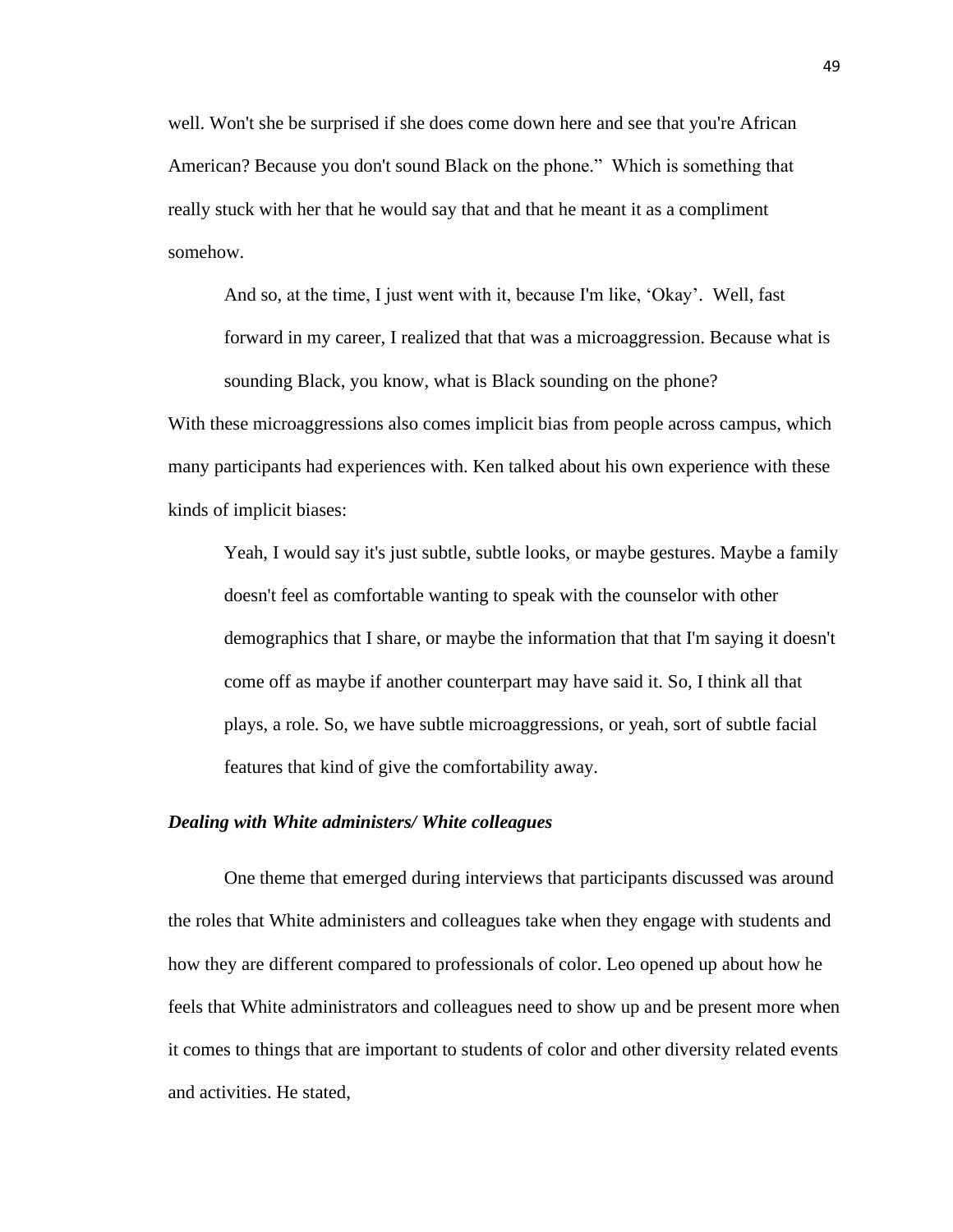I think we need to really not just walk the walk but talk the talk. I really feel like if we engage with the students of color, and our allies and our non-professionals of color [do too], if we actually see you present on the campus, I feel like not only will the students want to engage with you, but you will also encourage more professionals of color to really get involved on the campus and to advise student organizations or go to campus events, go to basketball games, go to step shows, things of that nature. I feel like, it's one of my biggest pet peeves is that you only see certain professionals of color at every single event. But that's all you see. And I get frustrated with that.

Leo felt that the burden of supporting the students of color on the campus wasn't solely the responsibility of the small number of professionals of color, but that all staff needed to step up and make an impact.

Because it shouldn't just be 123[professionals of color], because we're putting so much on our plate when there's 12345678 [White administer/colleagues], all the way over here not doing anything. But you see them [White administrators/colleagues] in class, you complain when they're not meeting certain criteria, you complain with it, I do this, but you're not walking the walk and talk to talk with these students, you know?

He pointed out that his White colleagues did not seem to feel that they needed to show up and take on some of the responsibility for supporting theses students and the programs that were important to them, but he strongly believed that the students wanted that from all professionals, not just the staff of color,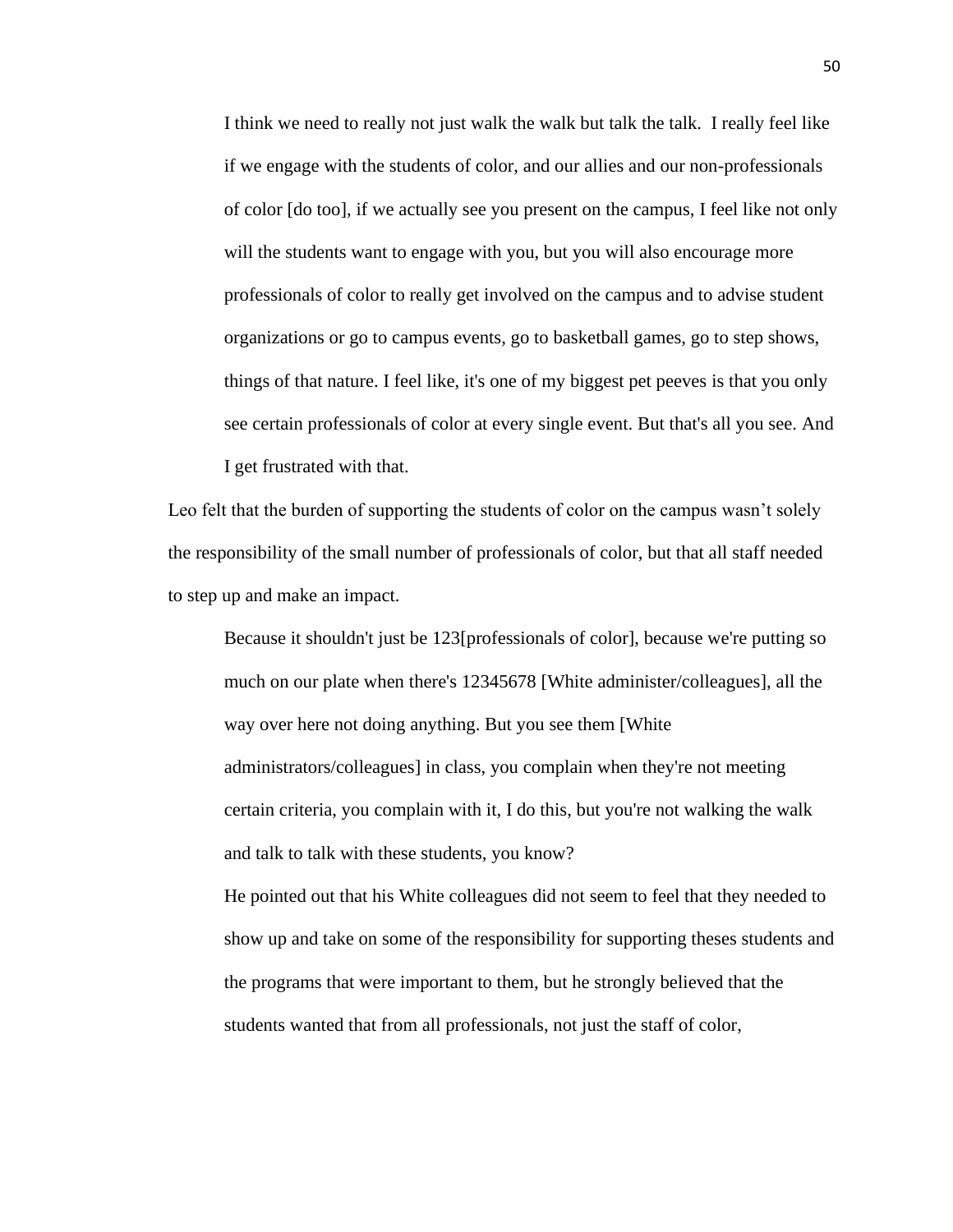You're not going to a BSA meeting, you're not going to a step show, you're not going to a social event. Bring your family with you, they want to see you… you have to engage, I think that's my biggest thing. You have to engage in order to educate yourself. You might even be entertained. And at the end of the day, you're going to enroll yourself into the university even more.

Ashley echoed what Leo shared about being present to students of color and showing interest and engaging with students of color outside of the classroom stating,

My students see me. 'We can talk to Ashley we can do this right.' But that's not that many of us. There's not that many of us on campus and so I can't always be the one to be at the student's events. Because I don't want to. I don't want to always just be there to fuss and fight with them to get them across the graduation stage. I want to also celebrate them when they are in the fashion show. I want to be there when they sing in the gospel choir, I want to be there, right? The White faculty and staff, I don't think [they do]. The White faculty and staff, they don't really celebrate our students outside of academics.

The fact is that White professionals are not expected to show support at student events in the same way as the professionals of color, and it is noticed by the students. When students of color feel that the staff is genuine in their care and interest in the students' lives, they respond positively, "they're gonna rock with you" Ashely confirmed.

### *Knowing When to Pick Your Battles*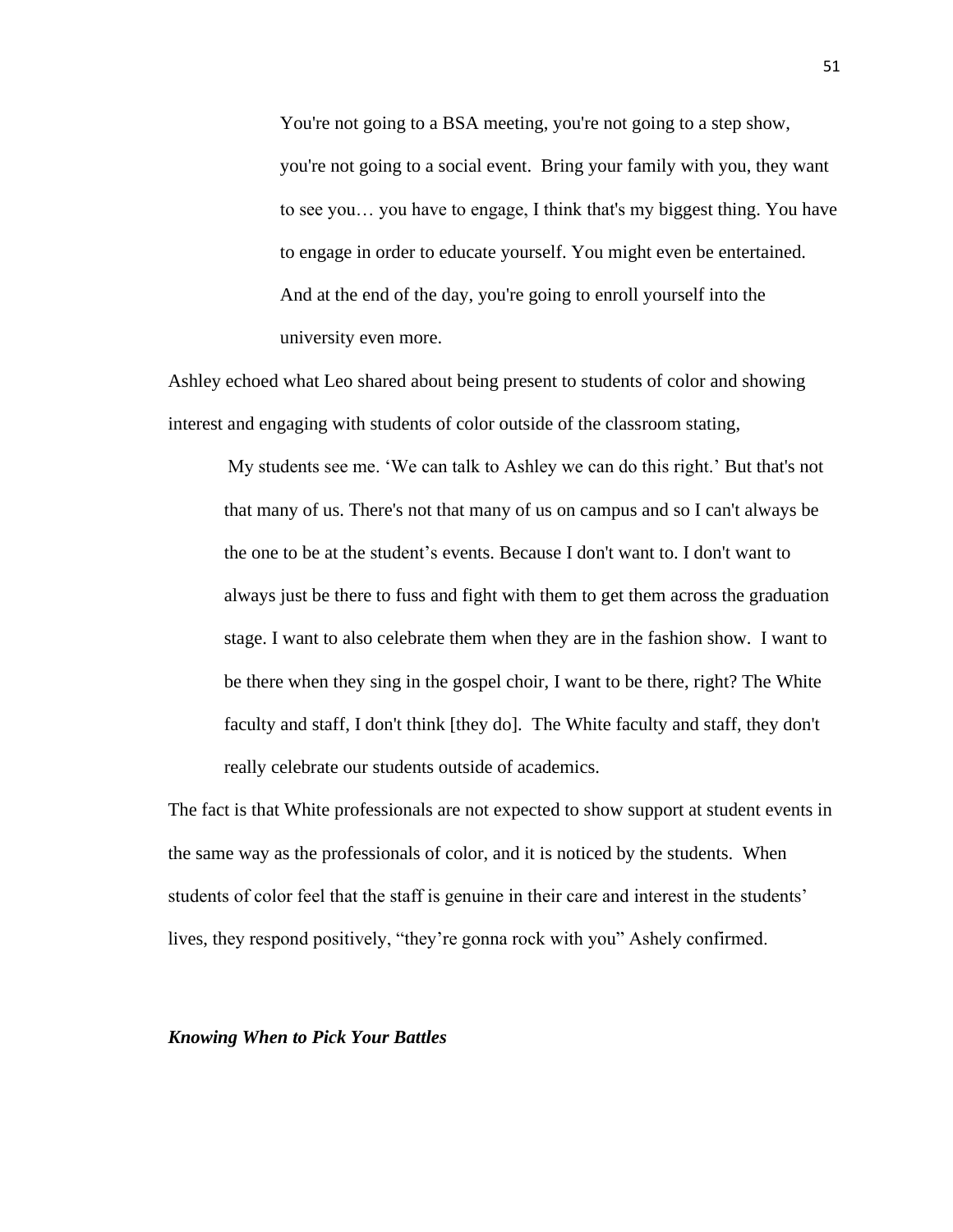Knowing when and how to speak up when dealing with biased attitudes was a tool that participants shared that they used when they felt it was necessary to be heard when encountering microaggressions and other biased attitudes on campus. Barbara shared that she has to decide when she feels like it's an appropriate time to speak up and when not to waste one's time when dealing with people's biases and sometimes, she feels that having that fight isn't worth it.

I've done a little bit of both. You know, it's kind like of my mother taught me some years ago, when she was here with me. Pick your battles. And I understand it's always good to speak up. But I will say that there are times where I've said, 'you know, what? I'm not giving that any energy. I'm not doing that today.' And I have not. I've chalked it up as that person's ignorance. You know, it's kind of like you work around people for so long. You're like, 'yeah, that's how they're going to be, okay?'

But she doesn't always feel that it should be ignored and there have been occasions where she decides to call out the actions of her colleagues.

And then there's other times that I have spoken up to say, 'well what do you mean by that?' And then it catches them off guard because they don't expect anybody to say anything, or they double back a little bit. So, I have, in certain instances, spoken up to say, 'okay, what do you mean by that? Well, not all of our students are xx or not.' I have jumped into kind of call them out on it.

Celia shared that there are reasons why she may not choose to speak up in certain settings when people make assumptions about her. She explained,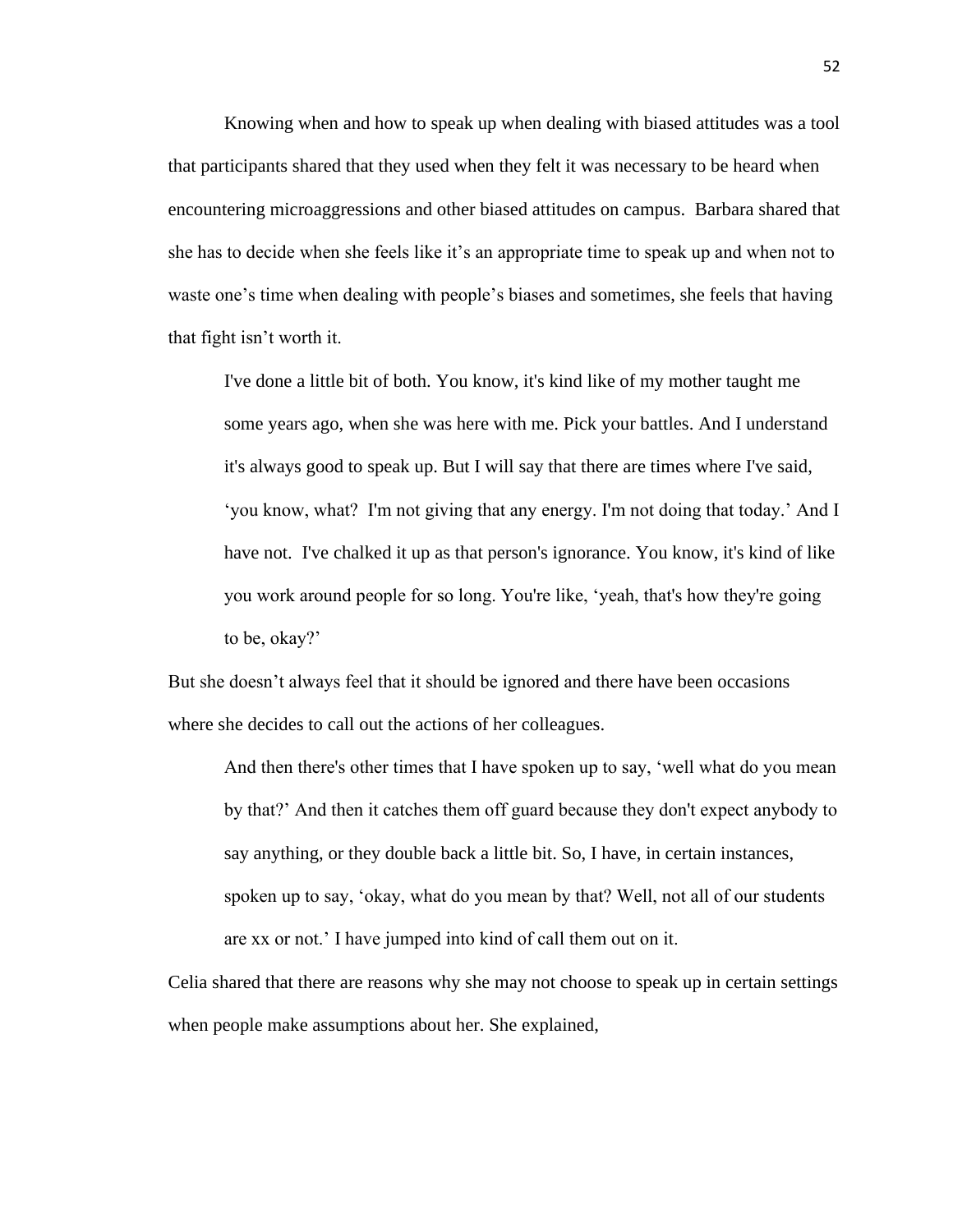Yeah, when people make assumptions, I do correct them. I do get a lot of 'oh, like where's India?' and I'm just like, 'I have like no idea, because I'm not Indian.' That's another facial feature that, people think I am. So, I do correct them because I'm just like, that's not who I am, I'm not from there.' Because if I don't, they make assumptions about me that I don't know the current, the culture, that they think I'm supposed to.

She struggles with how to address it without coming off as confrontational or to be judged as being 'difficult', but it is a struggle sometimes.

I'm not Spanish. I'm Asian you know, and so I do correct people because I don't want the misconception of what they think of me. When it's in a bigger setting, I tend to just let it go because I don't want to draw attention to myself. I should be better at it but at the same time, I already get a lot of the spotlight and so sometimes it's just, I just don't want to make it a big deal. I don't want to do anything about it.

She struggles with balancing standing up for who she is and being seen as highlighting her differences. "It's one of those things that there's a lot of people, there's only one of me, you know, and so it's a little harder for me to want to sometimes voice my opinion when I feel little."

Three of the African American participants brought up the concept of being portrayed as the 'angry Black person' when they sought to speak up against the racism and microaggressions they encounter with others or even themselves. Leo discussed how he felt that sometimes it was just best to move on stating,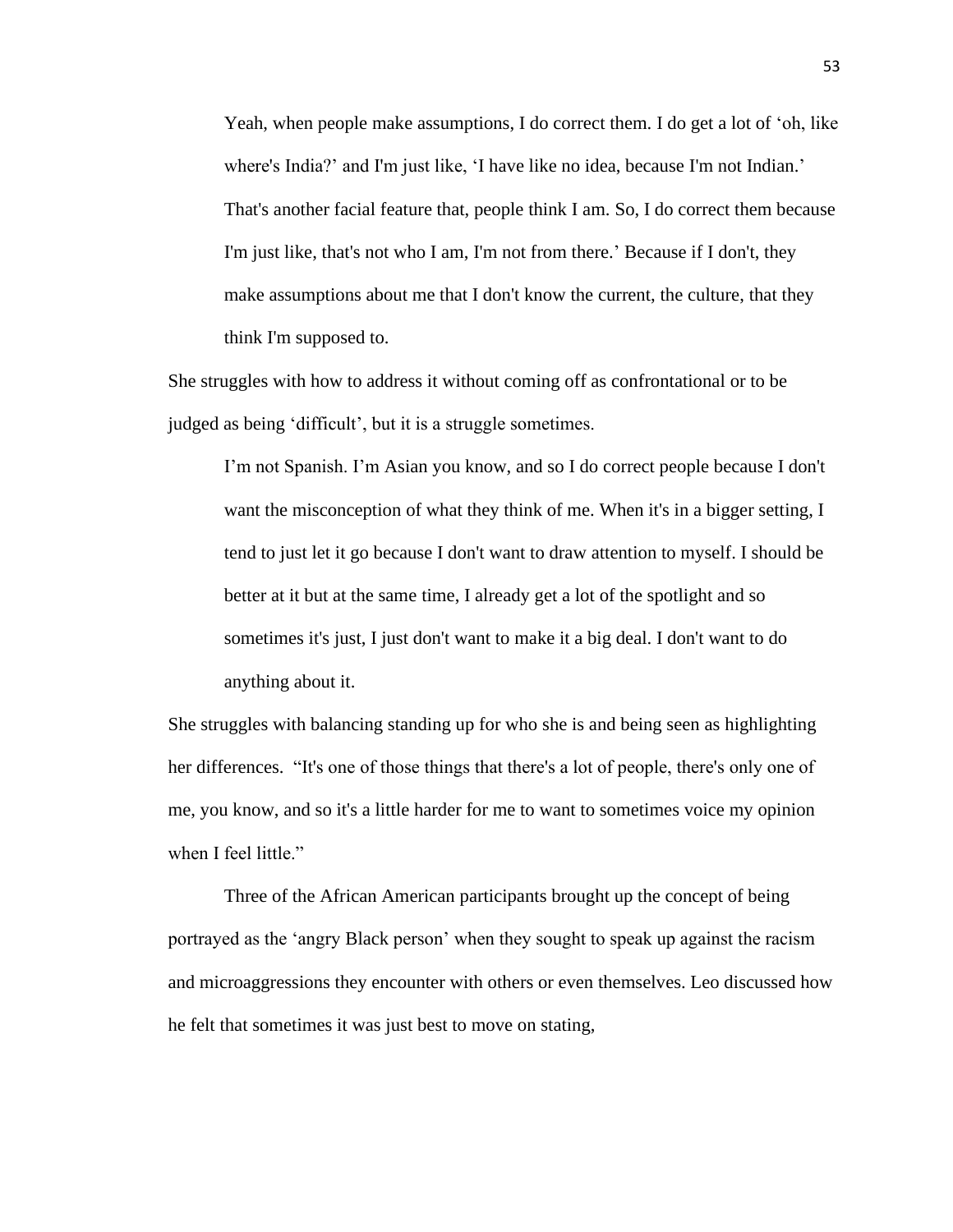Sometimes you chalk it up, you just realize, okay, you just keep moving. You've got to remain professional. And it's sad, because sometimes you have got to remain professional at the end of the day, because the last thing you want to resort to is to be that angry Black person.

Ashley discussed not being silent and how she is ok with being portrayed as being the angry Black women. She explained,

If I'm angry, be the angry Black woman. I am going to speak out when it's BSs and it's racist or sexist, and I made that decision very early and I wasn't going to change because I was a professional. And I realized early on that I wanted to work at a place that values that, appreciates it that [it is] right. Not silence [her voice] or is not threatened by it. And so, having that voice, having my voice speaking up or speaking out on things.

She was okay with making others uncomfortable or having that perception of her, she was not going to give in to pressure to 'go along'.

And those are the questions that I asked, but that's what makes me the angry one right back. So, it's important when you ask those questions and I may be saying it in a very good mood, but I'm asking right? But in some people's eyes, and it depends because White supremacy is set up where I'm not even supposed to be asking. I'm not even supposed to be here.

Deciding when and how to challenge problems of bias and microaggressions requires thought, consideration, and energy that the participants struggled with on a regular basis.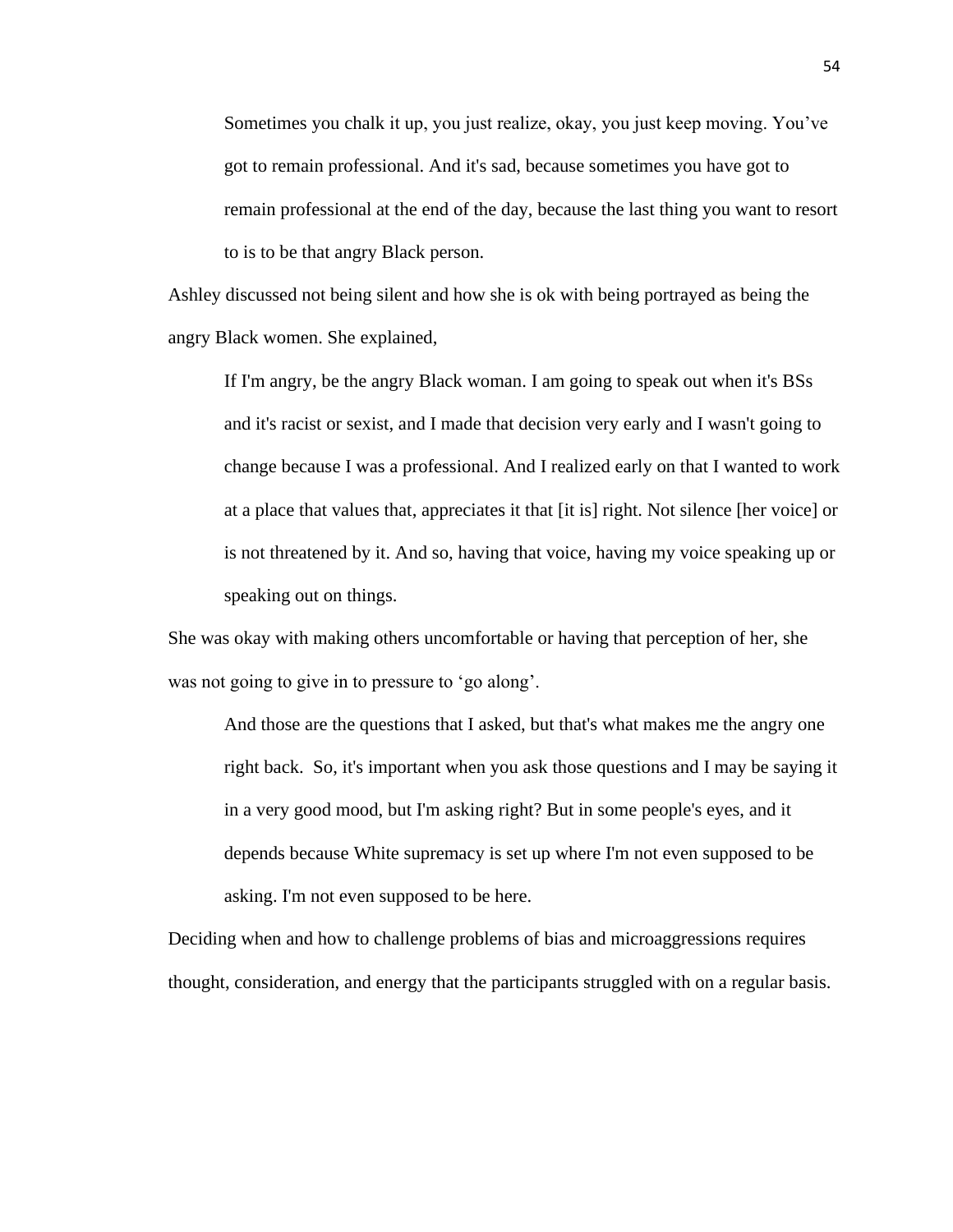#### *Institution's Failure to Retain Professionals of Color*

Participants often talked about the lack of professionals of color across campus and how the university was failing in their efforts to recruit and retain professionals of color. Megan shared her frustration over being one of few Latinas professional staff members on the campus. She explained,

I don't see people like me here. And even in the professional realm, I can maybe just name a couple of professional Latina staff and faculty on campus that I feel like I can have, like a rapport or relationship with, because we have a similar background.

Ken shared some of his feeling about what it feels like being one of few professionals of color on campus or in the workplace,

Oftentimes, you may feel isolated. And in group settings or department functions, just stuff like that. I feel that once you feel isolated, and you kind of feel alone, that may affect your mental health a little bit. So yeah, I think that goes back to that, you know, imposter syndrome that I kind of spoke about earlier. You don't feel like you should be in the position that you're in due to lack of connectivity with your peers, or just feeling like, you're literally by yourself, because you're the only one that can relate, or you're the [only] person that looks like you due to lack of representation, you know?

Ashley stressed that there was the need for the institution to have more professionals of color not only for other faculty and staff to connect with, but also stressing the importance for students of color to recognize that professionals of color can look like themselves.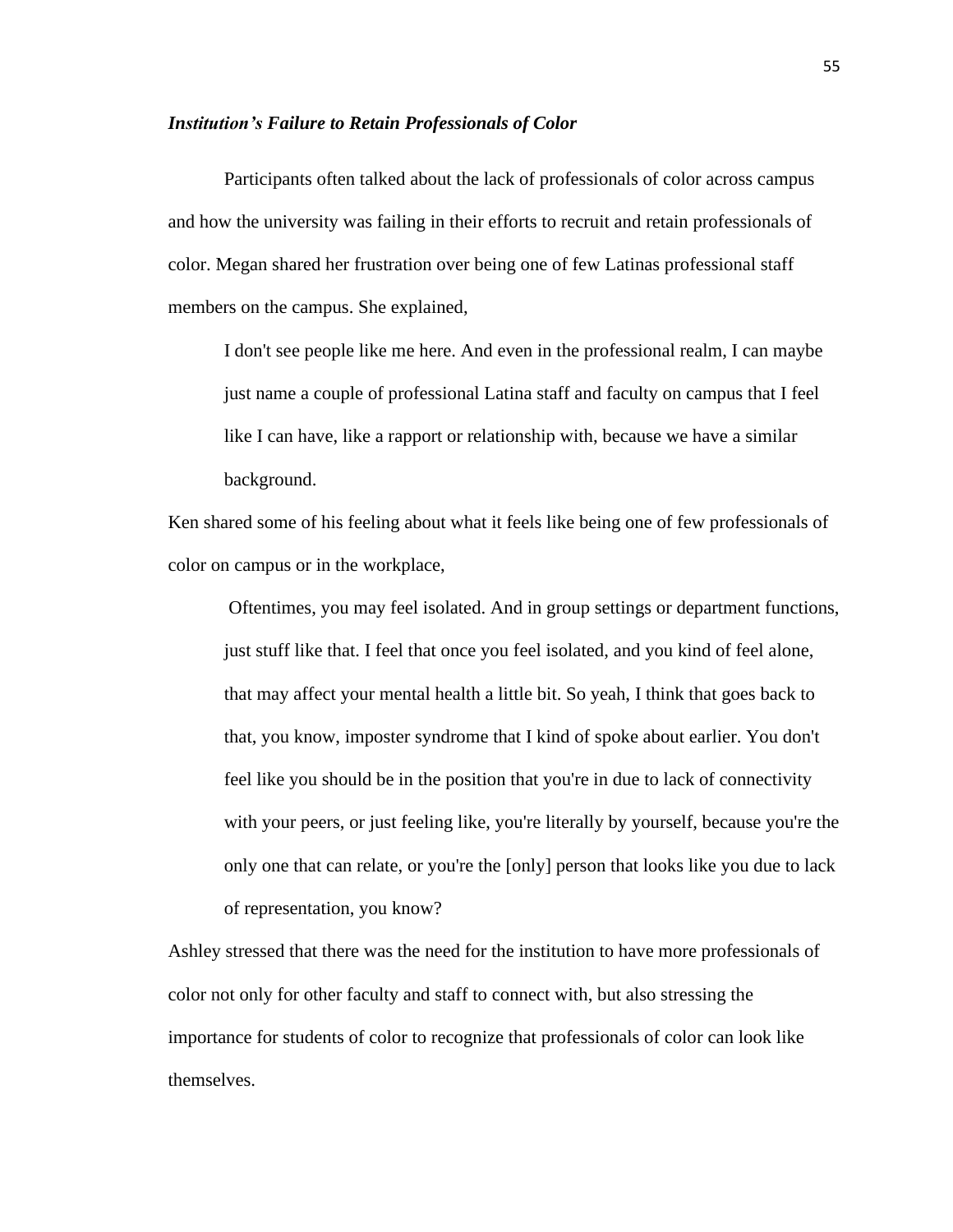I think [the institution], in some ways, they need to acknowledge that they are lacking in Black and brown faculty and staff. And they need to figure it out, because it's not the oppressed job to figure out the oppressor's problems, and how to fix that, right? So, they need to figure out, not only how to get Black and brown faculty and staff to [town], and [campus], but how to retain them. They need to figure that out whatever that is they need to figure that out. Invest in whatever that is, to keep Black and brown people here. Because if not, you're going to be where your Black and brown student numbers are increasing, but your faculty and staff numbers are decreasing, and that's what's happening here.

She stressed the importance of having people working at the college that looked like the students that they were enrolling. "Where other students see themselves right, they [Black and brown students] need to see themselves in every area of this campus."

Three participants discussed how the off-campus community plays a factor in the lack of professionals of color at the institution and how it is one of the reasons why it is hard to retain them. Barbara descried how the institution can work with the local community to make it more inclusive to professionals of color. She explained,

I think administrators are understanding and putting forth the initiative to get more people of color on campus. And then once here, while they can't change the community that the university is in but can still provide some other opportunities for professionals of color. And sometimes it might be talking to the local Chamber of Commerce or talking to the mayor or talking to the city council, or someone to say, as an institution, we are a diverse institution.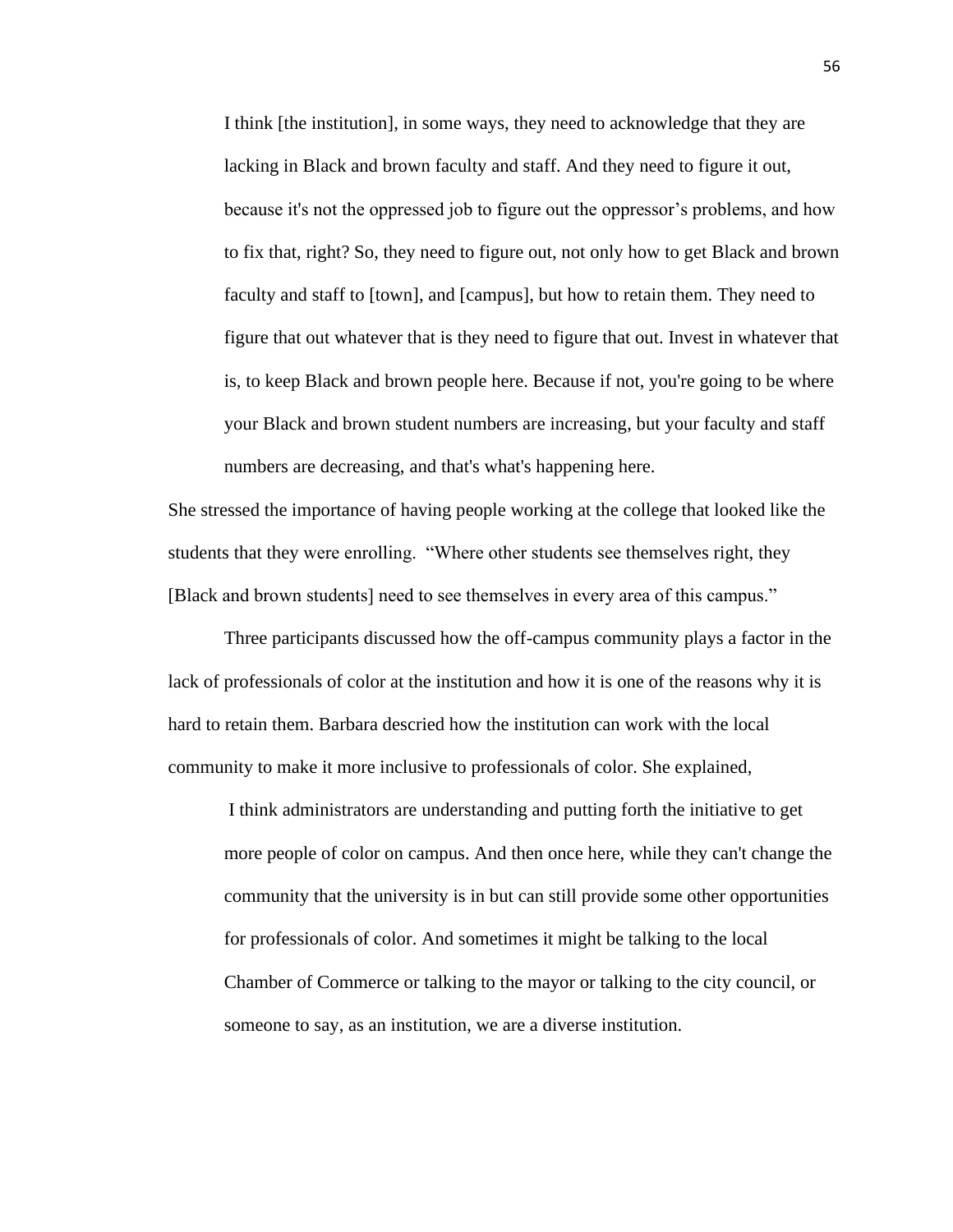Because when the community isn't welcoming to them, then staff of color will seek out connections elsewhere and the institution needs to work to change that.

And so, some of our professionals are finding themselves going to other communities, to shop, to just have a social life, or whatever. The university is a large part of the community, so there could be some conversations with those entities to say, 'what can we do that will not only help the university, but it could help the community, it could help the surrounding area?'

Barbara highlighted the importance of the institution taking on this role of driving change in the surrounding community on behalf of professionals of color.

There are other employers here, I don't know what their diverse population is, I think, really, that the university brings the diversity. So, what can we do to try to talk to other local businesses to make sure that they have things that are of the things that is a big thing for specifically a female of color. Because I will say that going to attract individuals of color? I know we've had a Hair Salon here on campus, that is one every time we have another female of color come on campus, and I meet them, the first thing they asked me, 'where do you get your hair done?' And that that is a big thing.

Celia stressed how the university becomes a home for those working there and it is important to want to feel safe at a place you call home. She felt that if she was White or had blonde hair, she would be treated differently and not looked at like she did not know what she was doing.

If my hair was blonde or something, would you still look at me like I have no idea? There are many times that I consider going blonde just because of that. And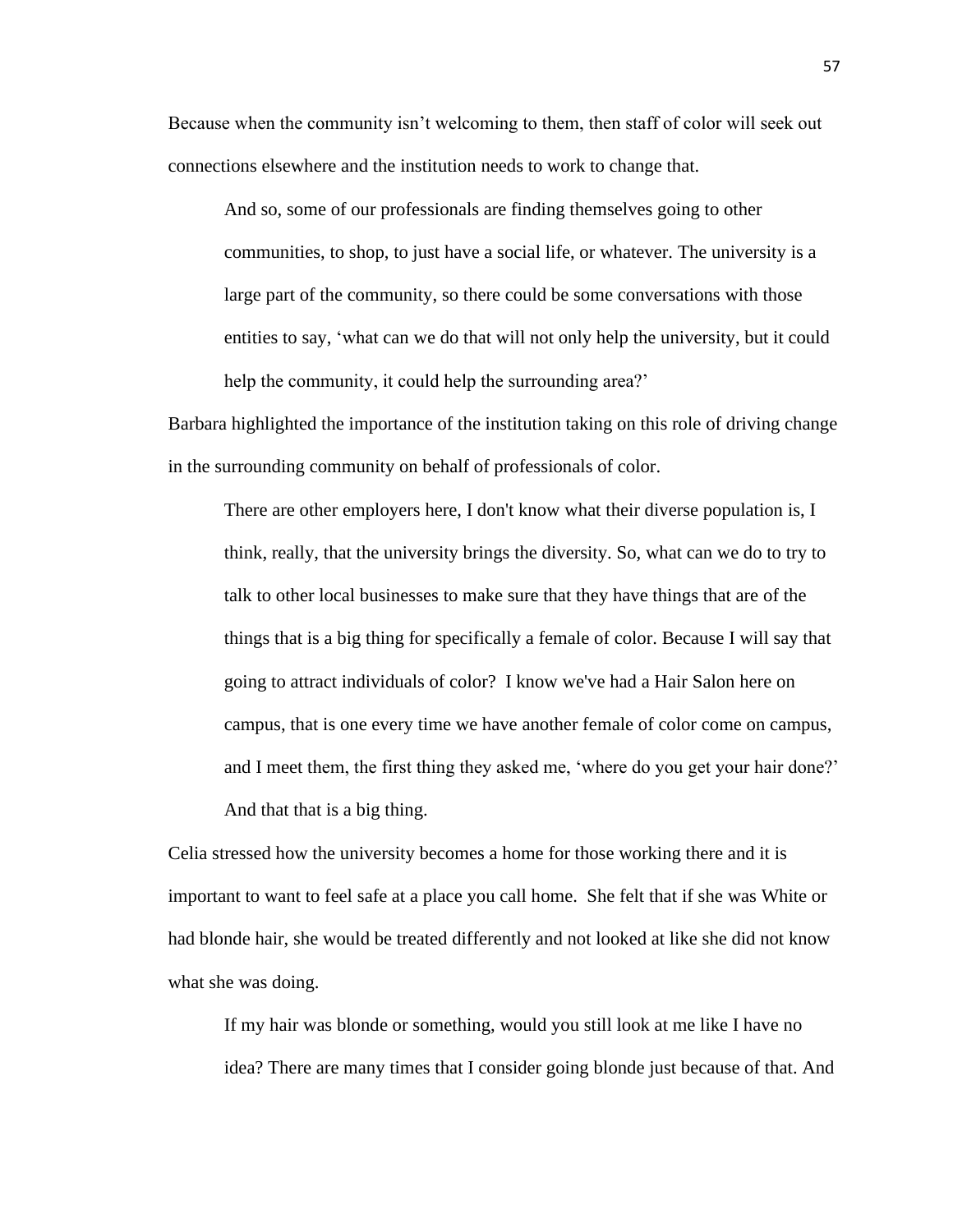so, I feel like they might not notice that they're doing it, especially if you're in a community like [town]. Make your university your home. You need to make it your safe space.

It is important to Celia because she wants all professionals of color to feel safe, and she doesn't always feel that way. "God forbid they will attack you, but at the same time, you know you're getting a whole lot more than just looks, it's more of a stare down."

# *Token Representation*

All participants discussed the impact of working in environments where they are often burdened with task of being the spokesperson for all things related to diversity or students of color on campus. Participants described being expected to participate in all diversity related projects, events, and committees because others assumed they were interested in all diversity matters or there was no one else around to participate because of the low number of professionals of color on campus.

Leo explained in depth the concept of how, as a professional of color, he is often being put in a box of only being a representation of diversity. He stated,

I definitely feel like anything that is anything related to diversity or inclusion, you're automatically getting that conversation, even if it's not even your full specialty or you're not knowledgeable of a certain region. If it clicks that box, you're included into that situation. You know that expectation is placed on you, but also the expectation of what's happening on campus, and I feel like sometimes that's added pressure, because I shouldn't be the only person that talks to Black students, or Brown students.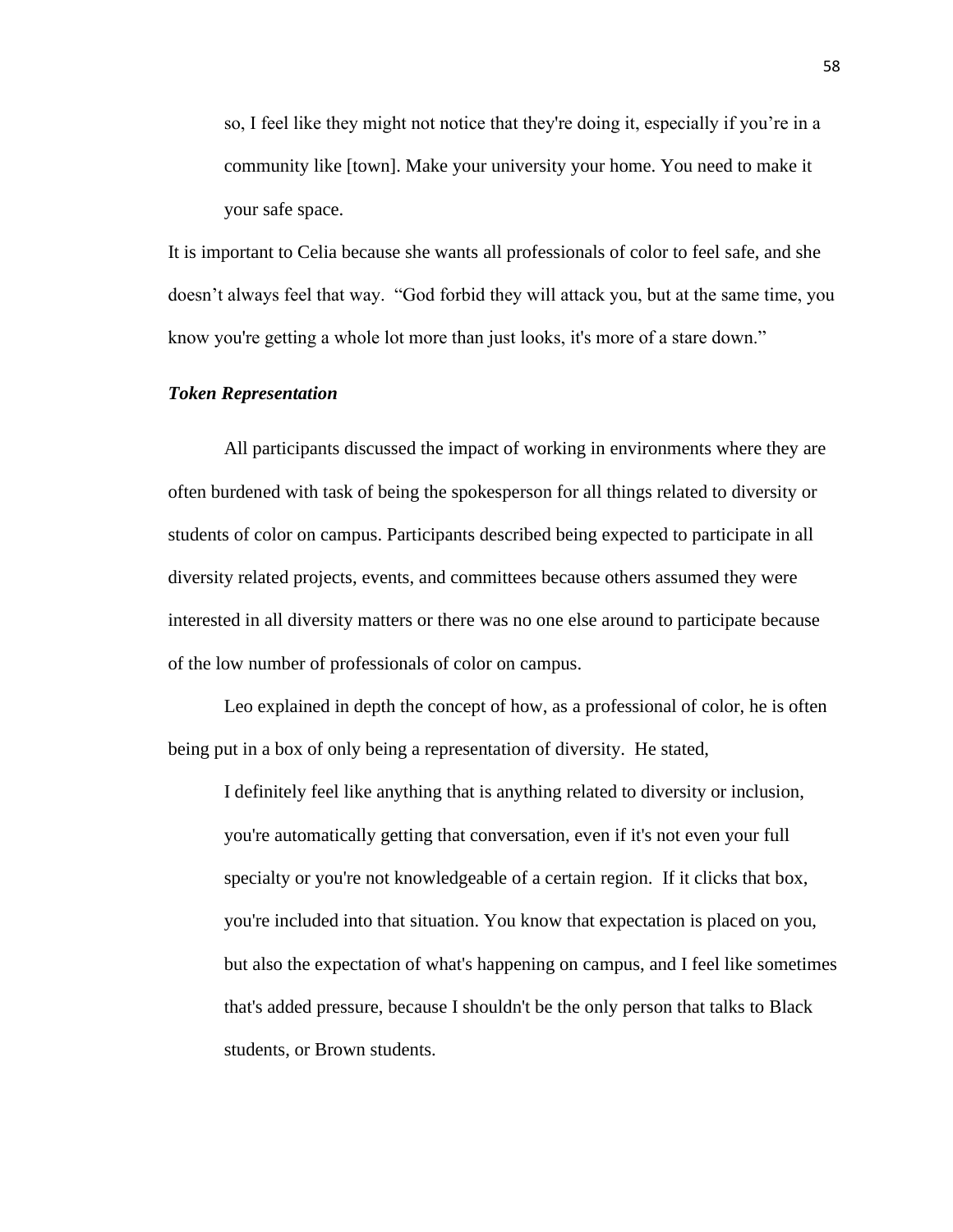He stressed that he also understood some of the reasoning for his inclusion or participation in some of these issues.

I think sometimes the challenges you go through, opportunities where you'll be placed in a situation where they expect you to deliver to a certain audience, because that audience represents who you are. And although you might be passionate about that audience, you also can be more, so you don't want to be pigeonholed into one avenue, like a multicultural recruiter or a multicultural presenter and things of that nature.

And while he struggled with being put in that position, he recognized that it was not always the result of intentional thought on the part of his leadership.

And I feel like sometimes that's one of the biggest challenges is, it's not like they mean it. They don't mean harm; they just don't know. And the only reason why they don't know, it's because they don't ask questions. And I feel like sometimes it's not intimidation, but they just don't ask questions to know what you want to do.

Megan went over the expectations put on her as a Spanish speaking individual and how she is often asked to help those on campus, even when it is not directly related to her job

Because I speak Spanish, I've been asked to kind of go above and beyond. For instance, when I was asked by admissions to talk to this Mexican mom, because we don't have that same orientation information in Spanish. So, for one day, I followed this woman around to the different sessions and translated for her. I know no one else got asked to do that. Oh, no, no. And so, I think that usually is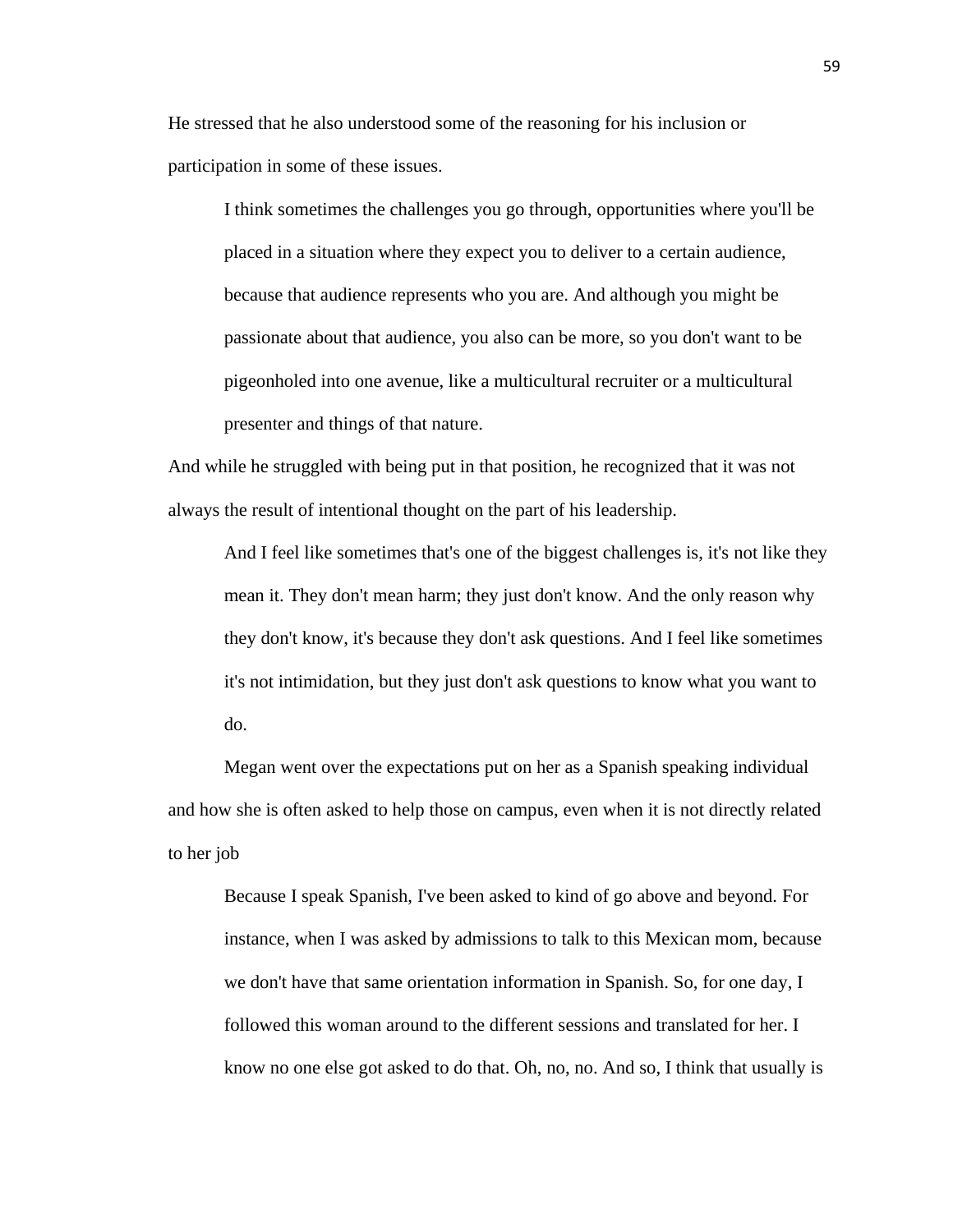kind of where it is, or if there's a certain issue for Latinos or Hispanics, and I'm probably put on that, maybe more so than anyone else. So, yeah, but the Spanish I think has come up a couple of times. And I mean, I don't have a problem doing that. I enjoy doing that. You know, people need information. But yeah, it's just like, 'No, that's a little extra.' And that's not extra in my pay. That's a skill set.

Ashley also discussed being tokenized in White spaces on campus, stating

So, in White spaces, I'm tasked with being the Black spokesperson so I know if I'm being tokenized, I know what I'm entering and my mind is, 'what can I get my Black and Brown students for this task that I'm taking on' right? Because I know what you're using me for.

Barbara talked about the notion of being the spokesperson as if she was the only person of color being on campus stating,

I think there's still a little bit of that. 'Be the spokesperson.' Know all things diversity, know all things. And when it comes to people of color, I think there's still some of that. And it is like 'Barbara, so how did the Black students feel about [topic]?' Okay, so be the spokesperson. And I think some of that still happens. Even at the professional level, it's 'well, you're probably more of an expert than me, you know, because you're Black. And so how should we handle this? Or how should we approach this?' I think there's still a little bit of that.

And while she recognizes that both her race and gender play a role in what she is asked to do or take on, she knows that others are not called on in the same way when it comes to talking about issues.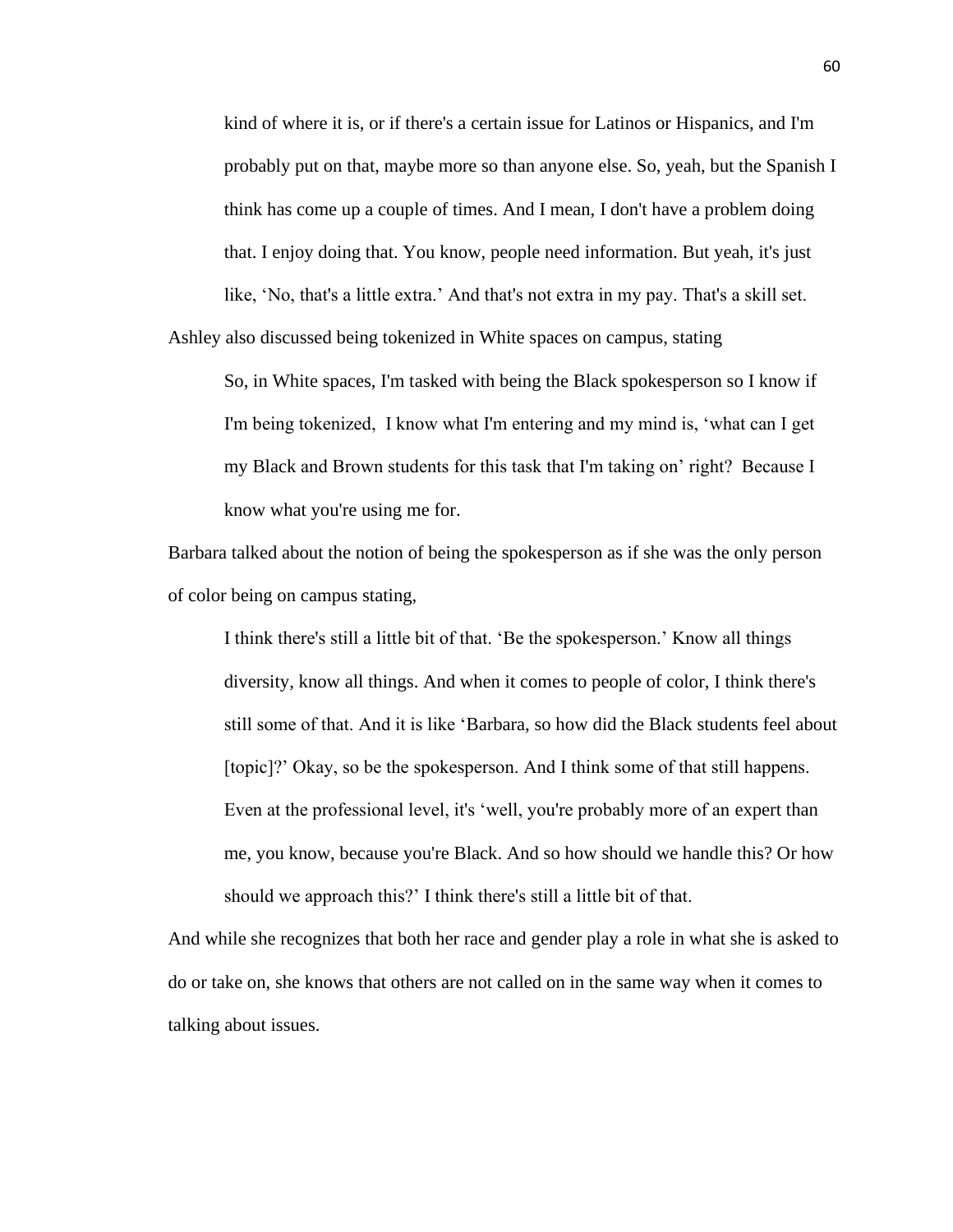That goes beyond experience, that goes beyond knowledge and yes, I may know a little bit more, but you can kind of tell sometimes it's because I'm a person of color. A female of color too, especially if it deals with female students of color that are female…because you never turn to anybody and say, 'well, you know, everybody else around the table, what do you think about how this affects our White students?', or 'how this affects our, you know.' It's usually related to a person of color. And especially if it's with me being African American, it's the African American students, or I've noticed that it's someone who's Latinx if you're talking about Latinx students.

While reflecting on their challenges of being sometimes the only person of color a few participants mentioned the burnout and stress they have faced along with the pressure to succeed and be present on campus for students of color and the university. Ashley shared some of the struggles she faced in finding ways to make sure she is organized and taken care of,

Before COVID, I was killing myself. I was going to everything. Yeah, I was going to everything, and early nights wasn't something [I got to have]. I need to take care of myself. So yeah, I just had to. I'm very organized and my time management is on point, but I had to really kind of tighten it up because my one of my beliefs is people make time for the things they want to do. But I had to tighten that up.

Jade went into depth about the pressure she dealt with being a professional of color and having a seat at every table when it deals with diversity and the discussion of students of color. She explained,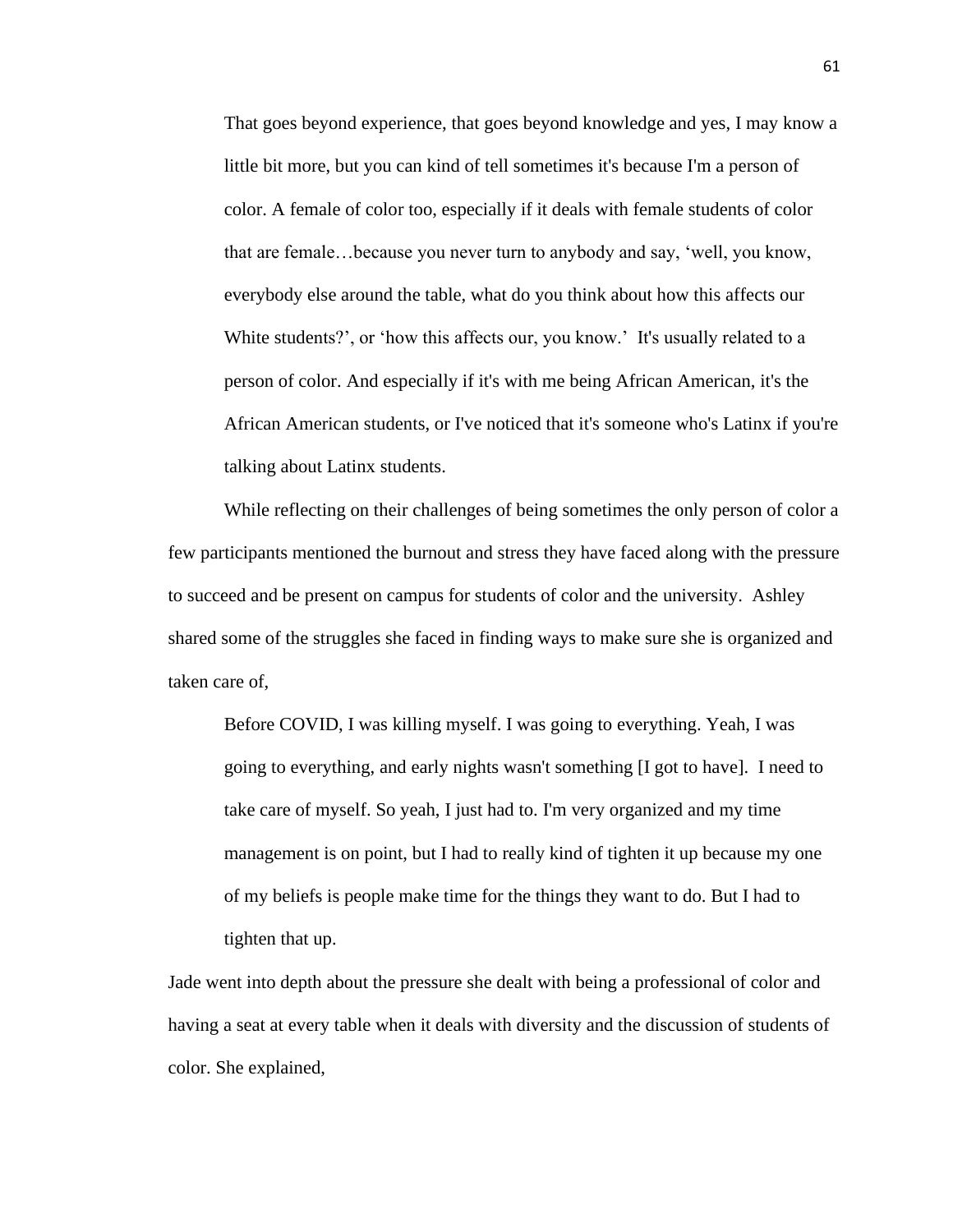I put a lot more pressure on [myself] because of that, you know? They want to make sure that I have a voice on everything that deals with people of color. So, I think that's good, right? Because I want to go over and find out that they do on such and such. I want to sit at that table to be like 'hell to the naw', right? Because of that, and because of the lack of people of color, I find myself overworked and I didn't realize about burnout, or you know, just being exhausted until COVID. You know what I mean? So, now everybody's talking about 'Jade, how you are doing? How's your mental state? And I do feel more pressure now after COVID. Let's do this, but burnout is real. But I think it's the stamina that I have or the determination that continues and I will never leave higher ED.

All of the participants shared a variety of problems and challenges that they faced, both those that they placed on themselves, as well as those that arose as a result of the nature of being a professional of color at a PWI. They recognized the responsibility they had as a visible presence on the campus but struggled with always having to be the one to 'step up' and address these issues, an expectation that was not placed on their White colleagues. And while many of them also recognized the importance of their actions, they all expressed a desire for greater support and participation by others on the campus to help support the students they served.

# **RQ3: What resources and supports contributed to the success of professionals of color in higher education?**

Participants in this study discussed a variety of different ways that they received support, resources, and opportunities both on- campus and off campus that contributed to their success as professionals of color. There were four common themes emerged that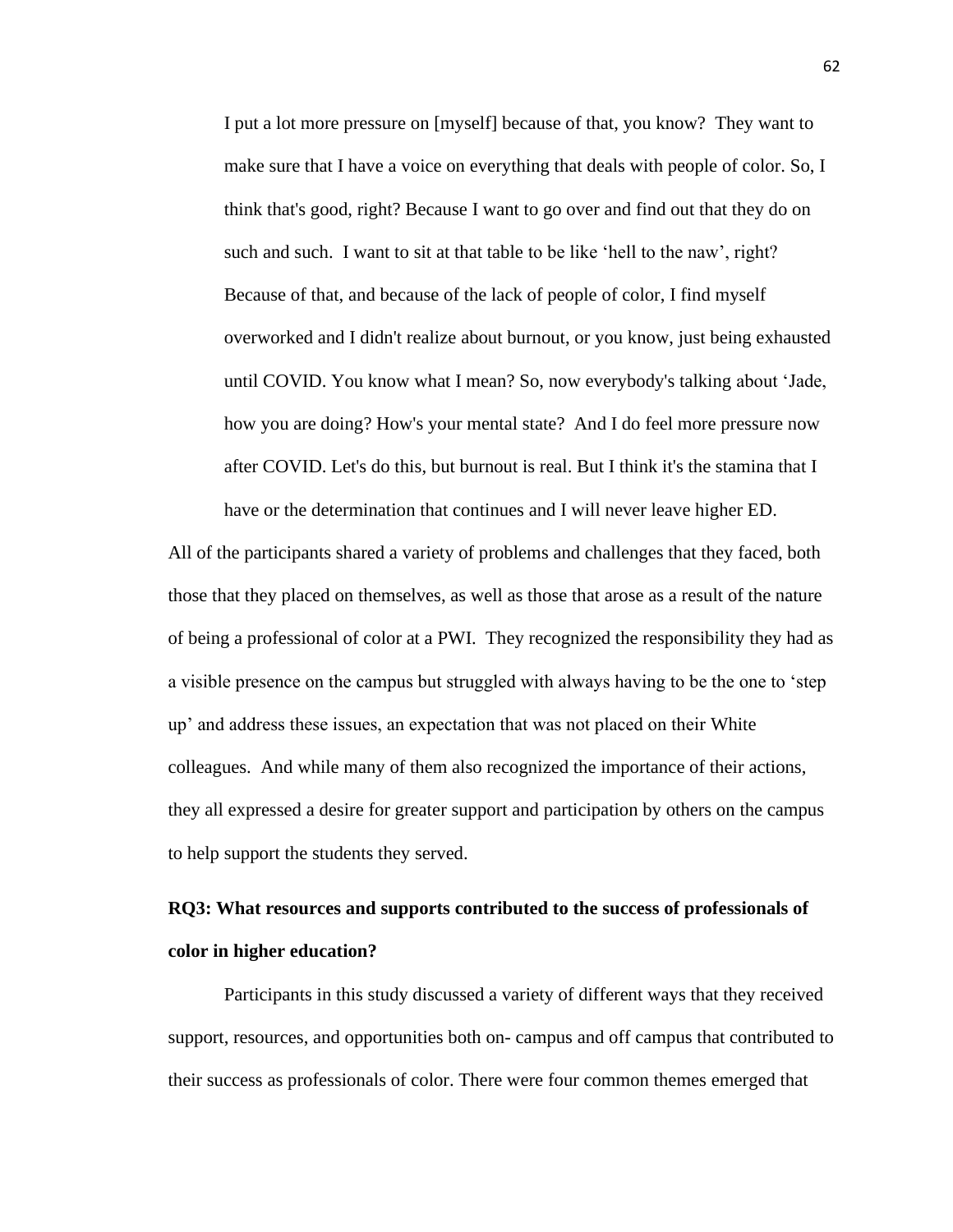were shared amongst from the participants' stories around how they were able to be successful in their roles: in terms of the personal support they received, their ability to connect with professional mentors, and the resources they have that were been provided to them from the institution.

# *Support/ Supervisor Support*

All of the participants discussed that having support offered them the chance for individual and professional development and growth. Barbara shared her thoughts on how the institution can better provide opportunities for support for professionals like her,

For support, there's a lot of institutions that have what they call affinity groups. And those affinity groups, are not there to be the separation, but to allow for connection, and professional development that would be geared toward a professional who is of color because there are some things that are different. You know, regardless of if people want to own that or not, there is there's some differences there and there's some different support that's needed. And even if you're a female of color, there are some other supports that are needed. I think, just offering up those opportunities, those opportunities for support, but I also think, just offering up more professional development and opportunities to get involved in associations and groups that will allow for some of that support outside [off campus], I think that's something that we could do better.

Barbara went on to share her experiences on how the institution has shown that they are open to supporting professionals of color. "Listening is one. And not, just doing that, I hear you'; I think it's been more. Okay, let's talk about it. Let's talk through it. And I think they'd been open to it." She also shared that the institution was open to discussing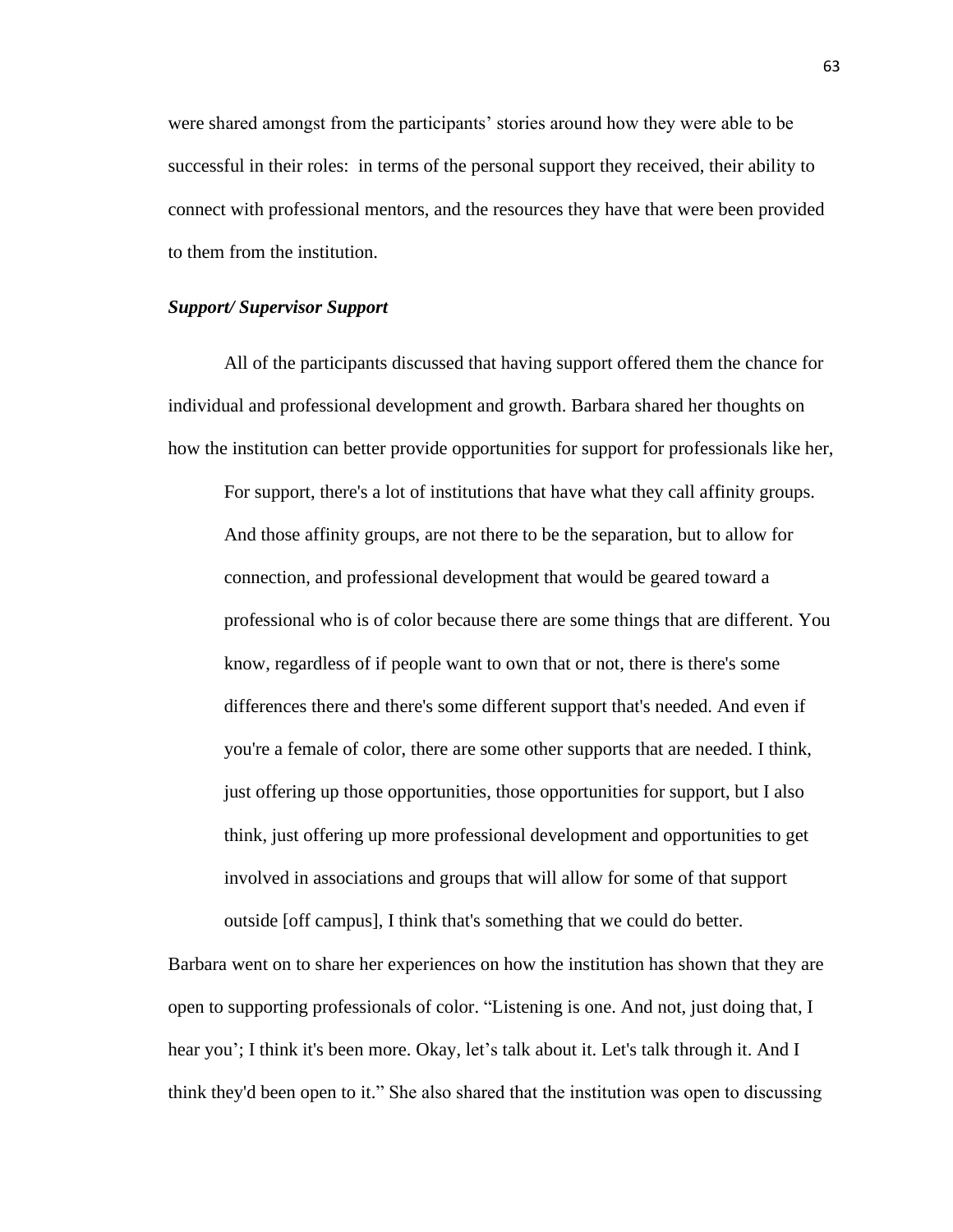ways on increasing diversity and what things they can put in place for professionals of color on campus.

Barbara also discussed how her supervisor's support of her knowledge and goals on increasing diversity made a positive impact on her,

My supervisor talking about 'what are your goals?' And then if I bring something of what I want to try or do, she's all for it, she embraces it. It doesn't mean that she doesn't ask questions or, you know, kind of talk through it. She supports it. And I think the senior administration has done that as well. But at the same time, of course, there's always the budget issue, or there's always some other thing that, doesn't take away from the fact that they support and understand we need to increase diversity. But what are some things that [we can do] how can we think outside the box, when we're dealing with budget situations? Things that don't necessarily cost money or something like that. But I think they've been very supportive of the fact that need to definitely increase diversity and being open to different ways that we can do that.

Leo shared the importance of how support and buy-in from the institution can help improve experiences for professionals of color, "I think the biggest thing that that you could ask for number one, is support. I really feel like professionals of color, we really want to grow, we really want to push ourselves."

Leo went on to discuss his metaphor of how institutions can redirect their views about their professionals of color,

But we also, at the same time, we don't want to be in that box. At the end of the day, we want to be the person that makes the box. And we want to open that box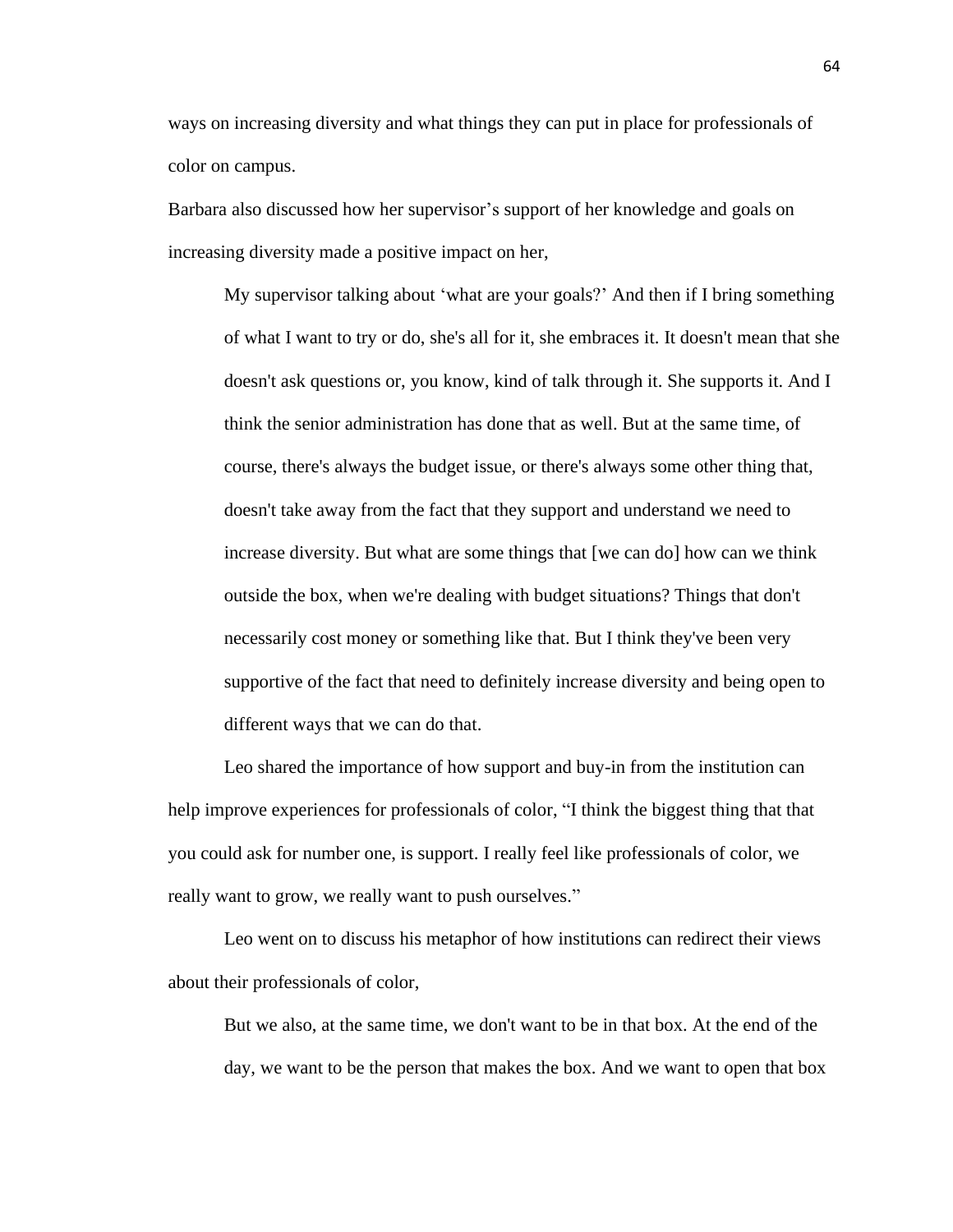up for those all around us to grow If you get a box from Amazon, you're so excited to get to see what's in the box. But you already know what's ordered, right?

Leo went on to further explain that institution should realize that professionals of color don't all want to be seen as the stereotypical diversity person and he talked about how the institution can benefit from taking a chance to see and learn about what other different skills and competencies a professional of color can offer to the institution,

> We don't want to be a preorder box. And I feel like if sometimes, they see us as a pre order box, like we're just stuck in that one box. I feel like for professionals, going forward at the leadership when they're working with young professionals of color to take a mystery box, see if you're gonna take the chance on that professional color, give him every opportunity, you know, read the instructions for once. But also understand that every instruction might not be the same.

Lastly, Leo shared his thoughts on how institution can work towards being active listeners to professionals of color,

I just think listening, being an active listener understanding that everyone's walks of life are different. If you can listen and be empathetic while you listen, you're not going to change your world overnight. Nobody expects you to be the strong, the ally of all allies. But we can just actually be yourself at the end of the day and take that as an opportunity to grow to learn and to pay it forward.

The participants also discussed the importance of having the support of their supervisor and recognizing that professionals of color have unique experiences. Barbara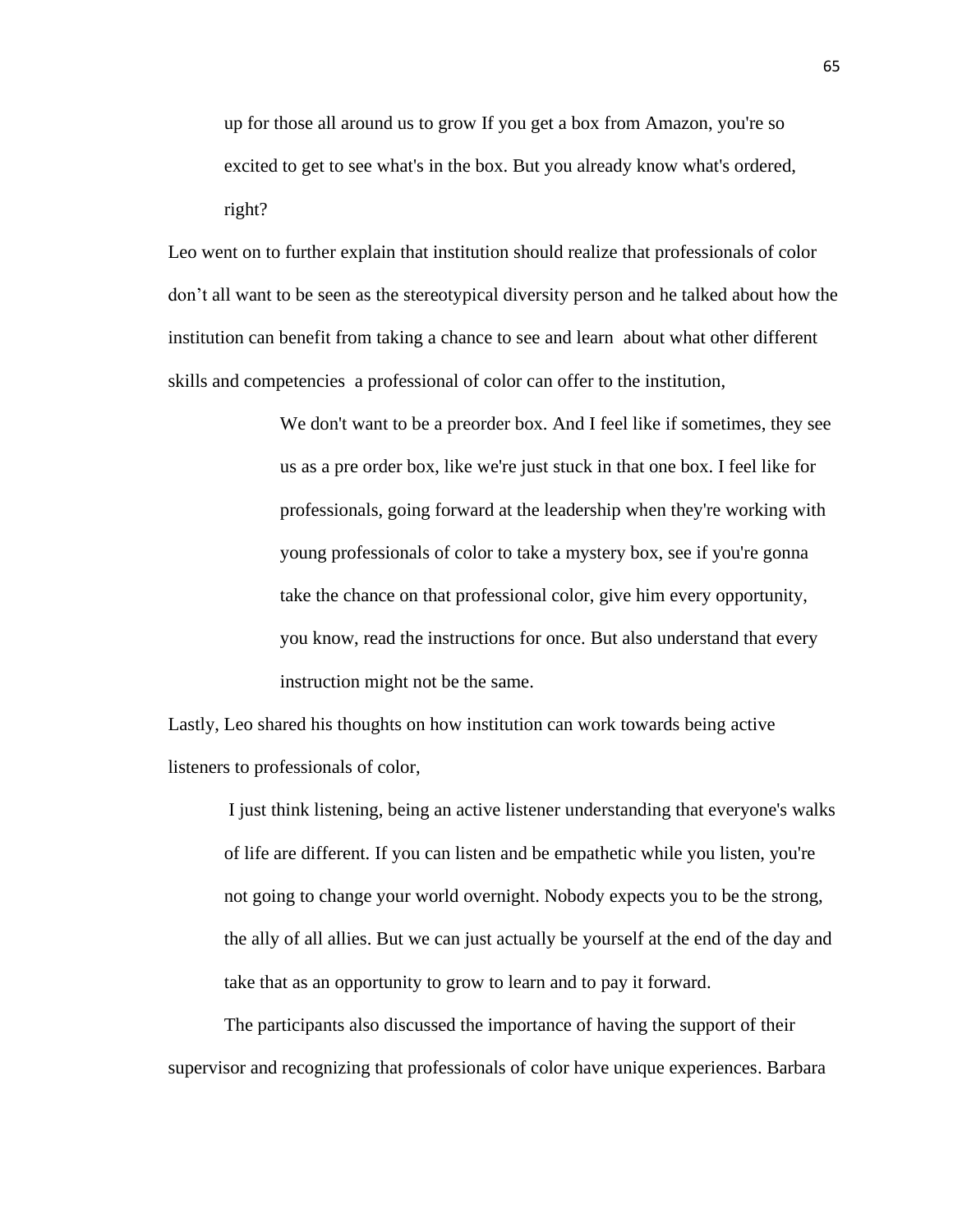discussed her supervisor and how she is often very supportive and model that towards and others in workplace setting.

I will say that I believe my supervisor, has shown and models a positive behavior, because my supervisor definitely gives me autonomy. She values my opinion; she valued my thoughts. You know, she'll do the well, what do you think? kind of thing not to just give the answer, but to say, 'Well, what do you think? I support whatever you say, I support whatever you go with? I'm supportive of that, you know', I think she gives me a lot of that. And so, I think in any setting, she also does that as well. She loves me and still supports me. And I think that behavior shows others. She's the real deal.

Leo discussed his relationship with his supervisor and how they do a great job of just asking questions when dealing with concerns and issues,

My associate director, I think does an amazing job of asking, those questions of the conversation and really engaging especially with the professionals of color on our staff, like, 'what can I do? What can I learn more? What can I participate in?' My director does a great job too. She comes from a housing background, so, she has that experience. I mean, the true definition of ally she is so she came here, and she was guns blazing, you know? Trying to get involved with various organizations and asking questions and change what needed to be changed to break down barriers.

Ken shared how he thinks supervisors can be better supportive of their professionals of color by getting to know them on a personal level,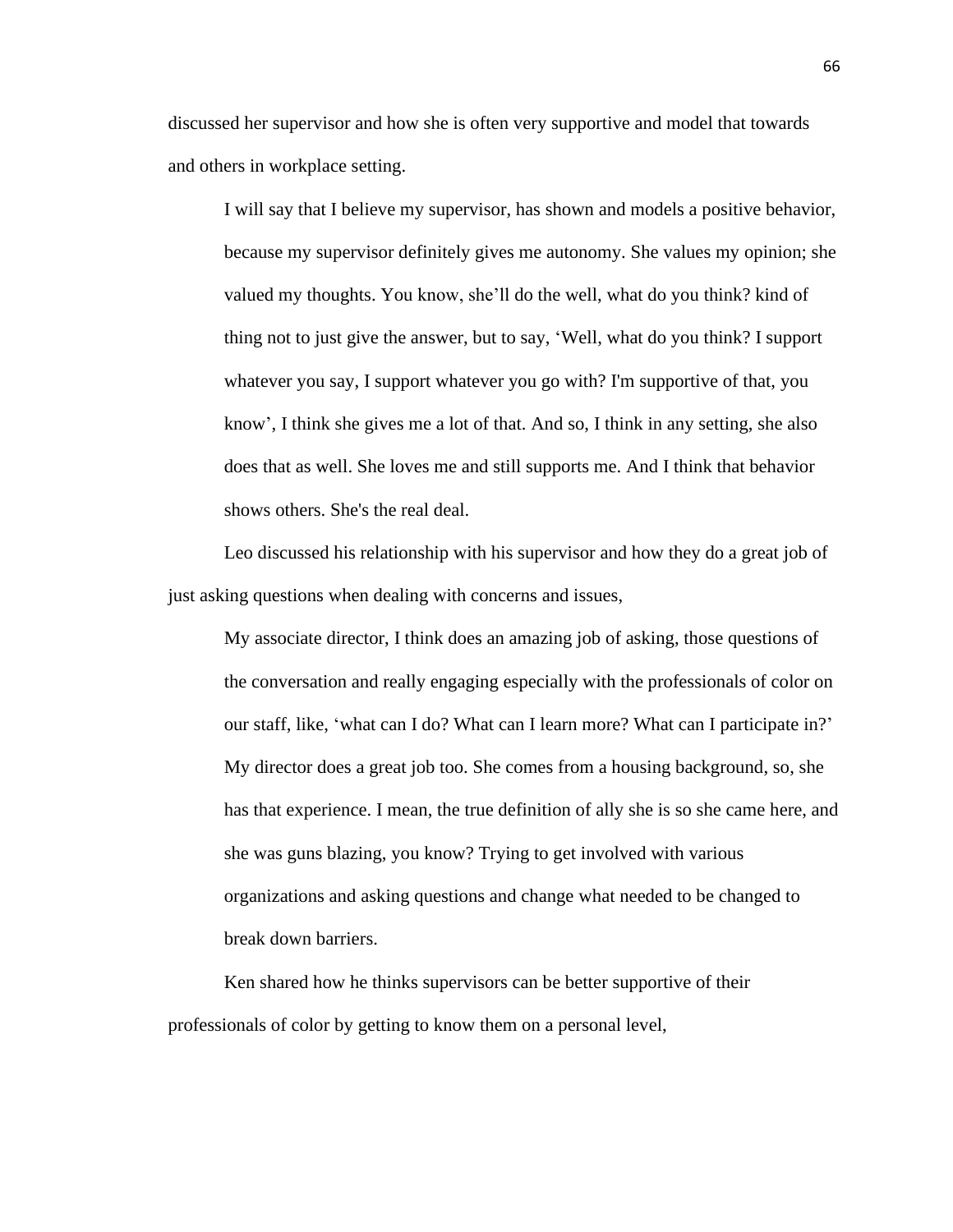I think getting to know all of your employees on a personal level is definitely a starting point outside of the initial interview. That is initially a front to put on your best face forward, so that's not really seeing that person behind the veil. So, I think certain events maybe a dinner, so could be a start. So outside of that, just having a conversation and being able to relate to your employees is another good skill to have to be an effective leader.

The participants shared that having support and different opportunities and resources from the institution could also offer ways for professionals to grow and feel like a valued member to the institution.

# *Institution Hiring Process*

Participants shared that when they were going through the hiring process, they felt that the overall institution was inclusive to professionals of color. Leo discussed his thoughts on his hiring process with the institution and believed that the overall process was good,

I felt the process was fair. I actually have no issues about the hiring process. I think they did an amazing job in terms of being engaged, being inclusive, answering questions, getting me involved, not only with the staff, but also other departments and things of that nature.

Leo went on to share that he felt that the institution both challenged him and answered all his questions. While he did mention that the institution could find ways to improve, he felt the hiring process did a good job of being inclusive and engaging for professionals of color.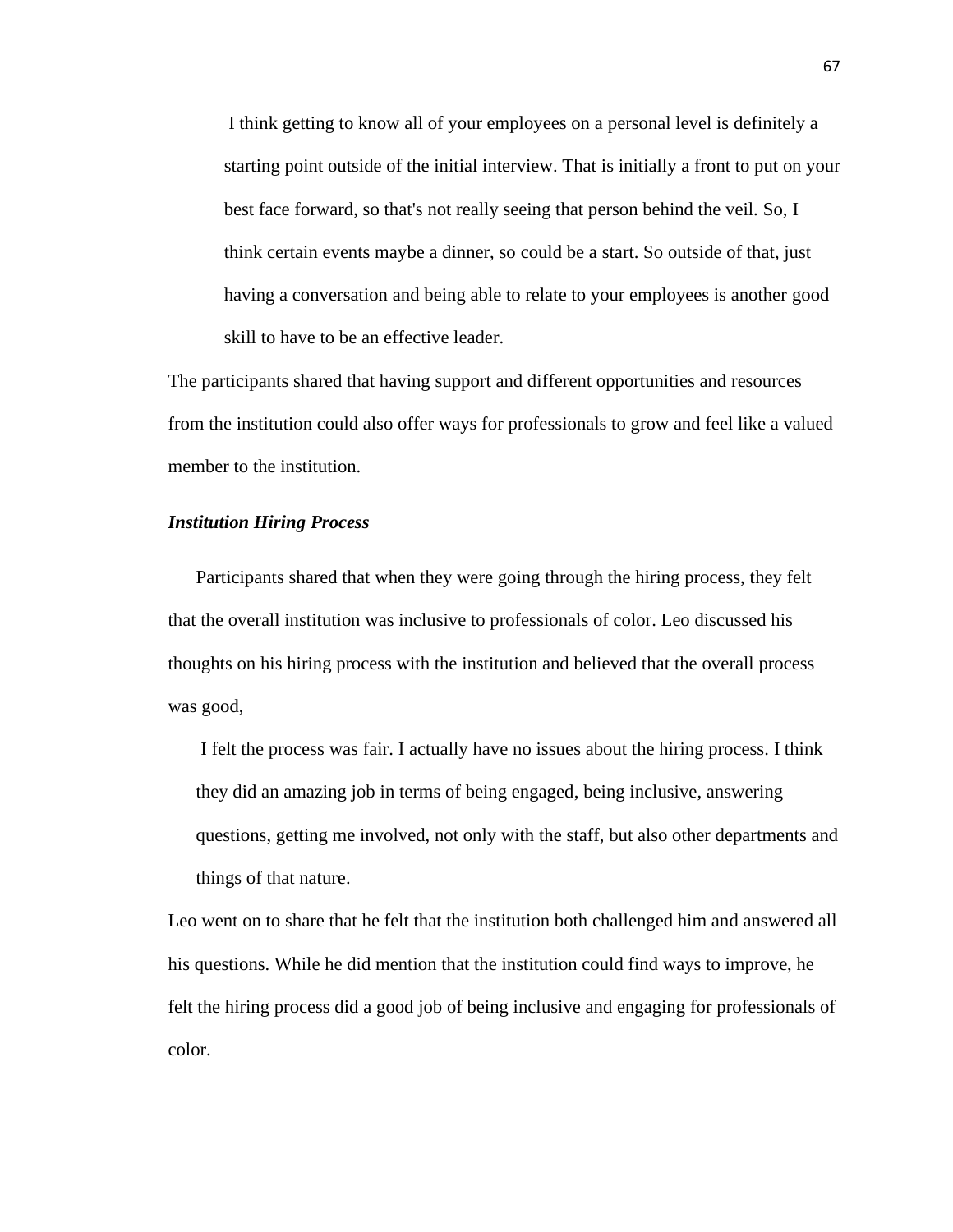Barbara shared her experiences going through the hiring process through the institution and she also felt that it was open to mostly good for professionals of color,

I believe that it was open to individuals of color. I've kind of gone through a couple of different steps here from the institution. And each time I applied for a different position, I've gotten it, and I'm a person of color. So, I think that they were open to it, for sure, or I don't think I would have would have gotten the position. But I do believe that the nature of the position sometime played into that.

Similarly, Jade discussed her good experiences with the hiring process and how familiar she was with that process,

> I was familiar with everybody, because when I came here, the first time and then when I came back, everybody was still here. And so again, it was it was more intense, I think. But it wasn't any bad practices or anything like that. I didn't think that there was anybody that felt I wasn't qualified for the job. I've just always had a good experience.

Ken discussed that during his hiring process her enjoyed seeing another professional of color on the committee and that put him at ease,

I would say you do see some representation, keyword some. So, you see another colleague that looks like myself, so that at least lets me know that there is somebody that I can at least relate to. That the environment I was going into was somewhat diversified. So, seeing some representation amongst my colleagues, you know, kind of kind of helped me feel more at ease.

Lastly, Megan discussed that while serving on several search committees there was lot of talk of ensuring that the institution and the search were being inclusive,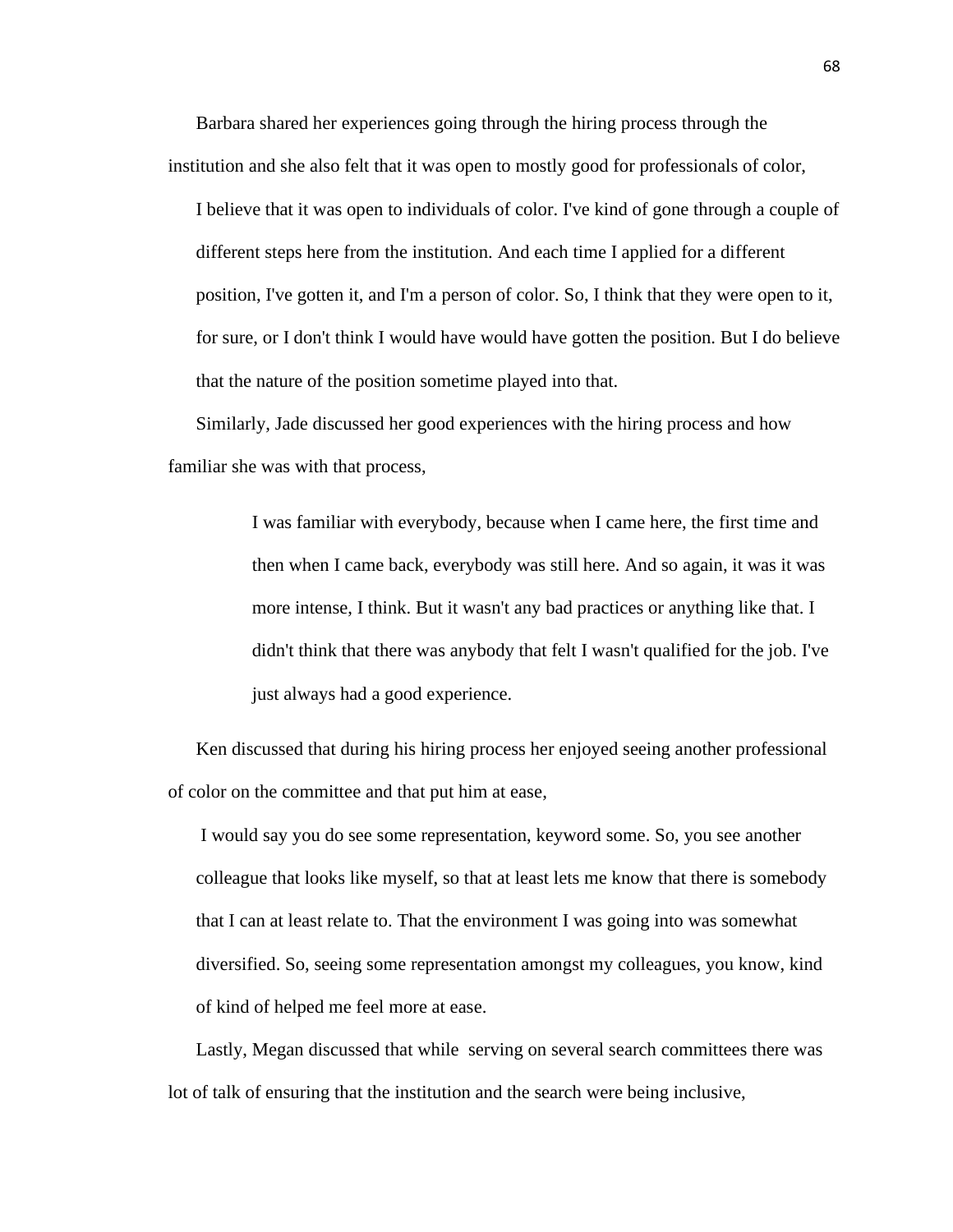I will say yes, for the institution because I have been on several search committees. And I think there is a definite push to see who's at the table, when decisions are made. To get enough different points of view from the student. Who's advocating for the student? Who's advocating for the office? Who's going to be impacted by this position? And so, we want to make sure that's inclusive. I think that is something that we do well.

The participants shared that the overall hiring process at their institution was good experience for them on both sides of the process and they let that it showed that the institution was opened to being inclusive to professionals of color looking to work on the campus.

# *Mentors*

Participants shared the benefits mentors have had on their career and how they helped them to navigate the barriers and pressure of being professionals of color on campus. Jade describes how some of the people she found who supported her, 'there are sponsors that, help you move up, there are mentors that give you that advice'. Megan shared her stories of how the mentor in throughout her career pushed her to be a better professional,

I would probably say for this campus, it was two people. They both kind of gave me assignments; gave me things to do that kind of pushed me outside my comfort zone. And were like, 'I'm giving this to you, because I know you can do it.' And so that was, I think, really important. I think it's important to have, mentors because as a person of color at a PWI you do get that imposter syndrome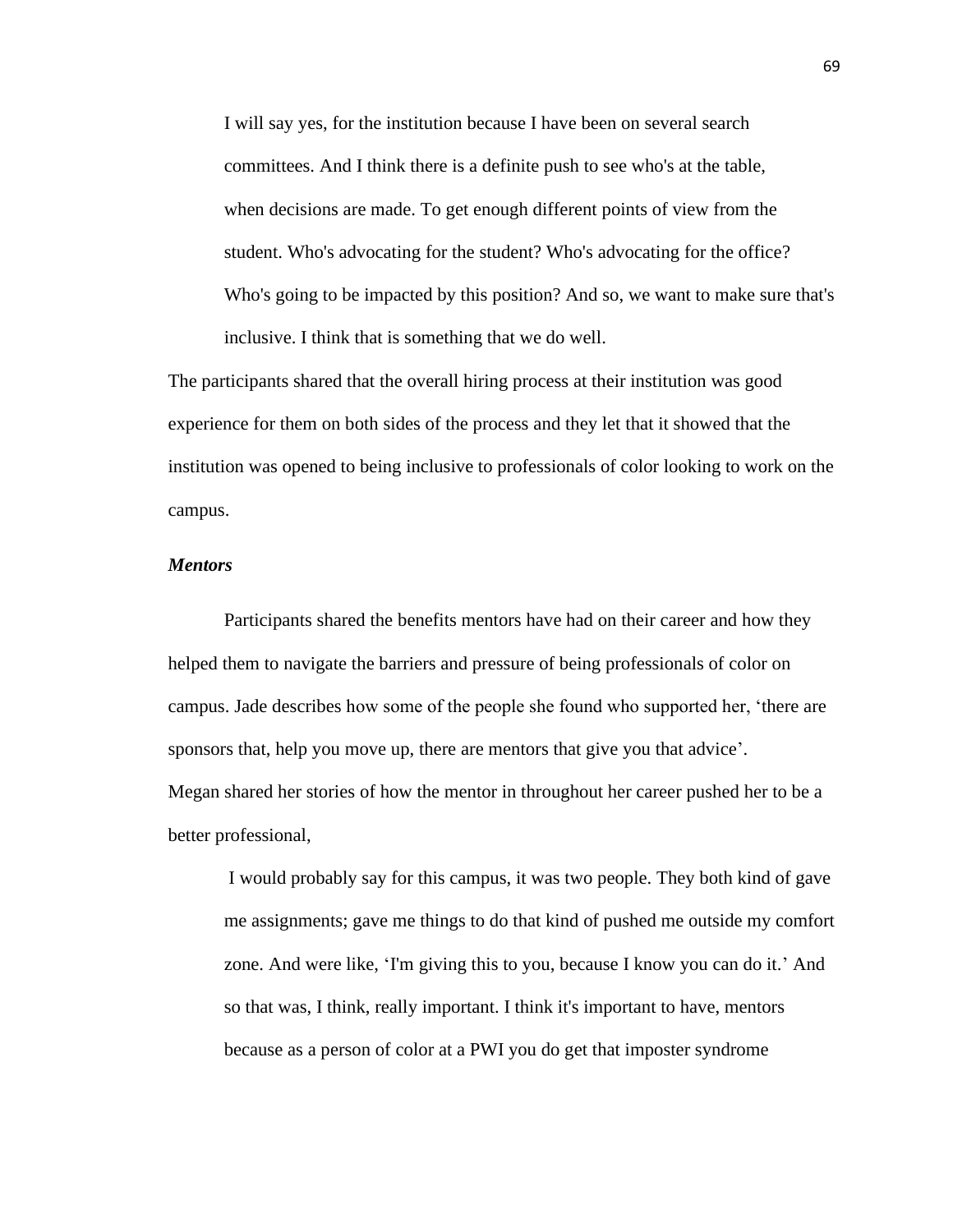sometimes. So, you need someone to be like, 'No, you belong here. You can do this. I know you're capable' So yeah, I think it's important.

Megan went on to describe how institutions can make an effort to help professionals of color connect with mentors,

I think the professional mentor, from the administration to say, 'we're happy you're here' that's connected with a mentor. 'Let's make sure you grow your networking, that you're setting, meeting the goals that you're setting up for yourself for your class, your discipline.' I think that would be a good addition. Leo shared his experience with having an African American male mentor and how it affected him in such a positive manner throughout his career.

Oh, definitely. I've had so many mentors. But having another African American male that was right next door with similar interests in sport to the music, and he will challenge me, he will push me. But we also have a lot of fun. And he always reminded me on like, what my focus was, and he will always use the Allen Iverson quote, 'I don't need you for practice. It's not a practice, if it's the game turned on, you know, we don't need you for practice'.

Leo went on to share how he learned so much from working with his mentor that it helped his ability to grow as a professional for the students, parents and other colleagues he worked with.

Barbara described her take on mentoring as being someone that can be a friend that helps give you advice on how to maneuver around the system and people on campus,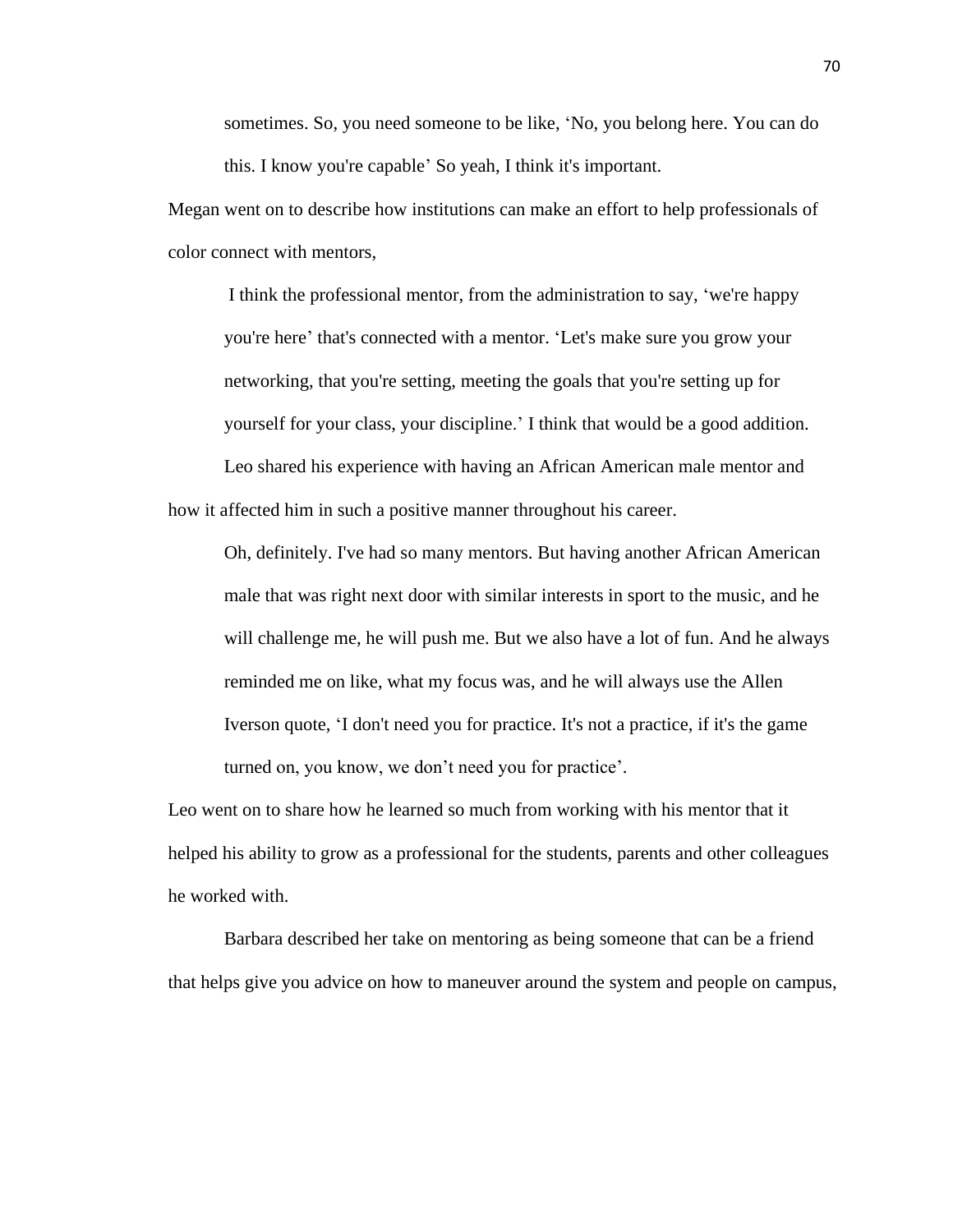I can just go to them, and they give me advice. There are a couple people that I am friends with actually. And I think their experiences definitely helped me navigating some of the waters, if you will, or how to approach a situation how to handle it. And again, just kind of being that that sounding board but also having the experiences they've had in maneuvering in different areas of the university than myself. Also, kind of gives me that advice on, XY and Z and it kind of helps you know how to navigate that situation or how to approach a person So just having those individuals to go to and then share is important.

Mentors played a powerful role not only in the participants' connection to the institution, but they provided tools and advice that helped them feel welcomed and that they were able to thrive at the institution.

## *Resources/Opportunities*

Three of the participants shared the importance of having resources and opportunities available for professionals of color to help them feel valued and show that they care for their professional development. Jade, discussed how these resources and opportunities, can open doors for professionals of color to grow with the institution.

I think is just like what I'm going through with the students know that when look to hire people of color that you have resources available for them. I mean, it's just literally trying to be more accommodating of everybody. So, if you are in a predominately White area, make sure you have resources available that you can give them in the packet. Make sure that they can get in contact with all of the faculty and staff of color, if they have any questions, about coming to EIU.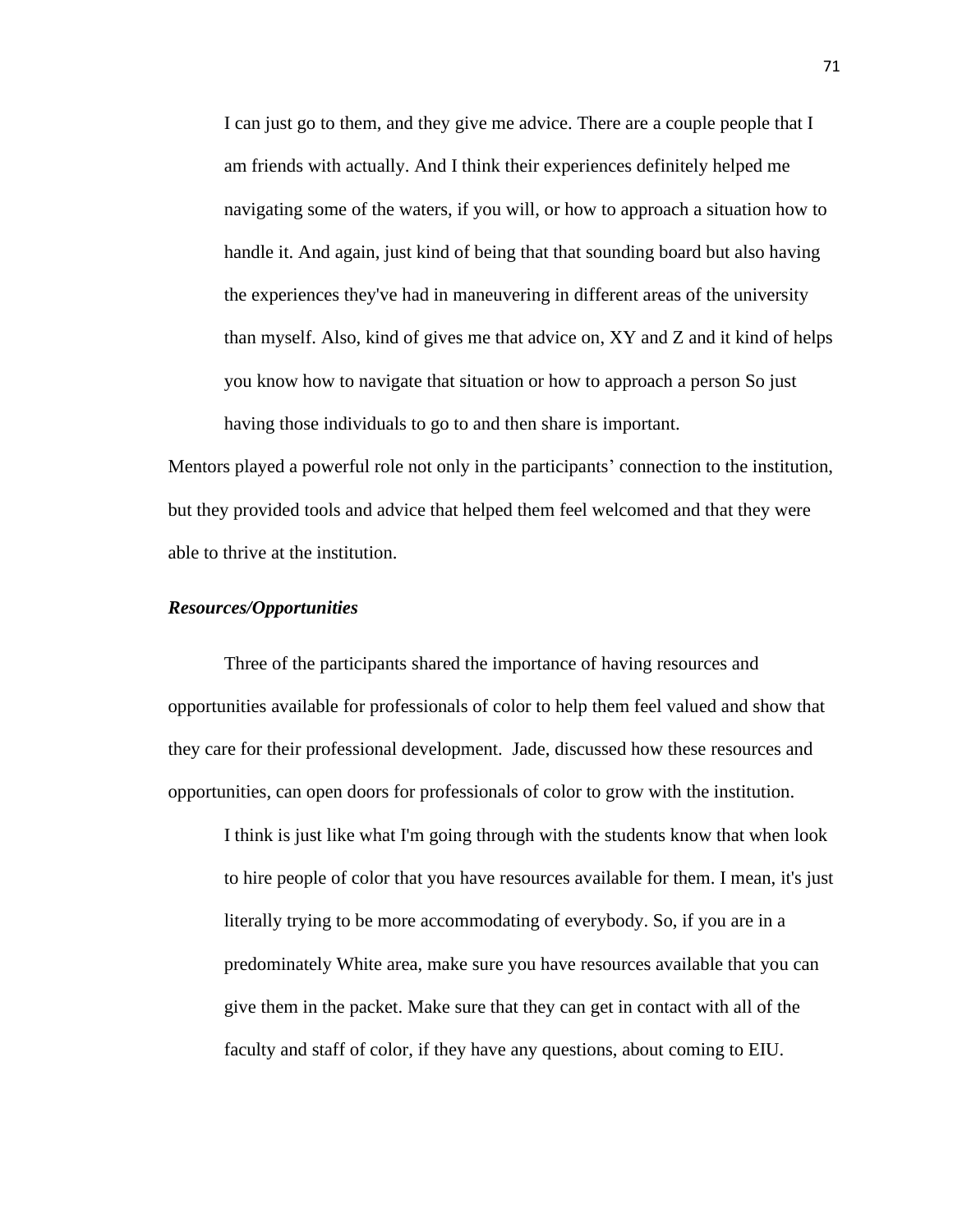She added that professional of color have different needs so it's up to the institution to make those resources available,

I just think we assume that we are all alike, and we have different needs. Where are some restaurants, what are some places, where they can go to socialize and stuff? And so, I just think if we get more cognizant of resources that are available, I mean, we can't change the town, but we can change the institution. But what are some ways in which we can make it better? I just say, have more resources. make sure when we do the social events that we put in the fabric of the institution.

Ashley went into depth when she was discussing where money is being allocated for professionals of color to help give them opportunities to professionals develop. She explained "Pre COVID, pre budget impasse, there was moneys available. There were just people not giving it to people of color." Ashely decided to invest in herself instead of waiting for the institution,

So, I decided that if I'm going to do conferences, if I'm going to develop myself, I [have to] pay for it myself. And I did bitch and moan in the beginning about the institution not paying for me and all this stuff that I decided I'm not going to let that limit what I want to know, what I want to learn, or limit my growth my development, because this White school not gonna send me, and I didn't know if it was about race or not.

Ashley went on to discuss the state's previous budget impasse and how it contributed to the budgetary issues of the institution not having money to support staff,

Right when the budget impact [happened] when we start having budget issues in Illinois, they go into the budget impasse. Then it was easy to say we don't have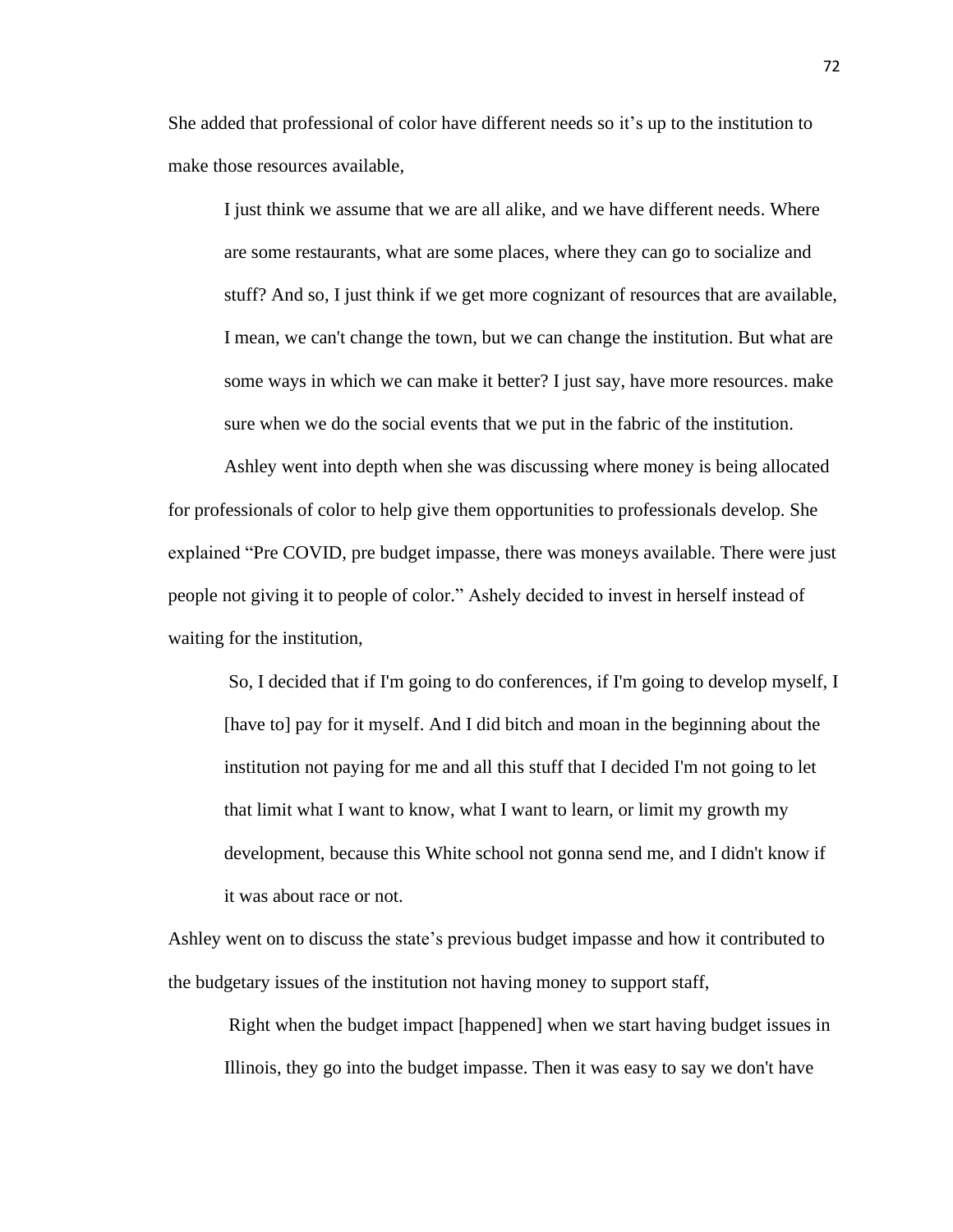money for this, we don't have money for that. Because you never know at the end of the day we don't know if the university has money, right? We wouldn't know that. At the same time, we see different things happening and moving around us. That takes money, right?

Celia shared how she believed in having those that higher up position show they want to change is great way to show they support giving resources and opportunities to both students and professionals of color.

I don't want it to be not genuine I really want the leadership team to really show vulnerability, how they feel and how they're going to approach. Helping either professionals or students of color, and really work on that. If they want to just for example would be if they really want to make a change. You got to work on it like you gotta drop other things, and focus on it, because if you don't do that, you're not going to give the quality that it needs. You're just going to be like 'yeah we did it' and nothing happens afterwards. You want it to be effective.

Lastly, Celia shared the struggles of getting everyone on the same page, but it all comes down to those at the top of the institution to help make change,

And I feel like when you're working in an institution, there are so many people from different places and colors and of all ages as well and so sometimes it's just hard to get everyone on the same page when you have such a diverse demographic. But I think, to improve higher ed and institutions. I think they just have to. It has to start from the top of portraying that in an effective way so that it trickles down to all the way to the students.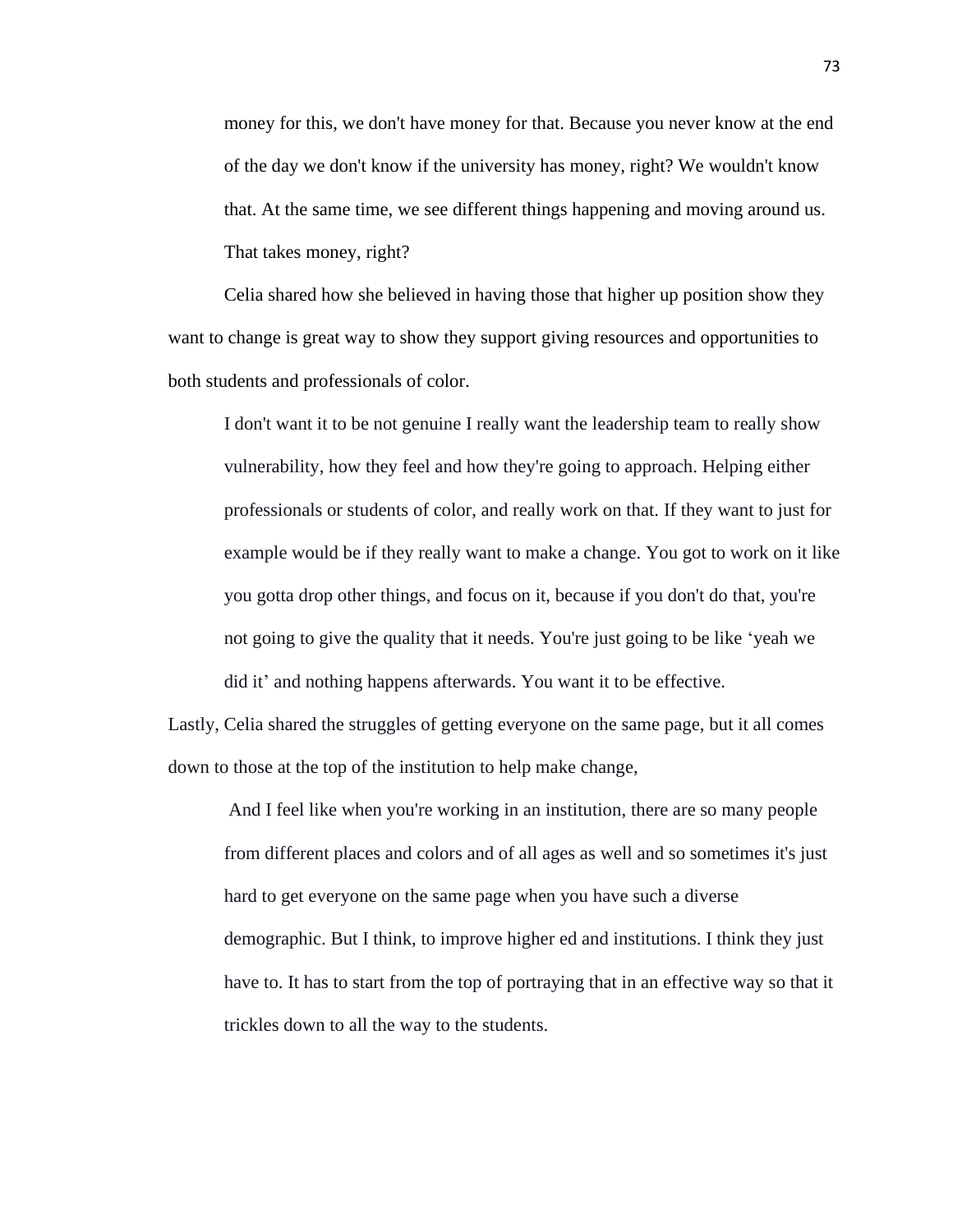The participants all shared how there is the potentially for the institution and those in supervisor and higher up positions to give support, resources, and opportunities to professionals of color to grow professionally and when it does not happen, it also sends a message to those professionals about the care and interest that the institution has for them. The participants want to be seen as valuable and worth the investment by their institution.

## **Summary**

The research in this study was conducted to examine the experiences of professionals of color working at a PWI. The participants were able to identify a number of factors that impacted their experiences as a professional of color. Chapter five will discuss the findings from the interviews, apply the theoretical framework and talk about the implications for the profession as well as provide suggestions for future research.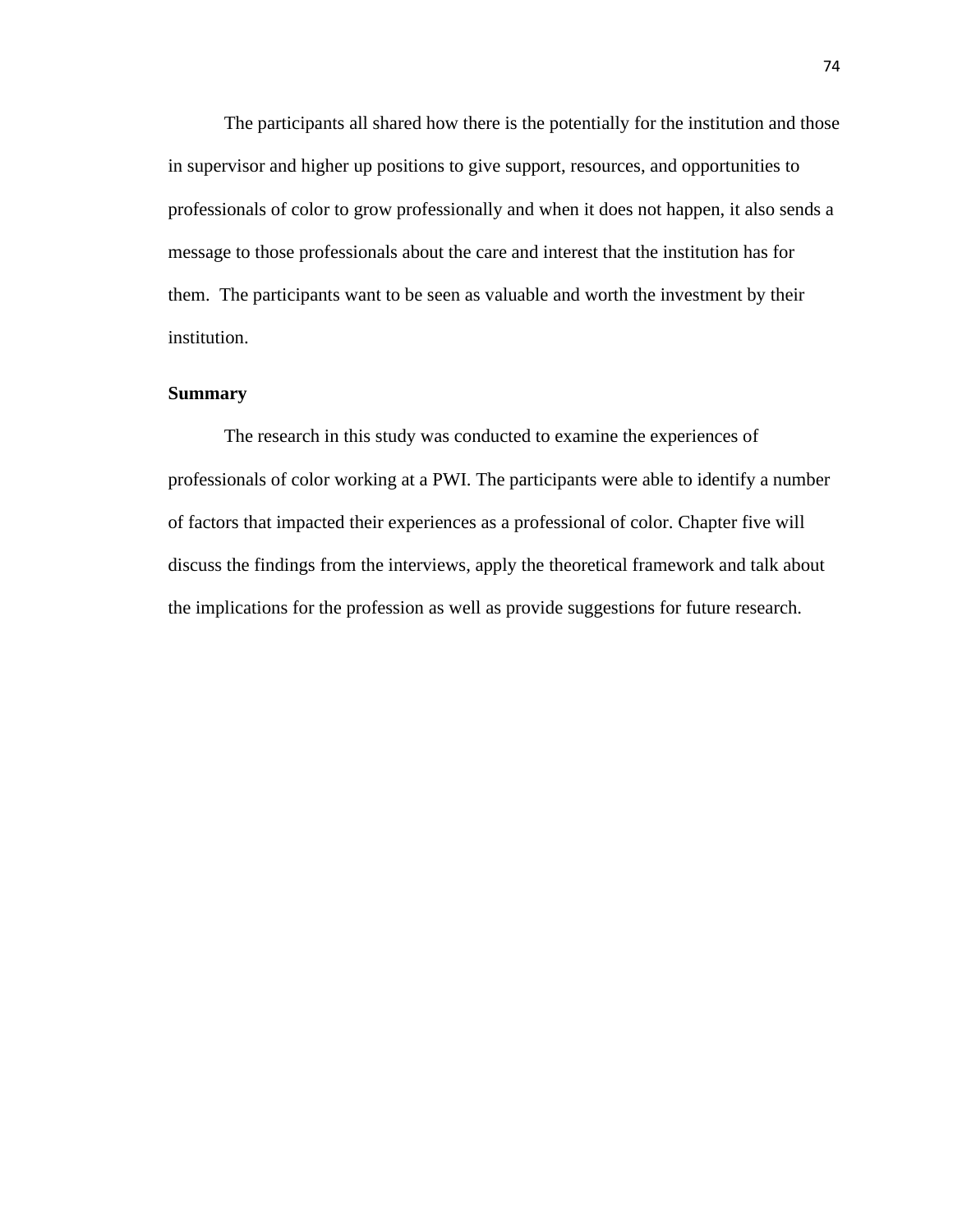#### **Chapter V**

## **Discussion, Recommendations, & Conclusion**

This research study examined the experiences professionals of color face at predominately White institutions using qualitative semi structured interviews. Seven participants who identified as professionals of color were interviews and asked questions (Appendix B) around the following research questions: (1) How have professionals of colors' personal experiences in higher education impacted their success at PWIs? (2) What are the challenges that professionals of color experience on a PWI that can be attributed to racial identity? (3) What resources and supports contributed to the success of professionals of color in higher education? This chapter is a discussion of the findings of the study, recommendations for practice, and future research that should be conducted on this topic.

# **Discussion**

Across the research questions and themes found, several conclusions can be drawn from the results. Critical race theory (CRT) and leadership theory were both used to help give context and interpret the findings of this study. Through the lens of CRT, it is clear from the participants this study that professionals of color still face challenges on campus due to many factors related to their personal experiences of being a professional of color at a PWI and the resources and support they seek or have on campus. Professionals of color's personal experiences working at a PWI can impact their success and their dedication to stay at their institution due to the pressure to succeed and be there for the students of color and be present on campus. These professionals encounter challenges on campus related to microaggressions, tokenism, and the stress and pressure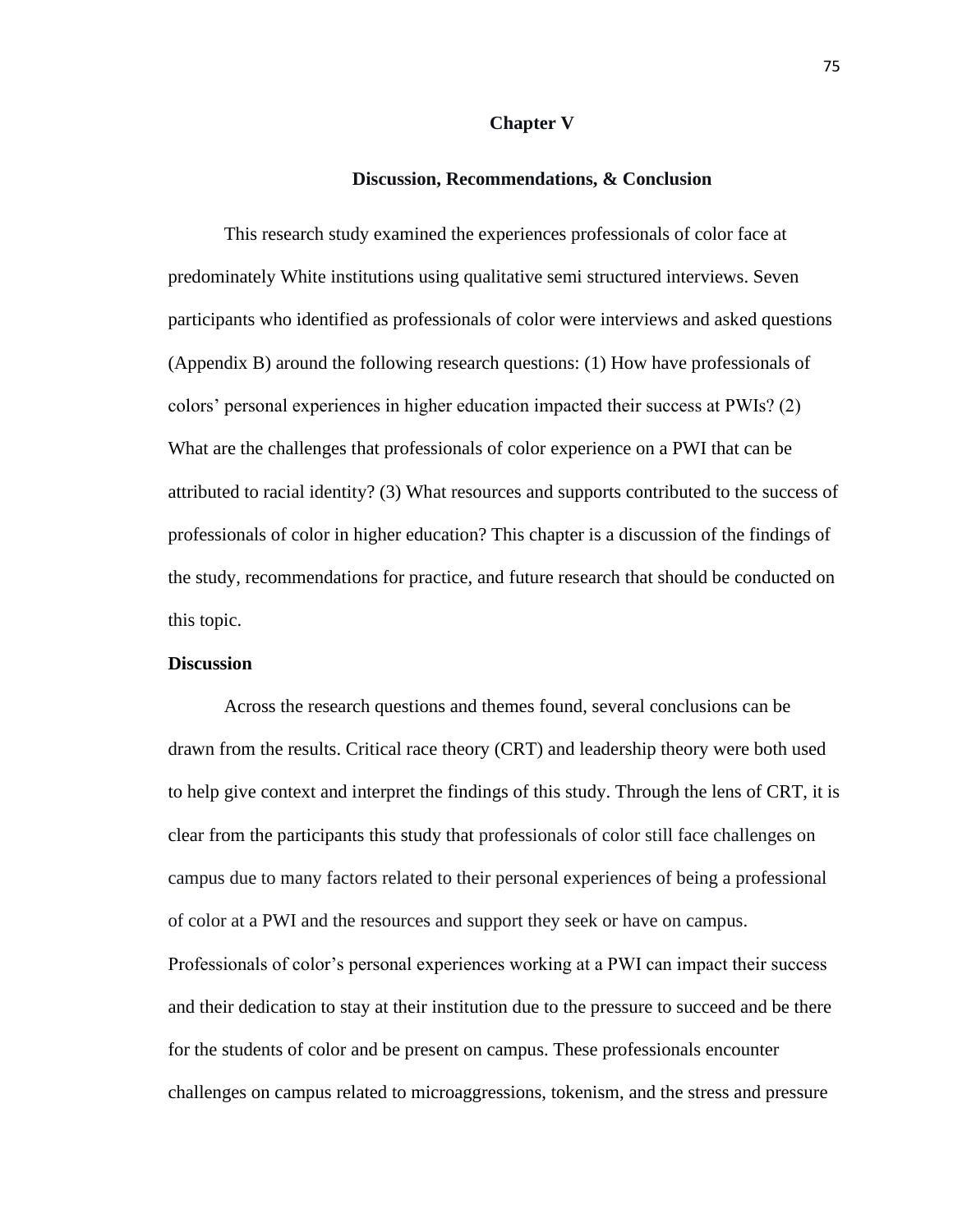associated with being one of few professionals of color at the institution which can result in mental and emotional stress.

### **Personal History and Experiences**

Participant stories detailing the challenges they faced were used to provide a story of the experiences and history that professionals of color face on predominantly White campuses. Professionals of color have many personal experiences throughout their lives that impact their success at a PWI. These personal experiences can begin as early as their undergrad experiences when attending a PWI and typically continue after becoming a professional and working at a PWI.

All of the participants shared how it was important for them to find ways to engage on campus with individuals that looked like them and could relate to their experiences. Participants were able to find a sense of belonging on campus through these connections as undergrads and they sought them out when they became professionals. This was especially true when they sought to better themselves, find friends and colleagues that they could relate to or who would understand them, and most importantly when working with students of color.

Having friends and colleagues of color can act as a buffer against some of the negative effects and experiences that professionals of color face related to discrimination and bias. Being able to share their experiences and hardships with others that understand them, and the environment they are working in, is an important aspect for participants because those peers not only relate to them, but they offer guidance on how to maneuver racial issues they experience on the campus. Building these connections and having a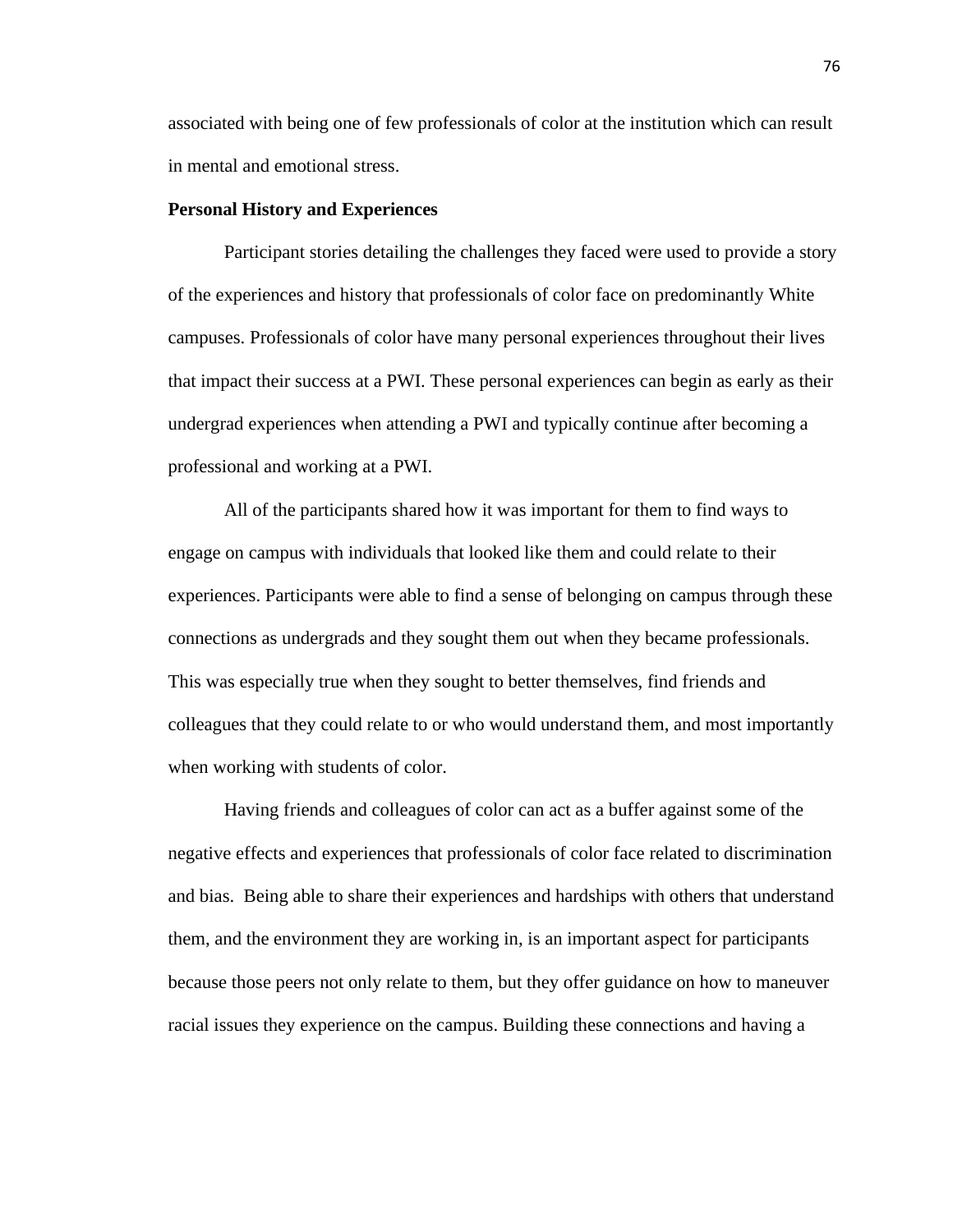supportive sounding board were also positive elements that made their experiences working at PWI's more successful.

This study found that participants felt a greater self-imposed pressure to succeed than their White counterparts in order to justify to themselves and to others, their position on the campus. By working late hours, showing up for students of color, and participating in almost all aspects of campus life relating to diversity and students of color, professionals of color demonstrate that they deserve to be working on the campus and in their position. This drive however causes unrealistic expectations that they put upon themselves to be at all events across campus that are intended for the minority population. Being so committed and driven to support these students on the campus quickly turns into expectations from both students of color and senior administrators for them to be the administrators who always show up, which in turn increases the pressure to maintain a level of engagement that is not expected of their White colleagues. Professionals of color working at a PWI go through a proving process for their right to be present and working on and around campus (Kelly et al., 2017), something that these participants all experienced.

Working with students of color was a big reason why professionals of color enjoy their job and has helped them to stay in their position. In fact, having connections with students of color that were different from their colleagues often manifested as a sense of pride for the professionals of color and brought a sense of purpose for the work and impact that they contribute to the campus. Participants discussed that they were even invested in the students of color's lives outside of their academics. These genuine connections that they built with students of color were ones that their White colleagues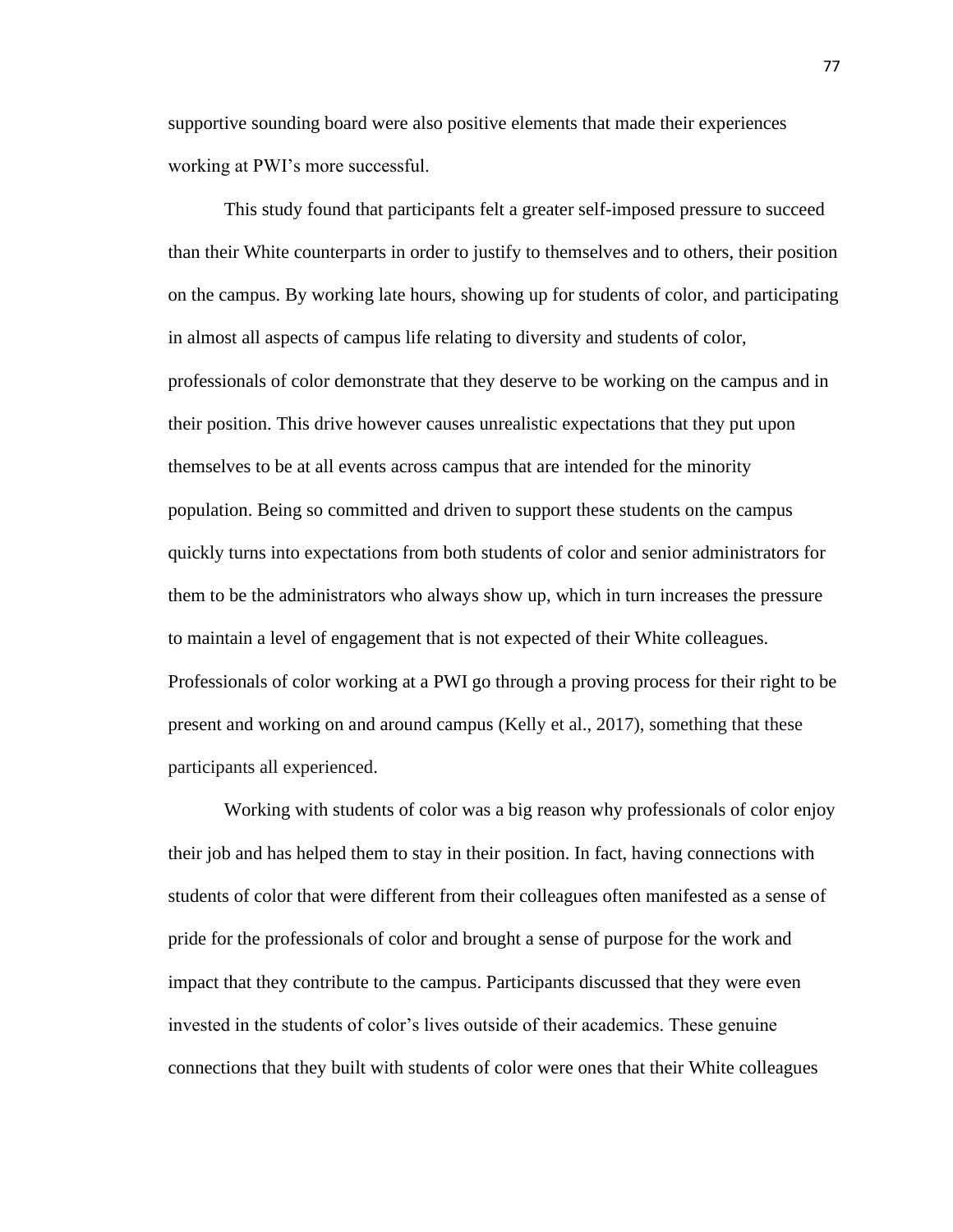were neither expected to have or weren't looked down on when they didn't have those connections with students of color This cycle of expectation, from the inside and the outside, just reinforces the belief that professionals of color are the ones who will be showing up on behalf of the institution for students of color in their personal and academic endeavors. Staff and Administrators of Color prioritize students of color and their experiences as a whole individual and when they build these relationship students of color are able to be themselves in an environment that appetites who they are on campus (Luedke, 2017).

### **Facing Challenges**

The counter story telling tent described in CRT was clearly present in this study. Without the use of counter storytelling, the true stories of people of color would not be brought to the public and the world could still believe that all is fine (Hartlep, 2009)**.**  Using counter storytelling can analyze the climate of higher educations and helps to provide faculty, staff, and students of color a voice to share their marginalized experiences from their own narrative (Hiraldo, 2010). Participants in this study shared their appreciation for the opportunity to tell their stories of being a professional of color to help provide opportunities for further research so that institutions can become more then diverse in looks but inclusive in how they work with and support people of color. They all expressed a desire to be heard by others at the institution. These stories emphasized the experiences they have had that may not be recognized by the majority of their White peers (Hartlep, 2009), something the participants all alluded to recognizing as an area that needed improvement by the campus leadership**.**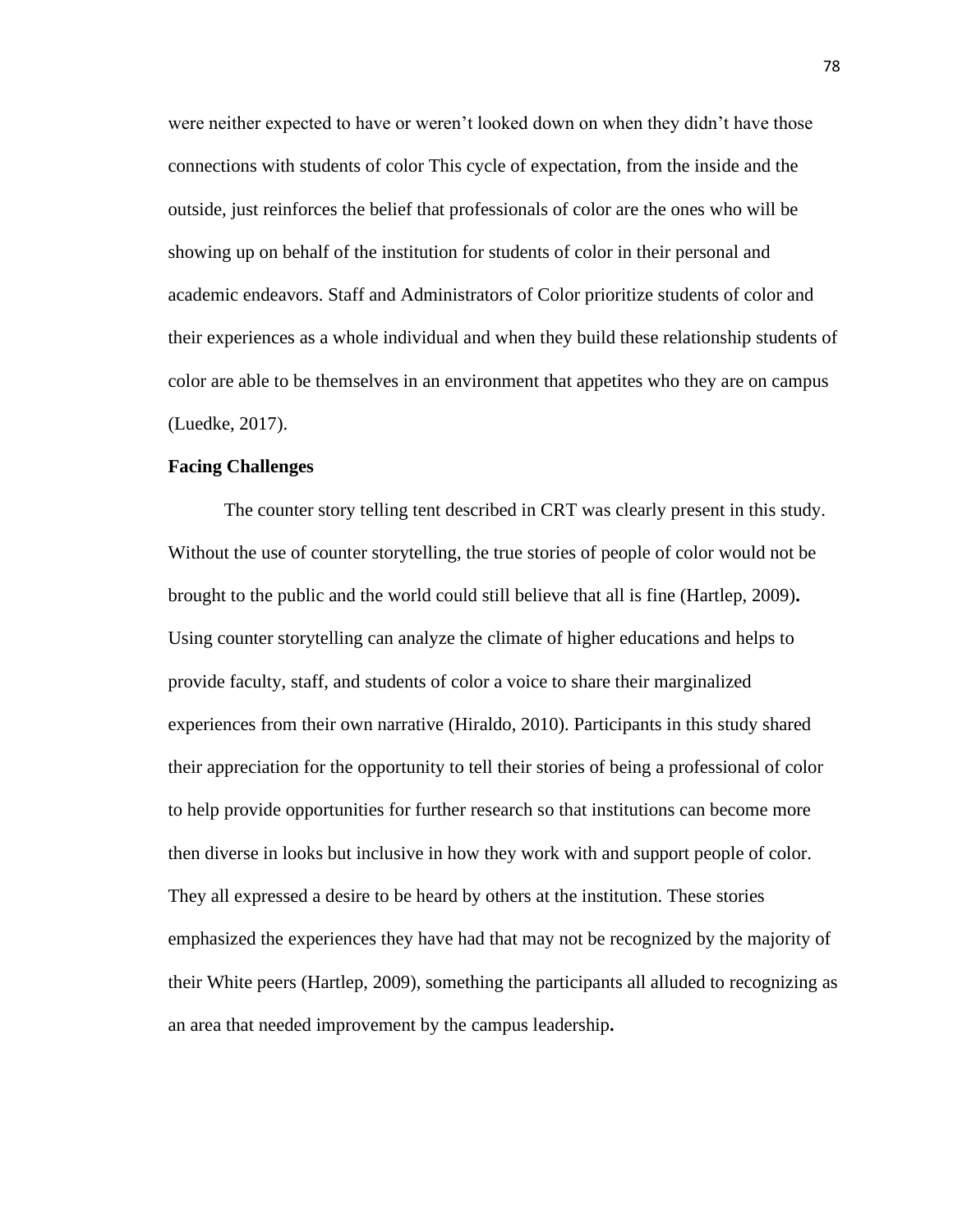Professionals of color still face many challenges that hinder their success and commitment to stay at PWI's. Challenges such as microaggressions and implicit bias are still prevalent in the workplace environment which leaves many professionals of color feeling frustrated and experiencing a lack of respect from their White colleagues and administrators. More specifically, participants in this study expressed that they are often tasked with taking on extra responsibilities due to being the token 'diversity person' in their office or on the campus. With encounters and challenges like these, it is no surprise that there are difficulties for PWIs to retain their professionals of color when they do not take steps to prevent these different kinds of treatment for their professionals of color.

In higher education, as with any system, racism may be analyzed through a CRT lens that explores the structural influence of racism (Hiraldo,2010). This study's findings affirm the existing literature that has found that professionals of color experience microaggressions and bias when performing their duties at PWIs, often by wellintentioned senior leaders. Professionals of color can encounter these biases on a daily basis, such as when they receive gestures or subtle looks from colleagues, parents, and other White staff members that can result in difficulties in how professionals experience or perceive their environment working at a PWI. When these subtle microaggressions and biases occur, professionals of color often have to be strategic in when and how they respond when they encounter biased attitudes on the campus.

White colleagues and other individuals can place false and often unrealistic assumptions regarding professionals of color based on how they look and act, which can, in turn, create an unpleasant and unconformable environment for professionals of color when they don't fit or meet those expectations placed on upon them. CRT examines how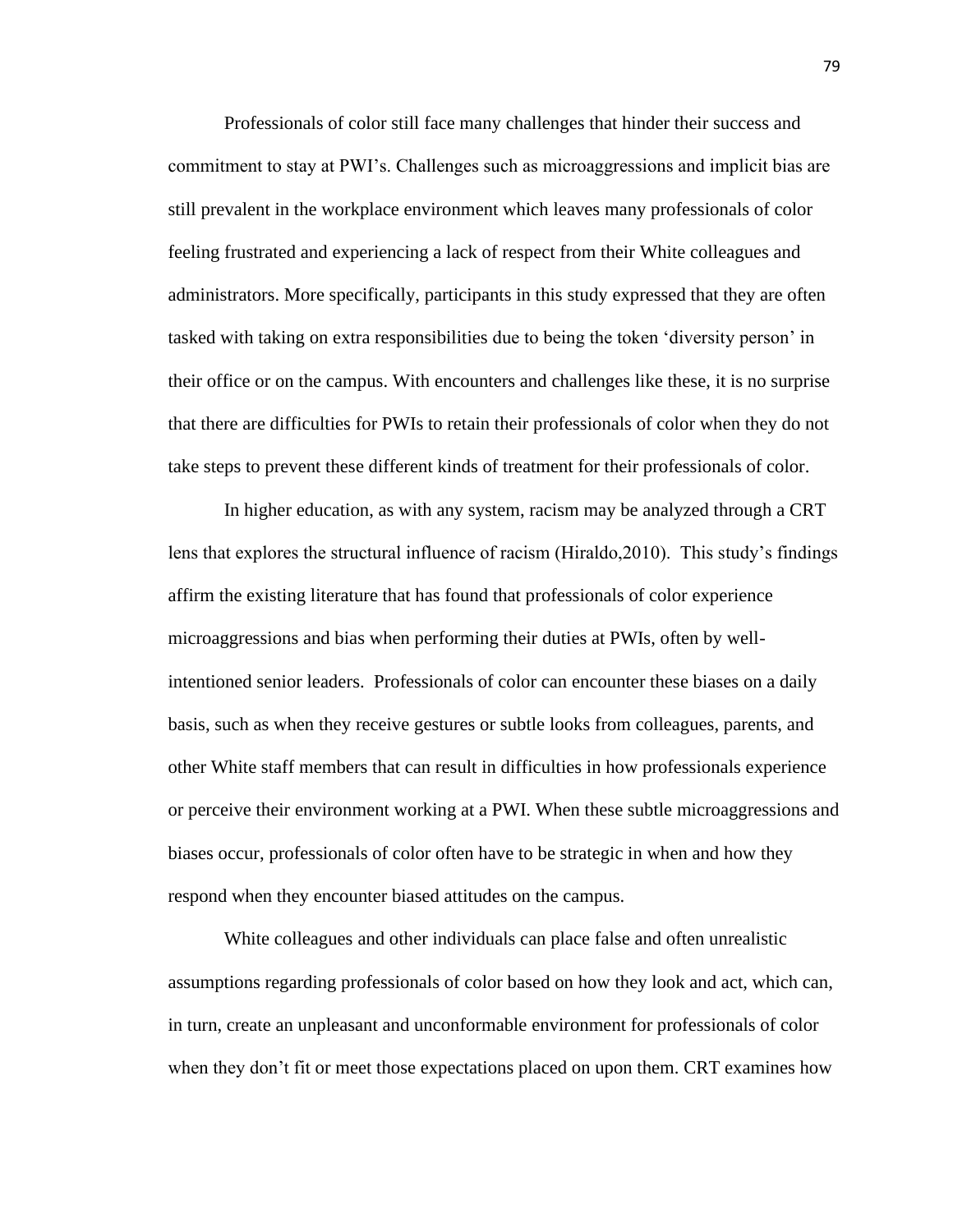color blindness can help mask White privilege and power (Sleeter, 2017). With this claims of colorblindness, White people are cleared from getting blame for the racial inequalities or assumptions they may have towards people of color ( Evatt, 2019) Therefore, when professionals of color encounter these assumptions made about their race or personality, they tend to carefully choose when to speak up when people make assumptions or share their biases, but at the same time, professionals of color also do not want to come off as being difficult or giving into the stereotype of the 'angry minority' when they do choose to speak out against the racism and microaggressions that they encounter. It was an important skill for professionals of color to learn and develop: to know when to call out others for their prejudicial actions and attitudes.

Participants in this study discussed experiences of tokenism and often being expected to take on extra responsibilities including projects, events, and committee work outside of their work duties. This expectation, to be the spokesperson for diversity related concerns and to provide the 'minority' view is something that their White counterparts are never tasked with doing. These expectations and demands tend to fall on the same small group of professionals due to the low number of professionals of color on the campus which can often be an emotional and mental toll on them as everyone expects them to be present at events across the campus. This toll on these professionals of color weigh on them because even if they are interested in working with diversity and inclusion concerns, they can be quickly pigeonholed into only being considered for those roles and it hinders them in making other contributions to their institutions. According to the participants in this study, their White colleagues were not expected to be present to actively support their students of color or expected to do more diversity related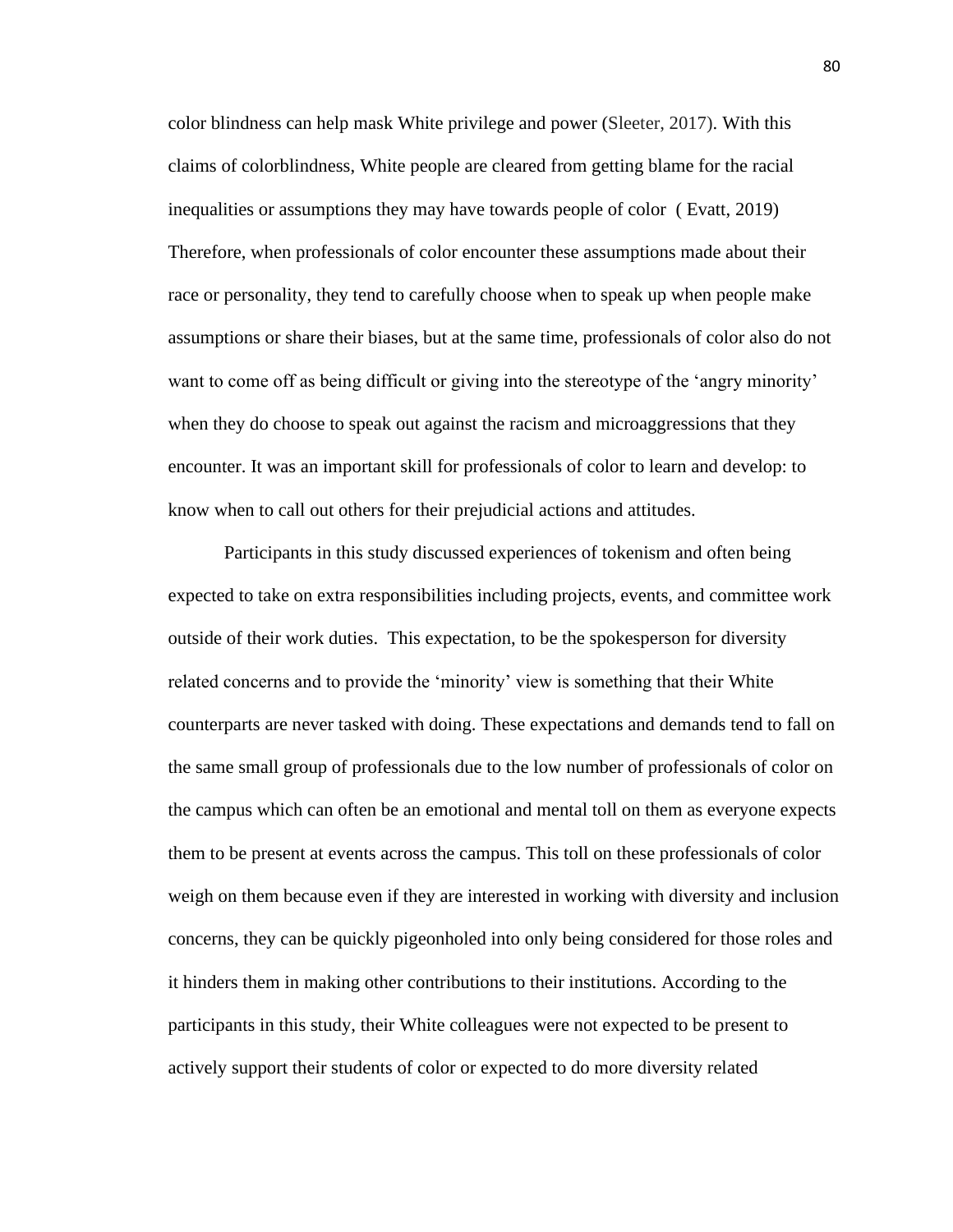obligations on campus and instead were able to consider a wider variety of professional opportunities.

Finally, this study found that participants feel that there is no real effort being made to retain professionals of color from the institution and they are feeling real consequences from this. This lack of effort to retain professionals of color has made the few professionals of color on campus feel often isolated and frustrated because there are not a lot of people they can relate to or have a similar rapport with. Having a lack of professionals of color on campus created extra burdens for those professionals of color that are there to pick up the slack and take on the 'unwritten' expectations that is placed on them by both themselves and the institution. Many participants recognized that one difficulty to retain professionals of color is connected to the local community, which can be seen as unwelcoming or having a lack of diverse options and opportunities for professionals to connect with off-campus. Therefore, professionals tend to seek those connections and options elsewhere. There is a huge need for PWI's to be the driving force in bringing change to make sure professionals feel at home on campus and give them both resources and opportunities to experience the surrounding community in a positive way.

### **Resources and Support**

Using the lens of leadership theory, the institution's administrators, and supervisors' positive and supporting behavior towards professionals of color is shown and assessed in how it can influence others by effectively creating an inclusive environment for all on the campus. Professionals of color look towards their institution's supervisors and administers to invest in them and provide opportunities for growth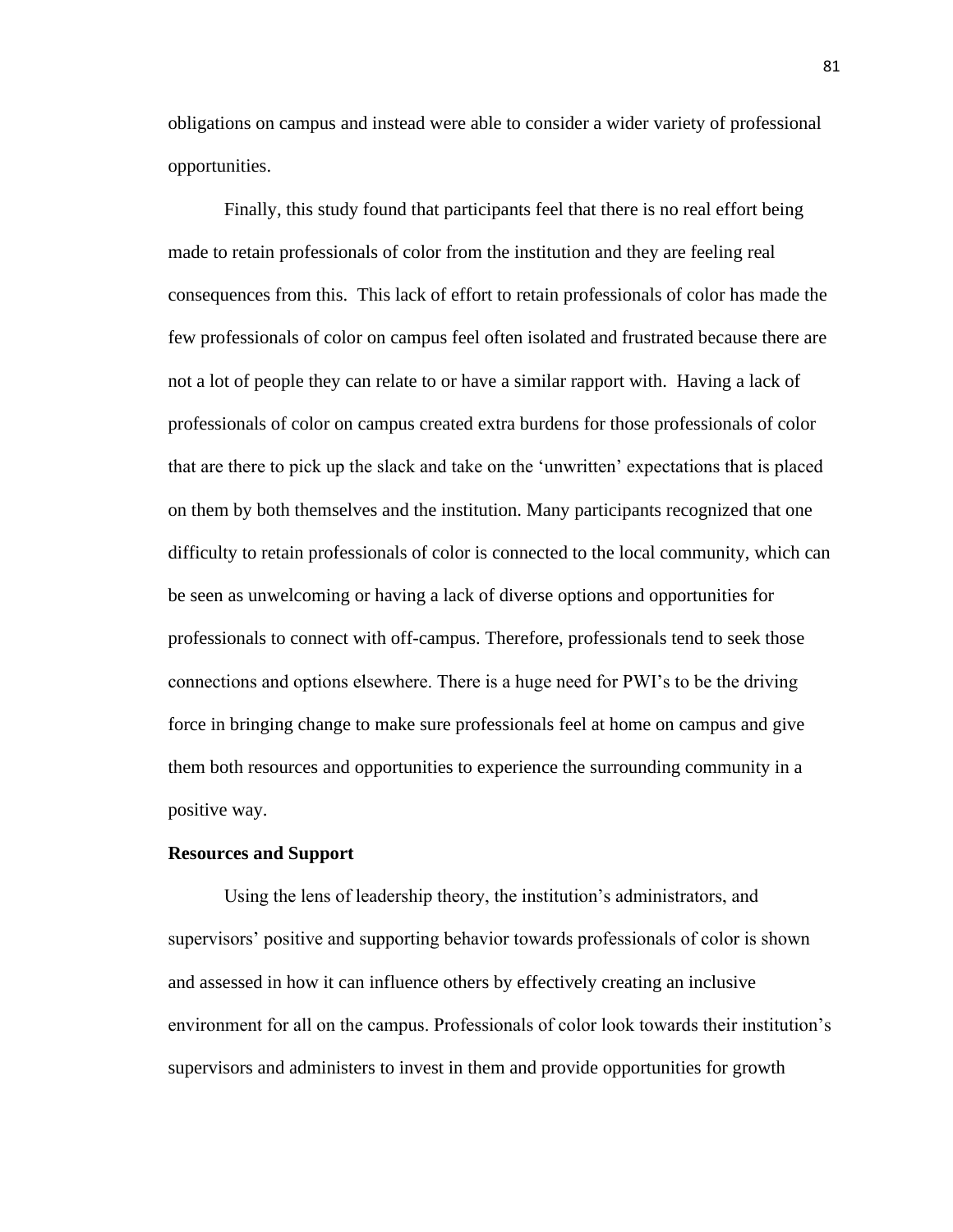personally and professionally. In order to provide the support and resources professionals of colors need, it is important that their supervisors and other administers be active listeners. Being heard by senior leadership was a common desire expressed by these professionals. White administrators and supervisors have a responsibility to their professionals of color to understand the existing structures of racism and work to undo them (Evatt, 2019). Institutional leadership needs to learn that using different ways to support professionals of color can result in them successfully thriving on the campus.

Having a mentor for professionals of color was a huge benefit and resource for them to find advice and support both on and off the campus. These mentors were there to give career advice and push them to new paths across campus to be more successful. Finding a mentor helped professionals gain new ways to network, accomplish goals, and be an overall better professional that helped them thrive. More specifically, professionals of color benefitted more when they had a mentor of color because they were able to understand them better personally and some of the unique challenges that they face in addition to being a professional. However, with limited numbers of professionals of color on the campus, the obligation to be a mentor to new professionals of color was yet another unacknowledged responsibility that, while positive personally, was challenging to manage with all the other expectations placed on them.

Professionals of color want and need their institution to invest in their growth as professionals in higher education. Having access to more opportunities on the campus and off can help develop professionals of color and allow them to grow with the institution. Having access to these opportunities is great way for professionals of color to feel valued by the institution because it shows that their growth is seen as important to the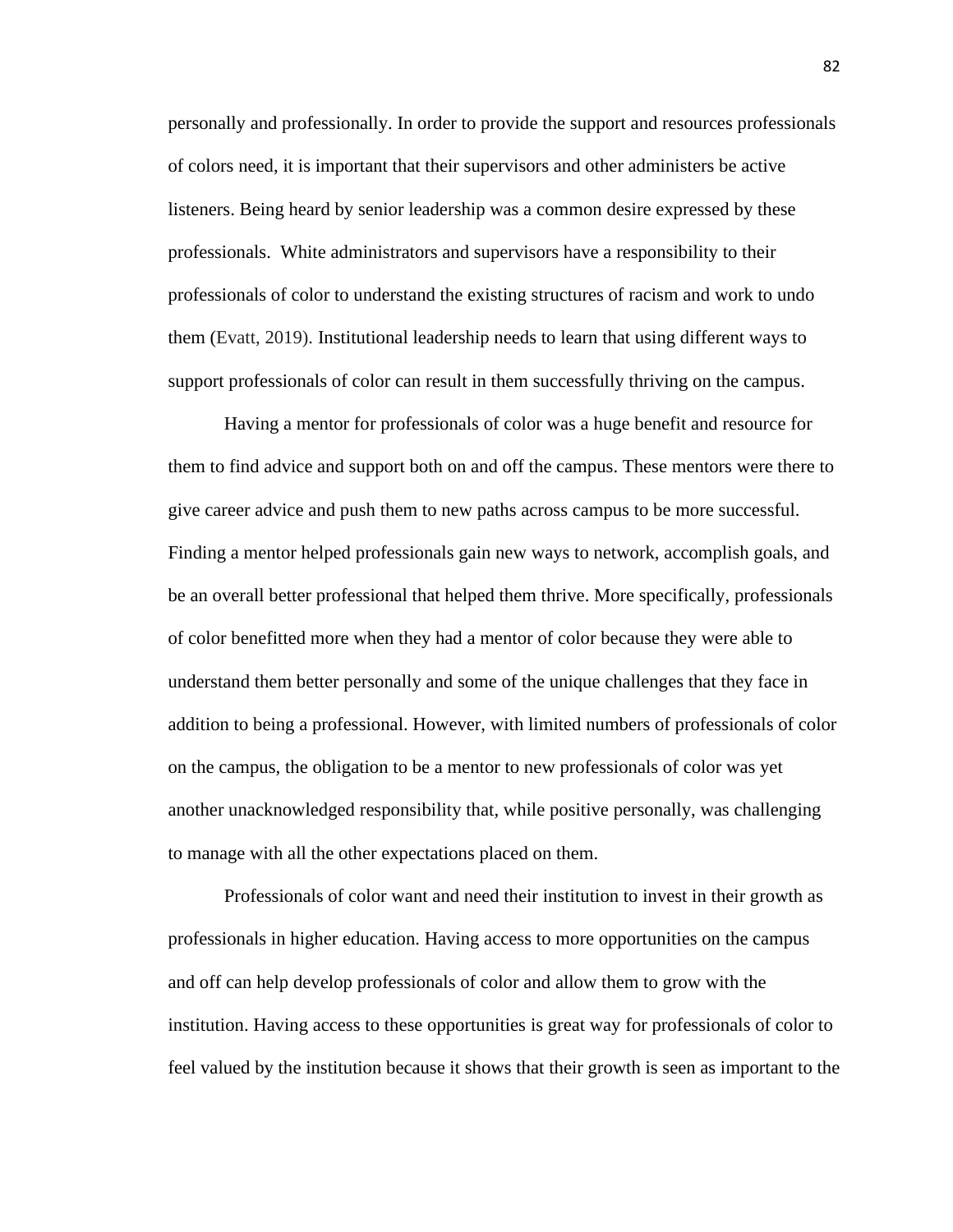leadership. Leaders that are considered the most skillful tend to listen more than they speak (Banutu-Gomez & Banutu-Gomez 2007). In fact, professionals of color feel valued and listened to when their supervisors support their ideas and thoughts. Professional of color have unique and different needs from their White counterparts, so it is important that those in senior positions can provide them with the resources and professional development that will help them to be successful at their institution. Allocating resources and funds to professionals of color to give them access to more opportunities, which can give professionals of color a chance to develop, shows to professionals of color that their institution cares and is interested in them as people.

Finally, having a hiring process that felt inclusive for professionals of color was another important aspect that improved how they viewed the institution and its hiring practices. In this study participants valued that their institution was open to their questions and engaged with them throughout the interview process, which informed them that the institution was remaining inclusive to all in the process. Prospective professionals of color, as well as current staff, felt more comfortable about the hiring process when they were able to see a diverse representation of professionals on the hiring committee that they related to, and it helped them to visualize what the campus culture may be like.

## **Recommendations for Practice**

The following recommendations are shared to help administers make a more inclusive environment for their professionals of color. Administrators working at PWI's can enact real change when they are being mindful of the experiences professionals of color go through and how they can better support them. Administrators can focus on offering more opportunities for professionals of color to explore their experiences, share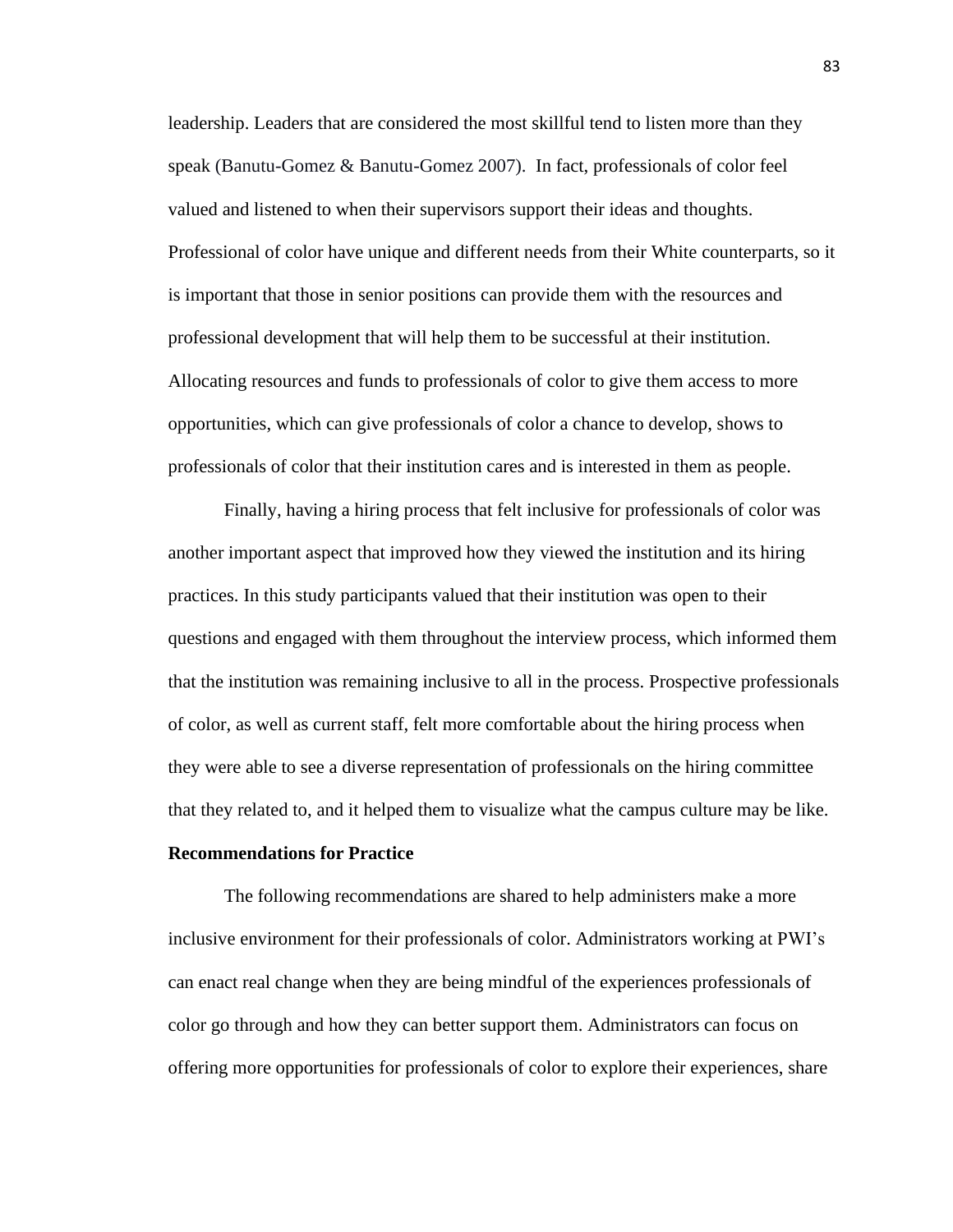their stories, and support each other. Having opportunities like affinity groups or socials just for professionals of color can give professionals of color more opportunities to debrief with one another and a way for them to connect and build relationships. These institutions can provide a source of support for professionals of color and have chance to network and build a community on campus or off for development opportunities directed and focused on their particular needs.

Administrators can also work on addressing the racial challenges both professionals and students of color face on the campus. Making sure to protect their professionals of color against from serving as the spokesperson for any racial group they are a part of on committees and other institution functions helping professionals of color avoid being channeled into diversity related roles if that is not their preference. Supervisors and other administrators need to ensure that their staff of color are being offered opportunities to serve in other roles as well so that they have control over their professional development. If they are needed to serve on committees and events, it is the institution and supervisors, and other administrators, who are responsible for ensuring that they are giving them accommodations from their other work duties rather than simply adding additional work. Addressing issues of microaggressions is one way to ensure that the environment across campus is a more inclusive environment for members of all marginalized communities.

Finally, administrators need to be committed to recruiting and retaining more professionals of color. They should recognize that when they are recruiting professionals of color, the work is not over once they are hired. In fact, administrators will need to work on and develop ways to retain their professionals of color. Strategies like offering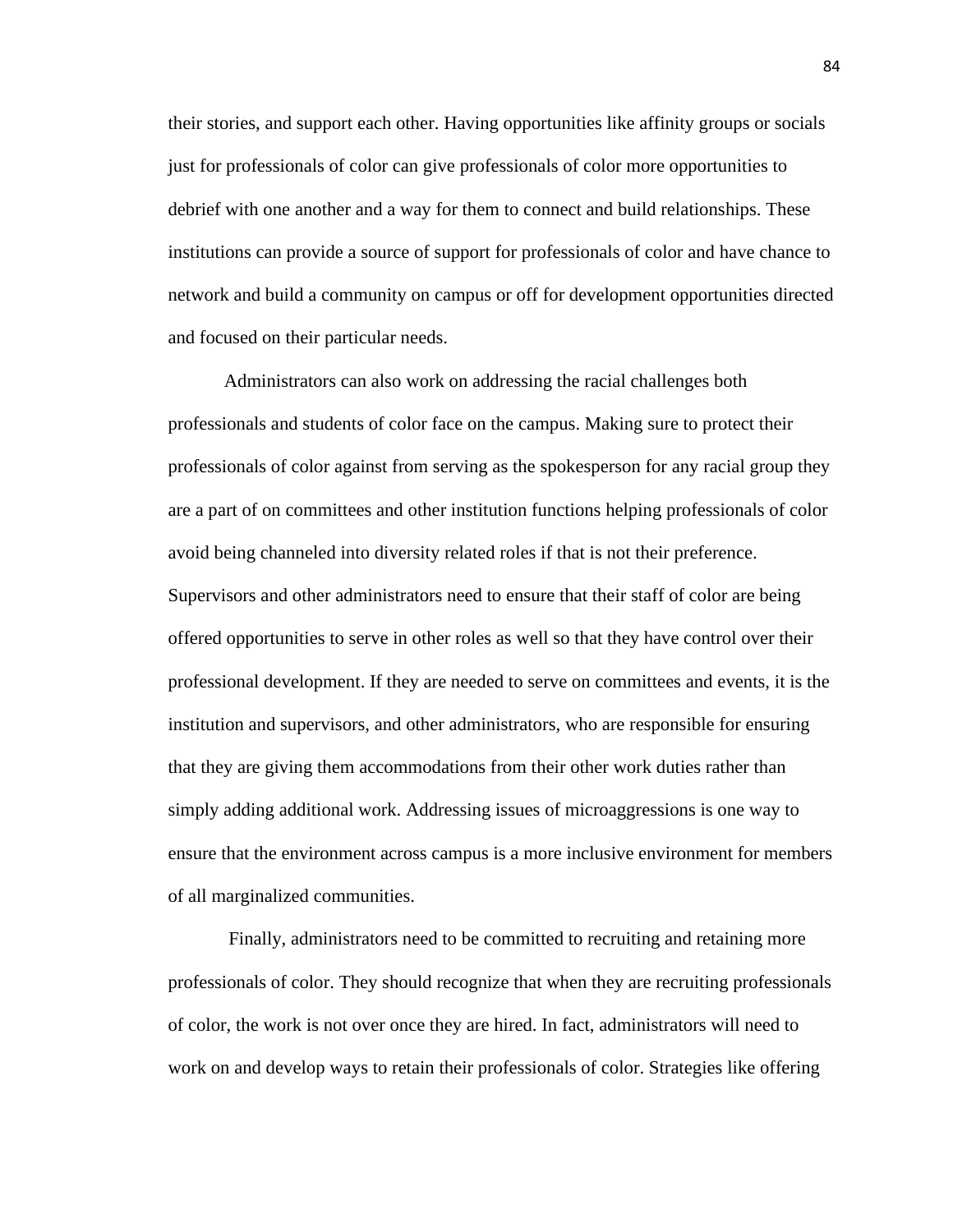mentorship opportunities to new professionals of color should be incorporated into job responsibilities of senior staff. Allocating funds and other resources to ensure that professionals of color are getting chances to professional develop can also help get them to stay. These strategies provide ways for professional development, mentoring, and other opportunities for support and resources to these professionals to feel valued and wanted as part of the institution and the campus community.

## **Recommendations for Future Research**

The following are recommendations for further research on this topic that would add to the literature on this topic and further develop ways to improve the experiences of professionals of color at Predominantly White Institutions

- This study was dominated by African American professionals. Additional research focusing other professionals of color and their experience working at a PWI would help describe their experiences more fully.
- The research site for this study has a small number of professionals of color compared to the total staff of the institution. Similar studies at institutions with larger percentages of professionals of color could help institutions see how increased diversity on staff impacts this population.
- The research site for this study was in a rural small size area. A similar study with different institution types and in different parts of the country could give insight on related or different challenges professionals of color face. Based on the findings of this study, there is an untapped opportunity to look at how PWI's and other institutions are successful at retaining their professionals of color. More research can look to see how other institutions are providing a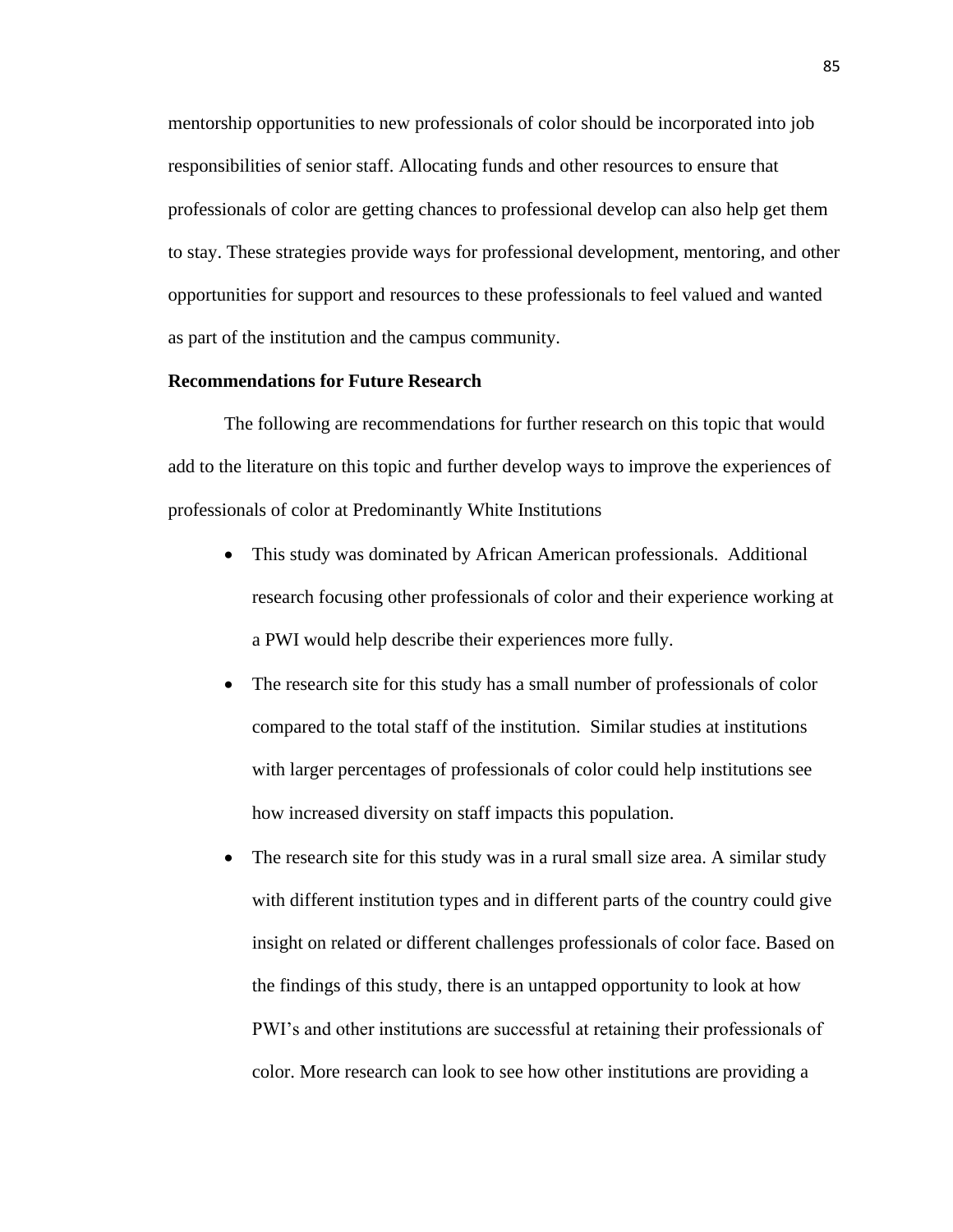positive environment for their professionals of color and how that has allowed them to retain and build an inclusive workplace.

Research in this area can help institutions create a more supportive work environment and see the value in making the necessary changes to invest in their professionals of color. With student population changing and growing more diverse, it is more important than ever that institutions retain professionals of color. This ensures that institutions are being effective in how they function as an institution and shows how they support and value a diverse and inclusive environment for all.

## **Conclusion**

This study identifies some of the challenges professionals of colors face at PWIs. The findings reveal that professionals of color still face racial challenges like microaggressions and being cast in the role of the token representative of diversity for the institutions. Professionals of color want more support and resources from their institutions in order to be successful and find new opportunities to grow and when they do not get it, they will look elsewhere. This study indicated that identifying the challenges and experiences of professionals of color can benefit many people at the University. Administrators can gather information about their professionals of color's experiences so that they can better support the success of professionals of color on their campus.

Without this support from administrators, professionals of color will still face challenges on the campus which reduces the benefits of having a diversity staff to support a changing student population. When dealing with these challenges, professionals of color may leave their positions when they do not feel supported, reinforcing the cycle that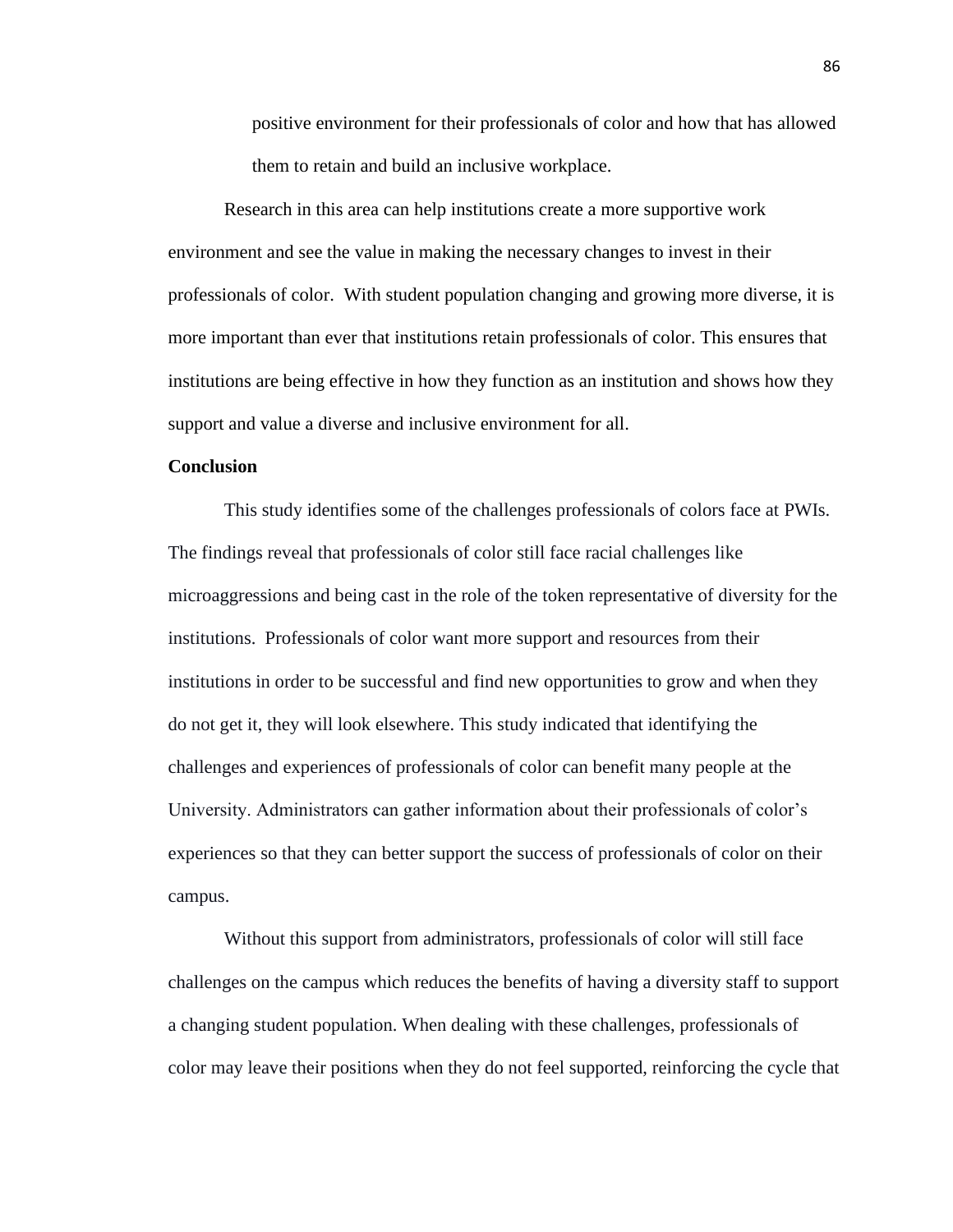results in the lack of representation on the campus of faculty and staff of color. This lack of representation on campus in turn can affect individuals of color in how they see the university's appreciation of their own diversity. Senior administrators must strive to create a positive working environment for faculty and staff of color, making them want to stay on campus because they feel heard, and wanted for their contributions. By providing this kind of support, hiring professionals of color on campus can lead to higher retention which in turn leads to positive student outcomes for all students on campus.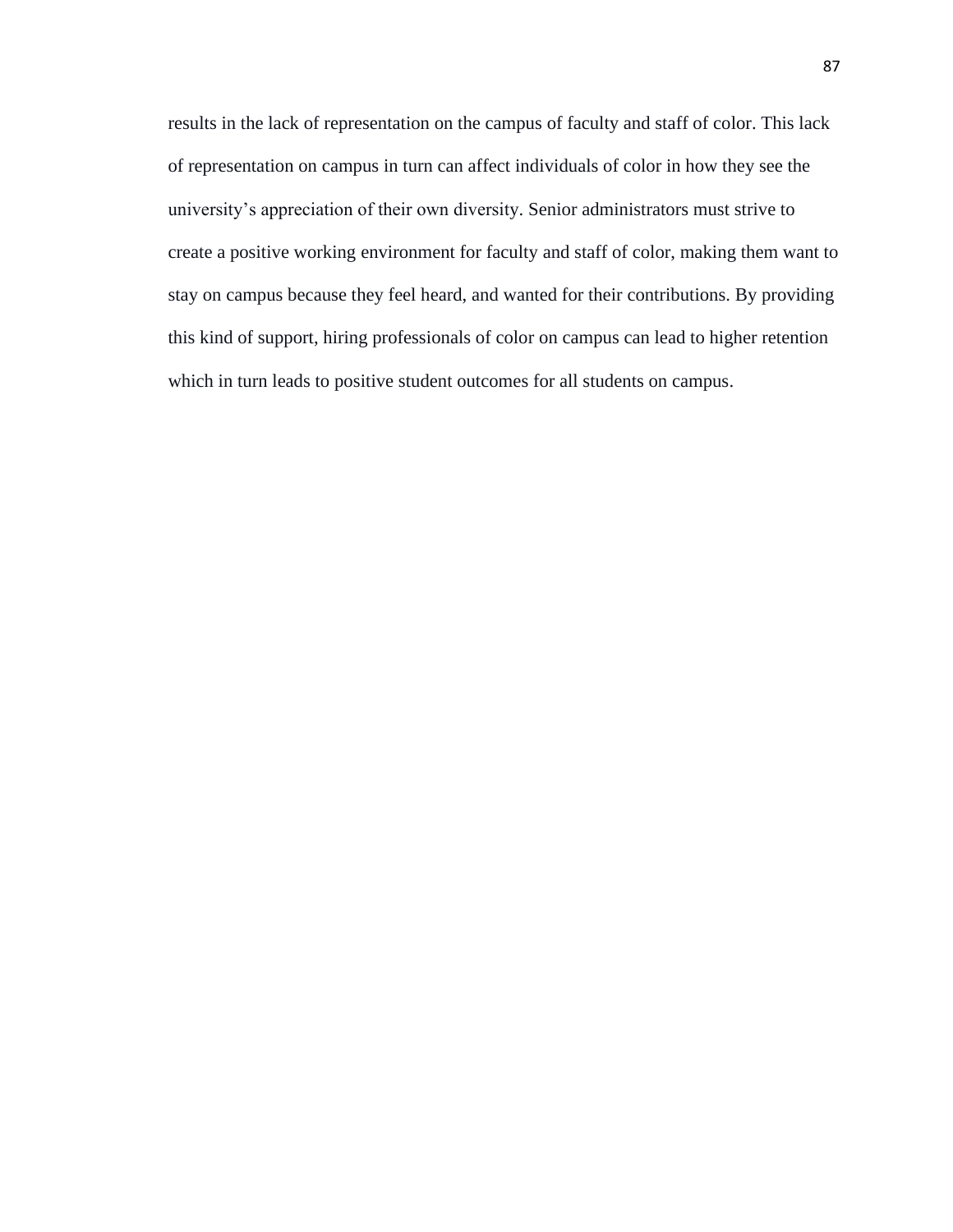### **References**

- Al-Busaidi, Z. Q. (2008). Qualitative research and its uses in health care. *Sultan Qaboos University Medical Journal*, *8*(1), 11.
- Apfelbaum, E. P., Norton, M. I., & Sommers, S. R. (2012). Racial color blindness: Emergence, practice, and implications. *Current directions in psychological science,* 21(3), 205-209. https://doi.org/10.1177/0963721411434980
- Banutu-Gomez, M. B., & Banutu-Gomez, S. M. (2007). Leadership and organizational change in a competitive environment. *Business Renaissance Quarterly*, *2*(2), 69- 90.
- Barrow, J. C. (1977). The variables of leadership: A review and conceptual framework. *Academy of management Review*, *2*(2), 231-251.
- Bass, B. M. (1985). Leadership and performance beyond expectations. *Collier Macmillan.*
- Bell, D. A. (1995). Who's afraid of critical race theory. *University of Illinois Law Review,* 1995(4), 893-910.
- Bollinger, L. (2007). Why diversity matters. *The Education Digest*, 73(2), 26.
- Bonilla-Silva, E. (2015). The structure of racism in color-blind, "post-racial" *America. American Behavioral Scientist*, 59, 1358-1376. doi:10.1177/0002764215586826

- Brown v. Board of Education, 347 U.S. 483, 74 S. Ct. 686, 98 L. Ed. 873 (1954).
- Burns, J.M. (1978), Leadership, Harper & Row, New York, NY.

Brook, F., Ellenwood, D., & Lazzaro, A. E. (2015). In pursuit of antiracist social justice: Denaturalizing Whiteness in the academic library. *Library Trends*, *64*(2), 246- 284. doi:10.1353/lib.2015.0048.247-248.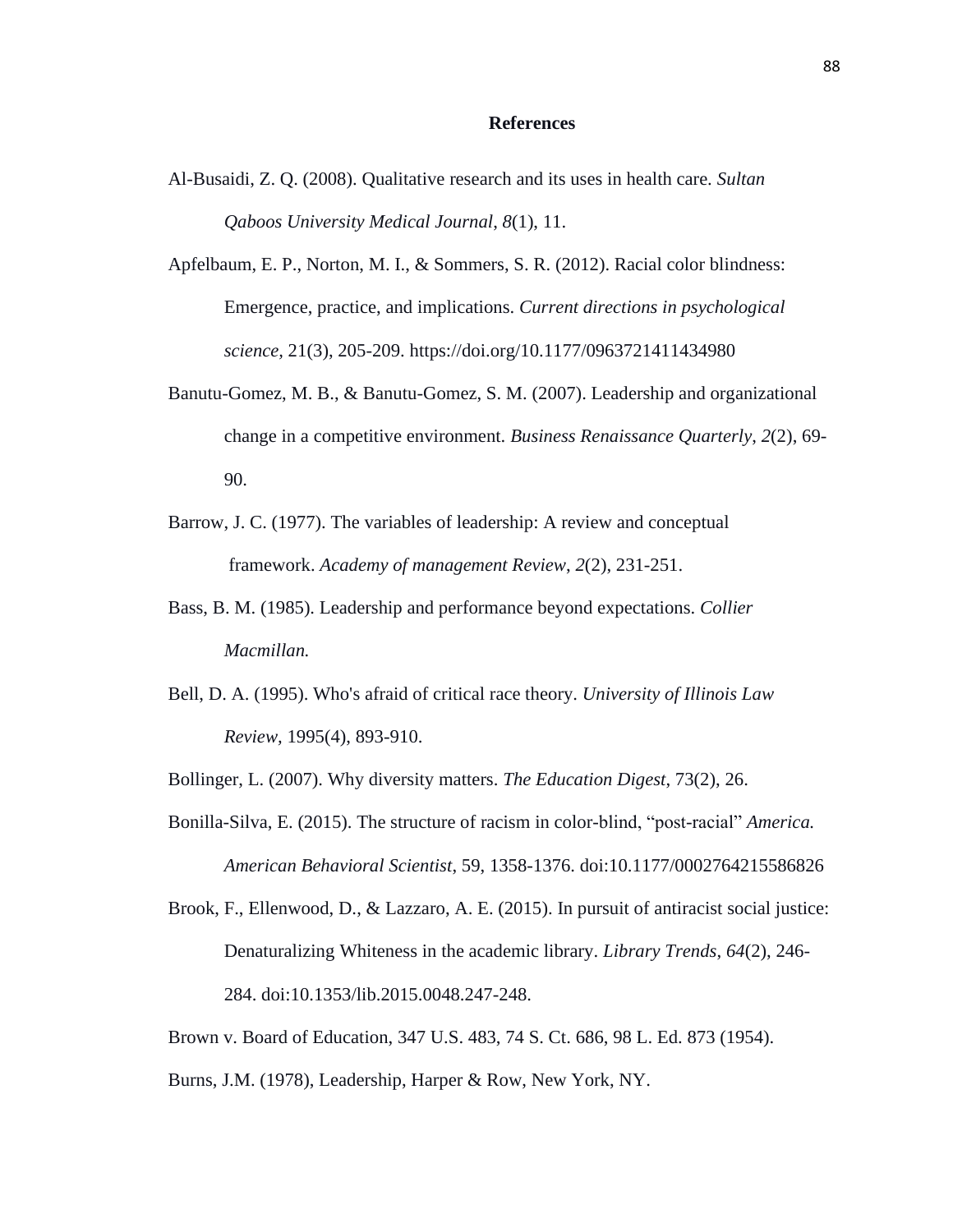Cabrera, N. L., Franklin, J. D., & Watson, J. S. (2017). *Whiteness in Higher Education: The Invisible Missing Link in Diversity and Racial Analyses: ASHE Higher Education Report, Volume 42, Number 6*. John Wiley & Sons.

- Constantine, M. G., Smith, L., Redington, R. M., & Owens, D. (2008). Racial microaggressions against Black counseling and counseling psychology faculty: A central challenge in the multicultural counseling movement. *Journal of Counseling & Development*, 86, 348-355.
- Creswell, J. (2015). 30 essential skills for the qualitative researcher. Los Angeles, CA: *SAGE*.
- Creswell, J.W. (2007). Five Qualitative Approaches to Inquiry. In J. W. Creswell (Eds.), *Qualitative Inquiry and Research Design: Choosing among five Approaches* (pp.53-84). Thousands Oaks: Sage Publications
- Delgado, R., & Stefancic, J. (2001). An introduction to critical race theory. *Critical Race Theory: The Cutting Edge*. New York Press University. 1-167.
- Derman-Sparks, L., Ramsey, P. & Olsen Edwards, J. (2006). What If All the Kids Are White? Anti-bias Multicultural Education with Young Children and Families. *Teachers College Press*. New York.1-13.
- DiAngelo, R. (2011). White fragility. *International Journal of Critical Pedagogy*, *3*(3), 54-70.
- Elliott, V. (2018). Thinking about the coding process in qualitative data analysis. *The Qualitative The report, 23*(11), 2850-2861. [https://search.proquest.com/scholarly](https://search.proquest.com/scholarly-journals/thinking-)[journals/thinking-a](https://search.proquest.com/scholarly-journals/thinking-)bout-coding-process-qualitative-data/docview/2155621346/se-2?accountid=10705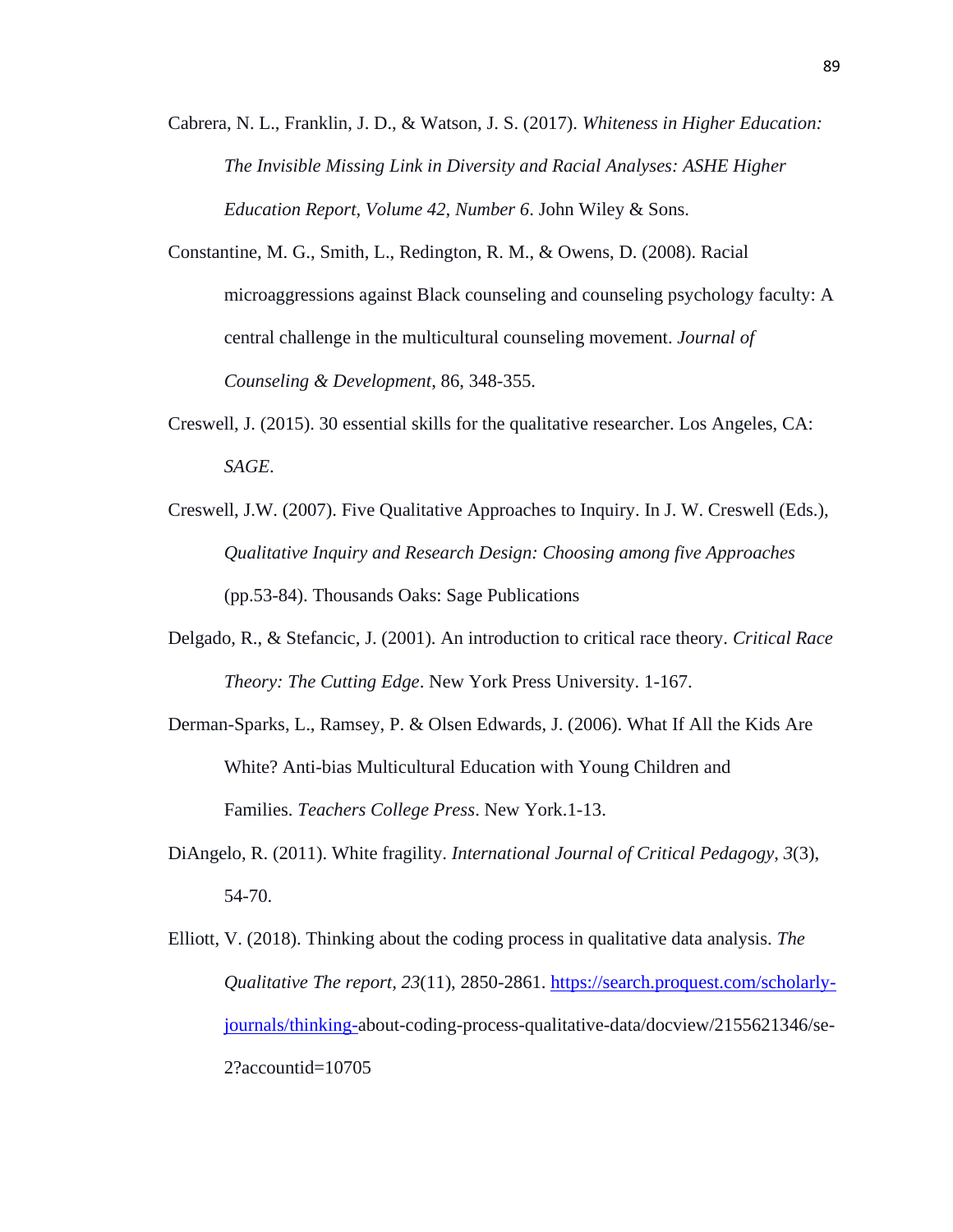- Essed, P. (2000). Dilemmas in leadership: Women of color in the academy*. Ethnic and Racial Studies,* 23(5), 888-904.
- Espinosa, L. L., Turk, J. M., Taylor, M., & Chessman, H. M. (2019). Race and ethnicity in higher education: *A status report*. 1-315.
- Evatt, W. D. (2019). *White Scripts in Higher Education: White Administrators Navigating Racial Equity and Inclusion Efforts* (Doctoral dissertation, Appalachian State University).
- Farris, V. E. (2018). *"I Wish They Would…": The Role White Student Affairs Professionals Can Play in Disrupting Systemic Racism in the Supervision of People of Color in Higher Education* (Doctoral dissertation, University of Pennsylvania). iii-174

Fine, M., Weis, L., & Pruitt, L. P. WHITENESS AND EDUCATION.

- Gomez, M. L., Ocasio, K., Lachuk, A. J., & Powell, S. N. (2015). The "Battlefield": Life histories of two higher education staff members of color. *The Urban Review*, *47*(4), 676-695.
- Gusa, D. L. (2010). White institutional presence: The impact of Whiteness on campus climate. *Harvard Educational Review*, 80(4), 464-490. <https://doi.org/10.17763/haer.80.4.p5j483825u110002>
- Harper, S. R. (2012). Race without racism: How higher education researchers minimize racist institutional norms. *The Review of Higher Education*, 36(1), 9-29.
- Harper, S. R., Patton, L. D., & Wooden, O. S. (2009). Access and equity for African American students in higher education: A critical race historical analysis of policy efforts. *The Journal of Higher Education*, 80(4), 389-414.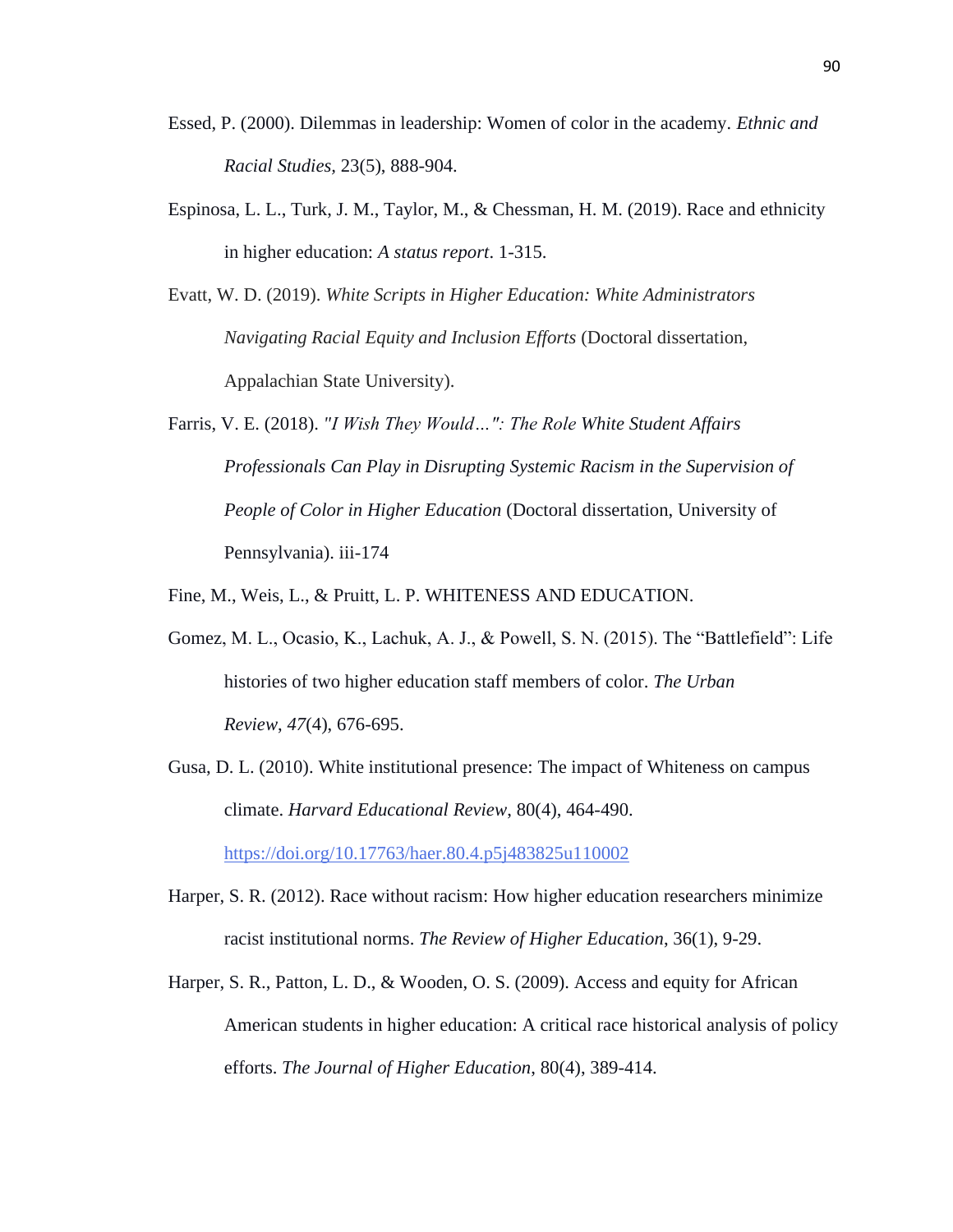- Harris, A. P. (2008). From color line to color chart: Racism and colorism in the new century. *Berkeley Journal of African American Law & Policy, 10(1),* 52-69.
- Hartlep, N. D. (2009). Critical Race Theory an Examination of its Past, Present, and Future Implications. *Online Submission.*
- Haynes, B. (2006). Black undergraduates in higher education: An historical perspective. *Metropolitan Universities*, 17(2), 8-21.
- Henry, F., Dua, E., James, C. E., Kobayashi, A., Li, P., Ramos, R., & Smith, M. S. (2017). The equity myth: Racialization and indigeneity at Canadian universities. Vancouver: *University of British Columbia Press*.
- Hernández, E. (2016). Utilizing critical race theory to examine race/ethnicity, racism, and power in student development theory and research. *Journal of College Student Development*, *57*(2), 168-180. doi:10.1353/csd.2016.0020.
- Higham, B. (2015). Soldiers and Civil Rights: The Impact of World War II on Jacksonville's African American Community, *University of North Florida*.1954- 1960.
- Hines III, M. T. (2016). The Embeddedness of White Fragility within White Pre-Service Principals' Reflections on White Privilege. *Critical Questions in Education*, 7(2), 130-145.
- Hinrichs, P. (2016). An empirical analysis of racial segregation in higher education (No. w21831). *National Bureau of Economic Research*, 1-40.
- Hiraldo, P. (2010). The role of critical race theory in higher education. *The Vermont Connection*, *31*(1), 7.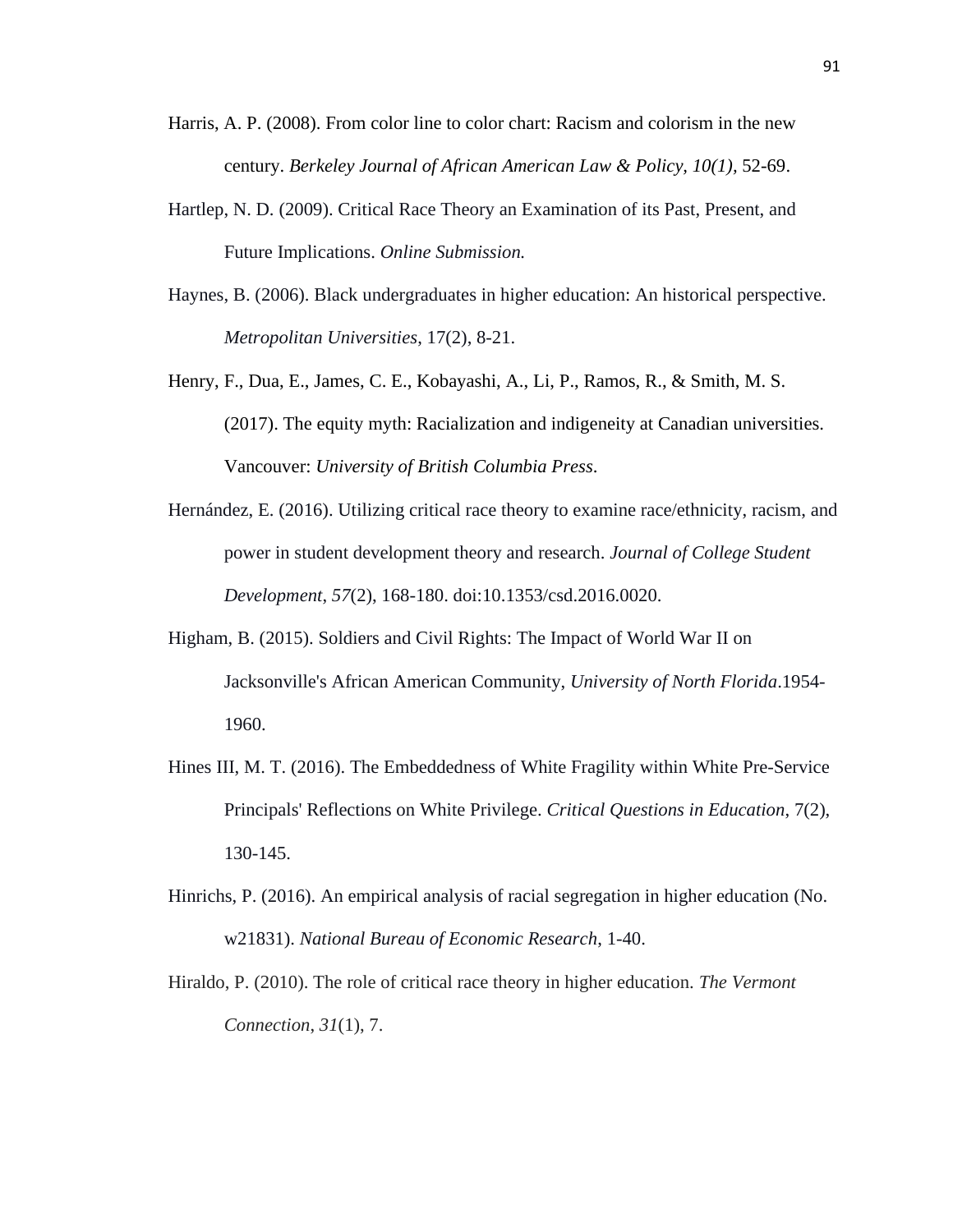- Hiraldo, P. (2019). Future scenario: Praxis in critical race theory in higher education and student affairs. *The Vermont Connection*, *40*(1), 19.
- Hu, S., & Kuh, G. D. (2003). Diversity experiences and college student learning and personal development. *Journal of College Student Development,* 44, 320-334
- Hutcheson, P., Gasman, M., & Sanders-McMurtry, K. (2011). Race and equality in the academy: Rethinking higher education actors and the struggle for equality in the post-World War II period. *The Journal of Higher Education*, 82(2), 121-153.
- Institutional Report (2021). *Diversifying Eastern Faculty and Staff for Student Success: A Strategic Initiative.* Institutional Publication.
- Iverson, S. V. (2007). Camouflaging power and privilege: A critical race analysis of university diversity policies. *Educational Administration Quarterly*, *43*(5), 586- 611.
- Jayakumar, U. (2008). Can higher education meet the needs of an increasingly diverse and global society? Campus diversity and cross-cultural workforce competencies. *Harvard Educational Review*, 78(4), 615-651.
- Johnson, J. M., Boss, G., Mwangi, C. G., & Garcia, G. A. (2018). Resisting, rejecting, and redefining normative pathways to the professoriate: Faculty of color in higher education. *The Urban Review*, *50*(4), 630-647. [https://doi.org/10.1007/s11256-](https://doi.org/10.1007/s11256-018-0459-8) [018-0459-8](https://doi.org/10.1007/s11256-018-0459-8)
- Kalunta-Crumpton, A. (2020). The inclusion of the term 'color' in any racial label is racist, is it not? *Ethnicities*, *20*(1), 115–135.

<https://doi.org/10.1177/1468796819884675>

Kayes, P. E. (2006). New Paradigms for Diversifying Faculty and Staff in Higher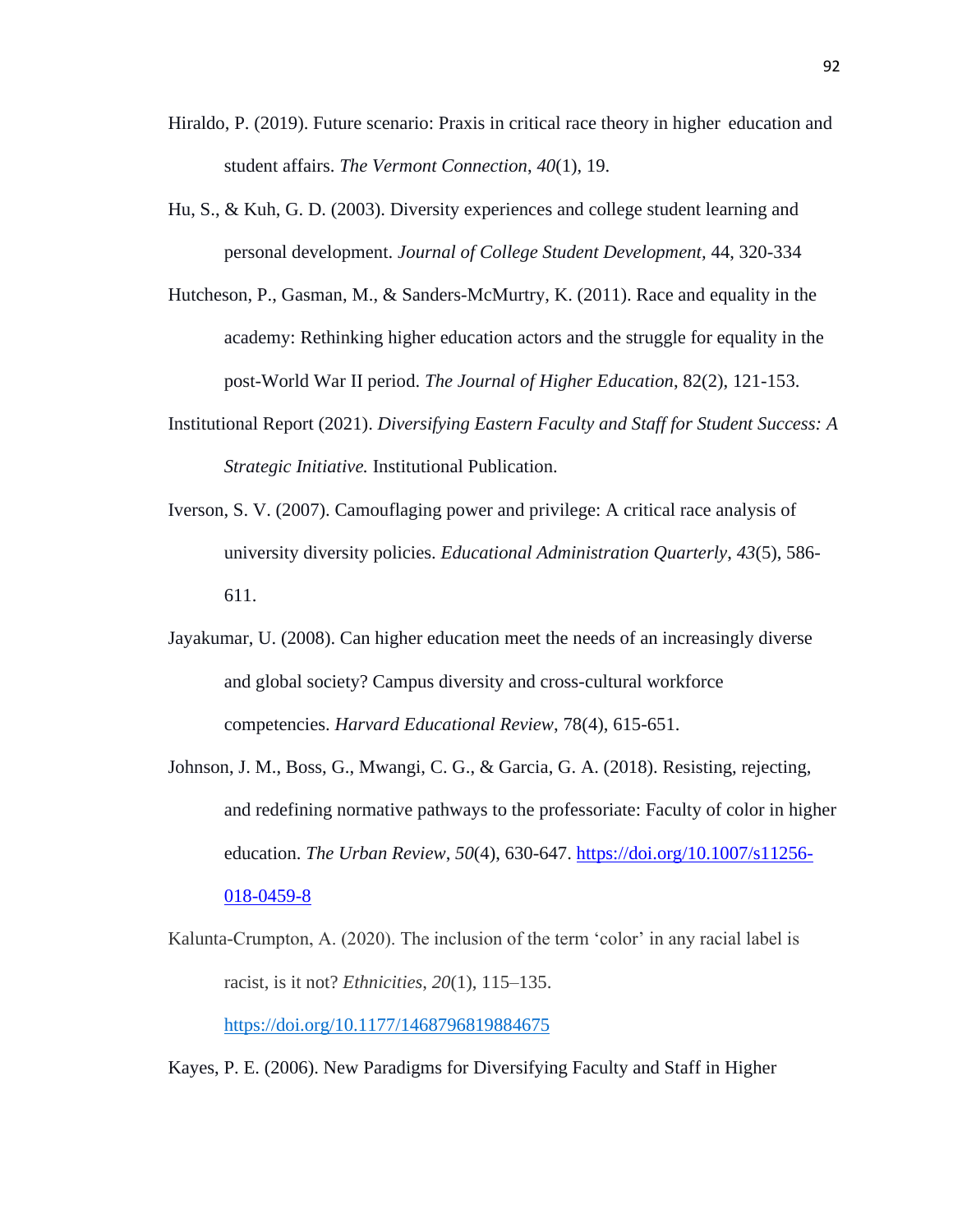Education: Uncovering Cultural Biases in the Search and Hiring Process. *Multicultural Education*, *14*(2), 65-69.

- Kelly, B. T., Gayles, J. G., & Williams, C. D. (2017). Recruitment without retention: A critical case of Black faculty unrest. *The Journal of Negro Education*, *86*(3), 305- 317. DOI: 10.7709/jnegroeducation.86.3.0305
- Kruse, S. D., & Rodela, K. C. (2019). When Hate Comes to Campus: Campus Readiness for Conflict, Safety, and Student Voice. *Journal of Cases in Educational Leadership*, *22*(3), 85-97. <https://doi.org/10.1177/1555458919860241>
- Kwon, J. S. (2016). Assessing Staff Diversity at Public Universities: A Quantitative Analysis of the staff of Color Representation [ProQuest LLC]. In ProQuest LLC. 1-140.
- Litolff III, E. H. (2007). Higher education desegregation: An analysis of state efforts in systems formerly operating segregated systems of higher education.
- Litowitz, D. E. (1997). Some critical thoughts on critical race theory. *Notre Dame Law Review*, 72(2), 503-530.
- López-Zerón, G., Bilbao-Nieva, M. I., & Clements, K. A. (2021). Conducting Member Checks With Multilingual Research Participants From Diverse Backgrounds. *Journal of Participatory Research Methods*, 2(2), 24412.

Louis, D. A., Rawls, G. J., Jackson-Smith, D., Chambers, G. A., Phillips, L. L., & Louis, S. L. (2016). Listening to our voices: Experiences of Black faculty at predominantly White research universities with microaggression. *Journal of Black Studies*, *47*(5), 454-474. DOI: 10.1177/0021934716632983

Luedke, C. L. (2017). Person first, student second: Staff and administrators of color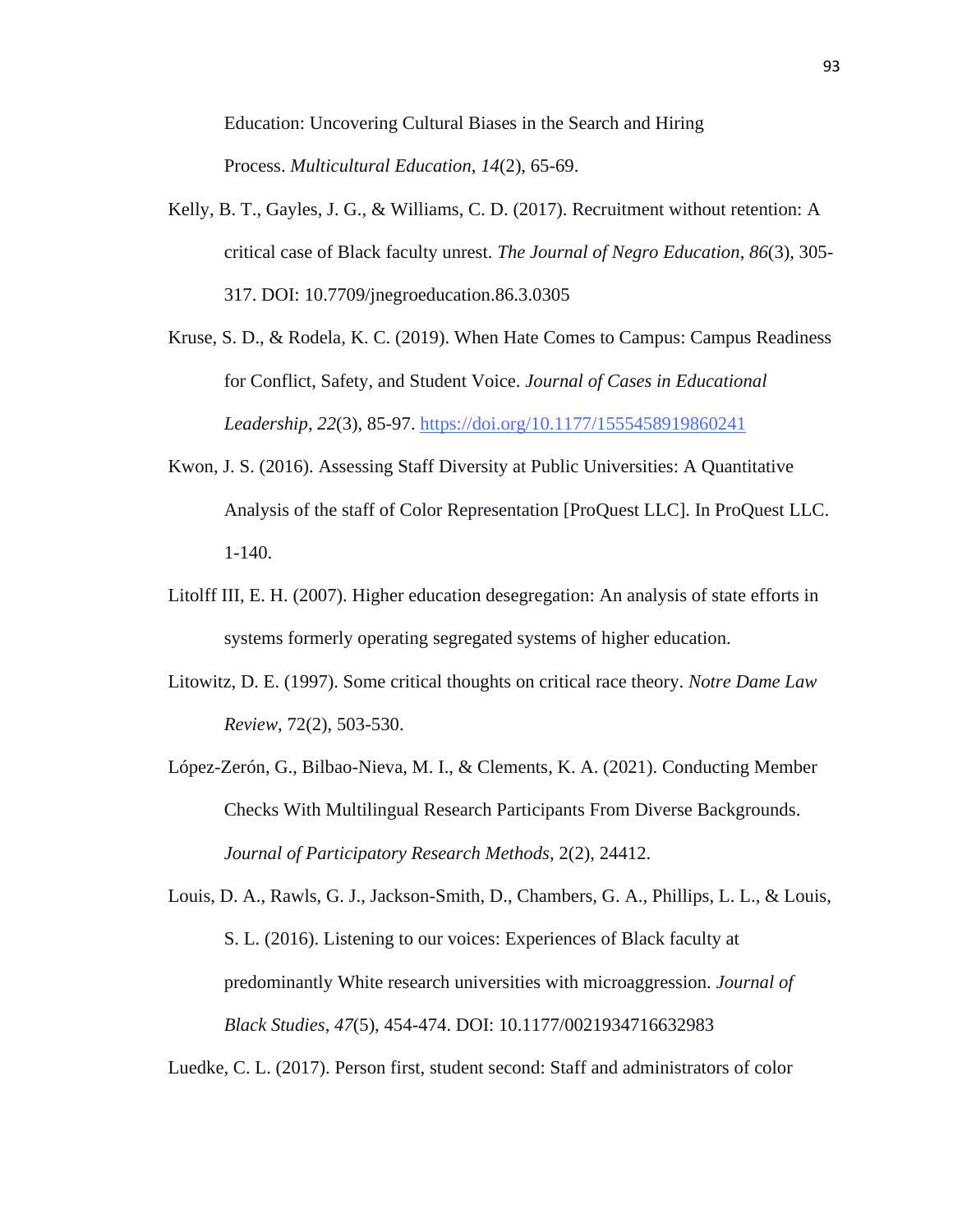supporting students of color authentically in higher education. *Journal of College Student Development*, 58(1), 37-52. DOI: [10.1353/csd.2017.0002](https://doi-org.proxy1.library.eiu.edu/10.1353/csd.2017.0002)

- Mitchell Jr, D., Steele, T., Marie, J., & Timm, K.  $(2017)$ . Learning race and racism while learning: Experiences of international students pursuing higher education in the Midwestern United States. *AERA Open*, *3*(3), 2332858417720402.
- Minor, J. T. (2008). Segregation residual in higher education: A tale of two states. *American Educational Research Journal*, *45*(4), 861-885.
- Pathak, A., & Intratat, C. (2012). Use of semi-structured interviews to investigate teacher perceptions of student collaboration. *Malaysian Journal of ELT Research*, *8*(1), 1.
- Pezalla, A. E., Pettigrew, J., & Miller-Day, M. (2012). Researching the researcher-asinstrument: An exercise in interviewer self-reflexivity. *Qualitative research*, *12*(2), 165-185. <https://doi.org/10.1177/1468794111422107>
- Phelps Moultrie, J., Magee, P. A., & Paredes Scribner, S. M. (2017). Talk about a racial eclipse: Narratives of institutional evasion in an urban school-university partnership. *Journal of Cases in Educational Leadership*, *20*(1), 6-21.
- Rodríguez, J. E., Campbell, K. M., & Pololi, L. H. (2015). Addressing disparities in academic medicine: what of the minority tax? BMC Medical Education, 15(1), 1- 5.
- Rollock, N. and Gillborn, D. (2011) Critical Race Theory (CRT), *British Educational Research Association online resource*. Available online at [http: / / www.bera.ac.uk/ files/ 2011/ 10/ Critical-Race-Theory.pdf]

Ross, H. H., & Edwards, W. J. (2016). African American faculty expressing concerns: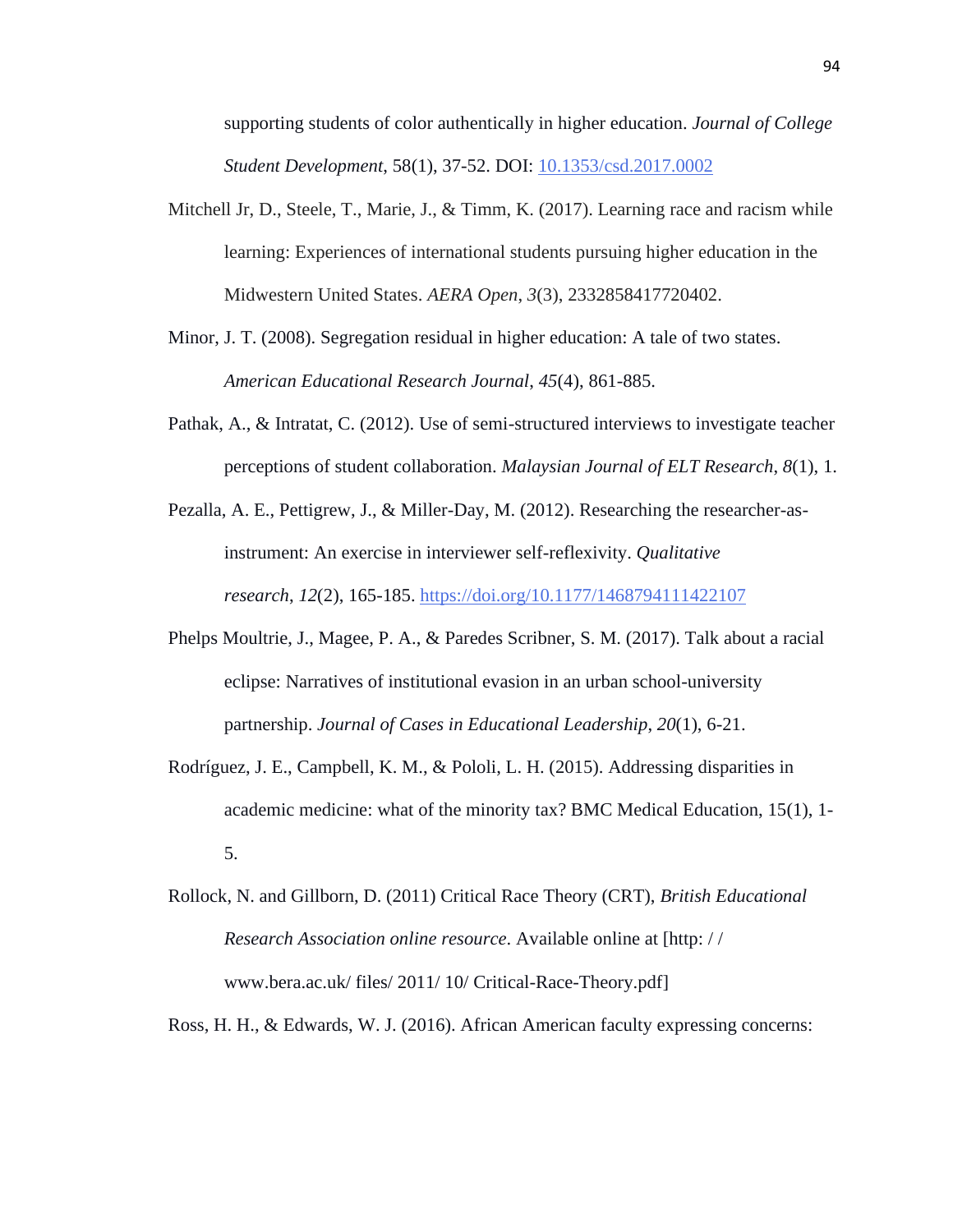breaking the silence at predominantly White research-oriented universities. *Race Ethnicity and Education*, 19(3), 461-479.

- Savas, G. (2014). Understanding critical race theory as a framework in higher educational research*. British Journal of Sociology of Education*, 35(4), 506-522. DOI:10.1080/01425692.2013.777211
- Sensoy, Ö., & DiAngelo, R. (2017). "We Are All for Diversity, but...": How Faculty Hiring Committees Reproduce Whiteness and Practical Suggestions for How They Can Change. *Harvard Educational Review*, *87*(4), 557-

580. [DOI:10.177631943-5045-87.4.557.](https://doi.org/10.17763/1943-5045-87.4.557)

- Sergiovanni, T. J. (1987). The principalship: A reflective practice perspective. *Publication Sales*, Allyn and Bacon, Longwood Division, 7 Wells Avenue, Newton, MA 02159 (Order No. H88511; \$34.95).
- Sleeter, C. E. (2017). Critical race theory and the Whiteness of teacher education. *Urban Education*, *52*(2), 155-169.
- Smith, W. A., Altbach, P. G., & Lomotey, K. (Eds.). (2012). The racial crisis in American higher education: Continuing challenges for the twenty-first century. *SUNY Press*.
- Sotto-Santiago, S. (2020). 'Am I Really Good Enough?': Black and Latinx Experiences with Faculty Development. *To Improve the Academy: A Journal of Educational Development*, 39(2).
- Stanley, C. A. (2006). Coloring the academic landscape: Faculty of color breaking the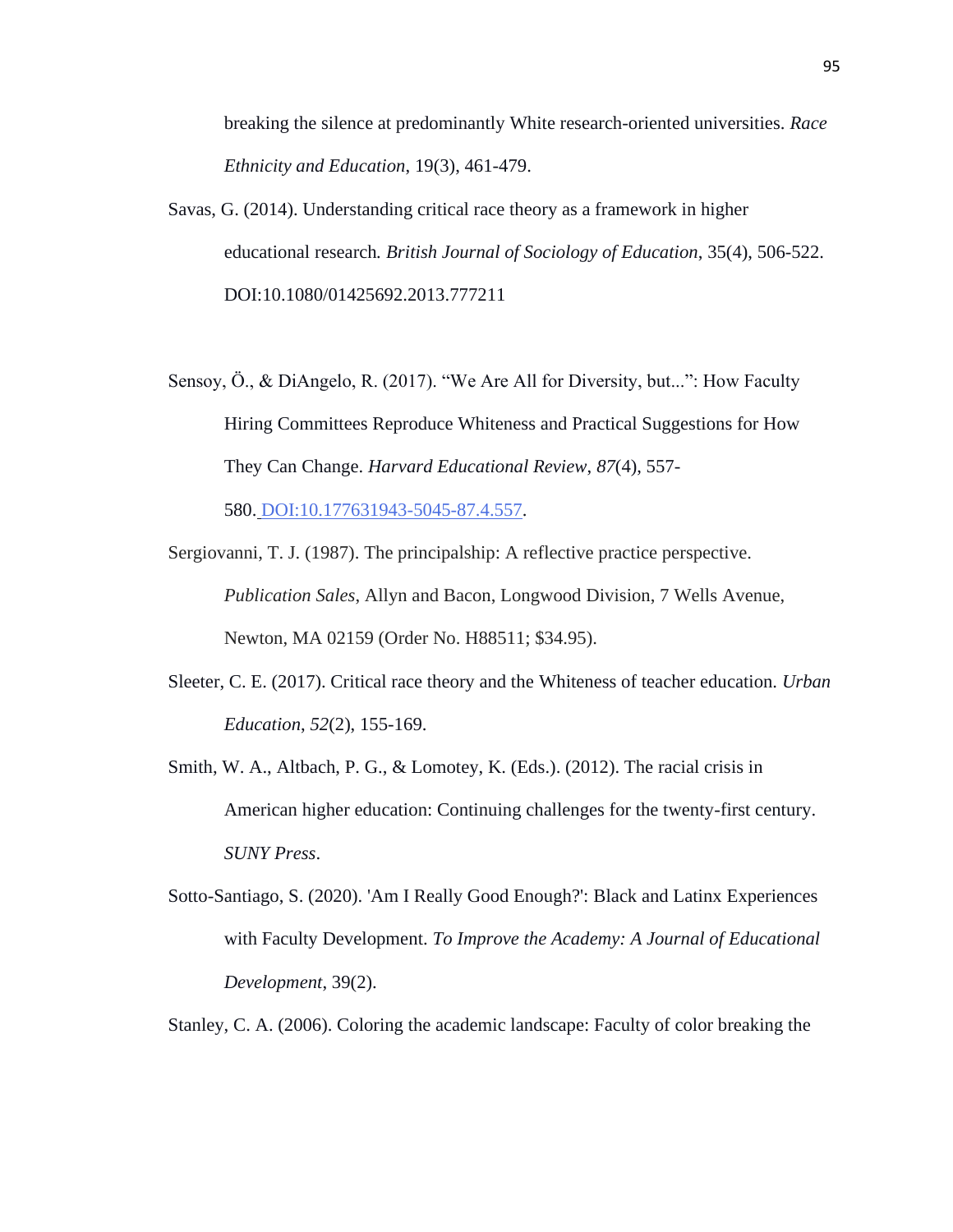silence in predominantly White colleges and universities. *American educational research journal*, 43(4), 701-736.

Spendlove, M. (2007), "Competencies for effective leadership in higher education", *International Journal of Educational Management*, Vol. 21 No. 5, pp. 407-

417. [https://doi-org.proxy1.library.eiu.edu/10.1108/09513540710760183.](https://doi-org.proxy1.library.eiu.edu/10.1108/09513540710760183)

Steele, T. L. (2016). Retaining staff members of color at a Midwestern predominantly White institution. (Master Thesis, University of Grand Valley). 3-70

National Center for Education Statistics (NCES). ( 2020)*.* The conditions of education: Characteristics postsecondary

faculty. [https://nces.ed.gov/programs/coe/indicator\\_csc.asp](https://nces.ed.gov/programs/coe/indicator_csc.asp)

https://nces.ed.gov/programs/coe/indicator\_cpb.asp

- Teranishi, R. T., Behringer, L. B., Grey, E. A., & Parker, T. L. (2009). Critical race theory and research on Asian Americans and Pacific Islanders in higher education. *New Directions for Institutional Research*, *2009*(142), 57-68.
- Thomas, G. D., & Hollenshead, C. (2001). Resisting from the margins: The coping strategies of Black women and other women of color faculty members at a research university. *The Journal of Negro Education*, 70, 166-175.
- Torres, L. (2019). Retention of Faculty of Color. *Marquette Immersive Leadership Experience MILE*.
- Watt, D. (2007). On Becoming a Qualitative Researcher: The Value of Reflexivity. *The Qualitative Report*, *12*(1), 82-101. <https://doi.org/10.46743/2160-3715/2007.1645>
- Wingfield, A. H., & Wingfield, J. H. (2014). When visibility hurts and helps: How intersections of race and gender shape Black professional men's experiences with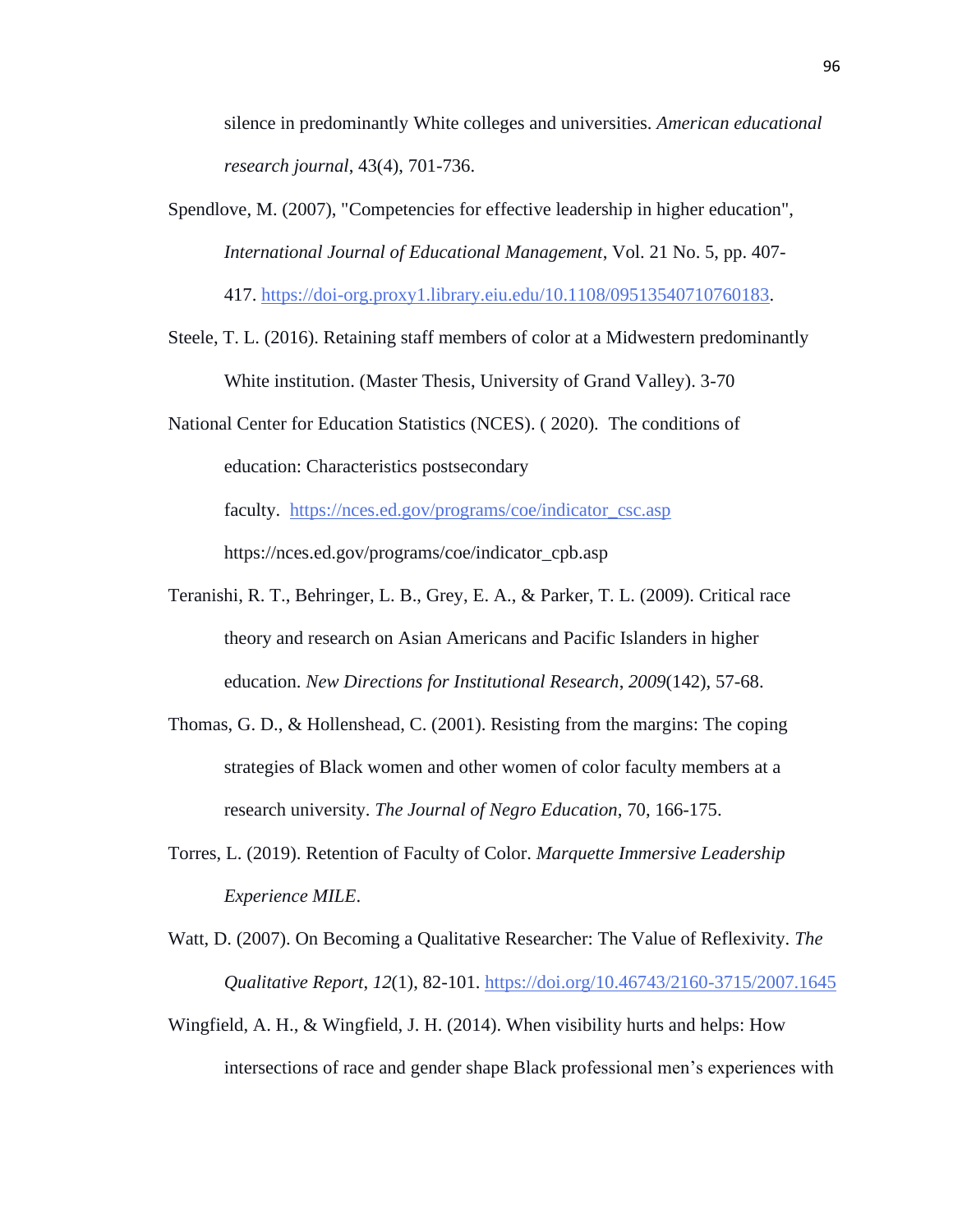tokenization. *Cultural Diversity and Ethnic Minority Psychology*, 20, 483-490. Retrieved from <https://www.ncbi.nlm.nih.gov/pubmed/25111540>

- West, C. (1995). Critical race theory: The key writings that formed the movement*. The New Press.*
- Wright, S.C. and Taylor, D.M. (1998), Responding to tokenism: individual action in the face of collective injustice. Eur. J. Soc. Psychol., 28: 647- 667. [https://doi.org/10.1002/\(SICI\)1099-0992\(199807/08\)28:4<647::AID-](https://doi.org/10.1002/(SICI)1099-0992(199807/08)28:4%3C647::AID-EJSP887%3E3.0.CO;2-0)[EJSP887>3.0.CO;2-0](https://doi.org/10.1002/(SICI)1099-0992(199807/08)28:4%3C647::AID-EJSP887%3E3.0.CO;2-0)
- Wynn, N. A. (1971). The impact of the second world war on the American negro. *Journal of Contemporary History*, *6*(2), 42-53.
- Zaccaro, S. J., & Klimoski, R. J. (Eds.). (2002). The nature of organizational leadership: Understanding the performance imperatives confronting today's leaders (Vol. 12). John Wiley & Sons.
- Zambrana, R. E., Harvey Wingfield, A., Lapeyrouse, L. M., Dávila, B. A., Hoagland, T. L., & Valdez, R. B. (2017). Blatant, subtle, and insidious: URM faculty perceptions of discriminatory practices in predominantly White institutions. *Sociological Inquiry*, 87(2), 207-232.
- Zoom Video Communications Inc. (2016). Security guide. Zoom Video Communications Inc. Retrieved from

[https://d24cgw3uvb9a9h.cloudfront.net/static/81625/doc/Zoom-Security-White-](https://d24cgw3uvb9a9h.cloudfront.net/static/81625/doc/Zoom-Security-White-Paper.pdf)[Paper.pdf](https://d24cgw3uvb9a9h.cloudfront.net/static/81625/doc/Zoom-Security-White-Paper.pdf)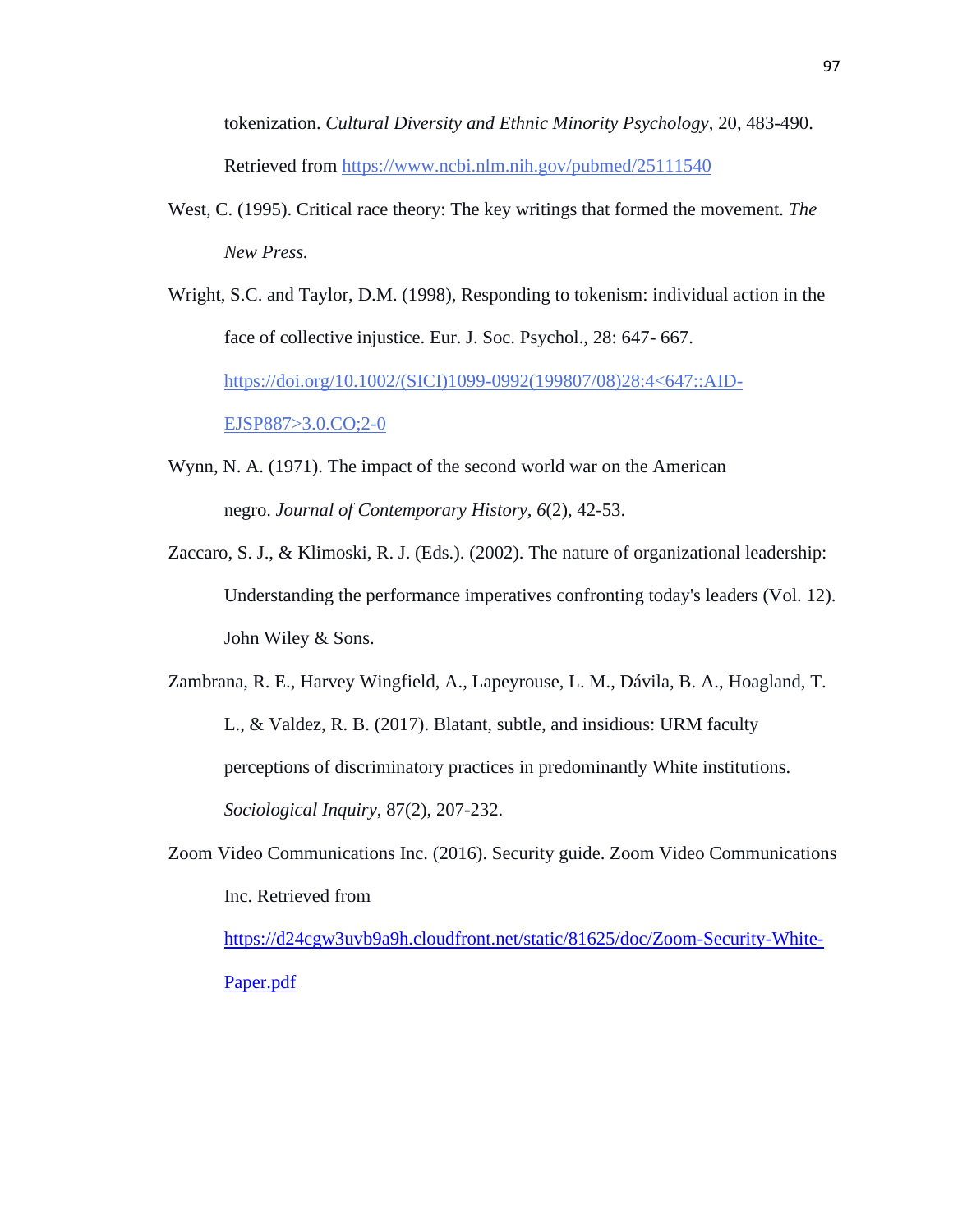# **Appendix A**

# Interview Protocol

Hello, for purposes of confidentiality I will use an alias, not your real name, to refer to you in this interview. Do you have a preference in how you are identified in this study? If not, I can assign you a pseudonym.

I am going to ask some demographic questions to get us started:

- 1. How do you identify your gender identity?
- 2. How do you identify your racial identity?
- 3. How would you define your current position? Entry level, Middle Management, Director level, or something else?
- 4. How many years have you worked in higher education as a professional?
- 5. During your undergrad years, did you attend a PWI?
- 6. Did you attend the same school for your masters as you did undergrad? If not, was it also a PWI?
- 7. If you attended a PWI as a student, can you tell me about any challenges that you faced during your studies that you feel were impacted by your identity as a person of color?
- 8. You are currently working at a PWI, are the challenges that you faced while getting your education still present?
- 9. Are there different challenges as a professional?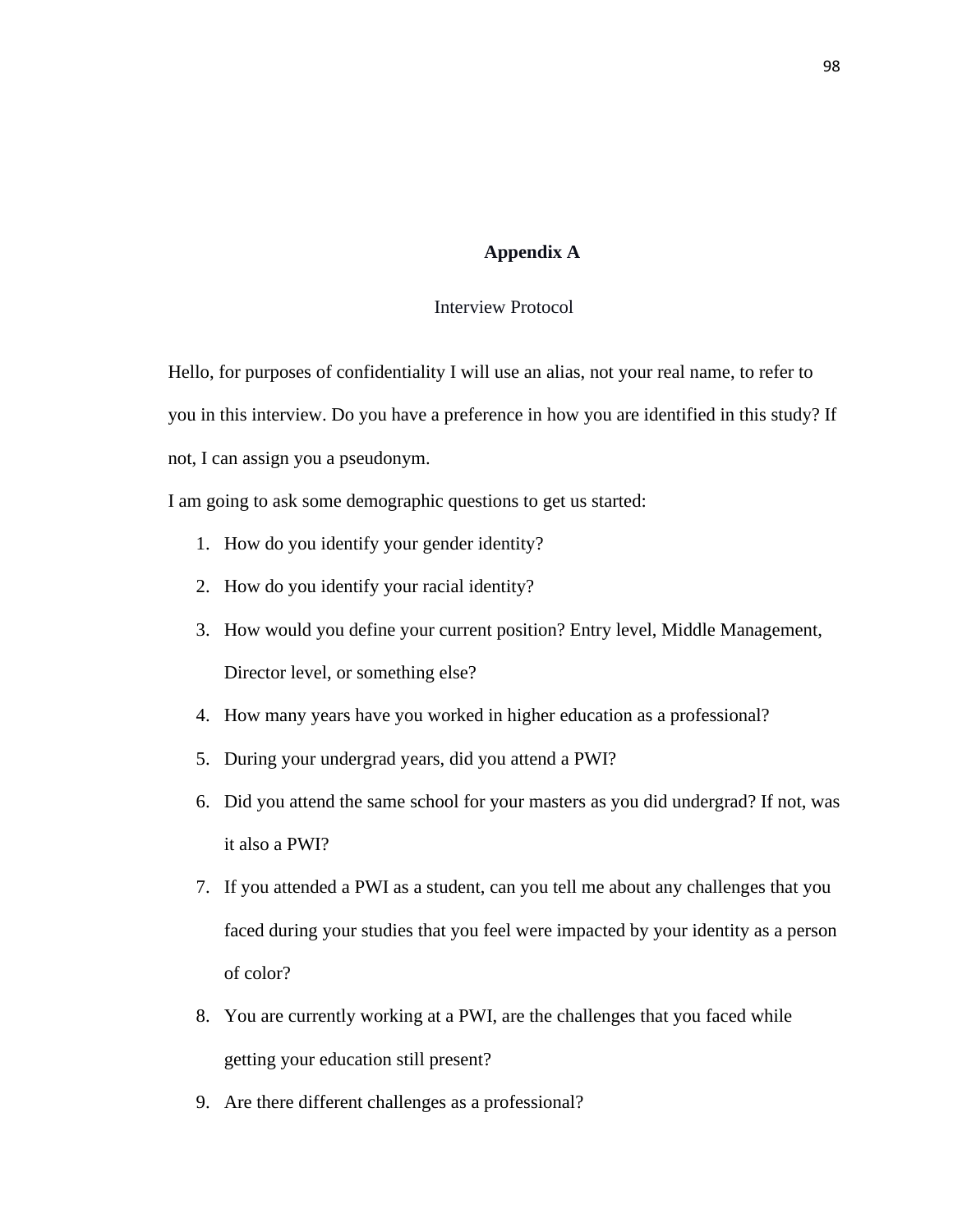- a. If yes, what are they?
- 10. Have you ever experienced any racial microaggressions or challenges in the workplace on campus?
	- a. And if so, how have you dealt with them?
- 11. Now, I would like you to think back to when you were going through your hiring process; What was your impression of whether the institution and position was inclusive for people of color?
- 12. What types of support or resources are available to help you become successful as a professional of color at your institution?
- 13. Can you tell me about any mentors or persons of color on this or previous campuses who were inspirational to you or helped mentor you?
- 14. What expectations do you feel are placed on you as a professional of color that are different compared to your White counterparts?
	- a. In your interactions with students?
	- b. In your interactions with other professionals?
	- c. In your work on committees, projects, or other tasks?
- 15. What are some ways that you feel that the Institution can improve the working environment for professionals of color?
- 16. How has your supervisor or other senior administrators set the tone to role model how your White colleagues act towards you?
- 17. How has your supervisor or other senior administrators demonstrated commitment to adding in diversity matters?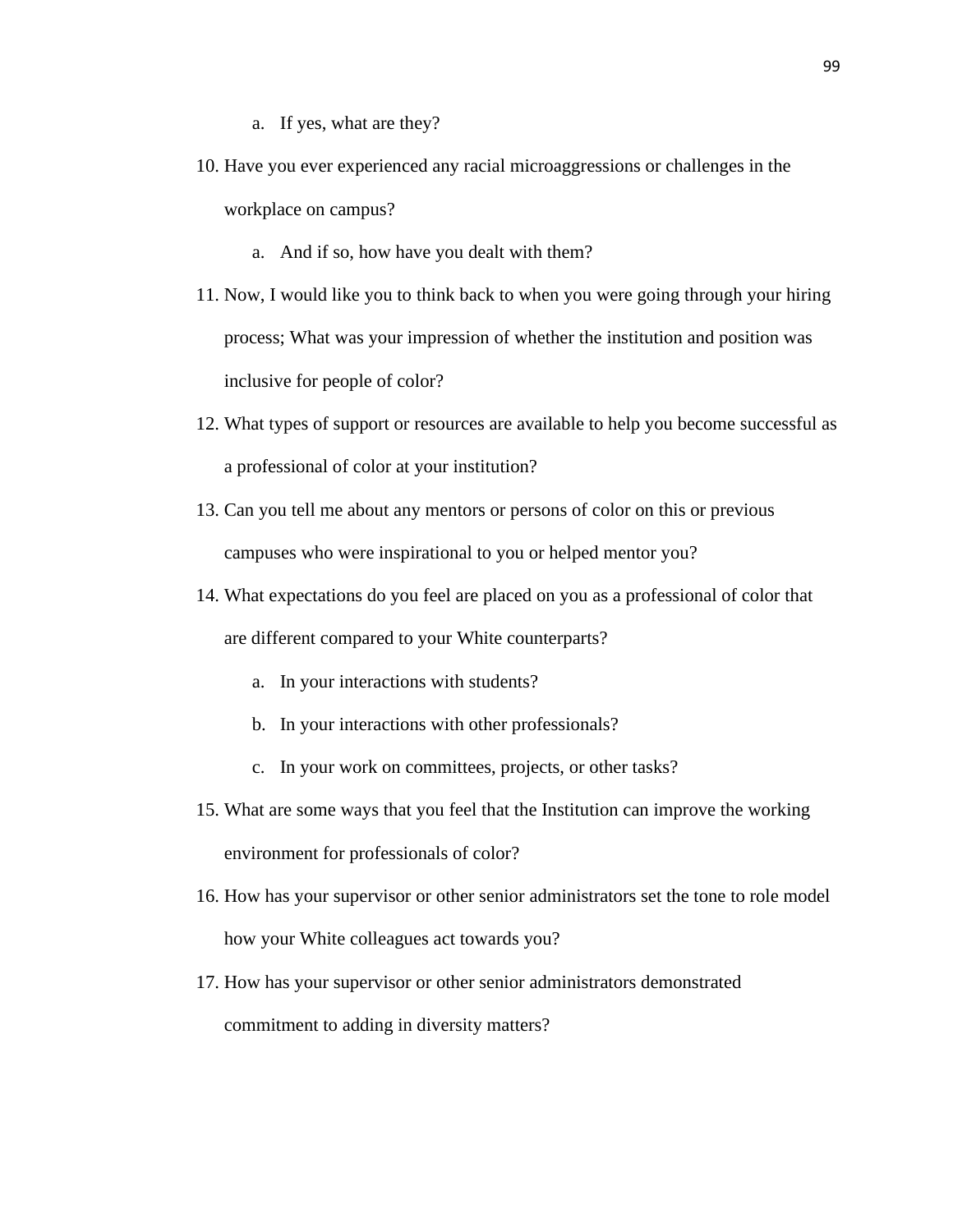- 18. What strategies have you seen senior administrators use to address challenges of diversity, and how successful were those strategies?
- 19. Are there any other thoughts or feelings you wish to share to help better inform leaders about how to support and effectively to make change for professionals of color?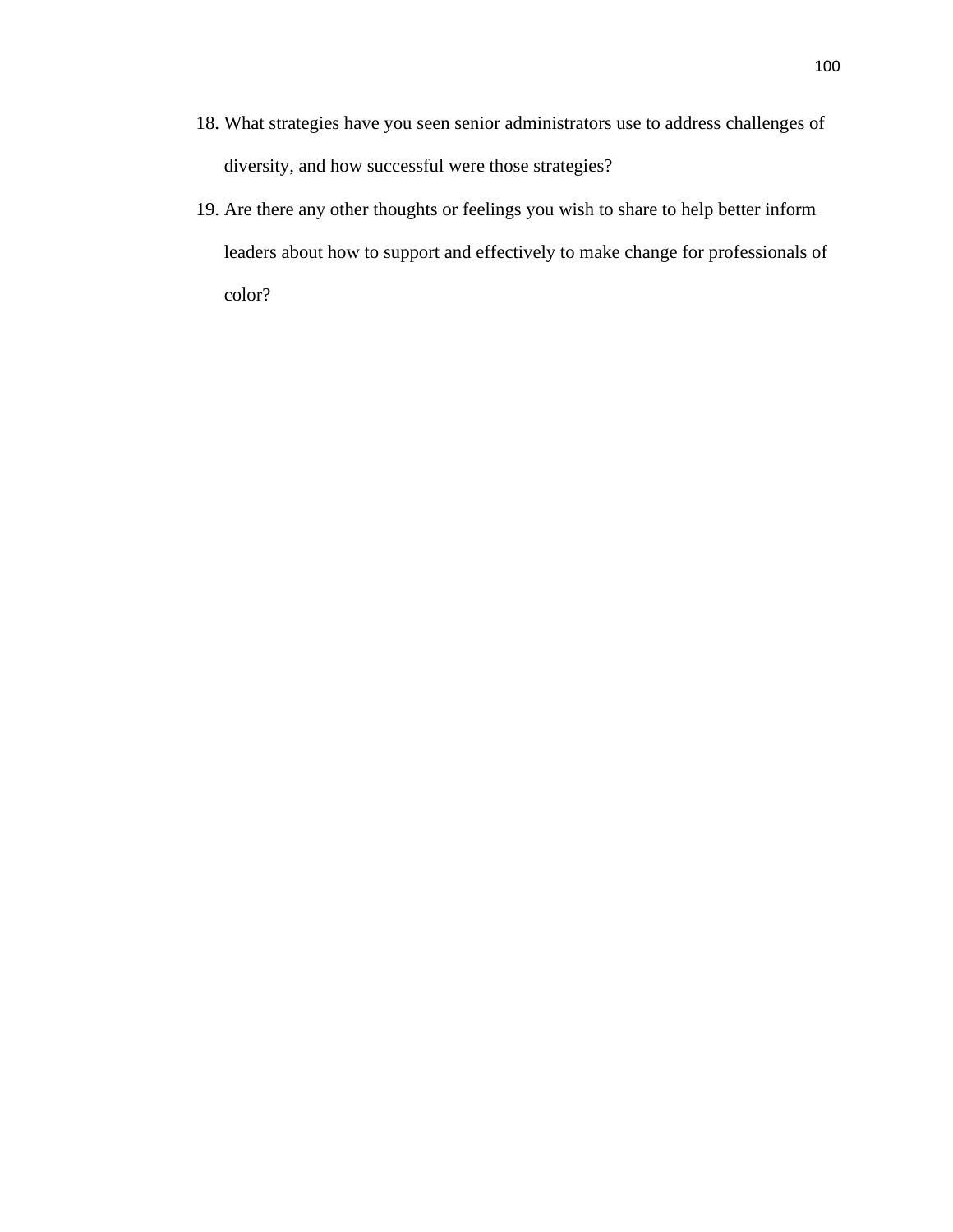### **Appendix B**

## **CONSENT TO PARTICIPATE IN RESEARCH**

### *The Experiences of Professionals of Color at a Predominantly White Institution*

You are invited to participate in a research study conducted by Brandy Matthews and faculty sponsor Dr. Jon Coleman from the Department of Counseling and Higher Education departmental at Eastern Illinois University.

Your participation in this study is entirely voluntary. Please ask questions about anything you do not understand, before deciding whether or not to participate.

You have been asked to participate in this study because you have been identified as a staff member of color working at [*Institution*].

## • **PURPOSE OF THE STUDY**

The purpose of this qualitative study is to examine the perspectives and experiences of professionals of color who are working at a predominantly White institution. More specifically, this study aims to gain insight into the experiences of members of an underrepresented group as they navigate the institutional culture in a PWI. Further, the study will provide an opportunity for staff working at Predominantly White Institutions to gather information into professionals of color's experiences that can help administrators find a way to better support these individuals on their own campus.

## • **PROCEDURES**

If you volunteer to participate in this study, you will be asked to:

- Provide demographic information (race and gender) and how many years you have worked in higher education
- Discuss your experiences thus far as a professional staff member of color at [*Institution*]

Participants will be recorded via video conferencing software (Zoom). The participant will receive an invitation through their [*Institution*] email to accept and have access to the meeting. The meeting will be adjusted to where only certain individuals have access to the meeting with a special code to enter before joining the meeting. When participants log on to the meeting, the principal investigators will again confirm with the participant if recording, ask them to change their name in the program, and to confirm using their interview is okay for data. The investigators will also state how the data will be destroyed when the data collection process is completed.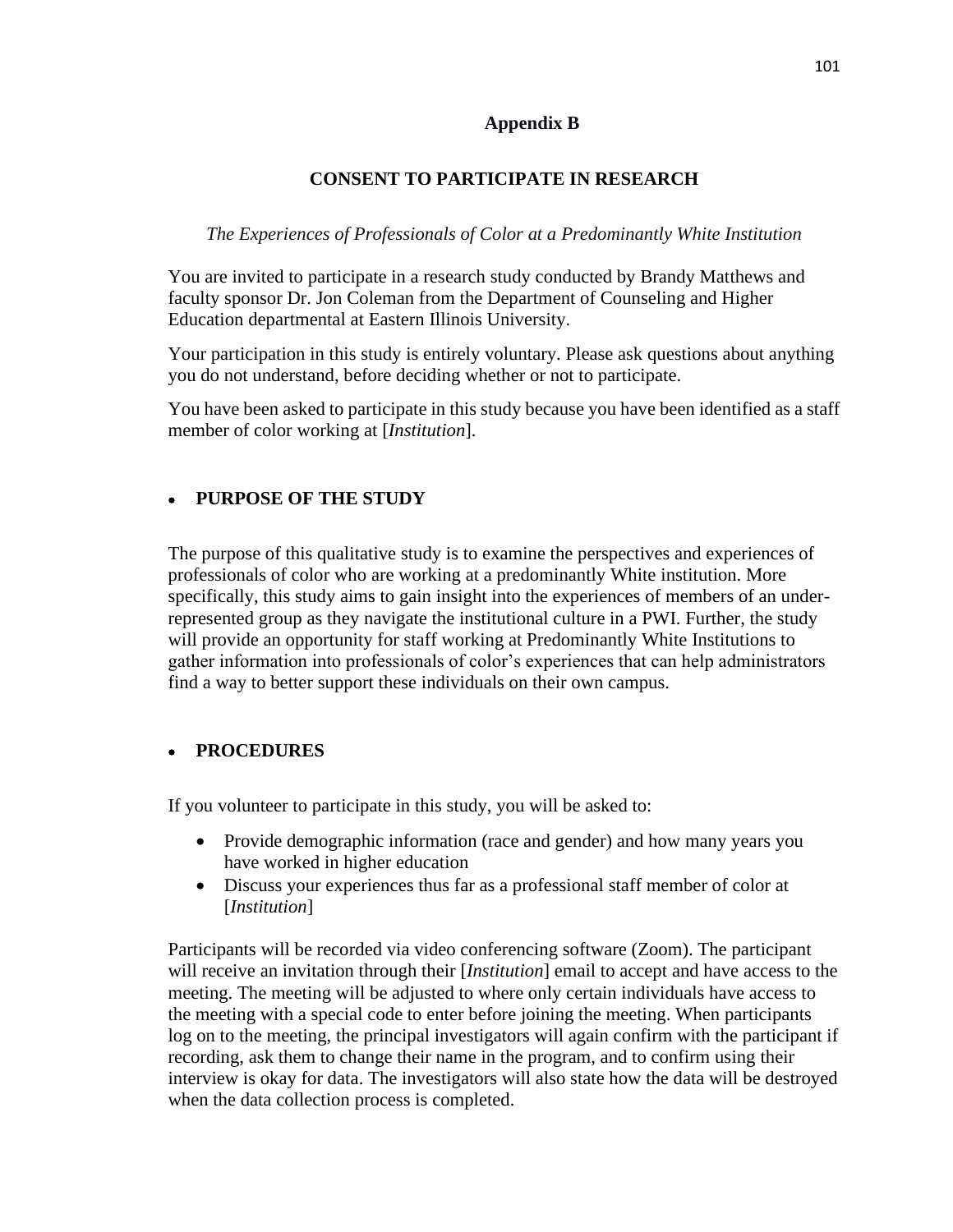#### • **POTENTIAL RISKS AND DISCOMFORTS**

When going through the interview process, you may be asked a question that you find unpleasant, upsetting, or uncomfortable. For instance, a few questions may cause you to think about negative emotional states or experiences.

- a) You will be asked to provide some confidential information about yourself
- b) If there is a moment during the interview process where you would like to withdraw and stop the interview, please let the researcher know immediately. The video recording will be stopped and terminated immediately to uphold confidentiality of the participant.

# • **POTENTIAL BENEFITS TO SUBJECTS AND/OR TO SOCIETY**

By participating in this study, you will contribute to existing research underlining the challenges professionals of colors have to face while working in a PWI. Participants can also benefit from knowing that their challenges were acknowledged, and that they provided a voice to add to understanding of others.

# • **CONFIDENTIALITY**

Any information that is obtained in connection with this study and that can be identified with you will remain confidential and will be disclosed only with your permission or as required by law. Confidentiality will be maintained by means of only sharing the information with the investigators stated in this study. Each interview will be recorded on a secure network, on one single personal issued computer, and will be uploaded on a password protected USB drive instead of a public shared platform to ensure confidentiality. The video recording and all transcripts will be destroyed by the investigators three years after completion of the study in accordance with IRB protocols.

## • **PARTICIPATION AND WITHDRAWAL**

Participation in this research study is voluntary and not a requirement or a condition for being the recipient of benefits or services from Eastern Illinois University or any other organization sponsoring the research project. If you volunteer to be in this study, you may withdraw at any time without consequences of any kind or loss of benefits or services to which you are otherwise entitled.

There is no penalty if you withdraw from the study, and you will not lose any benefits to which you are otherwise entitled.

You may also refuse to answer any questions you do not want to answer.